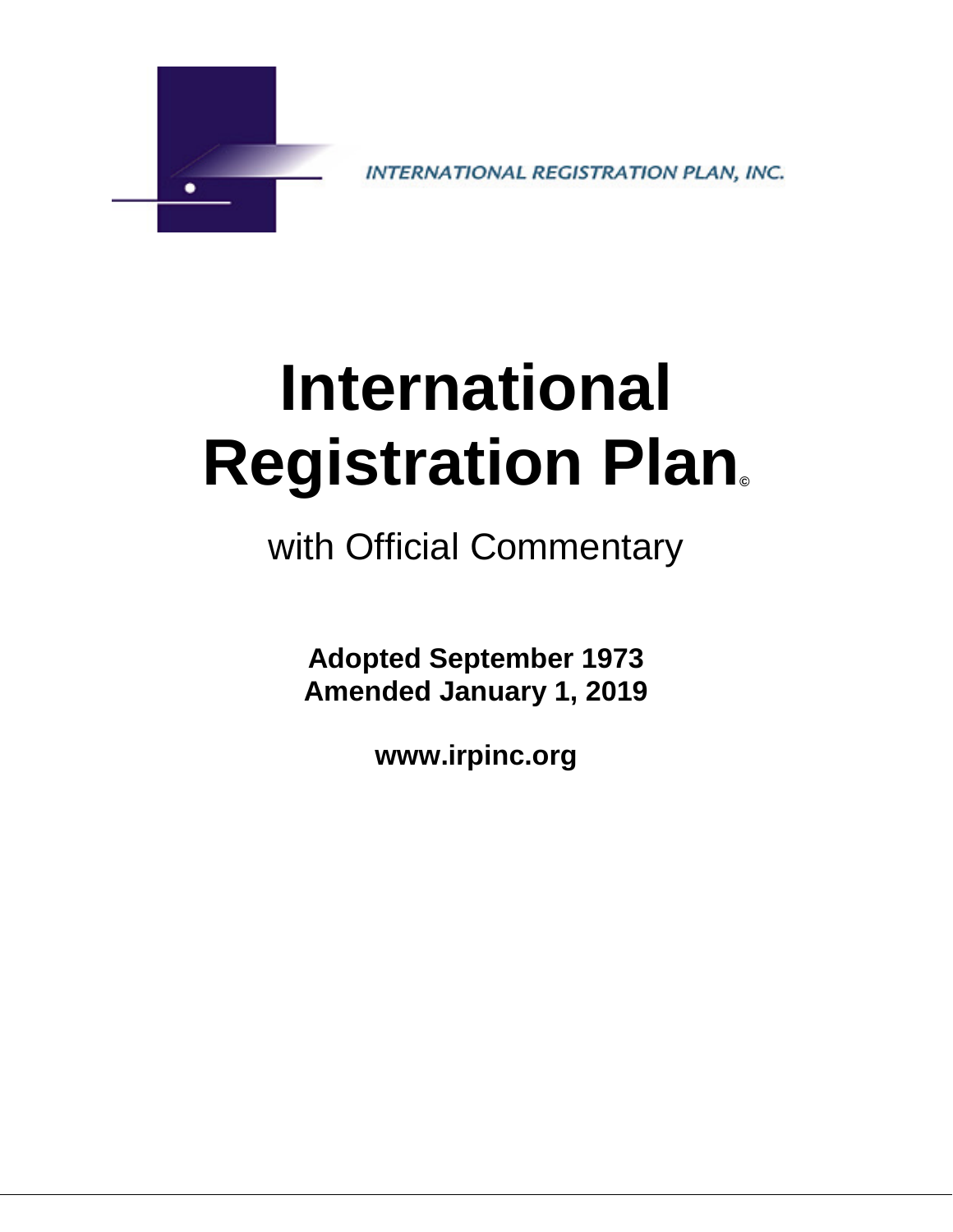# INTERNATIONAL REGISTRATION PLAN

## Table of Contents

<span id="page-1-1"></span><span id="page-1-0"></span>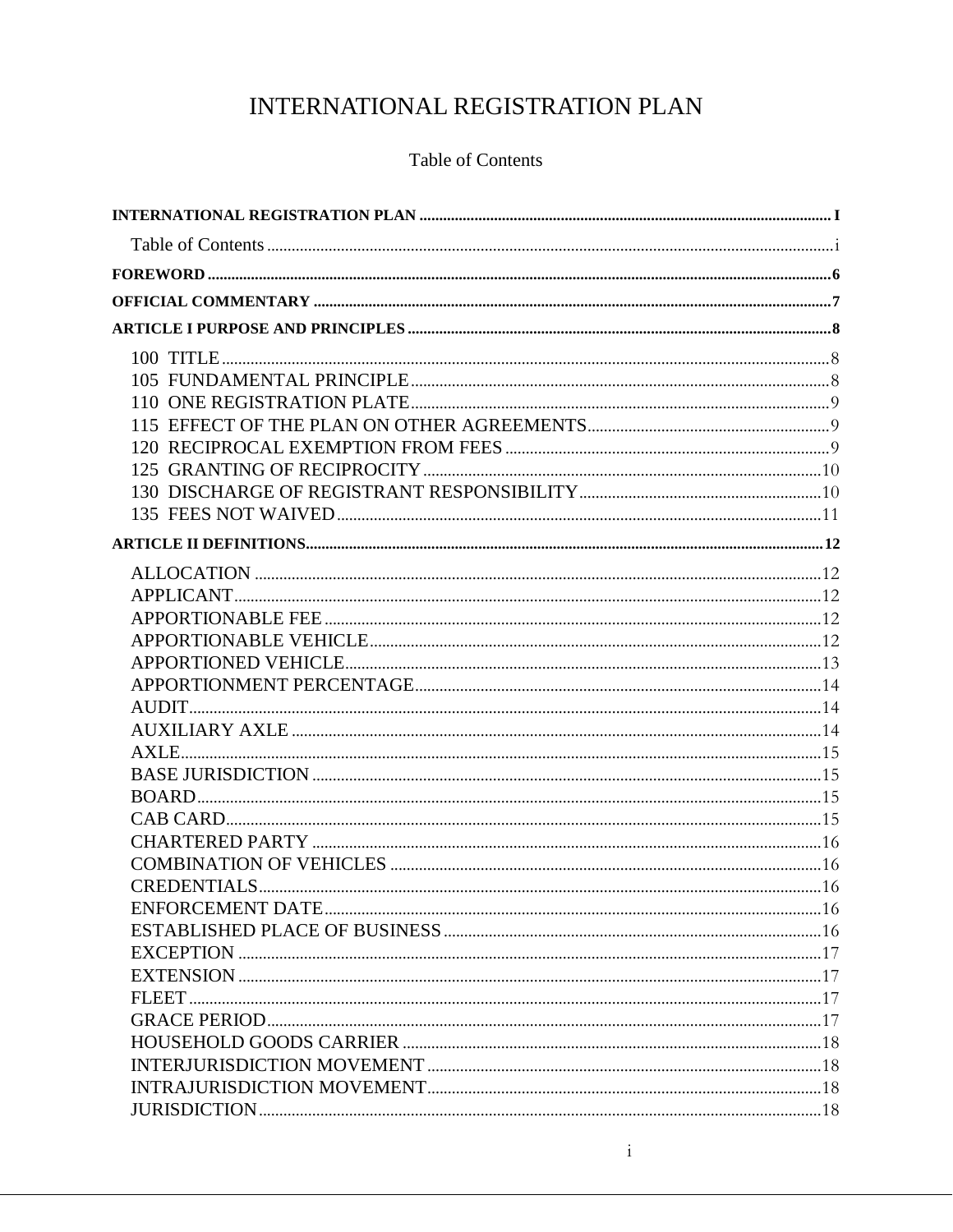| 405 CALCULATION OF APPORTIONMENT PERCENTAGE (deleted)33 |  |
|---------------------------------------------------------|--|
|                                                         |  |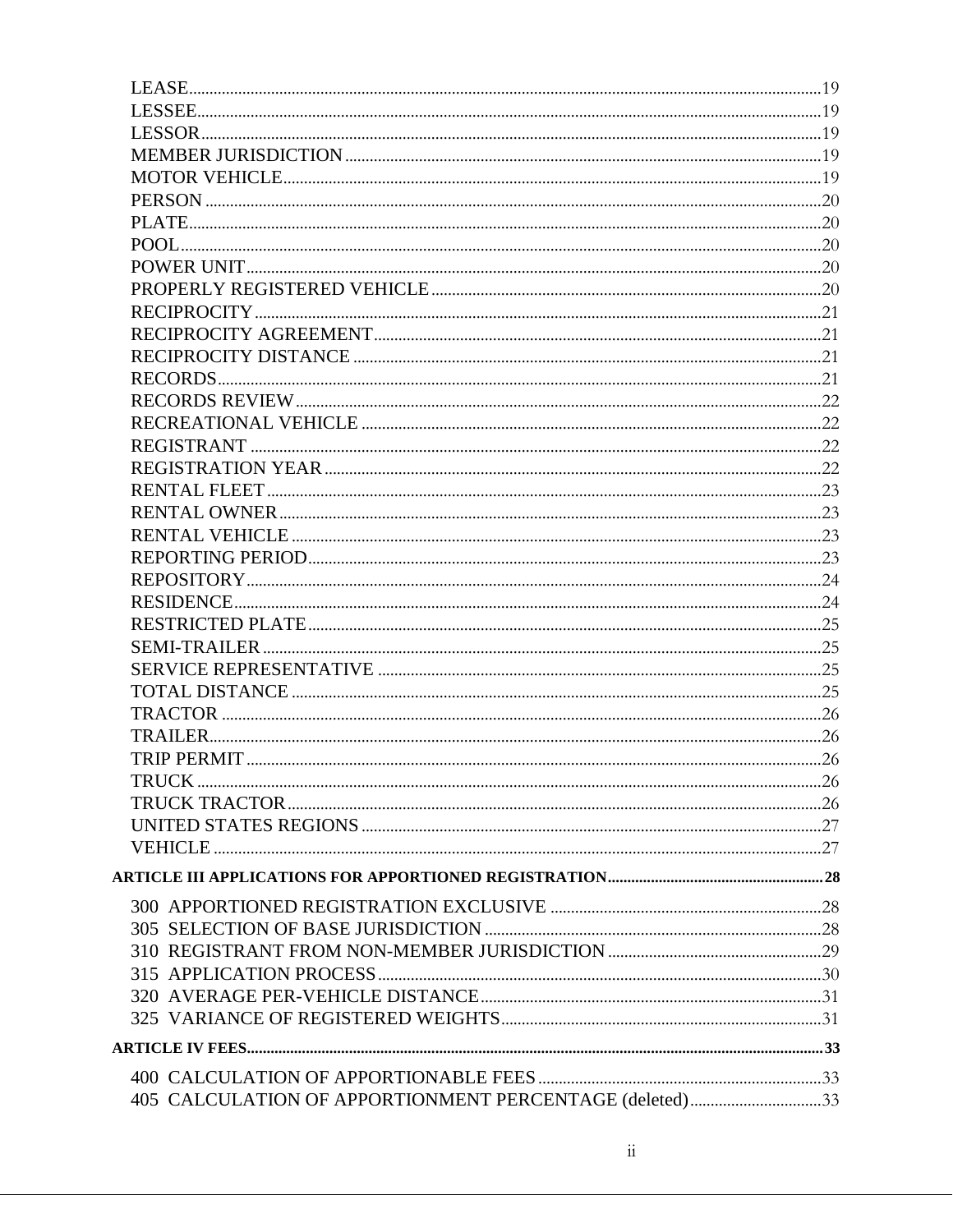| 410 NO MINIMUM REGISTRATION FEE; COLLECTION OF OTHER FEES       |      |
|-----------------------------------------------------------------|------|
|                                                                 |      |
|                                                                 |      |
|                                                                 |      |
|                                                                 |      |
|                                                                 |      |
|                                                                 |      |
|                                                                 |      |
|                                                                 |      |
|                                                                 |      |
|                                                                 |      |
|                                                                 |      |
|                                                                 |      |
|                                                                 |      |
|                                                                 |      |
|                                                                 |      |
|                                                                 |      |
|                                                                 |      |
|                                                                 |      |
| 605 DISPLAY OF REGISTRATION CREDENTIALS; RENEWAL CREDENTIALS 41 |      |
|                                                                 |      |
|                                                                 |      |
|                                                                 |      |
|                                                                 |      |
|                                                                 |      |
|                                                                 |      |
|                                                                 |      |
|                                                                 |      |
| 800 APPLICATION FILING.                                         | . 46 |
|                                                                 |      |
|                                                                 |      |
|                                                                 |      |
|                                                                 |      |
|                                                                 |      |
|                                                                 |      |
|                                                                 |      |
|                                                                 |      |
|                                                                 |      |
|                                                                 |      |
|                                                                 |      |
|                                                                 |      |
|                                                                 |      |
|                                                                 |      |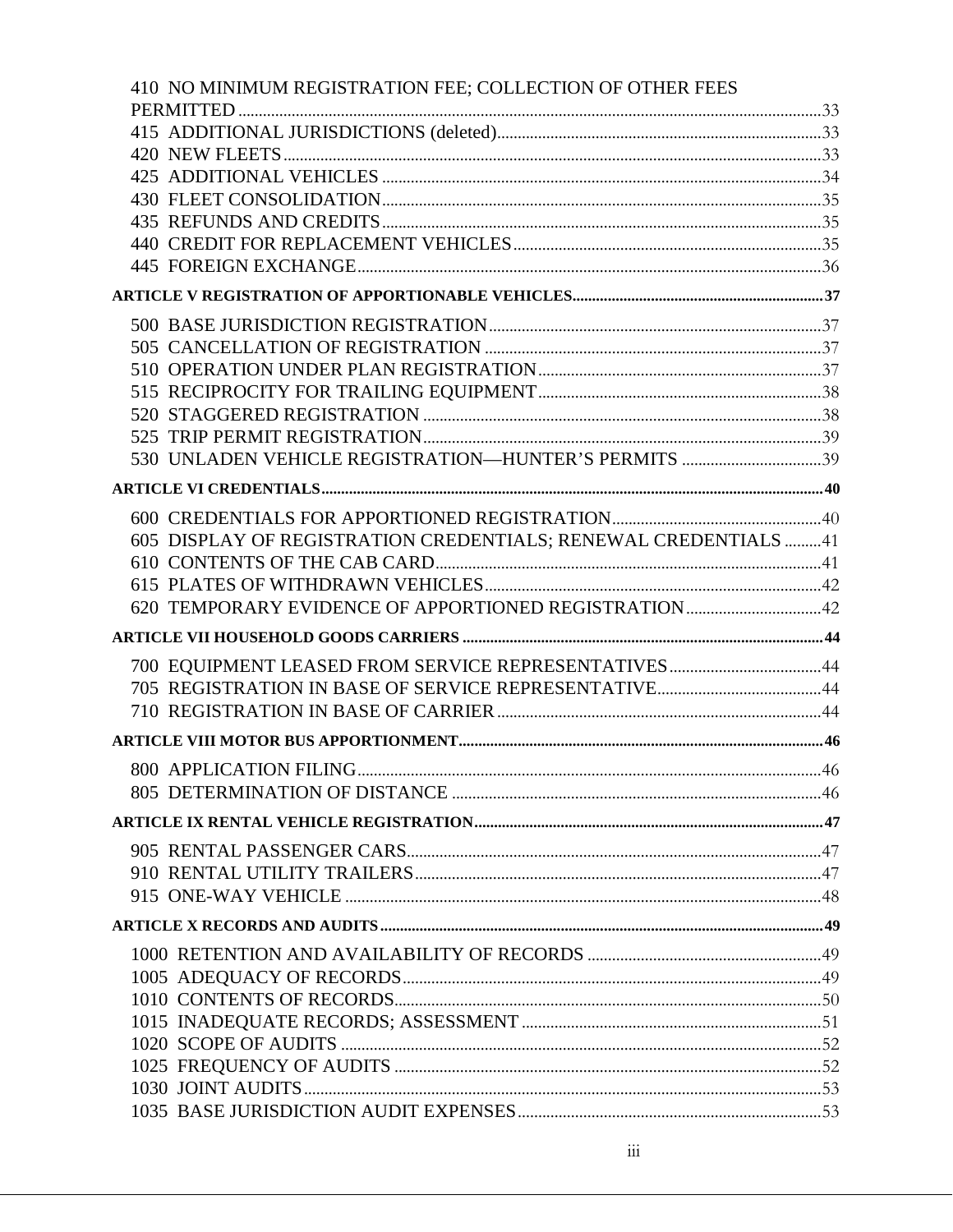| 1325 COMPOSITION OF THE BOARD OF DIRECTORS OF THE REPOSITORY  67 |  |
|------------------------------------------------------------------|--|
|                                                                  |  |
|                                                                  |  |
|                                                                  |  |
|                                                                  |  |
|                                                                  |  |
|                                                                  |  |
|                                                                  |  |
|                                                                  |  |
|                                                                  |  |
|                                                                  |  |
|                                                                  |  |
|                                                                  |  |
|                                                                  |  |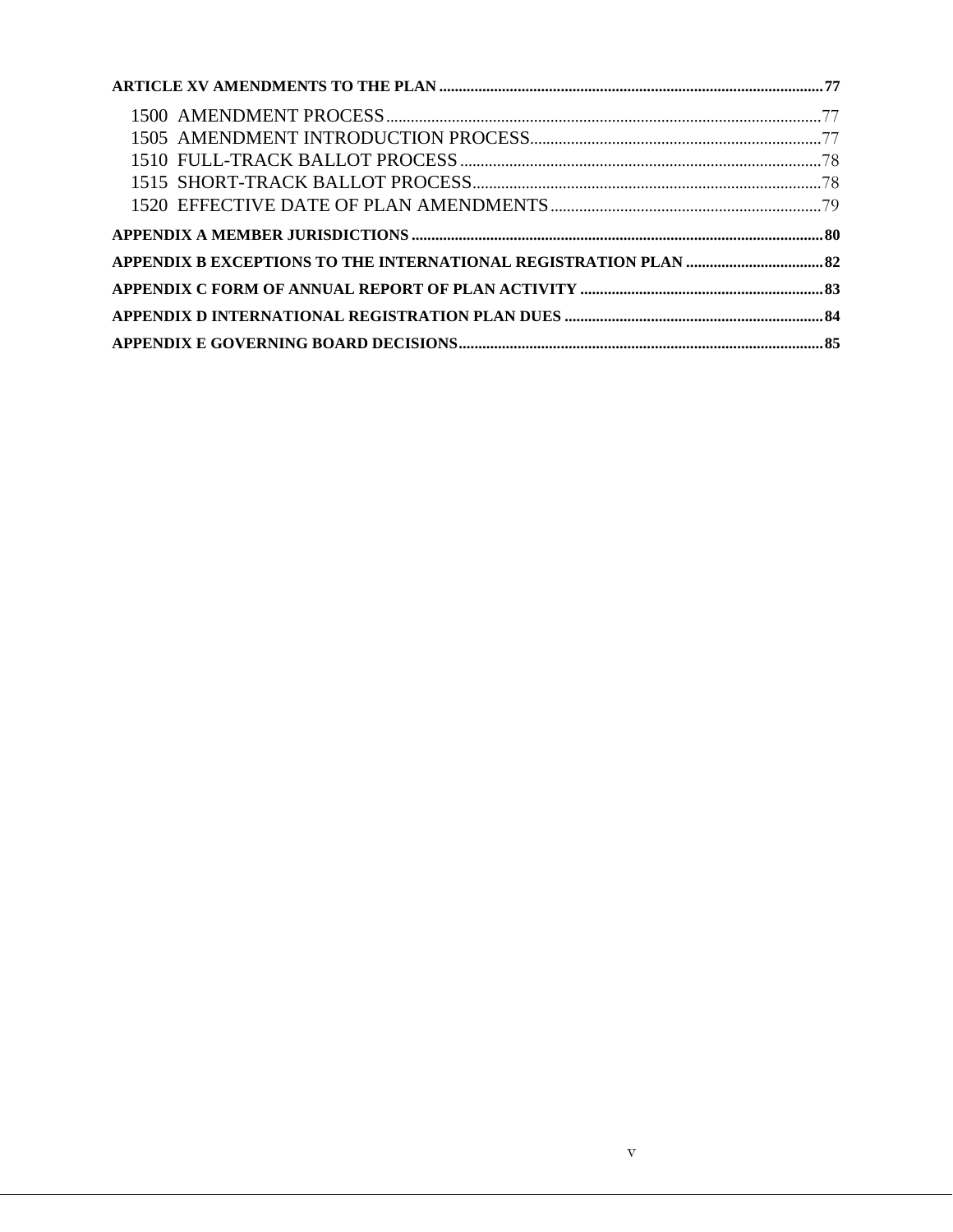# **FOREWORD**

<span id="page-6-0"></span>The International Registration Plan is an agreement providing for registration reciprocity among Member Jurisdictions.

The unique feature of the Plan is that, even though Apportionable Fees are paid to the various Jurisdictions in which Vehicles of a Fleet are operated, the only Plate and Cab Card issued for each Fleet Vehicle are the Plate and Cab Card issued by the Base Jurisdiction. The Plan provides for payment of Apportionable Fees on the basis of the proportion of Total Distance operated in all Jurisdictions by the Fleet of which a Vehicle is part.

A Fleet Vehicle is called an Apportionable Vehicle in the Plan, and such a Vehicle, when registered under the Plan and so far as registration is concerned, may be operated both between Member Jurisdictions and within any single Jurisdiction for which it is so registered.

The Plan was initially developed by the American Association of Motor Vehicle Administrators and is recommended for adoption by all Jurisdictions.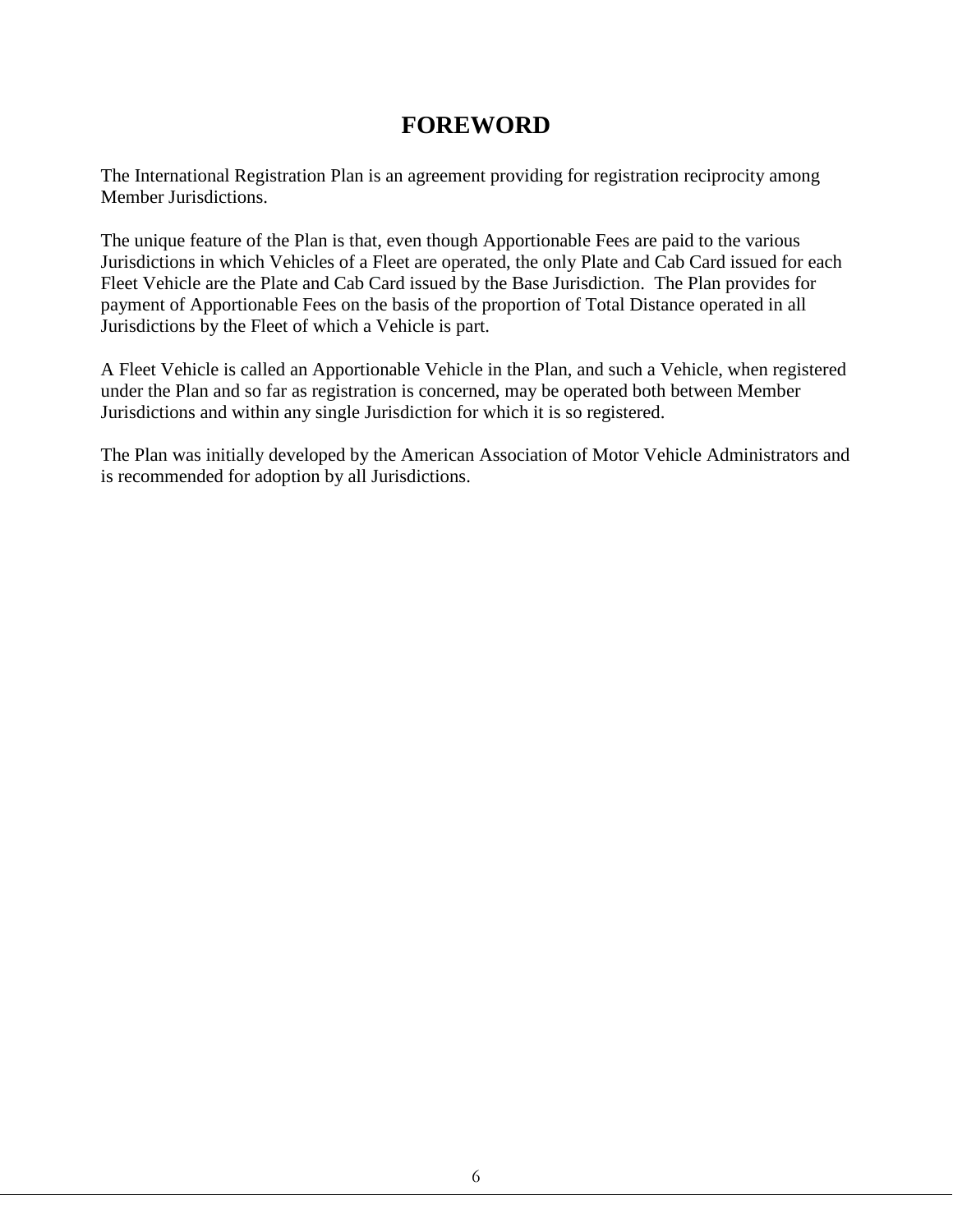# OFFICIAL COMMENTARY

<span id="page-7-0"></span>The International Registration Plan was initially developed in the 1960s and early 1970s by representatives of the American Association of Motor Vehicle Administrators, with important input from representatives of the interstate motor carrier and Truck rental and leasing industries. The Plan was conceived as a means of replacing the system of registration Reciprocity which then prevailed, and which was rapidly becoming inadequate to meet the needs of expanding interstate and international commerce.

With the related International Fuel Tax Agreement, the Plan is unique in that it is an interJurisdictional agreement administered and managed by the states and provinces that are its members without any significant federal involvement.

## **CONCERNING HISTORICAL NOTES**

Historical Notes have been inserted for convenience only and are not part of the official text of the Plan.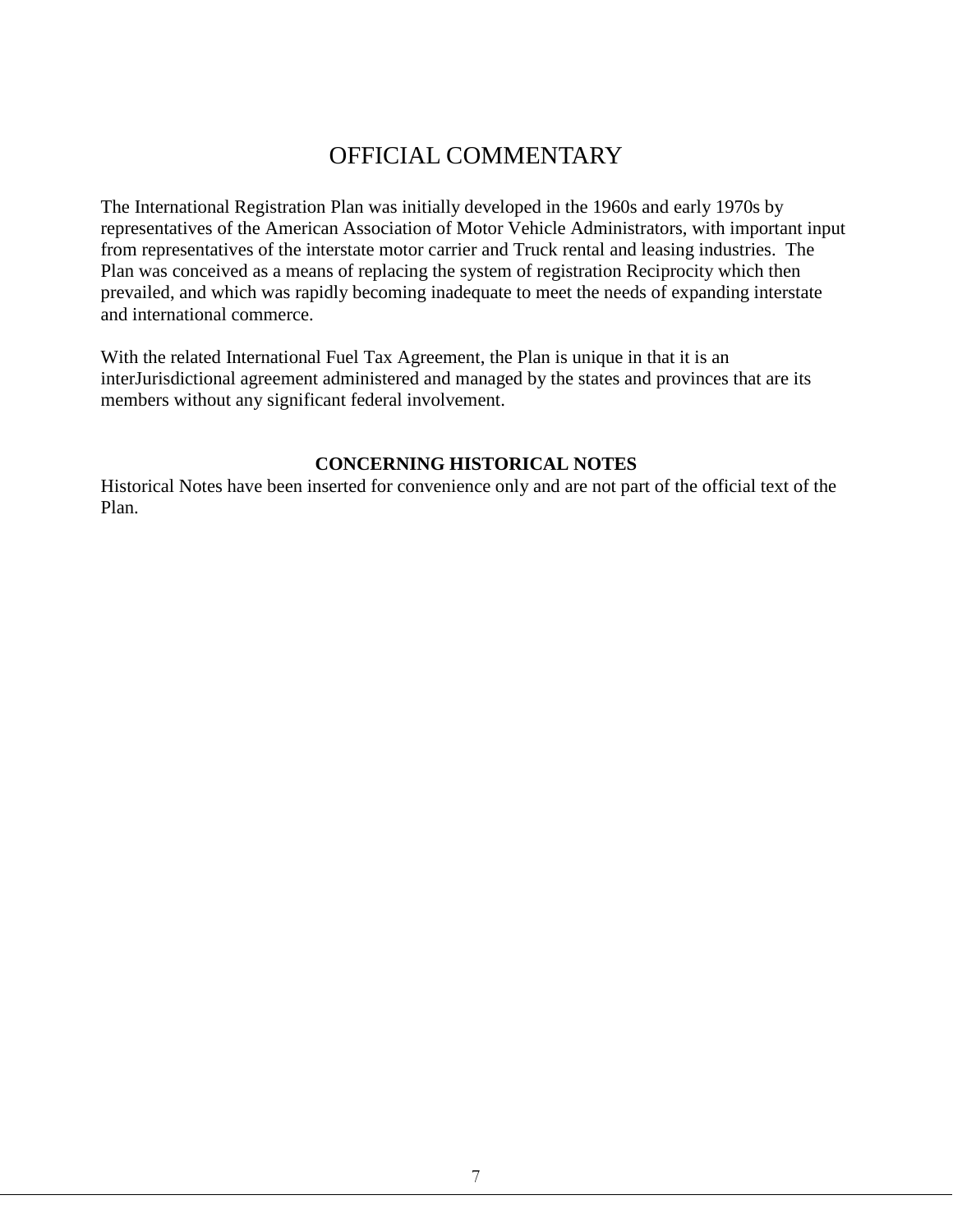## **ARTICLE I PURPOSE AND PRINCIPLES**

## Official Commentary

<span id="page-8-0"></span>Although this Article serves in part as an introduction to the Plan, it is itself an integral part of the Plan and its provisions are substantive in nature.

This Article sets out the guiding purposes and principles of the Plan, and the Plan should be construed throughout in accordance with them.

The text of each part of the Plan should be read in the light of the purpose or principle of the provision in question, as well as those of the Plan as a whole, and the language should be construed narrowly or broadly, as the case may be, in conformity with the purposes and principles involved.

Throughout the Plan, Member Jurisdictions and their representatives are to be held to a standard of conduct that is reasonable for a Jurisdiction in light of the purpose, the principles, and the provisions of the Plan.

## <span id="page-8-1"></span>**100 TITLE**

## **This reciprocal agreement shall be known as the International Registration Plan and is referred to below as the Plan.**

HISTORICAL NOTES

**Adopted:** Ballot FT-333, effective July 1, 2008. **Amended: Related Provisions, 2006 Plan:** Section 100.

## <span id="page-8-2"></span>**105 FUNDAMENTAL PRINCIPLE**

**The fundamental principle of the Plan is to promote and encourage the fullest possible use of the highway system by authorizing apportioned registration of Fleets of Apportionable Vehicles and the recognition by each Member Jurisdiction of the registration of Vehicles apportioned by other Member Jurisdictions, thus contributing to the economic and social development and growth of the Member Jurisdictions.**

## Official Commentary

Freedom of Vehicle movement is a fundamental principle of the Plan. This freedom is to be attained by authorizing apportioned registration of Fleets.

The apportioned registration system makes possible greater flexibility of commerce between and among the Member Jurisdictions. Such efficient use of the highway system is beneficial to the economic and social growth of the Member Jurisdictions. Freedom of Vehicle movement is achieved through official recognition of Apportioned Vehicles by all Member Jurisdictions.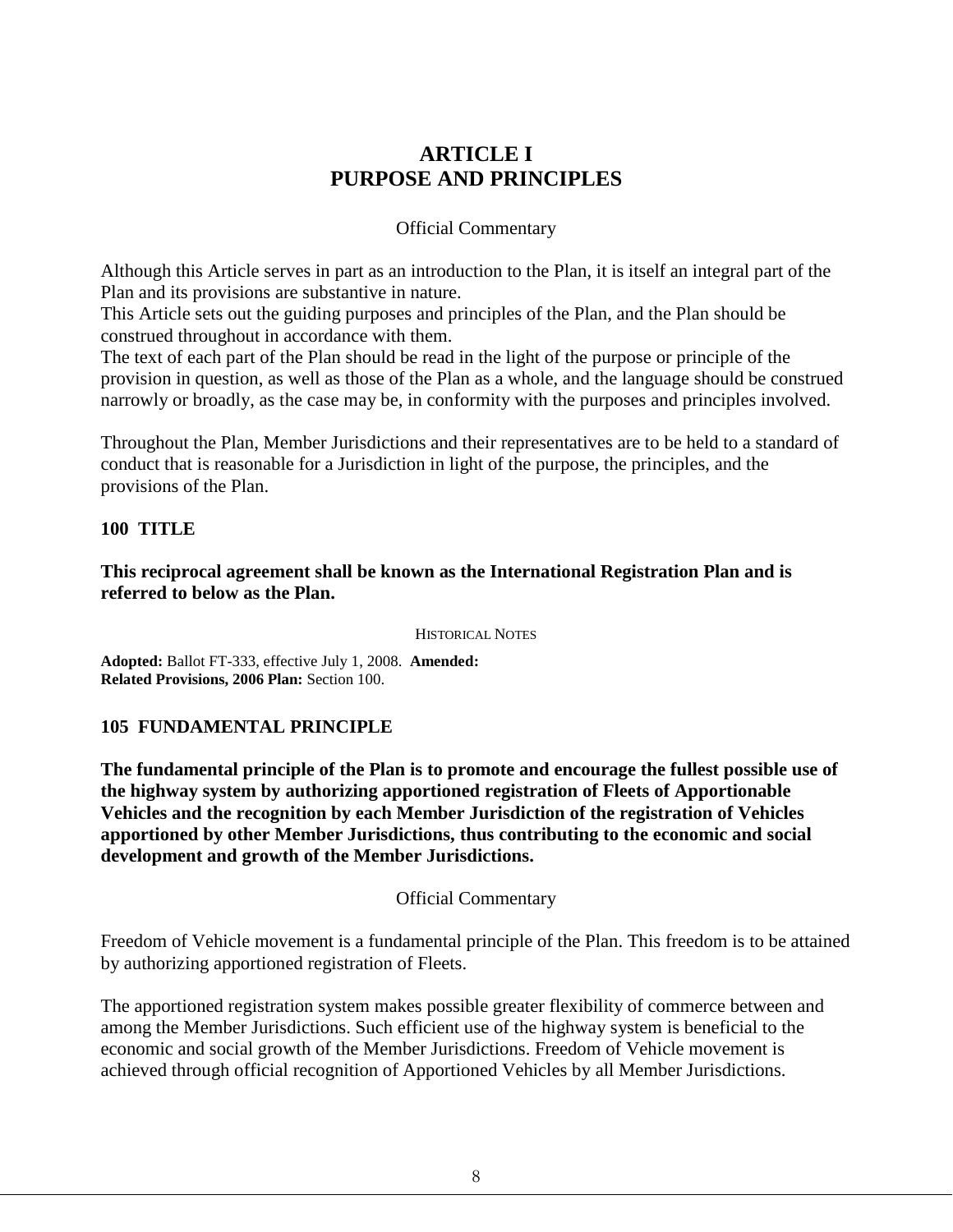The critical importance of the Plan for interJurisdictional commerce is underscored by the cumbersome, inadequate system of registration reciprocity which preceded the adoption of the Plan. That system, which was poorly adapted to the movement of commercial vehicles among Jurisdictions, could not sustain the level of freight and passenger transportation demanded by the economies of the Member Jurisdictions in the 21<sup>st</sup> century.

#### **HISTORICAL NOTES**

**Adopted:** Ballot FT-333, effective July 1, 2008. **Amended: Related Provisions, 2006 Plan:** Section 102. **Related DRC Action:** Dispute Resolution Committee Decision 2010.1, May 13, 2010.

## <span id="page-9-0"></span>**110 ONE REGISTRATION PLATE**

## **It is the purpose of the Plan to implement the concept of one registration Plate for one Vehicle.**

## Official Commentary

This Section is not intended to prevent a member from issuing two matching Plates for an Apportionable Vehicle and requiring those Plates to be displayed on the front and rear of the vehicle. Rather, the Section presents as one of the foundations of the Plan the concept that an Apportionable Vehicle registered under the Plan need not display a registration credential other than that issued by its Base Jurisdiction.

#### **HISTORICAL NOTES**

**Adopted:** Ballot FT-333, effective July 1, 2008. **Amended: Related Provisions, 2006 Plan:** Section 104.

## <span id="page-9-1"></span>**115 EFFECT OF THE PLAN ON OTHER AGREEMENTS**

**The Plan preempts any agreement, arrangement, or understanding of any kind between any two or more Member Jurisdictions concerning matters within the Plan. The Plan shall not, however, affect any agreement, arrangement, or understanding between a Member Jurisdiction and a Jurisdiction that is not a Member Jurisdiction.** 

## Official Commentary

This section refers primarily to registration reciprocity agreements between or among Plan members. Such agreements frequently apply both to Apportionable Vehicles and to non-Apportionable Vehicles. The Plan does not affect the validity of such an agreement insofar as it concerns matters not covered by the Plan.

#### **HISTORICAL NOTES**

<span id="page-9-2"></span>**Adopted:** Ballot FT-333, effective July 1, 2008. **Amended:** Related Provisions, 2006 Plan: Section 2000. **Related DRC Action:** Dispute Resolution Committee Decision 2010.1, May 13, 2010. **120 RECIPROCAL EXEMPTION FROM FEES**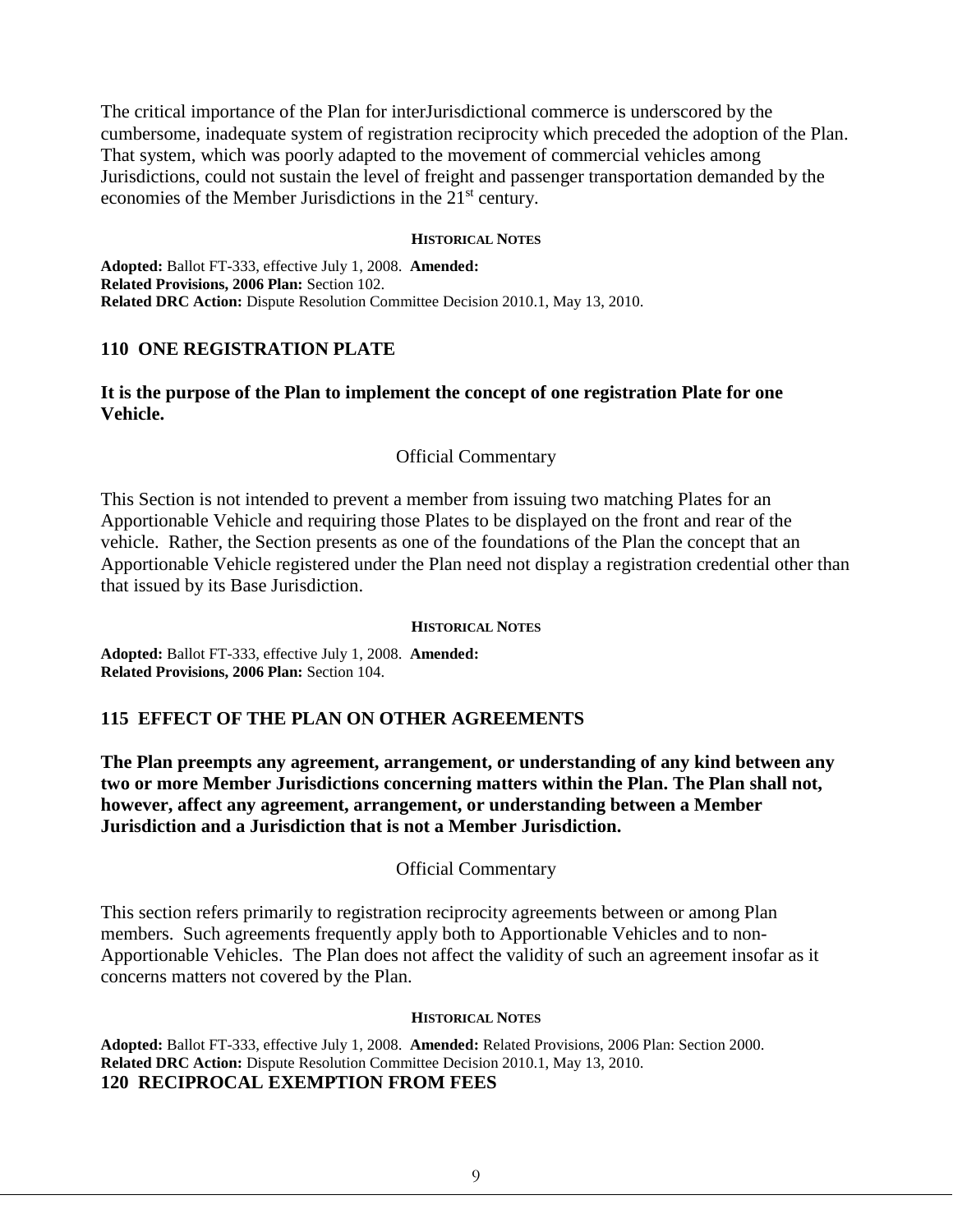## **The intent of the Plan is to encourage Member Jurisdictions to grant exemptions from the payment of non-Apportionable Fees by Registrants when such grants are reciprocal.**

## Official Commentary

Non-Apportionable Fees under this Section may be subject to exemption under separate reciprocal agreements.

#### **HISTORICAL NOTES**

**Adopted:** Ballot FT-333, effective July 1, 2008. **Amended: Related Provisions, 2006 Plan:** Section 106. **Related DRC Action:** Dispute Resolution Committee Decision 2010.1, May 13, 2010.

## <span id="page-10-0"></span>**125 GRANTING OF RECIPROCITY**

**It is the purpose of the Plan to provide a system through which Member Jurisdictions grant Reciprocity to apportioned Fleets of Vehicles and to provide for the continuance of Reciprocity granted to those Vehicles that are not eligible for apportioned registration under the Plan.**

## Official Commentary

Apportioned Fleets must be granted Reciprocity. Fleets not so registered are subject to pre-existing registration requirements but may, nevertheless, be granted Reciprocity. Vehicles displaying Restricted Plates, such as farm vehicles, may be exempt from additional fees if the Member Jurisdiction's law, applicable agreements, understandings, or declarations so provide. Fleets registered under the Plan are not charged additional Apportionable Fees by Member Jurisdictions unless authorized under Section 410.

The Plan is therefore construed to be a Reciprocity Agreement providing for the recognition of fees paid to other Member Jurisdictions.

## **HISTORICAL NOTES**

**Adopted:** Ballot FT-333, effective July 1, 2008. **Amended: Related Provisions, 2006 Plan:** Section 108. **Related DRC Action:** Dispute Resolution Committee Decision 2010.1, May 13, 2010.

## <span id="page-10-1"></span>**130 DISCHARGE OF REGISTRANT RESPONSIBILITY**

**A Registrant's payment to the Base Jurisdiction of Apportionable Fees due under the Plan to all Member Jurisdictions discharges the Registrant's responsibility for payment of Apportionable Fees to individual Member Jurisdictions.**

## Official Commentary

This Section is intended to make clear that the obligation of a Plan Registrant to pay Apportionable Fees is fulfilled by its payment of those fees to its Base Jurisdiction. The Registrant is not liable to other Member Jurisdictions for those fees if the Base Jurisdiction fails to account for them properly.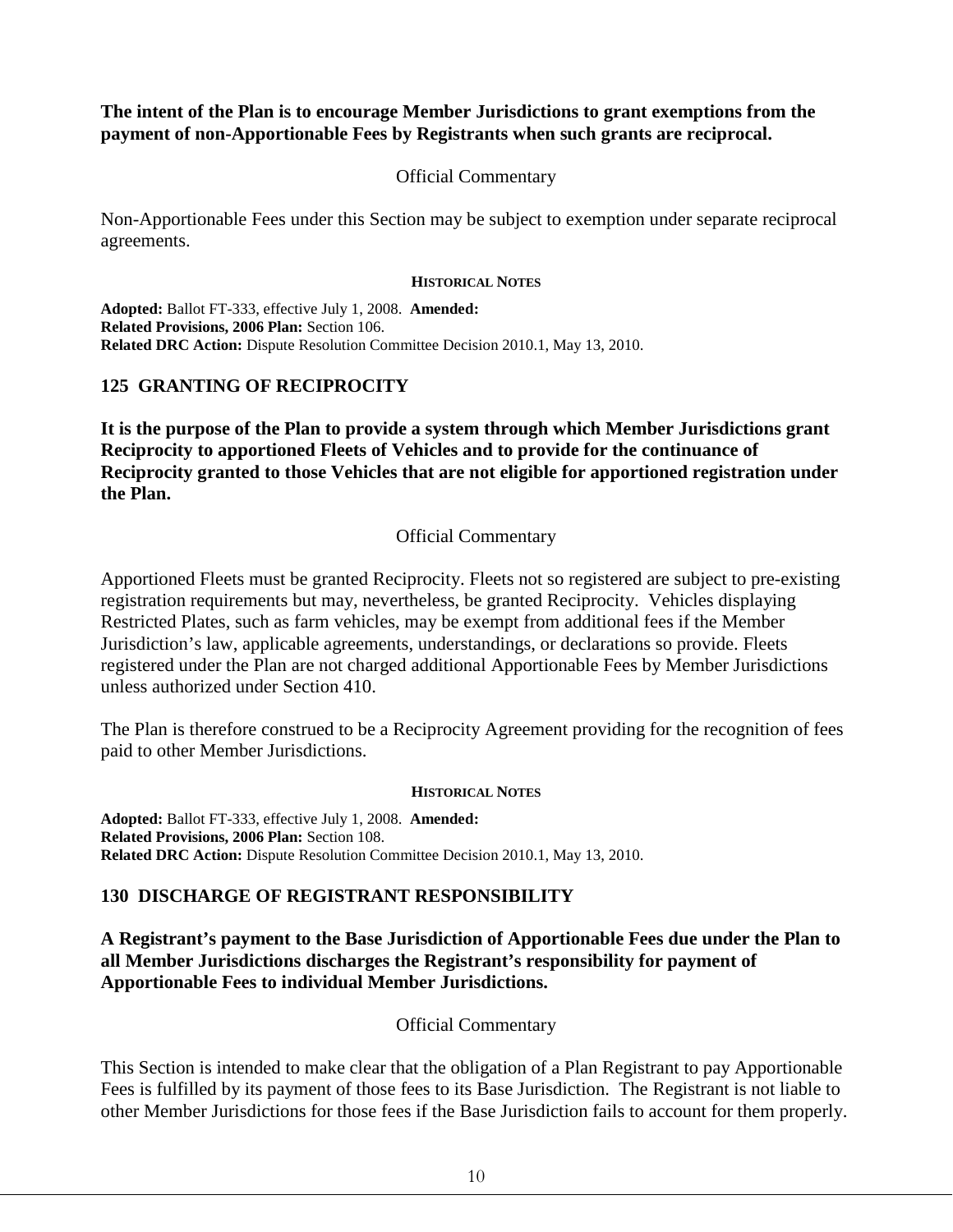However, this Section does not waive the proper payment of Apportionable Fees if later it is determined that those fees were not calculated correctly and additional fees are due.

#### **HISTORICAL NOTES**

**Adopted:** Ballot FT-333, effective July 1, 2008. **Amended: Related Provisions, 2006 Plan:** Section 109.

## <span id="page-11-0"></span>**135 FEES NOT WAIVED**

**This Plan applies only to Apportionable Fees. Nothing in this Plan shall be construed to waive any fees or taxes authorized by the laws of any Member Jurisdiction in connection with the ownership or operation of Vehicles.** 

## Official Commentary

Whether a fee or a tax is involved, it may only be collected in accordance with the laws of the Jurisdiction imposing the fee or tax. The fee or tax must be set or authorized by statute. A proliferation of such fees or taxes, however, may result in impeding the free movement of commerce among the Member Jurisdictions. This result would tend to contravene the purpose set forth in Section 105.

#### HISTORICAL NOTES

**Adopted:** Ballot FT-333, effective July 1, 2008. **Amended: Related Provisions, 2006 Plan:** Section 302. **Related DRC Action:** Dispute Resolution Committee Decision 2010.1, May 13, 2010.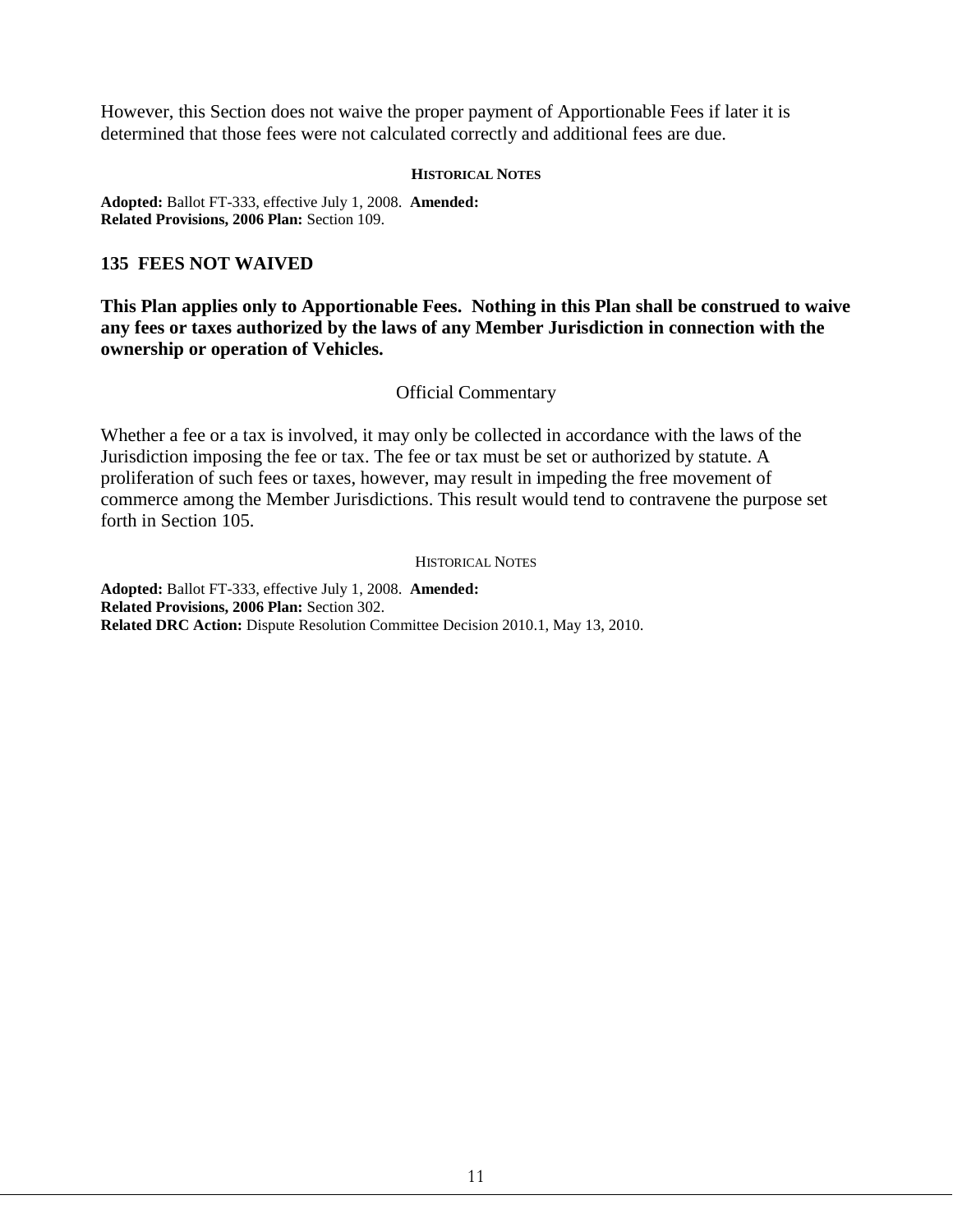## **ARTICLE II DEFINITIONS**

## <span id="page-12-1"></span><span id="page-12-0"></span>**ALLOCATION**

**"Allocation" means a system of registering a Fleet that operates in more than one Member Jurisdiction under which the Vehicles are fully registered in individual Member Jurisdictions in proportion to a measure of the presence or travel of the Fleet in each one, and under which the Vehicles so registered are granted Reciprocity in all the Member Jurisdictions in which any of the Vehicles of the Fleet is registered.** 

#### **HISTORICAL NOTES**

**Adopted:** Ballot FT-333, effective July 1, 2008. **Amended:**

## <span id="page-12-2"></span>**APPLICANT**

**"Applicant" means a Person in whose name an application is filed for registration under the Plan.**

#### **HISTORICAL NOTES**

**Adopted:** Ballot FT-333, effective July 1, 2008. **Amended: Related Provisions, 2006 Plan:** Section 263.

## <span id="page-12-3"></span>**APPORTIONABLE FEE**

**"Apportionable Fee" means any periodic recurring fee or tax required for registering Vehicles, such as registration, license, or weight fees.**

## Official Commentary

This provision describes the type of fees to be apportioned; the key words are "periodic" and "recurring." A registration, license, or weight fee is only apportionable if it is a "periodic recurring" fee.

#### **HISTORICAL NOTES**

**Adopted:** Ballot FT-333, effective July 1, 2008. **Amended: Related Provisions, 2006 Plan:** Section 202.

## <span id="page-12-4"></span>**APPORTIONABLE VEHICLE**

**"Apportionable Vehicle" means (except as provided below) any Power Unit that is used or intended for use in two or more Member Jurisdictions and that is used for the transportation of persons for hire or designed, used, or maintained primarily for the transportation of property, and:**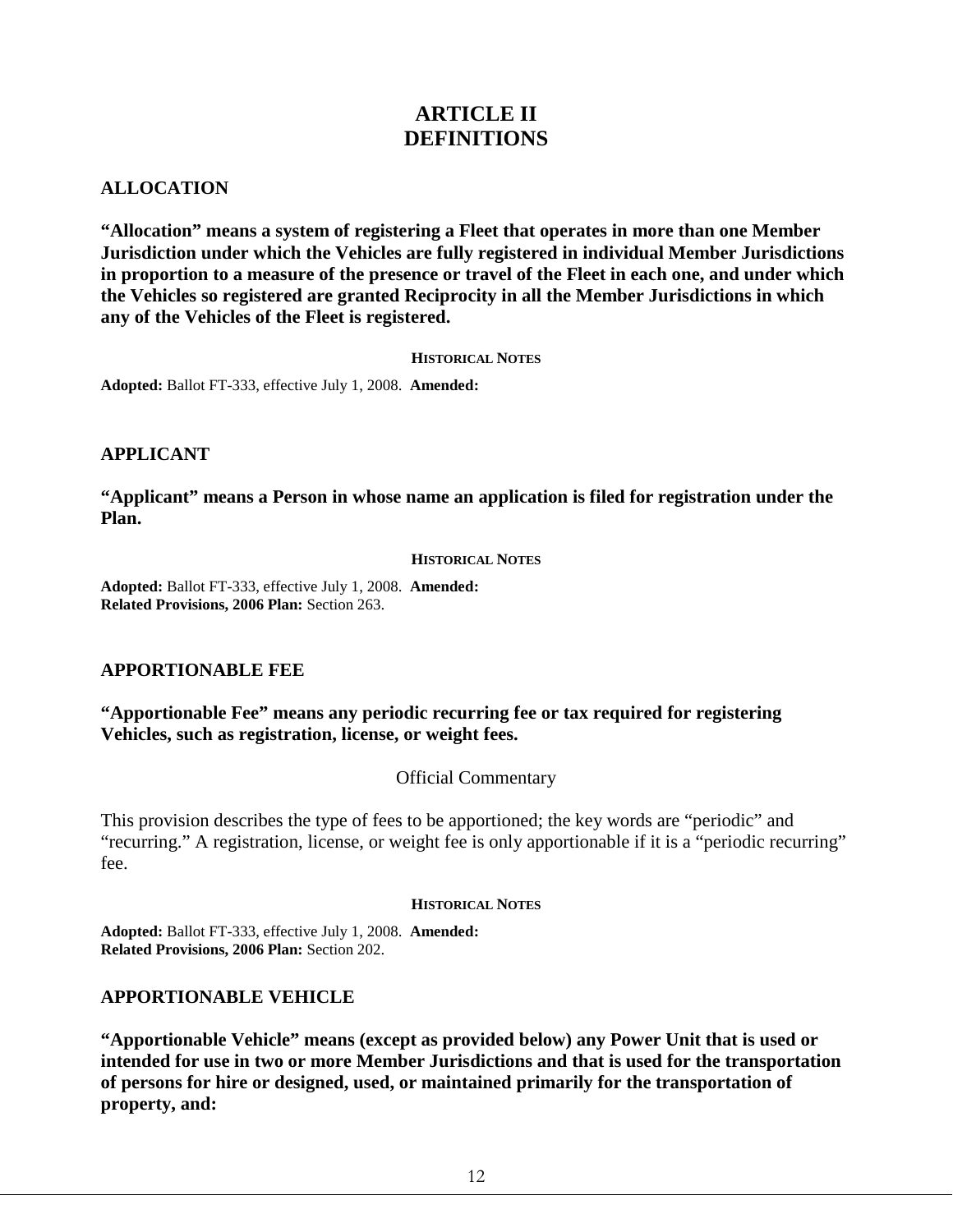**(i) has two Axles and a gross Vehicle weight or registered gross Vehicle weight in excess of 26,000 pounds (11,793.401 kilograms), or**

**(ii) has three or more Axles, regardless of weight, or**

**(iii) is used in combination, when the gross Vehicle weight of such combination exceeds 26,000 pounds (11,793.401 kilograms).** 

**A Recreational Vehicle, a Vehicle displaying Restricted Plates or a government-owned Vehicle, is not an Apportionable Vehicle; except that a Power Unit, or the Power Unit in a Combination of Vehicles having a gross Vehicle weight of 26,000 pounds (11,793.401 kilograms), or less, nevertheless may be registered under the Plan at the option of the Registrant.**

## Official Commentary

A Vehicle is determined to be apportionable according to the characteristics and use of the Vehicle or the Combination of Vehicles. Trailing equipment, however, is only registered under the Plan pursuant to an approved Exception, unless it is registered under Section 910.

Certain types of vehicles or Combinations of Vehicles that travel or are intended to travel in two or more Member Jurisdictions, but are not otherwise within the definition of Apportionable Vehicle may be apportioned if the Registrant so chooses. Vehicles not apportioned are subject to registration and fee payment in accordance with each Base Jurisdiction's general registration statutes. These non-apportionable Vehicles may be entitled to Reciprocity in other Jurisdictions under applicable Reciprocity Agreements.

The intent of the Registrant or Applicant to operate a Vehicle in two or more Member Jurisdictions is to be considered as an objective fact, determined from all the circumstances of the particular case. The fact that a Vehicle is not used in more than one Jurisdiction for the entirety of a Registration Year and for six additional months gives rise to a presumption that the Registrant did not intend to use the Vehicle in more than one Member Jurisdiction. Such a presumption may be overcome, however, by other circumstances presented by the Registrant.

#### **HISTORICAL NOTES**

**Adopted:** Ballot FT-333, effective July 1, 2008. **Amended:** Ballot 391 Apportionable Vehicle, effective January 1, 2016.

**Related Provisions, 2006 Plan:** Section 204.

**Related DRC Action, 2006 Plan:** Dispute Resolution Committee Decision 1998.1, November 19, 1998; Dispute Resolution Committee Decision 1998.3, November 19, 1998; Dispute Resolution Committee Decision 1999.5, November 13, 1999.

**Related DRC Action:** Dispute Resolution Committee Decision 2003.2, November 14, 2003; Dispute Resolution Committee Decision 2007.1, September 28, 2007; Dispute Resolution Committee Decision 2015.02, May 20, 2015.

## <span id="page-13-0"></span>**APPORTIONED VEHICLE**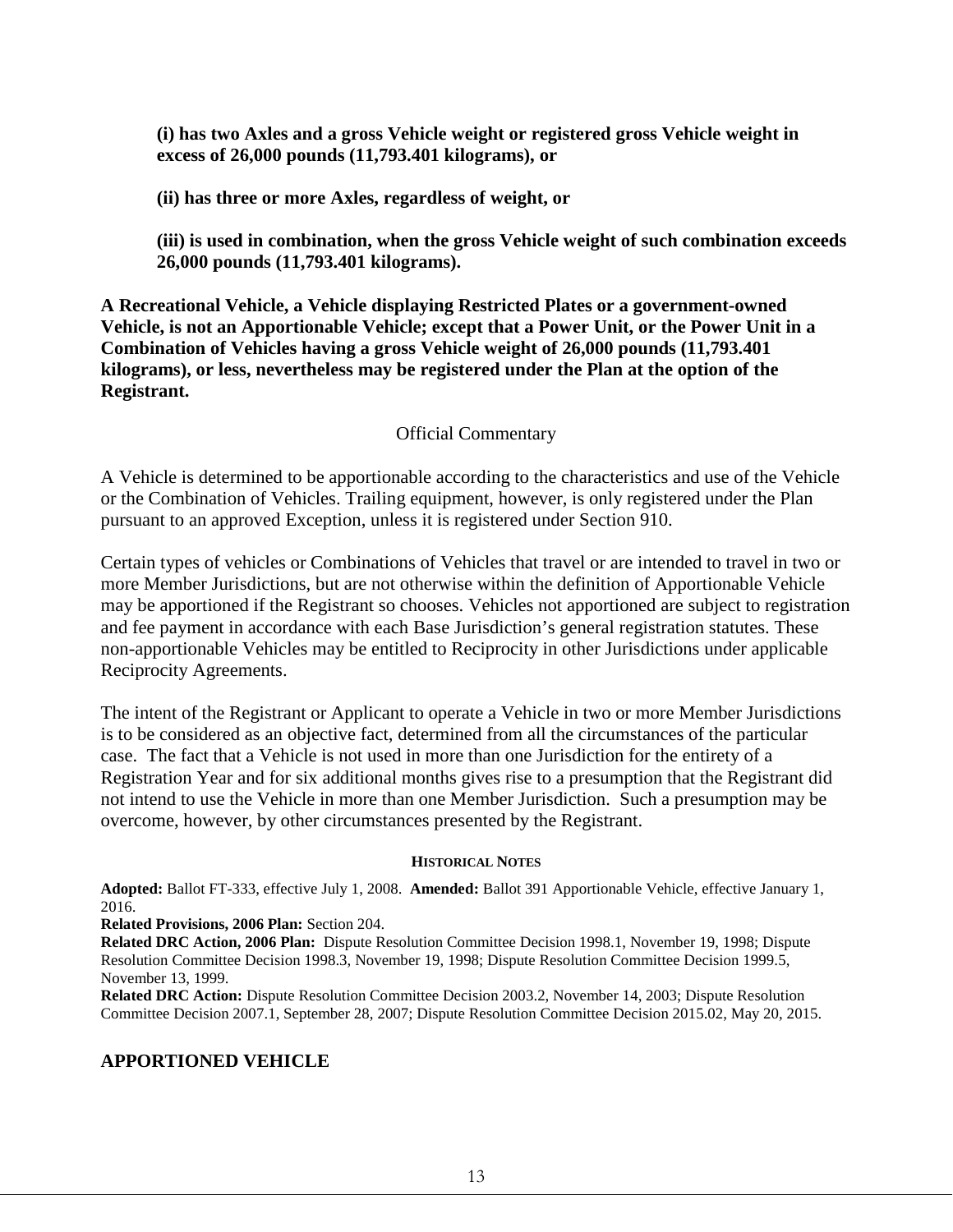**"Apportioned Vehicle" means an Apportionable Vehicle that has been registered under the Plan.**

#### **HISTORICAL NOTES**

**Adopted:** Ballot FT-333, effective July 1, 2008. **Amended:**

## <span id="page-14-0"></span>**APPORTIONMENT PERCENTAGE**

**"Apportionment Percentage" means the ratio of the distance traveled in the Member Jurisdiction by a Fleet during the Reporting Period to the distance traveled in all Member Jurisdictions by the Fleet during the Reporting Period, calculated to six decimal places, rounded to five decimal places, and multiplied by one hundred.** 

#### Official Commentary

Note that Sections 320 and 805 allow certain operations to use an alternate derivation of Apportionment Percentages.

**Adopted:** Ballot 384 Full Reciprocity Plan, effective January 1, 2015. **Amended:** Related DRC Action: Dispute Resolution Committee Decision 2016.1, May 3, 2016

#### <span id="page-14-1"></span>**AUDIT**

## **"Audit" means the examination of a Registrant's Records, including source documents, to verify the distances reported in the Registrant's application for apportioned registration and evaluate the accuracy of the Registrant's distance-accounting system for its Fleet. Such an examination may be of multiple Fleets for multiple years.**

#### Official Commentary

The purpose of an Audit is to determine the Total Distance traveled by the Fleet and the percentage of distance traveled in each Member Jurisdiction.

#### **HISTORICAL NOTES**

**Adopted:** Ballot FT-333, effective July 1, 2008. **Amended:** Ballot 2011.371 IRP Audit Rewrite, effective July 1, 2013. **Related Provisions, 2006 Plan:** Section 262.

## <span id="page-14-2"></span>**AUXILIARY AXLE**

**"Auxiliary Axle" means an auxiliary undercarriage assembly with a fifth wheel and tow-bar used to convert a Semi-Trailer to a Trailer.**

#### **HISTORICAL NOTES**

**Adopted:** Ballot FT-333, effective July 1, 2008. **Amended: Related Provisions, 2006 Plan:** Section 206.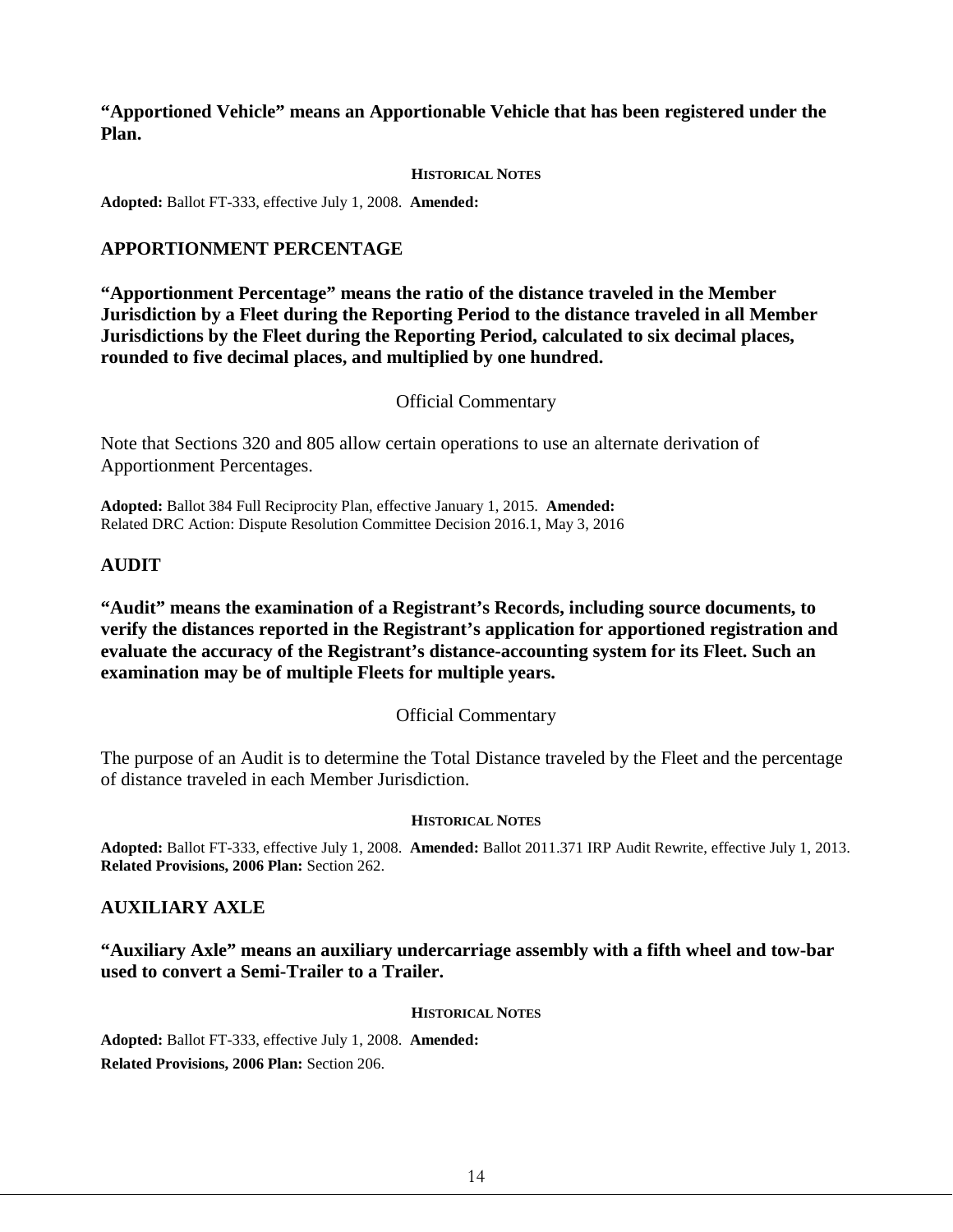## <span id="page-15-0"></span>**AXLE**

**"Axle" means an assembly of a Vehicle consisting of two or more wheels whose centers are in one horizontal plane, by means of which a portion of the weight of a Vehicle and its load, if any, is continually transmitted to the roadway. For purposes of registration under the Plan, an "Axle" is any such assembly whether or not it is load-bearing only part of the time.** 

## Official Commentary

A single-unit Truck with a steering Axle and two Axles in a rear-Axle assembly is an Apportionable Vehicle even though one of the rear Axles is a so-called "dummy," "drag," "tag," or "pusher" type Axle.

#### **HISTORICAL NOTES**

**Adopted:** Ballot FT-333, effective July 1, 2008. **Amended: Related Provisions, 2006 Plan:** Section 208.

## <span id="page-15-1"></span>**BASE JURISDICTION**

**"Base Jurisdiction" means the Member Jurisdiction, selected in accordance with Section 305, to which an Applicant applies for apportioned registration under the Plan or the Member Jurisdiction that issues apportioned registration to a Registrant under the Plan.**

#### **HISTORICAL NOTES**

**Adopted:** Ballot FT-333, effective July 1, 2008. **Amended: Related Provisions, 2006 Plan:** Section 210. **Related DRC Action, 2006 Plan:** Dispute Resolution Committee Decision 1996.7, October 7, 1996; Dispute Resolution Committee Decision 1999.4, November 13, 1999.

#### <span id="page-15-2"></span>**BOARD**

#### **"Board" means the Board of Directors of the Repository.**

#### **HISTORICAL NOTES**

**Adopted:** Ballot FT-333, effective July 1, 2008. **Amended:** 

## <span id="page-15-3"></span>**CAB CARD**

**"Cab Card" means an evidence of registration, other than a Plate, issued for an Apportioned Vehicle registered under the Plan by the Base Jurisdiction and carried in or on the identified vehicle.**

#### **HISTORICAL NOTES**

**Adopted:** Ballot FT-333, effective July 1, 2008. **Amended: Related Provisions, 2006 Plan:** Section 265.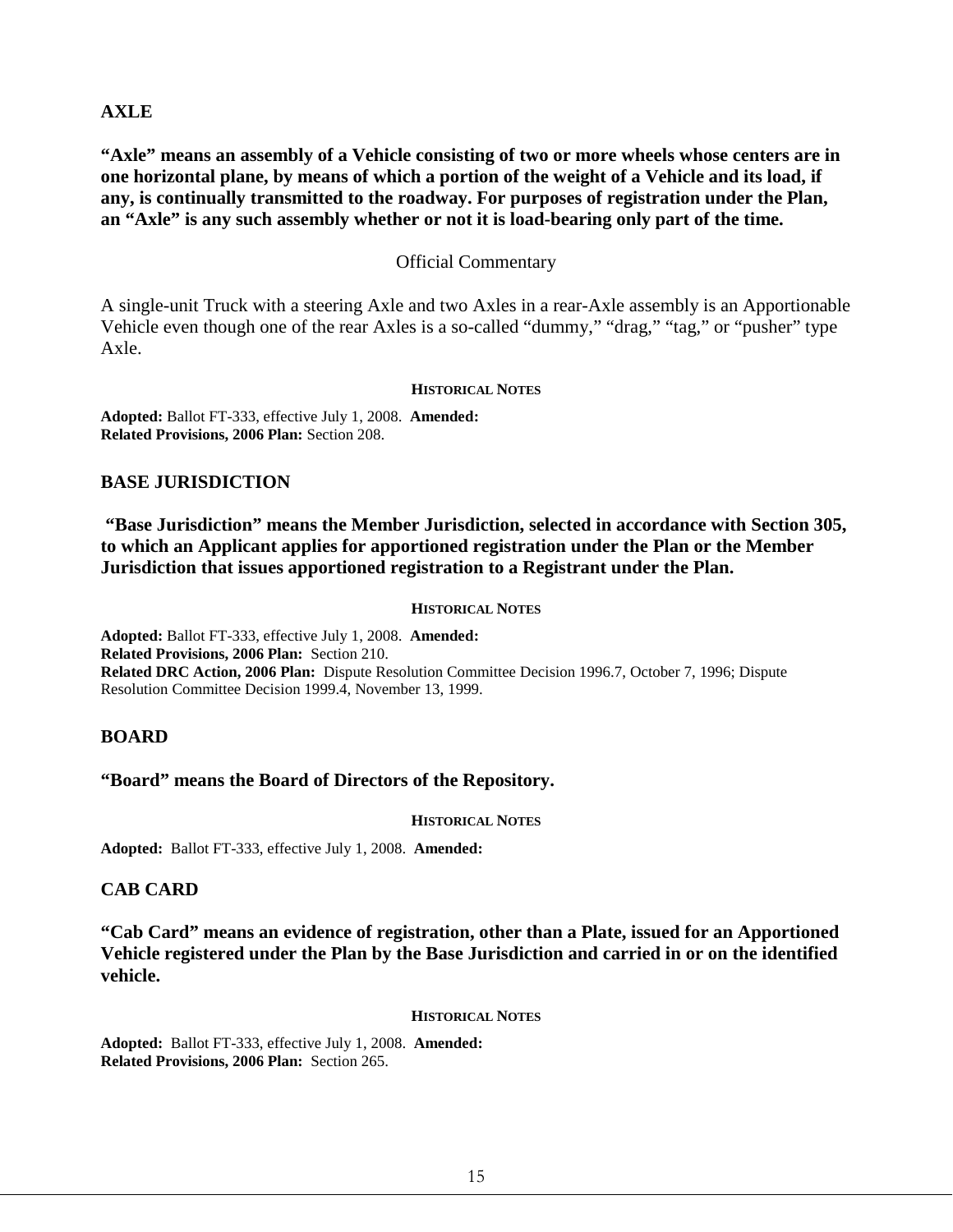## <span id="page-16-0"></span>**CHARTERED PARTY**

**"Chartered Party" means a group of Persons who, pursuant to a common purpose and under a single contract, have acquired the exclusive use of a passenger-carrying Motor Vehicle to travel together as a group to a specified destination or for a particular itinerary, either agreed upon in advance or modified by the group after leaving the place of origin. This term includes services rendered to a number of passengers that a passenger carrier or its agent has assembled into a travel group through sales of a ticket to each individual passenger covering a round trip from one or more points of origin to a single advertised destination.**

**HISTORICAL NOTES**

**Adopted:** Ballot FT-333, effective July 1, 2008. **Amended: Related Provisions, 2006 Plan:** Section 214.

## <span id="page-16-1"></span>**COMBINATION OF VEHICLES**

**"Combination of Vehicles" means a Power Unit used in combination with one or more Trailers, Semi-Trailers, or Auxiliary Axles.**

#### **HISTORICAL NOTES**

**Adopted:** Ballot FT-333, effective July 1, 2008. **Amended: Related Provisions, 2006 Plan:** Section 266.

## <span id="page-16-2"></span>**CREDENTIALS**

**"Credentials" means the Cab Card and Plate issued in accordance with the Plan.**

**HISTORICAL NOTES**

**Adopted:** Ballot FT-333, effective July 1, 2008. **Amended:**

<span id="page-16-3"></span>**ENFORCEMENT DATE**

**"Enforcement Date" means the date the Base Jurisdiction requires a Registrant to display the new Registration Year's Credentials.**

**HISTORICAL NOTES**

**Adopted:** Ballot FT-333, effective July 1, 2008. **Amended: Related Provisions, 2006 Plan:** Section 268.

## <span id="page-16-4"></span>**ESTABLISHED PLACE OF BUSINESS**

**"Established Place of Business" means a physical structure located within the Base Jurisdiction that is owned or leased by the Applicant or Registrant and whose street address shall be specified by the Applicant or Registrant. This physical structure shall be open for business and shall be staffed during regular business hours by one or more persons employed by the Applicant or Registrant on a permanent basis (i.e., not an independent contractor) for the purpose of the general management of the Applicant's or Registrant's trucking-related**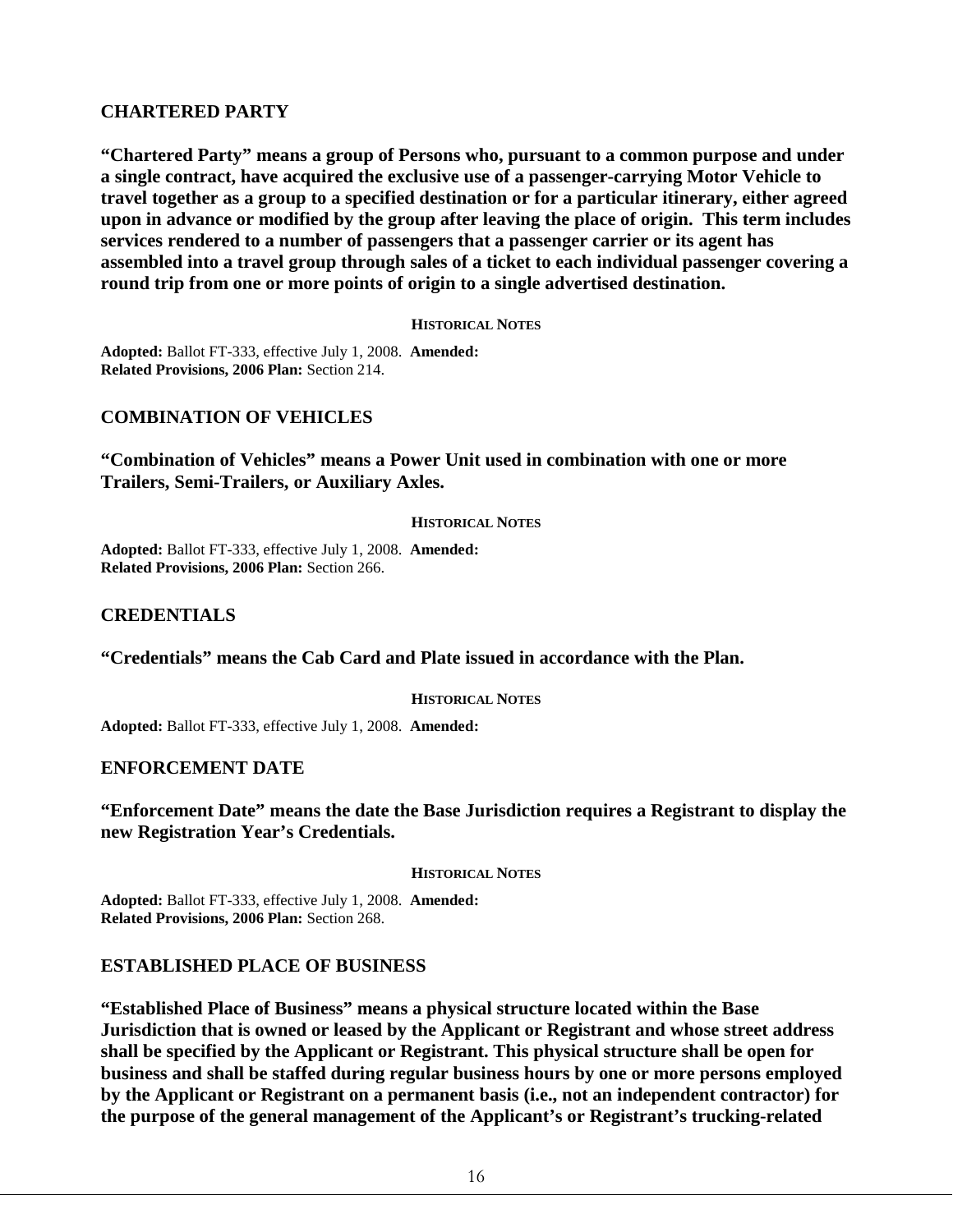**business (i.e., not limited to credentialing, distance and fuel reporting, and answering telephone inquiries). The Applicant or Registrant need not have land line telephone service at the physical structure. Records concerning the Fleet shall be maintained at this physical structure (unless such records are to be made available in accordance with the provisions of Section 1035). The Base Jurisdiction may accept information it deems pertinent to verify that an Applicant or Registrant has an Established Place of Business within the Base Jurisdiction.** 

#### **HISTORICAL NOTES**

**Adopted:** Ballot FT-333, effective July 1, 2008. **Amended:** Ballot 2011.371 IRP Audit Rewrite, effective July 1, 2013. **Related Provisions, 2006 Plan:** Section 218.

**Related DRC Action, 2006 Plan:** Dispute Resolution Committee Decision 1997.21, November 16, 1997; Dispute Resolution Committee Decision 1999.4, November 13, 1998.

#### <span id="page-17-0"></span>**EXCEPTION**

#### **"Exception" means a deviation from the Plan by a Member Jurisdiction, which has been approved by all Member Jurisdictions.**

#### **HISTORICAL NOTES**

**Adopted:** Ballot FT-333, effective July 1, 2008. **Amended: Related Provisions, 2006 Plan:**

#### <span id="page-17-1"></span>**EXTENSION**

**"Extension" means a period of time from the expiration date or end of a Grace Period during which Registrants may operate on expired Credentials by reason of the inability of the Base Jurisdiction to provide current Credentials.**

#### **HISTORICAL NOTES**

**Adopted:** Ballot FT-333, effective July 1, 2008. **Amended: Related Provisions, 2006 Plan:** Section 270.

#### <span id="page-17-2"></span>**FLEET**

**"Fleet" means one or more Apportionable Vehicles designated by a Registrant for distance reporting under the Plan.**

#### **HISTORICAL NOTES**

**Adopted:** Ballot FT-333, effective July 1, 2008. **Amended: Related Provisions, 2006 Plan:** Section 220.

<span id="page-17-3"></span>**GRACE PERIOD**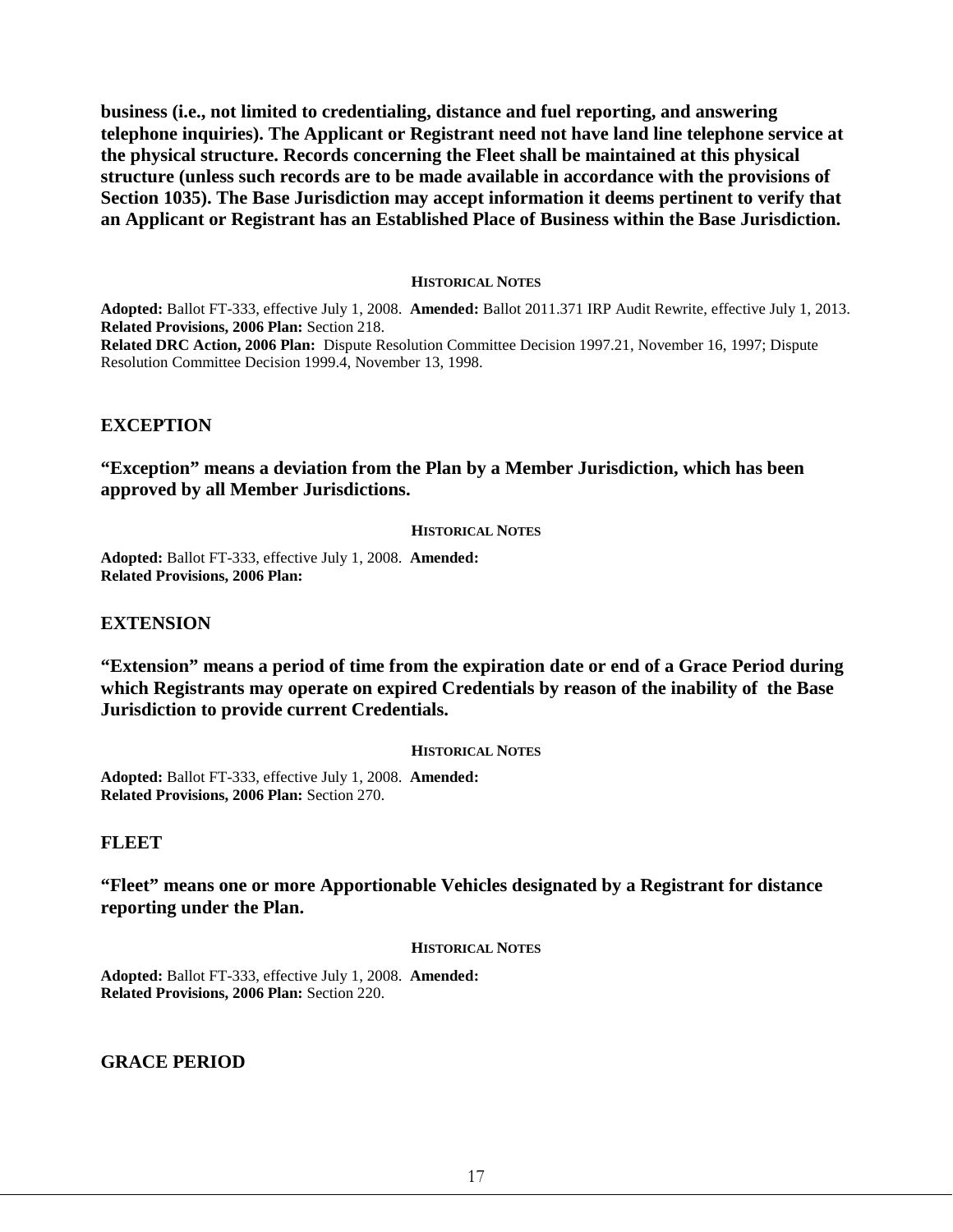**"Grace Period" means a period of time from the expiration of apportioned registration until the Enforcement Date for new Credentials.**

#### **HISTORICAL NOTES**

**Adopted:** Ballot FT-333, effective July 1, 2008. **Amended: Related Provisions, 2006 Plan:** Section 272.

#### <span id="page-18-0"></span>**HOUSEHOLD GOODS CARRIER**

**"Household Goods Carrier" means a carrier handling (i) personal effects and property used or to be used in a dwelling, or (ii) furniture, fixtures, equipment, and the property of stores, offices, museums, institutions, hospitals, or other establishments, when a part of the stock, equipment, or supply of such stores, offices, museums, institutions, including objects of art, displays, and exhibits, which, because of their unusual nature or value, requires the specialized handling and equipment commonly employed in moving household goods.**

#### **HISTORICAL NOTES**

**Adopted:** Ballot FT-333, effective July 1, 2008. **Amended: Related Provisions, 2006 Plan:** Section 273.

#### <span id="page-18-1"></span>**INTERJURISDICTION MOVEMENT**

**"InterJurisdiction Movement" means Vehicle movement between or through two or more Jurisdictions.**

#### **HISTORICAL NOTES**

**Adopted:** Ballot FT-333, effective July 1, 2008. **Amended: Related Provisions, 2006 Plan:** Section 224.

#### <span id="page-18-2"></span>**INTRAJURISDICTION MOVEMENT**

**"IntraJurisdiction Movement" means Vehicle movement from one point within a Jurisdiction to another point within the same Jurisdiction.**

**HISTORICAL NOTES**

**Adopted:** Ballot FT-333, effective July 1, 2008. **Amended: Related Provisions, 2006 Plan:** Section 226.

#### <span id="page-18-3"></span>**JURISDICTION**

**"Jurisdiction" means a country or a state, province, territory, possession, or federal district of a country.** 

#### **HISTORICAL NOTES**

**Adopted:** Ballot FT-333, effective July 1, 2008. **Amended: Related Provisions, 2006 Plan:** Section 228.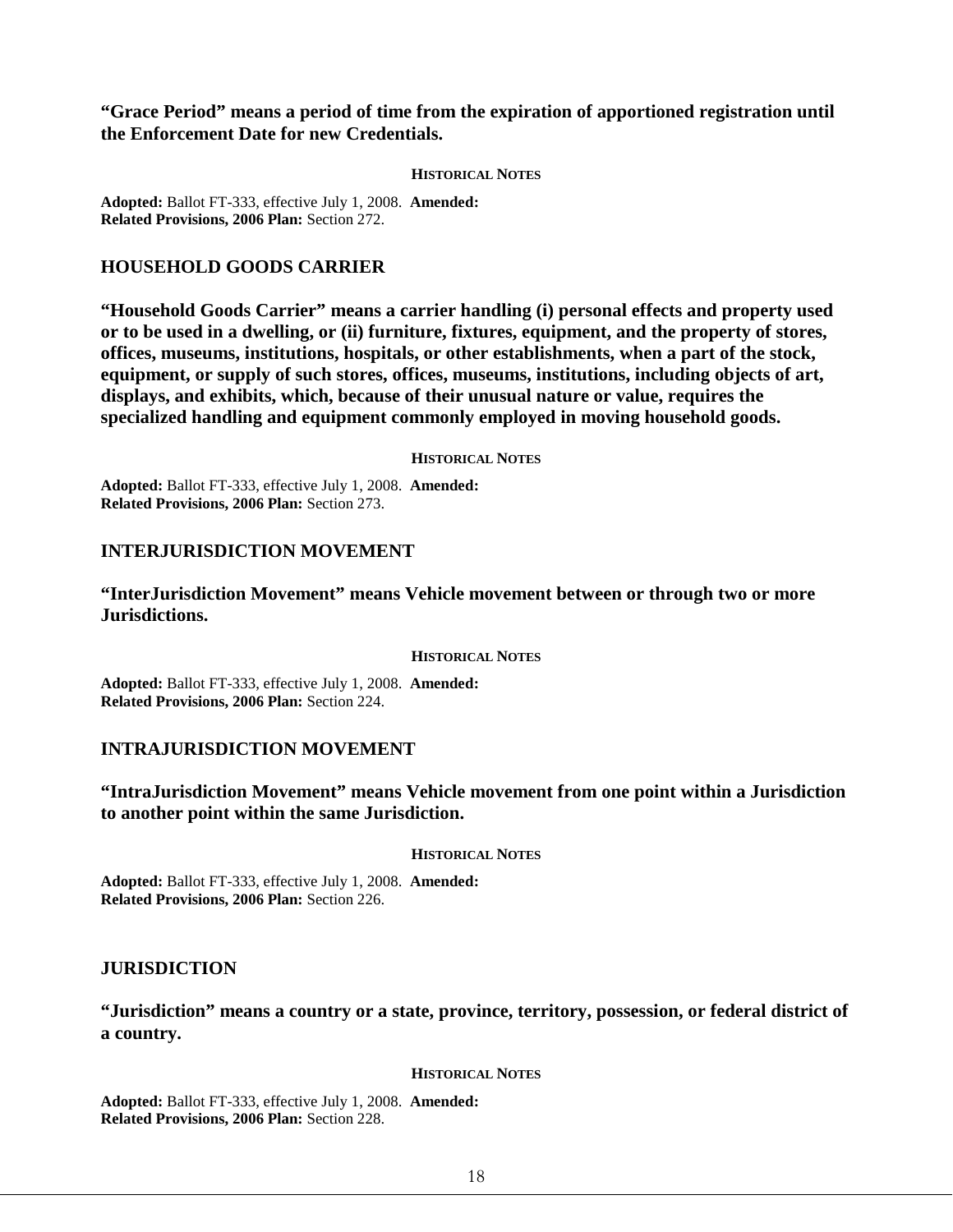## <span id="page-19-0"></span>**LEASE**

**"Lease" means a transaction evidenced by a written document in which a Lessor vests exclusive possession, control, and responsibility for the operation of a Vehicle in a Lessee for a specific term. A long-term Lease is for a period of 30 calendar days or more. A short-term Lease is for a period of less than 30 calendar days.**

#### **HISTORICAL NOTES**

**Adopted:** Ballot FT-333, effective July 1, 2008. **Amended: Related Provisions, 2006 Plan:** Section 275. **Related DRC Action:** Dispute Resolution Committee Decision 2010.2, May 13, 2010.

#### <span id="page-19-1"></span>**LESSEE**

**"Lessee" means a Person that is authorized to have exclusive possession and control of a Vehicle owned by another under terms of a Lease agreement.** 

#### **HISTORICAL NOTES**

**Adopted:** Ballot FT-333, effective July 1, 2008. **Amended: Related DRC Action:** Dispute Resolution Committee Decision 2010.2, May 13, 2010.

#### <span id="page-19-2"></span>**LESSOR**

**"Lessor" means a Person that, under the terms of a Lease agreement, authorizes another Person to have exclusive possession, control of, and responsibility for the operation of a Vehicle.** 

#### **HISTORICAL NOTES**

**Adopted:** Ballot FT-333, effective July 1, 2008. **Amended: Related Provisions, 2006 Plan:** Section 277. **Related DRC Action:** Dispute Resolution Committee Decision 2010.2, May 13, 2010.

#### <span id="page-19-3"></span>**MEMBER JURISDICTION**

#### **"Member Jurisdiction" means a Jurisdiction that has applied and has been approved for membership in the Plan in accordance with Section 1100 of the Plan.**

#### **HISTORICAL NOTES**

**Adopted:** Ballot FT-333, effective July 1, 2008. **Amended: Related Provisions, 2006 Plan:** Section 278.

#### <span id="page-19-4"></span>**MOTOR VEHICLE**

**"Motor Vehicle" means a Vehicle which is self-propelled by power other than muscular power and which does not move on rail.**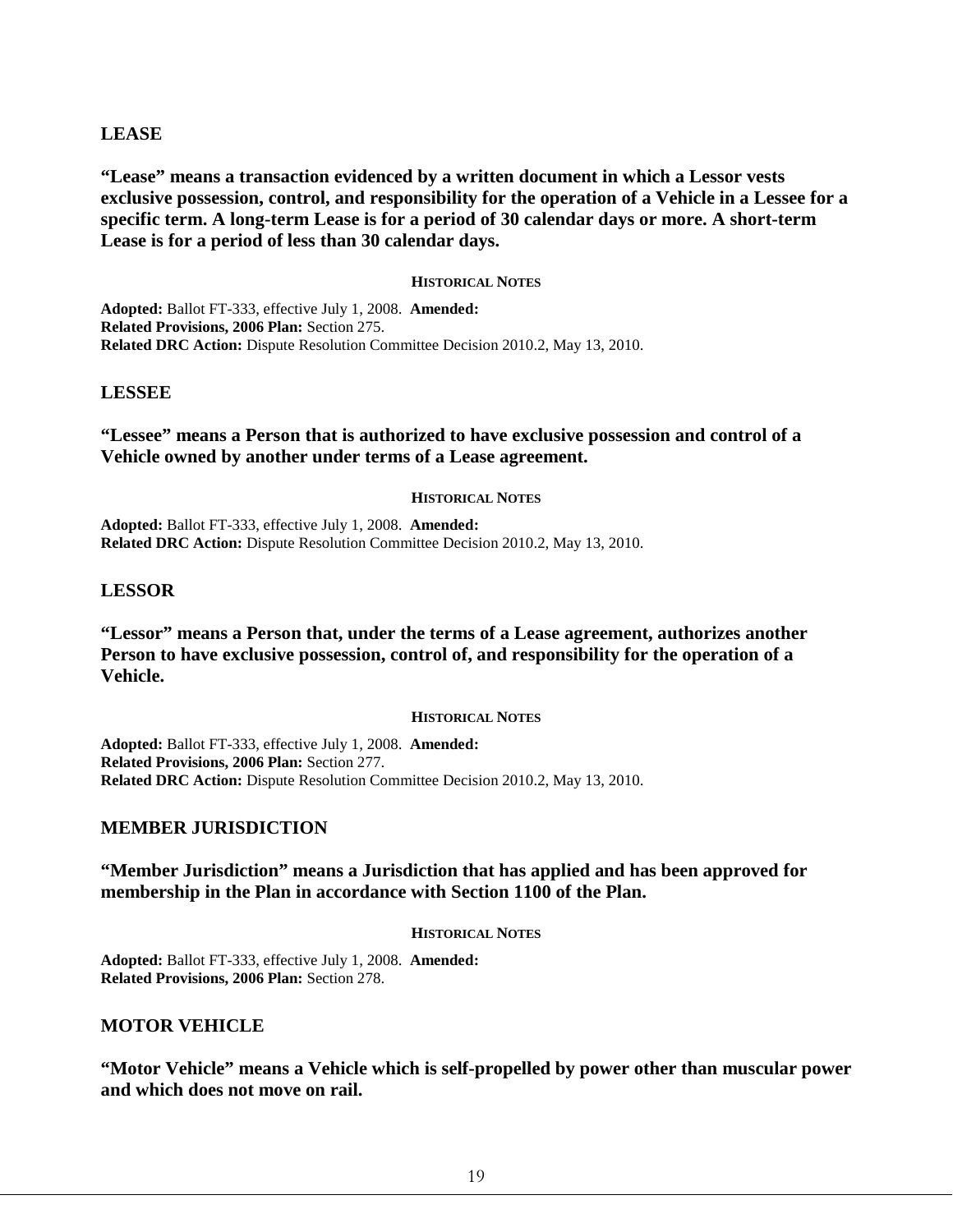#### **HISTORICAL NOTES**

**Adopted:** Ballot FT-333, effective July 1, 2008. **Amended: Related Provisions, 2006 Plan:** Section 280.

#### <span id="page-20-0"></span>**PERSON**

**"Person" means a natural person or business entity such as a corporation, partnership, or limited liability company.**

#### **HISTORICAL NOTES**

**Adopted:** Ballot FT-333, effective July 1, 2008. **Amended:**

#### <span id="page-20-1"></span>**PLATE**

**"Plate" means the license plate, including renewal decals, if any, issued for a Vehicle registered under the Plan by the Base Jurisdiction.**

#### **HISTORICAL NOTES**

**Adopted:** Ballot FT-333, effective July 1, 2008. **Amended: Related Provisions, 2006 Plan:** Section 212

#### <span id="page-20-2"></span>**POOL**

**"Pool," with respect to motor bus operations, means an agreement or combination among motor carriers of passengers, with the approval of the U.S. Department of Transportation or relevant Provincial authority, to combine or divide traffic, services, or any part of their earnings.**

#### **HISTORICAL NOTES**

**Adopted:** Ballot FT-333, effective July 1, 2008. **Amended:**

#### <span id="page-20-3"></span>**POWER UNIT**

**"Power Unit" means a Motor Vehicle (but not including an automobile or motorcycle), as distinguished from a Trailer, Semi-Trailer, or an Auxiliary Axle.** 

#### **HISTORICAL NOTES**

**Adopted:** Ballot FT-333, effective July 1, 2008. **Amended: Related Provisions, 2006 Plan:** Section 282.

#### <span id="page-20-4"></span>**PROPERLY REGISTERED VEHICLE**

**"Properly Registered Vehicle" means a Vehicle which has been registered in full compliance with the laws of all Jurisdictions in which it is intended to operate.** 

**HISTORICAL NOTES**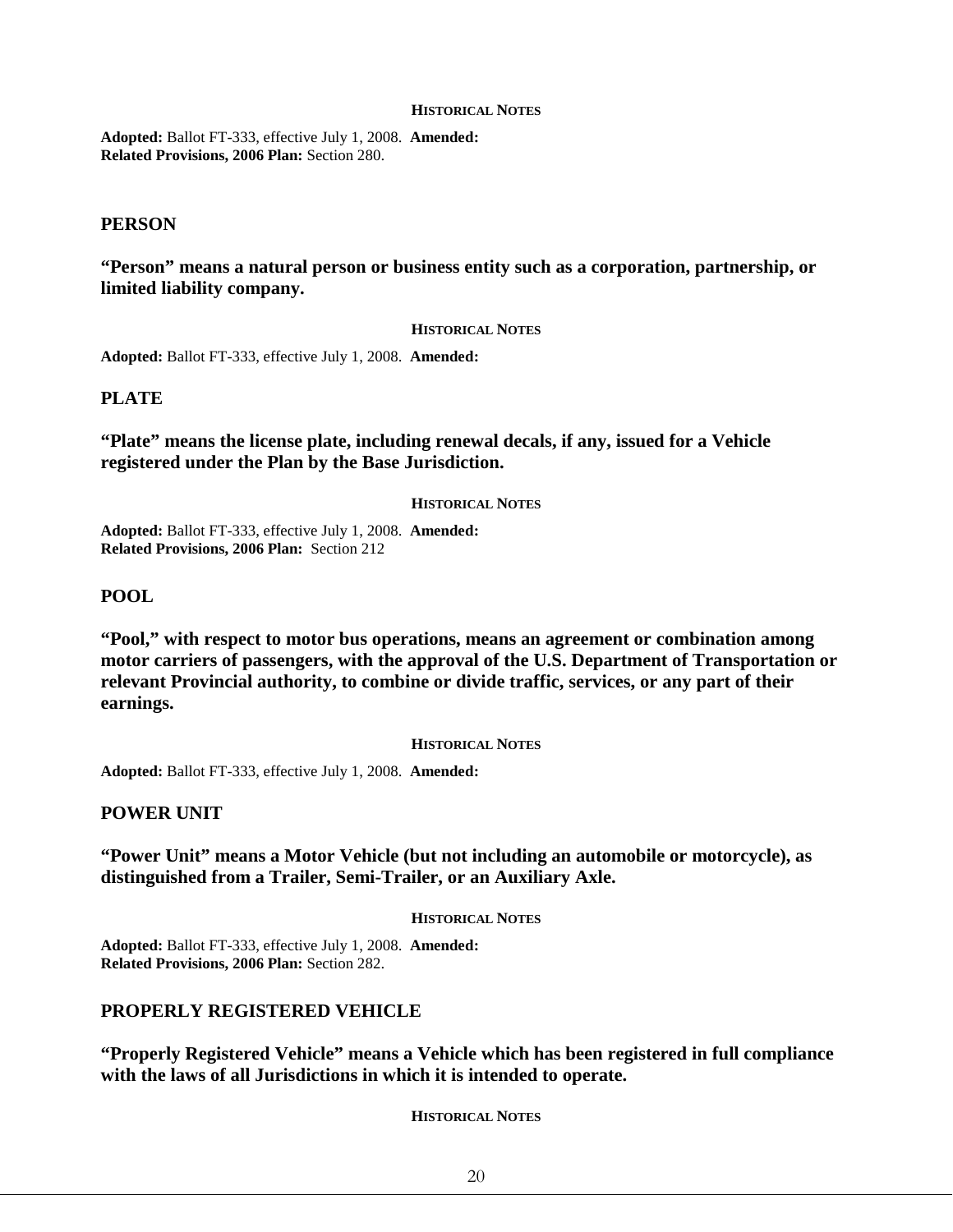**Adopted:** Ballot FT-333, effective July 1, 2008. **Amended: Related Provisions, 2006 Plan:** Section 283. **Related DRC Action:** Dispute Resolution Committee Decision 2010.2, May 13, 2010.

## <span id="page-21-0"></span>**RECIPROCITY**

**"Reciprocity" means the reciprocal grant by one Jurisdiction of operating rights or privileges to Properly Registered Vehicles registered by another Jurisdiction, especially but not exclusively including privileges generally conferred by Vehicle registration.**

#### **HISTORICAL NOTES**

**Adopted:** Ballot FT-333, effective July 1, 2008. **Amended: Related Provisions, 2006 Plan:** Section 240.

## <span id="page-21-1"></span>**RECIPROCITY AGREEMENT**

**"Reciprocity Agreement" means an agreement, arrangement, or understanding between two or more Jurisdictions under which each of the participating Jurisdictions grants reciprocal rights or privileges to Properly Registered Vehicles that are registered under the laws of other participating Jurisdictions.**

#### **HISTORICAL NOTES**

**Adopted:** Ballot FT-333, effective July 1, 2008. **Amended: Related Provisions, 2006 Plan:** Section 242.

## <span id="page-21-2"></span>**RECIPROCITY DISTANCE**

**"Reciprocity Distance" means the distance traveled by Apportionable Vehicles in Jurisdictions which are not Member Jurisdictions and which grant Reciprocity without charge.** 

## Official Commentary

Some Jurisdictions allow registration Reciprocity only to Vehicle operators which have paid a fee. Distance operated under Reciprocity which has been paid for in this respect is not intended to be included under this definition.

#### **HISTORICAL NOTES**

**Adopted:** Ballot FT-333, effective July 1, 2008. **Amended: Related Provisions, 2006 Plan:** Section 284.

## <span id="page-21-3"></span>**RECORDS**

**"Record" means information created, received, and maintained as evidence by an organization or person in the transaction of business, or in the pursuance of legal obligations, regardless of media.**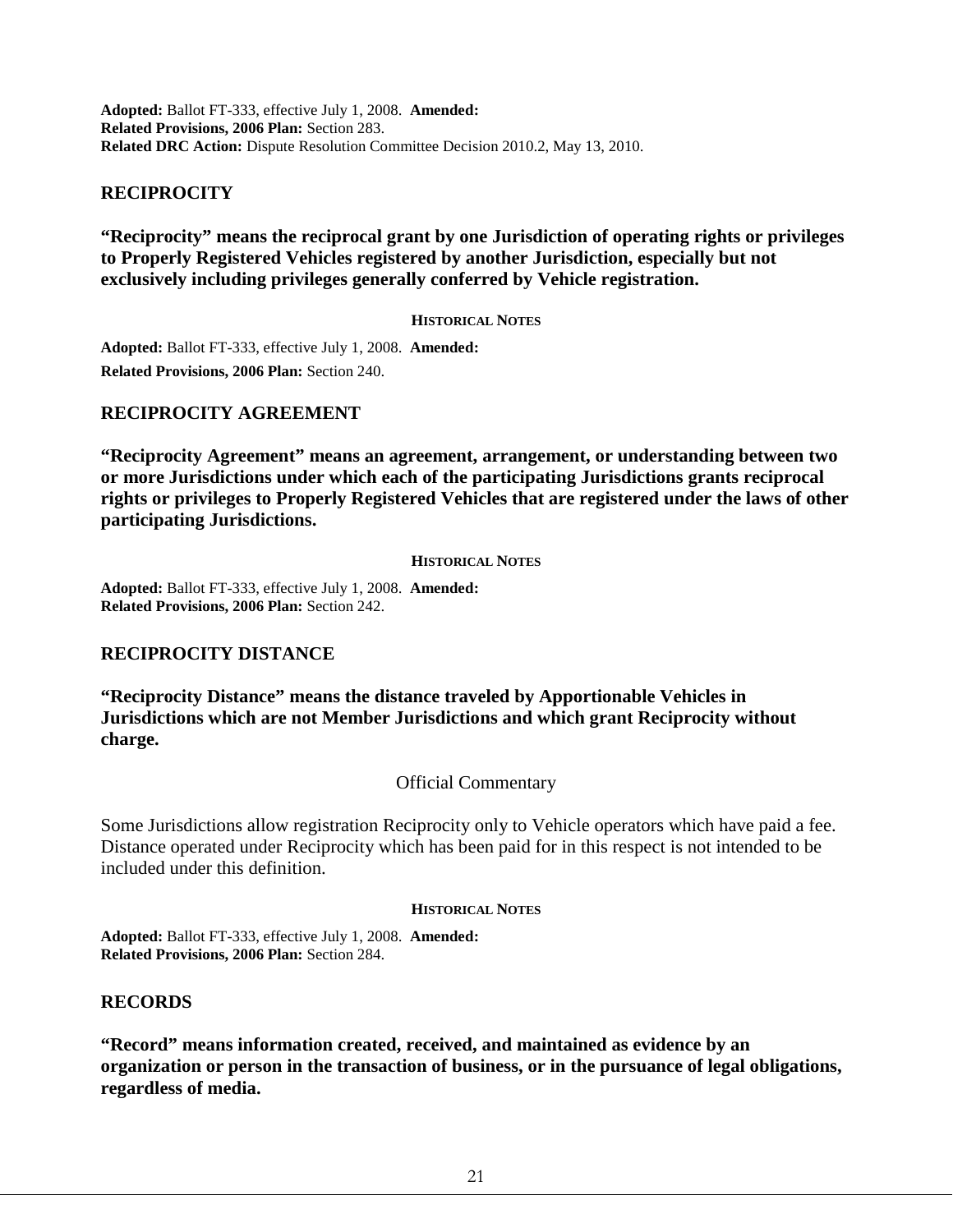#### **HISTORICAL NOTES**

**Adopted:** Ballot FT-333, effective July 1, 2008. **Amended:** Ballot 2011.371 IRP Audit Rewrite, effective July 1, 2013. **Related Provisions, 2006 Plan:** Section 232.

#### <span id="page-22-0"></span>**RECORDS REVIEW**

**"Records Review" means an evaluation of a Registrant's distance accounting system and internal controls to assess the Registrant's compliance with the requirements of the Plan. Unlike an Audit, a Records Review focuses only on the adequacy of the internal controls and the record-keeping system; it may be limited in scope to less than a full Registration Year; it may be conducted before the Registrant's first registration renewal; and it does not result in any fee adjustments.**

#### Official Commentary

It is not the intent to limit the use of Records Reviews only to new accounts.

#### **HISTORICAL NOTES**

**Adopted:** Ballot 2011.371 IRP Audit Rewrite, effective July 1, 2013. **Amended:**

#### <span id="page-22-1"></span>**RECREATIONAL VEHICLE**

#### **"Recreational Vehicle" means a Vehicle used for personal pleasure or personal travel and not in connection with any commercial endeavor.**

#### Official Commentary

The term "Recreational Vehicle" refers to vehicles such as campers, house trailers, motor homes, and mobile homes when used exclusively for personal pleasure and travel by an individual and his family. In order to qualify as a Recreational Vehicle, the Vehicle must not be used in connection with any business endeavor.

#### **HISTORICAL NOTES**

**Adopted:** Ballot FT-333, effective July 1, 2008. **Amended: Related Provisions, 2006 Plan:** Section 244.

#### <span id="page-22-2"></span>**REGISTRANT**

#### **"Registrant" means a Person in whose name a Properly Registered Vehicle is registered.**

#### **HISTORICAL NOTES**

**Adopted:** Ballot FT-333, effective July 1, 2008. **Amended: Related Provisions, 2006 Plan:** Section 246. **Related DRC Action:** Dispute Resolution Committee Decision 2010.2, May 13, 2010.

#### <span id="page-22-3"></span>**REGISTRATION YEAR**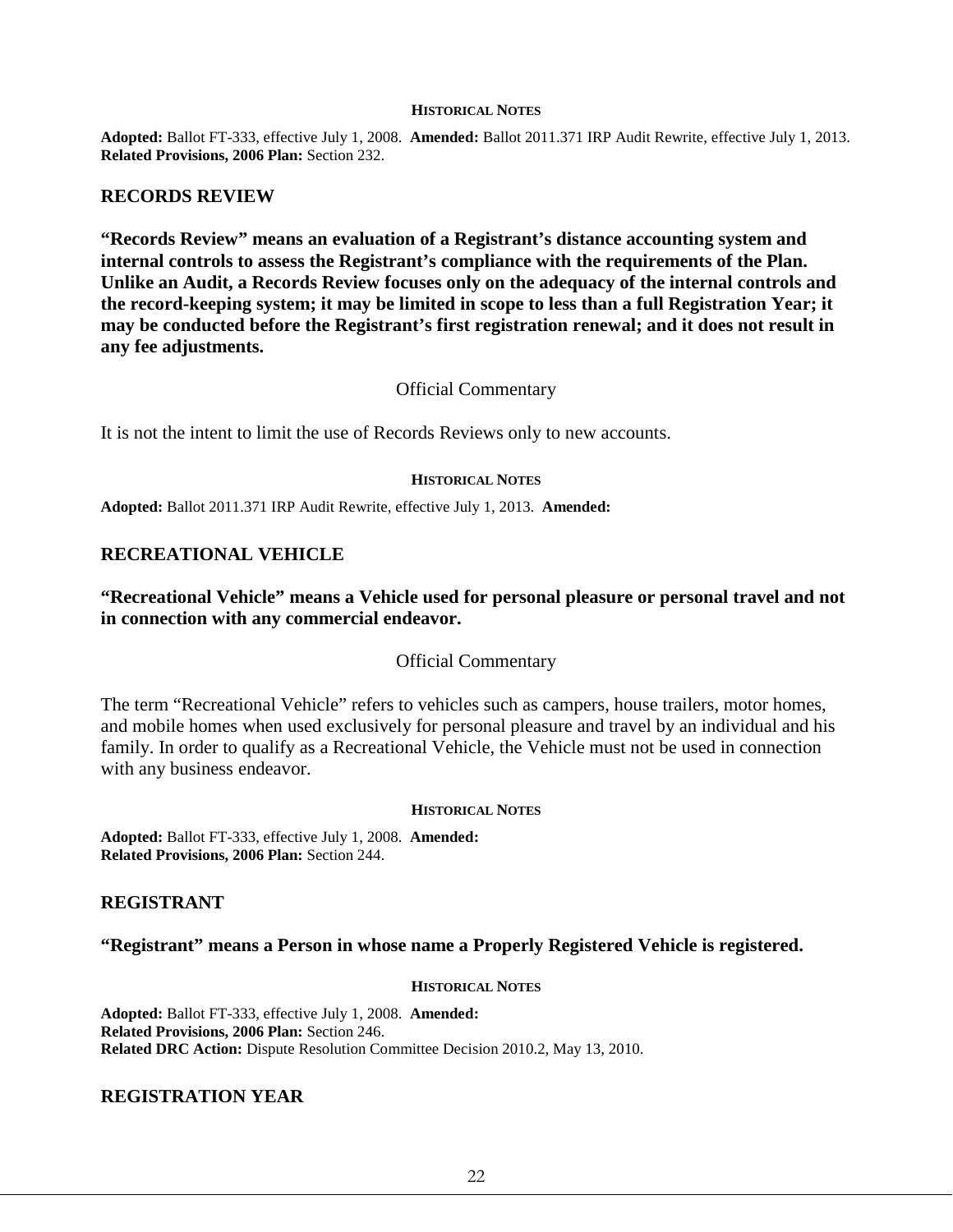## **"Registration Year" means the twelve-month period during which, under the laws of the Base Jurisdiction, the registration issued to a Registrant by the Base Jurisdiction is valid.**

## Official Commentary

A Member Jurisdiction may not, except as part of a transition to staggered registration under Section 520, issue registration under the Plan for a period of more than twelve months.

Vehicles may be registered under the Plan for a period of less than twelve months, either as part of a transition to staggered registration or to fill out the remainder of a Registration Year.

#### **HISTORICAL NOTES**

**Adopted:** Ballot FT-333, effective July 1, 2008. **Amended: Related Provisions, 2006 Plan:** Section 248. **Related DRC Action:** Dispute Resolution Committee Decision 2008.3, October 3, 2008.

## <span id="page-23-0"></span>**RENTAL FLEET**

## **"Rental Fleet" means Vehicles the Rental Owner designates as a Rental Fleet and which are offered for rent with or without drivers.**

#### **HISTORICAL NOTES**

**Adopted:** Ballot FT-333, effective July 1, 2008. **Amended: Related Provisions, 2006 Plan:** Section 291.

## <span id="page-23-1"></span>**RENTAL OWNER**

## **"Rental Owner" means someone who rents Vehicles to others with or without drivers.**

#### **HISTORICAL NOTES**

**Adopted:** Ballot FT-333, effective July 1, 2008. **Amended: Related Provisions, 2006 Plan:** Section 292.

<span id="page-23-2"></span>**RENTAL VEHICLE** 

## **"Rental Vehicle" means a Vehicle of a Rental Fleet.**

#### **HISTORICAL NOTES**

**Adopted:** Ballot FT-333, effective July 1, 2008. **Amended: Related Provisions, 2006 Plan:** Section 294.

## <span id="page-23-3"></span>**REPORTING PERIOD**

**"Reporting Period" means, except as provided below, the period of twelve consecutive months immediately prior to July 1 of the calendar year immediately preceding the beginning of the Registration Year for which apportioned registration is sought. If the Registration Year**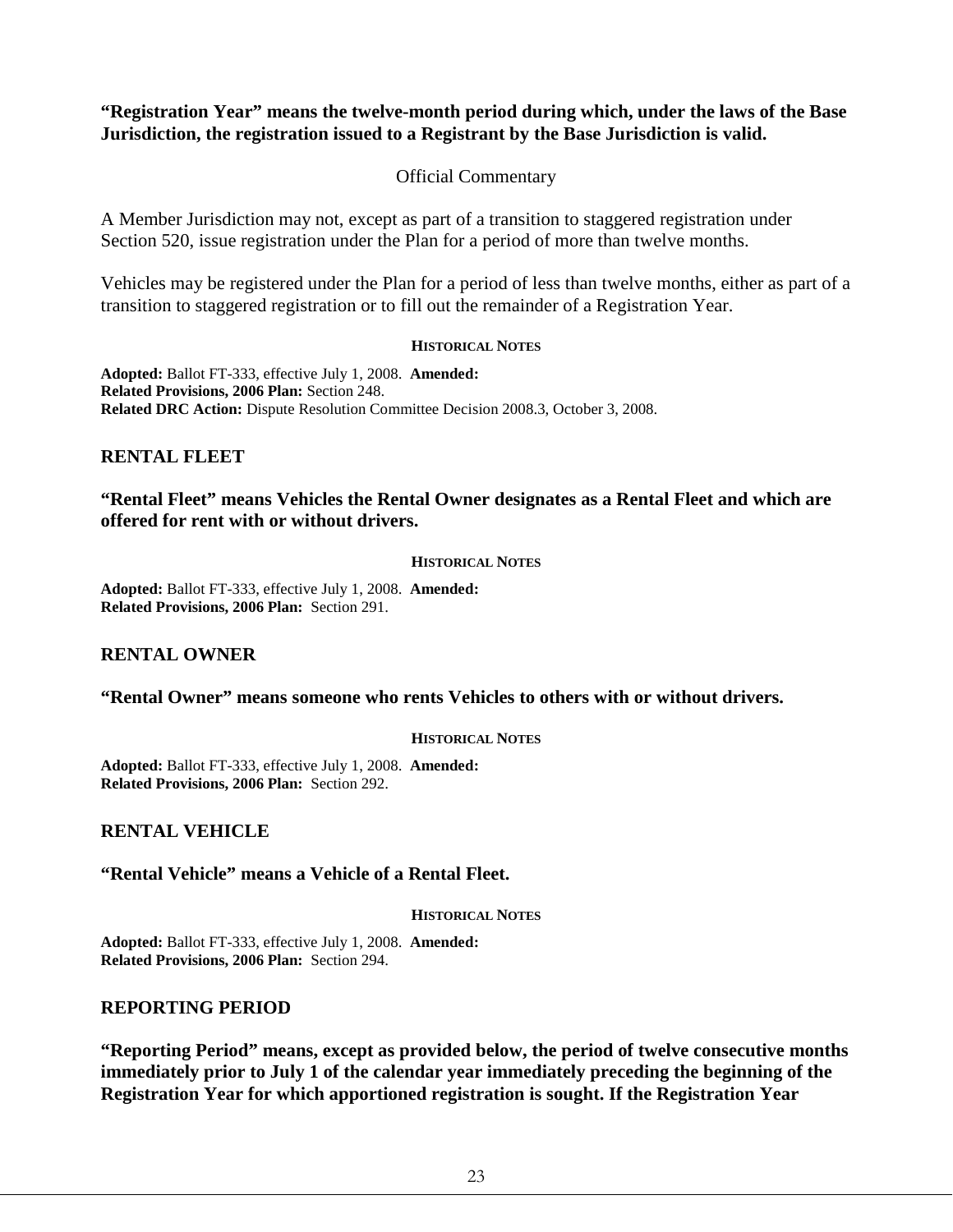## **begins on any date in July, August, or September, the Reporting Period shall be the previous such twelve-month period.**

## Official Commentary

The following table is provided for illustration purposes:

| If the first month of        | <b>The Reporting Period is:</b> |
|------------------------------|---------------------------------|
| <b>Registration Year is:</b> |                                 |
| January, 1975                | July 1, 1973 – June 30, 1974    |
| February, 1975               | July 1, 1973 – June 30, 1974    |
| March, 1975                  | July 1, 1973 – June 30, 1974    |
| April, 1975                  | July 1, 1973 – June 30, 1974    |
| May, 1975                    | July 1, 1973 – June 30, 1974    |
| June, 1975                   | July 1, 1973 – June 30, 1974    |
| July, 1975                   | July 1, 1973 – June 30, 1974    |
| <b>August</b> , 1975         | July 1, 1973 – June 30, 1974    |
| September, 1975              | July 1, 1973 – June 30, 1974    |
| October, 1975                | July 1, 1974 - June 30, 1975    |
| November, 1975               | July 1, 1974 - June 30, 1975    |
| December, 1975               | July 1, 1974 - June 30, 1975    |

#### **HISTORICAL NOTES**

**Adopted:** Ballot FT-333, effective July 1, 2008. **Amended:**

**Related Provisions, 2006 Plan:** Section 238.

**Related DRC Action, 2006 Plan:** Dispute Resolution Committee Decision 1995.1 -Dispute Resolution Committee Decision 1996.1 — April 15, 1996.

## <span id="page-24-0"></span>**REPOSITORY**

## **"Repository" means the entity designated as such in Section 1300.**

#### **HISTORICAL NOTES**

**Adopted:** Ballot FT-333, effective July 1, 2008. **Amended:**

## <span id="page-24-1"></span>**RESIDENCE**

## **"Residence" means the status of an Applicant or a Registrant as a resident of a Member Jurisdiction.**

#### **HISTORICAL NOTES**

**Adopted:** Ballot FT-333, effective July 1, 2008. **Amended: Related Provisions, 2006 Plan:** Section 906. **Related DRC Action, 2006 Plan:** Dispute Resolution Committee Decision 1996.3 — April 15, 1996; Dispute Resolution Committee Decision 1997.8 - September 11, 1997; Dispute Resolution Committee Decision 1997.21 - November 16, 1997.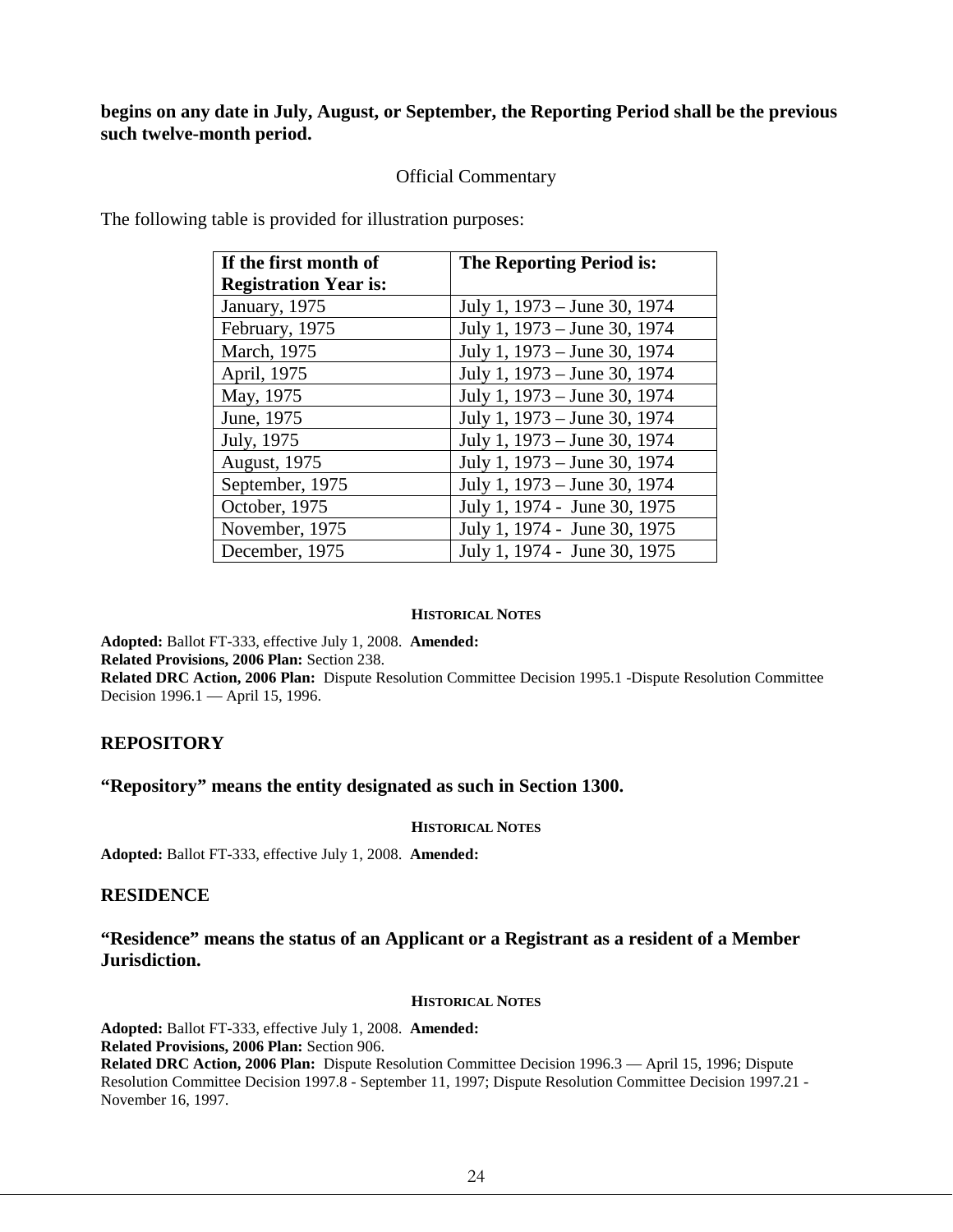## <span id="page-25-0"></span>**RESTRICTED PLATE**

**"Restricted Plate" means a plate that has a time, geographic area, distance, or commodity restriction or a mass transit or other special plate issued for a bus leased or owned by a municipal government, a state or provincial transportation authority, or a private party, and operated as part of an urban mass transit system, as defined by the Jurisdiction that issues the plate.**

#### **HISTORICAL NOTES**

**Adopted:** Ballot FT-333, effective July 1, 2008. **Amended: Related Provisions, 2006 Plan:** Section 250.

#### <span id="page-25-1"></span>**SEMI-TRAILER**

**"Semi-Trailer" means a Vehicle without motor power that is designed to be drawn by a Motor Vehicle and is constructed so that a part of its weight rests upon or is carried by a towing Vehicle.**

#### **HISTORICAL NOTES**

**Adopted:** Ballot FT-333, effective July 1, 2008. **Amended: Related Provisions, 2006 Plan:** Section 252.

## <span id="page-25-2"></span>**SERVICE REPRESENTATIVE**

**"Service Representative" means a Person that furnishes facilities and services, including sales, warehousing, motorized equipment, and drivers under contract or other arrangement to a motor carrier for the transportation of household goods.**

#### **HISTORICAL NOTES**

**Adopted:** Ballot FT-333, effective July 1, 2008. **Amended: Related Provisions, 2006 Plan:** Section 254.

#### <span id="page-25-3"></span>**TOTAL DISTANCE**

**"Total Distance" means all distance operated by a Fleet of Apportioned Vehicles. Total Distance includes the full distance traveled in all Vehicle movements, both interjurisdictional and intrajurisdictional, and including loaded, empty, deadhead, and bobtail distance. Distance traveled by a Vehicle while under a trip Lease shall be considered to have been traveled by the Lessor's Fleet.**

#### **HISTORICAL NOTES**

**Adopted:** Ballot FT-333, effective July 1, 2008. **Amended:** Ballot 2011.371 IRP Audit Rewrite, effective July 1, 2013; Ballot 384 Full Reciprocity Plan, effective January 1, 2015. **Related Provisions, 2006 Plan:** Section 256. **Related DRC Action, 2006 Plan:** Dispute Resolution Committee Decision 1996.6, October 7, 1996; Dispute Resolution Committee Decision 1997.11 - September 11, 1997.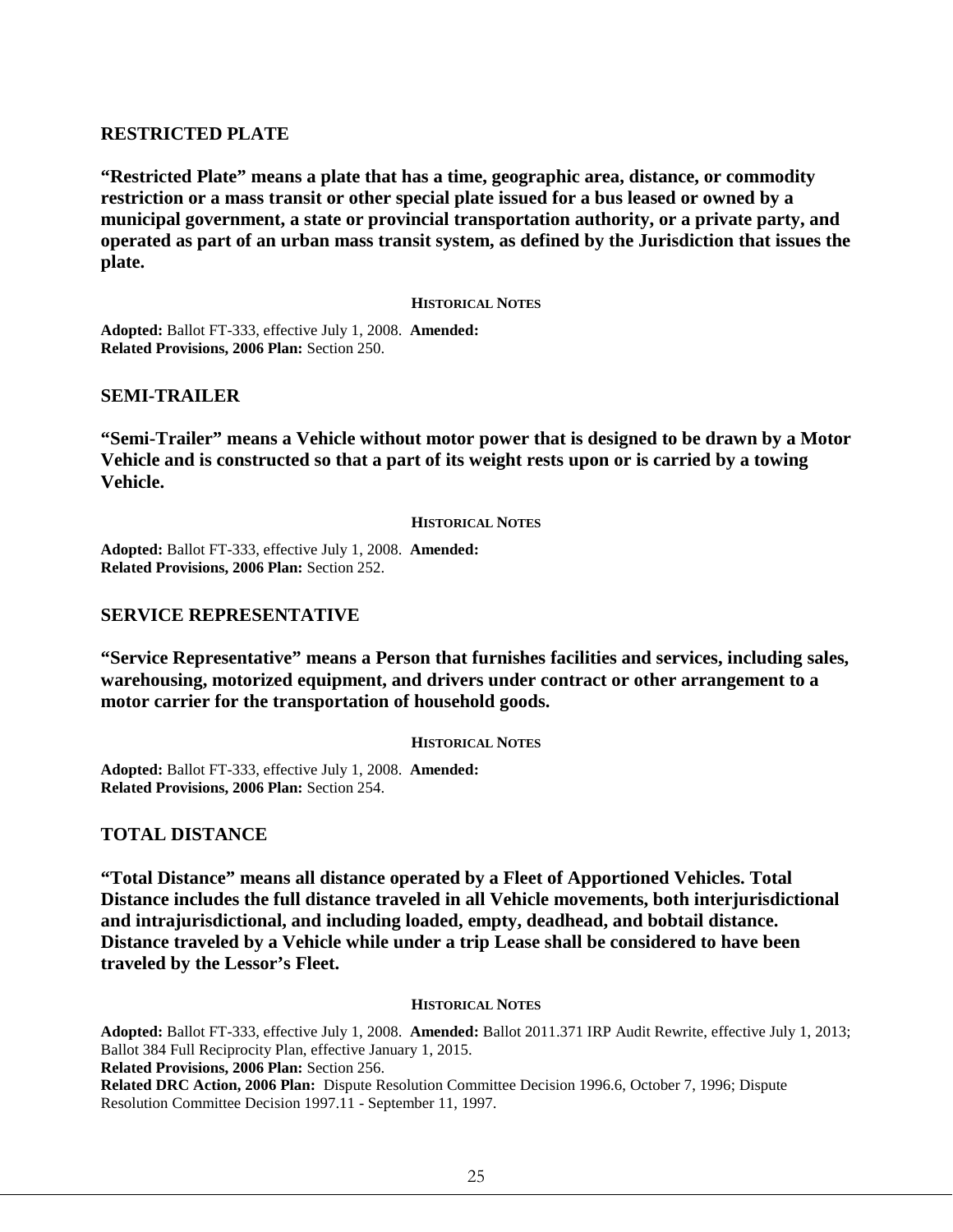## <span id="page-26-0"></span>**TRACTOR**

**"Tractor" means a motor Vehicle designed and used primarily for drawing other Vehicles, but not so constructed as to carry a load other than part of the weight of the Vehicle and load so drawn.**

#### **HISTORICAL NOTES**

**Adopted:** Ballot FT-333, effective July 1, 2008. **Amended: Related Provisions, 2006 Plan:** Section 285.

#### <span id="page-26-1"></span>**TRAILER**

**"Trailer" means a Vehicle without motor power, designed to be drawn by a Motor Vehicle and so constructed that no part of its weight or that of its load rests upon or is carried by the towing Vehicle.** 

#### **HISTORICAL NOTES**

**Adopted:** Ballot FT-333, effective July 1, 2008. **Amended: Related Provisions, 2006 Plan:** Section 258.

## <span id="page-26-2"></span>**TRIP PERMIT**

**"Trip Permit" means a permit issued by a Member Jurisdiction in lieu of apportioned or full registration.**

**HISTORICAL NOTES**

**Adopted:** Ballot FT-333, effective July 1, 2008. **Amended: Related Provisions, 2006 Plan:** Section 286.

## <span id="page-26-3"></span>**TRUCK**

**"Truck" means a Power Unit designed, used, or maintained primarily for the transportation of property.** 

#### **HISTORICAL NOTES**

**Adopted:** Ballot FT-333, effective July 1, 2008. **Amended: Related Provisions, 2006 Plan:** Section 287.

## <span id="page-26-4"></span>**TRUCK TRACTOR**

**"Truck Tractor" means a Motor Vehicle designed and used primarily for drawing other Vehicles, but so constructed as to carry a load other than a part of the weight of the Vehicle and load so drawn.** 

**HISTORICAL NOTES**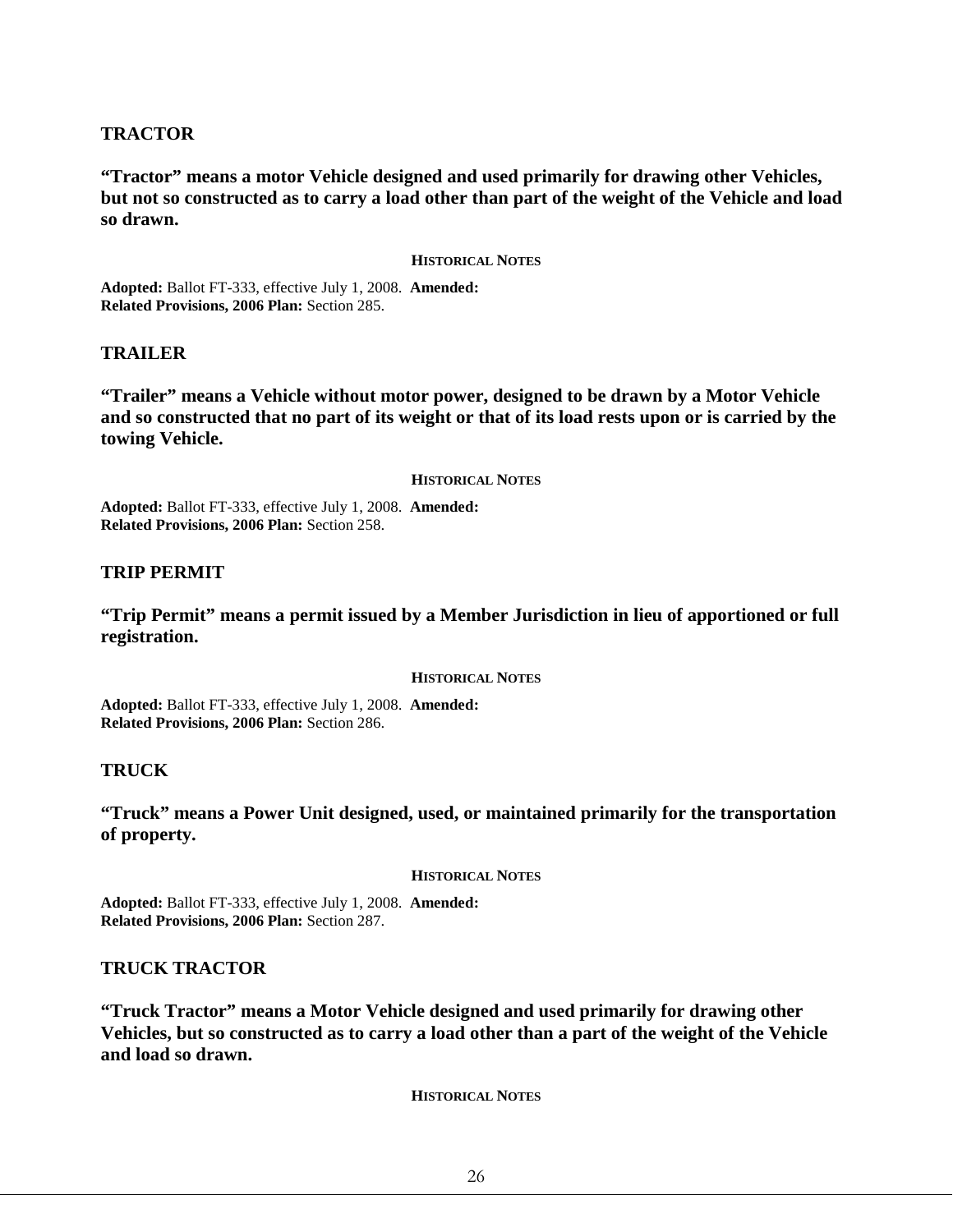**Adopted:** Ballot FT-333, effective July 1, 2008. **Amended: Related Provisions, 2006 Plan:** Section 288.

## <span id="page-27-0"></span>**UNITED STATES REGIONS**

**"United States Regions" means, for purposes of Section 1325, the following allocation of the United States Member Jurisdictions:** 

**Region No. 1— Connecticut, Delaware, the District of Columbia, Maine, Maryland, Massachusetts, New Hampshire, New Jersey, New York, Pennsylvania, Rhode Island, and Vermont.**

**Region No. 2— Alabama, Arkansas, Florida, Georgia, Kentucky, Louisiana, Mississippi, North Carolina, Oklahoma, South Carolina, Tennessee, Texas, Virginia, and West Virginia.**

**Region No. 3— Illinois, Indiana, Iowa, Kansas, Michigan, Minnesota, Missouri, Nebraska, North Dakota, Ohio, South Dakota, and Wisconsin.**

**Region No. 4— Arizona, California, Colorado, Idaho, Montana, Nevada, New Mexico, Oregon, Utah, Washington, and Wyoming.**

#### HISTORICAL NOTES

**Adopted:** Ballot FT-333, effective July 1, 2008. **Amended:**

## <span id="page-27-1"></span>**VEHICLE**

**"Vehicle" means a device used to transport persons or property on a highway, but does not include devices moved by human power or used exclusively upon rails or tracks.** 

#### **HISTORICAL NOTES**

**Adopted:** Ballot FT-333, effective July 1, 2008. **Amended: Related Provisions, 2006 Plan:** Section 290.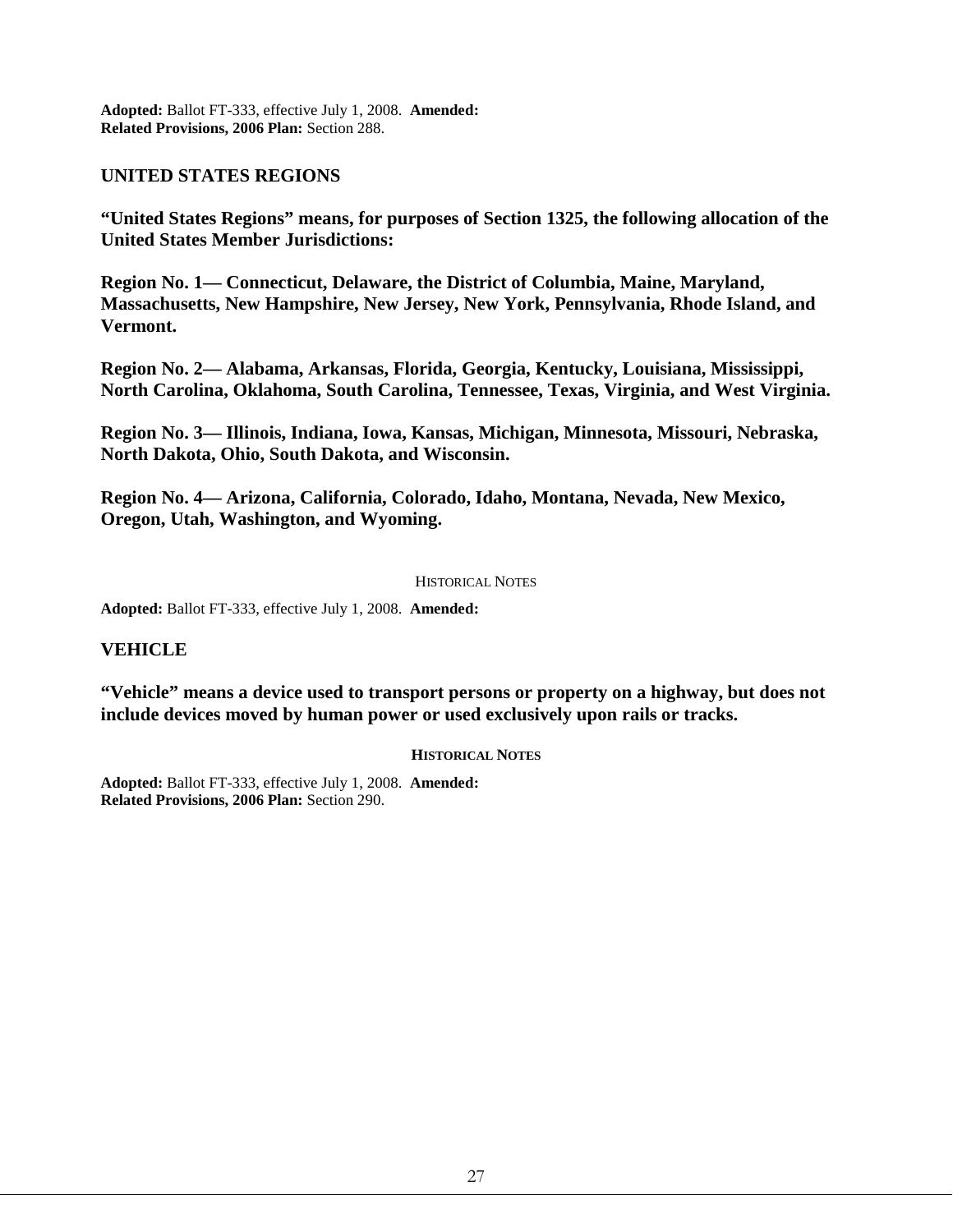## **ARTICLE III APPLICATIONS FOR APPORTIONED REGISTRATION**

## <span id="page-28-1"></span><span id="page-28-0"></span>**300 APPORTIONED REGISTRATION EXCLUSIVE**

## **Registration under the Plan shall be in lieu of registration under any other registration statute of any Member Jurisdiction.**

## Official Commentary

This Section relieves a Registrant of any obligation to apply for purposes of Plan registration to any Plan member except the Registrant's Base Jurisdiction.

#### **HISTORICAL NOTES**

**Adopted:** Ballot FT-333, effective July 1, 2008. **Amended: Related Provisions, 2006 Plan:** Section 400.

## <span id="page-28-2"></span>**305 SELECTION OF BASE JURISDICTION**

**(a) An Applicant may elect as its Base Jurisdiction any Member Jurisdiction (i) where the Applicant has an Established Place of Business, (ii) where the Fleet the Applicant seeks to register under the Plan accrues distance, and (iii) where Records of the Fleet are maintained or can be made available.**

**(b) An Applicant that does not have an Established Place of Business in any Jurisdiction may designate as a Base Jurisdiction any Member Jurisdiction (i) where the Applicant can demonstrate Residence, (ii) where the Fleet the Applicant seeks to register under the Plan accrues distance, and (iii) where Records of the Fleet are maintained or can be made available.**

**(c) To establish Residence in a Member Jurisdiction, an Applicant must demonstrate to the satisfaction of the Member Jurisdiction at least three of the following:**

**(i) if the Applicant is an individual, that his or her driver's license is issued by that Jurisdiction,**

**(ii) if the Applicant is a corporation, that it is incorporated or registered to conduct business as a foreign corporation in that Jurisdiction,**

**(iii) if the Applicant is a corporation, that the principal owner is a resident of that Jurisdiction,**

**(iv) that the Applicant's federal income tax returns have been filed from an address in that Jurisdiction,**

**(v) that the Applicant has paid personal income taxes to that Jurisdiction,**

**(vi) that the Applicant has paid real estate or personal property taxes to that Jurisdiction,** 

**(vii) that the Applicant receives utility bills in that Jurisdiction in its name, (viii) that the Applicant has a Vehicle titled in that Jurisdiction in its name, or**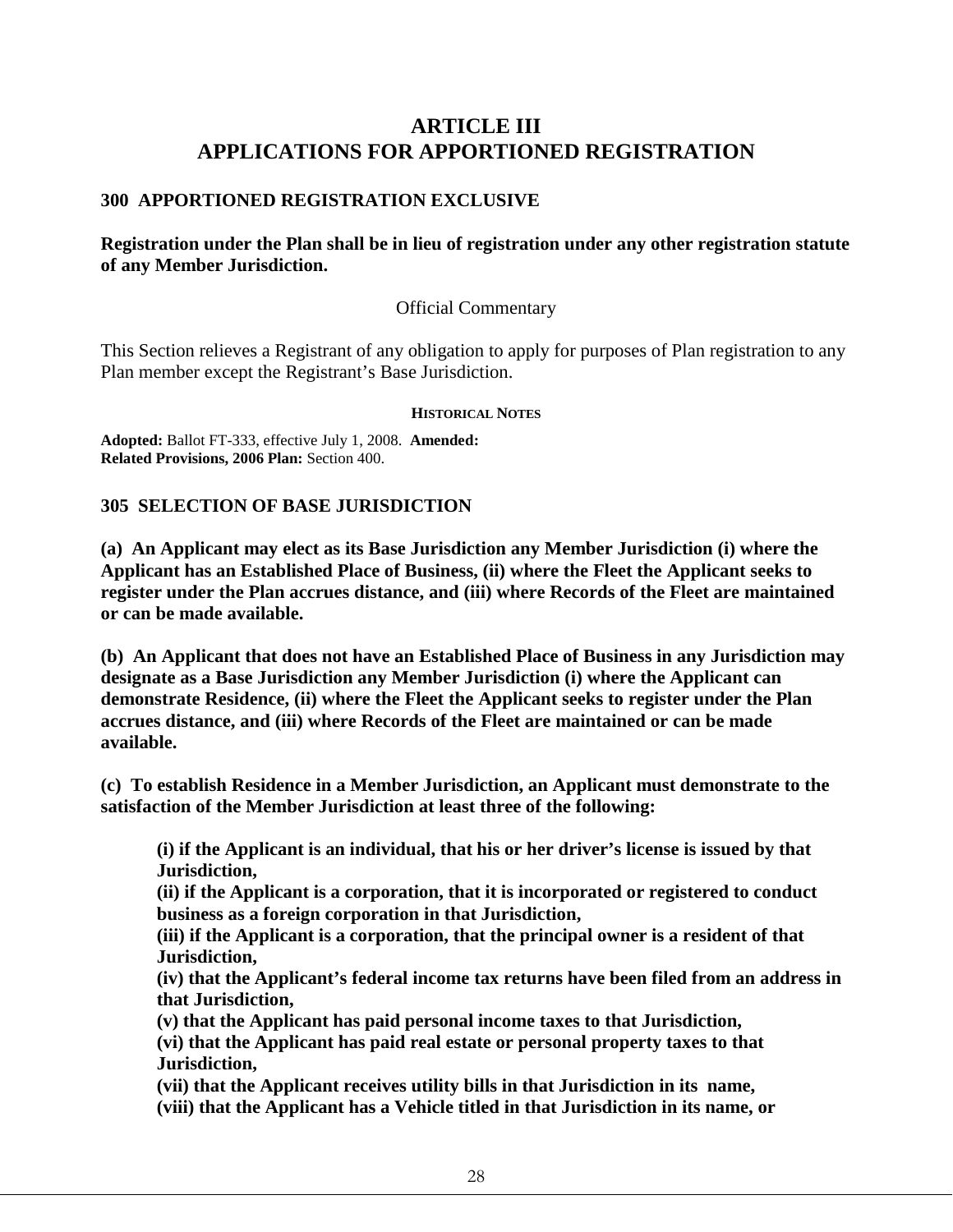## **(ix) that other factors clearly evidence the Applicant's legal Residence in that Jurisdiction.**

## Official Commentary

If more than one Member Jurisdiction could qualify as a Base Jurisdiction for an Applicant, the Applicant may choose which of them it will apply to for apportioned registration under the Plan. This serves to preserve the necessary but limited flexibility in the choice of a Base Jurisdiction.

It is not the intent of this section to permit a Registrant to manipulate the selection of a Base Jurisdiction in order to avoid the payment of Apportionable Fees on the basis of 100 percent of the distance traveled by its Fleet.

This Section provides a three-part test under subsection (a) for the determination of Base Jurisdiction. All three parts must be met in order for a Member Jurisdiction to qualify as a Base Jurisdiction.

The Plan offers Residence as an alternative criterion to Established Place of Business only for those Applicants who cannot demonstrate that they meet the Established Place of Business requirement.

With respect to the accrual by a Fleet of distance in the Base Jurisdiction, the requirement is to be applied only to the Fleet as a whole; each individual Vehicle of a Fleet need not enter the Base Jurisdiction.

## **HISTORICAL NOTES**

**Adopted:** Ballot FT-333, effective July 1, 2008. **Amended:** Ballot 2011.371 IRP Audit Rewrite, effective July 1, 2013.

## <span id="page-29-0"></span>**310 REGISTRANT FROM NON-MEMBER JURISDICTION**

**(a) A Person whose only Established Place of Business is in a Jurisdiction that is not a Member Jurisdiction may, until such time as this Jurisdiction becomes a Member Jurisdiction, declare as its Base Jurisdiction the Member Jurisdiction in which it expects to operate the greatest distance in the first year of operation as a Registrant. A Member Jurisdiction that has received an application for registration under this subsection may reject it for cause. A Registrant may not continue maintaining a Base Jurisdiction under this Section once the Jurisdiction in which the Registrant has an Established Place of Business becomes a Member Jurisdiction.**

**(b) A Person that has taken advantage of the provisions of subsection (a) for registration under the Plan shall, in the event that a Jurisdiction in which the Person has an Established Place of Business becomes a Member Jurisdiction, henceforth use that Member Jurisdiction as its Base Jurisdiction. The re-registration of the Registrant's Apportionable Vehicles in the new Base Jurisdiction shall be accomplished through orderly and equitable procedures to be established by the Member Jurisdictions involved. Such procedures shall not require payment of duplicate Apportionable Fees.**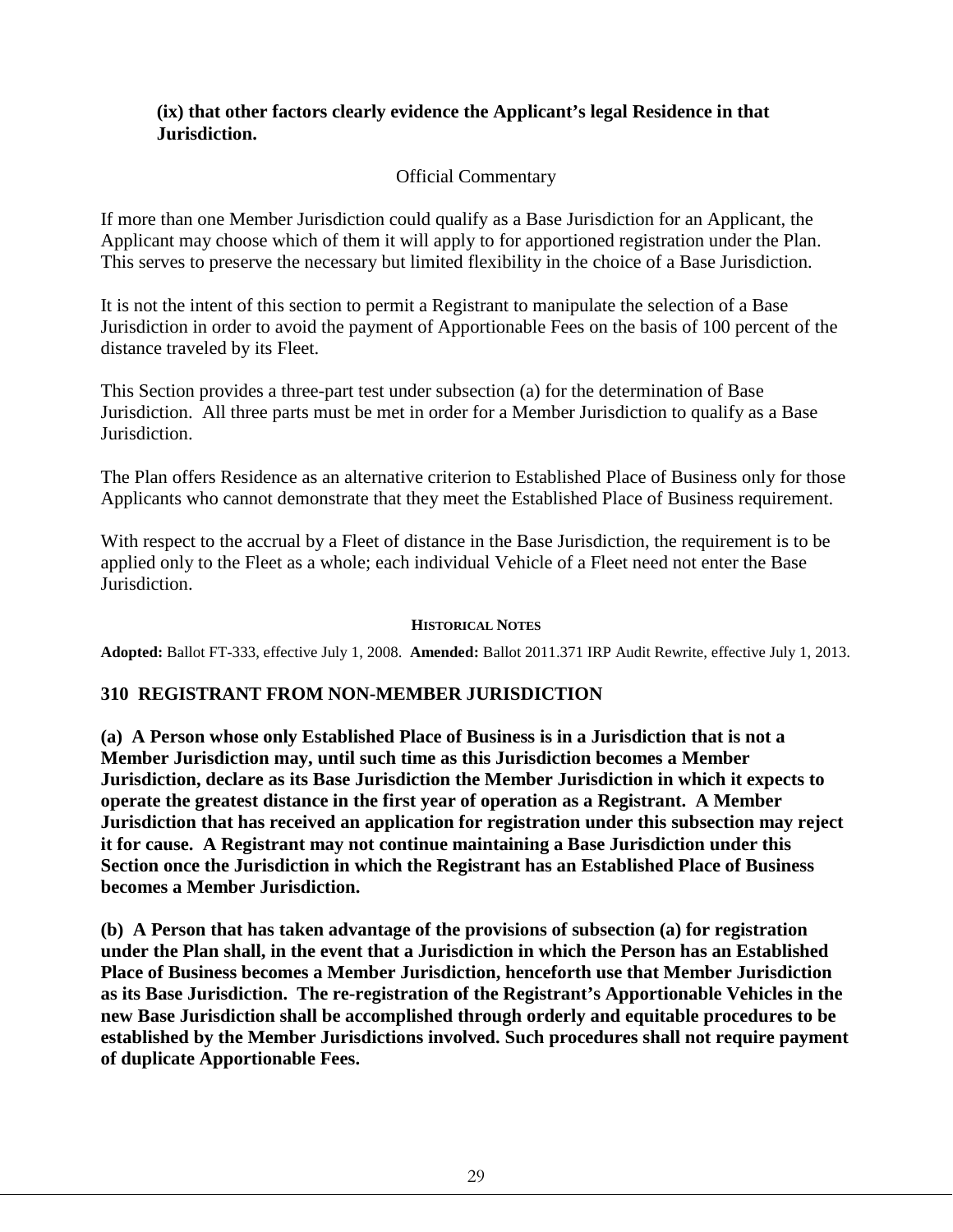## Official Commentary

The purpose of this Section is to allow a Person to take advantage of registration under the Plan even though the Person has a business location only in a Jurisdiction which is not a Plan member. A Member Jurisdiction receiving an application for registration from such a Person may reject it for reasonable cause. It is required that Persons with an Established Place of Business only in a Jurisdiction located south of the United States will under this Section declare as Base Jurisdiction one of the four states (Arizona, California, New Mexico, and Texas) that border Mexico. This Section also provides for an orderly transition should that Jurisdiction subsequently become a Member Jurisdiction.

#### **HISTORICAL NOTES**

**Adopted:** Ballot FT-333, effective July 1, 2008. **Amended: Related Provisions, 2006 Plan:** Section 110. **Related DRC Action:** Dispute Resolution Committee Decision 2017.1, May 18, 2017;

## <span id="page-30-0"></span>**315 APPLICATION PROCESS**

**(a) The Base Jurisdiction shall determine the manner, the standard for measuring distance (i.e., miles or kilometers), application process, and filing deadlines for applications for registration under the Plan.**

**(b) An application for registration under the Plan shall contain information elements required by the Plan and such other information that is required by the Base Jurisdiction.**

**(c) Except where the Plan permits an Applicant to use average per-Vehicle distance, an application for registration under the Plan shall contain the actual distance that the Fleet being registered was operated during the Reporting Period.** 

**(d) If the Fleet did not accrue any actual distance during the Reporting Period, an Applicant shall use average per-Vehicle distance.** 

**(e) The expiration date of apportioned registration for all Apportioned Vehicles in a Fleet shall be the same date.**

## Official Commentary

Base Jurisdictions may require supporting documentation, such as past Records in an application for registration under the Plan, to determine if the Applicant qualifies for apportioned registration.

Although the expiration date of registration for all Vehicles in a particular Fleet must be the same, nothing in the Plan shall be deemed to prohibit a Member Jurisdiction from permitting a Registrant to have multiple Fleets for which apportioned registration expires on different dates.

#### **HISTORICAL NOTES**

**Adopted:** Ballot FT-333, effective July 1, 2008. **Amended:** Ballot 2011.371 IRP Audit Rewrite, effective July 1, 2013; Ballot 384 Full Reciprocity Plan, effective January 1, 2015.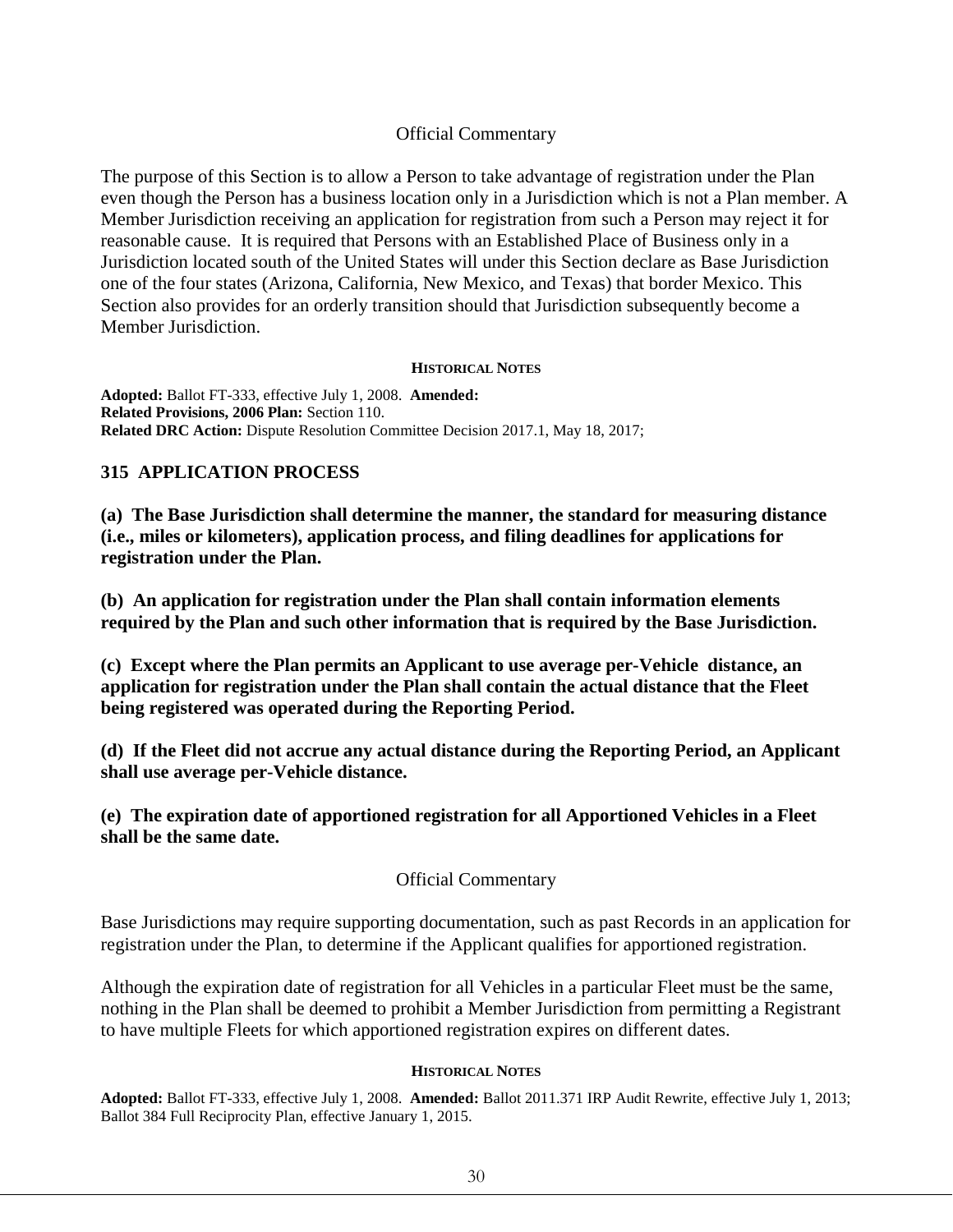**Related Provisions, 2006 Plan:** Sections 400, 402, 800.

**Related DRC Action:** Dispute Resolution Committee Decision 2003.1, November 14, 2003; Dispute Resolution Committee Decision 2015.01, May 20, 2015.

#### <span id="page-31-0"></span>**320 AVERAGE PER-VEHICLE DISTANCE**

**(a) When the Application is for a Fleet that did not accrue any actual distance during the Reporting Period, the Base Jurisdiction shall assess registration fees for the Fleet based on the average per-Vehicle distance in each Member Jurisdiction, as provided below.** 

**(b) In calculating average per-Vehicle distance, the Base Jurisdiction shall use its own data and the method prescribed in subsection (d) to determine the average per-Vehicle distance per Member Jurisdiction.** 

**(c) By March 31 each year, each Member Jurisdiction shall update its average per-Vehicle distance per Member Jurisdiction.** 

**(d) The Base Jurisdiction shall calculate its average per-Vehicle distance per Member Jurisdiction by:** 

**(i) determining the total actual distances reported to the Base Jurisdiction as having been operated in each Member Jurisdiction by Fleets for which the Base Jurisdiction served as the Base Jurisdiction during the previous Registration Year;** 

**(ii) determining the number of Apportioned Vehicles for which the Base Jurisdiction served as Base Jurisdiction during the previous Registration Year that accrued distance in each respective Member Jurisdiction; and** 

**(iii) for each Member Jurisdiction, dividing the distance determined under clause (i) by the number of Apportioned Vehicles determined under clause (ii).**

Official Commentary

Where during the Registration Year a Fleet included Vehicles that were deleted for transfer and other Vehicles that served as replacement Vehicles, only the replacement Vehicles should be counted toward the total calculated in (d)(ii).

#### **HISTORICAL NOTES**

**Adopted:** Ballot FT-333, effective July 1, 2008. **Amended:** Ballot 384 Full Reciprocity Plan, effective January 1, 2015.

**Related Provisions, 2006 Plan:** Section 800, 801.

**Related DRC Action:** Dispute Resolution Committee Decision 2008.1, June 26, 2008.

## <span id="page-31-1"></span>**325 VARIANCE OF REGISTERED WEIGHTS**

**If an Applicant requests registration weights for a Vehicle in Member Jurisdictions that register according to gross Vehicle weight that differ by more than 10 percent between such**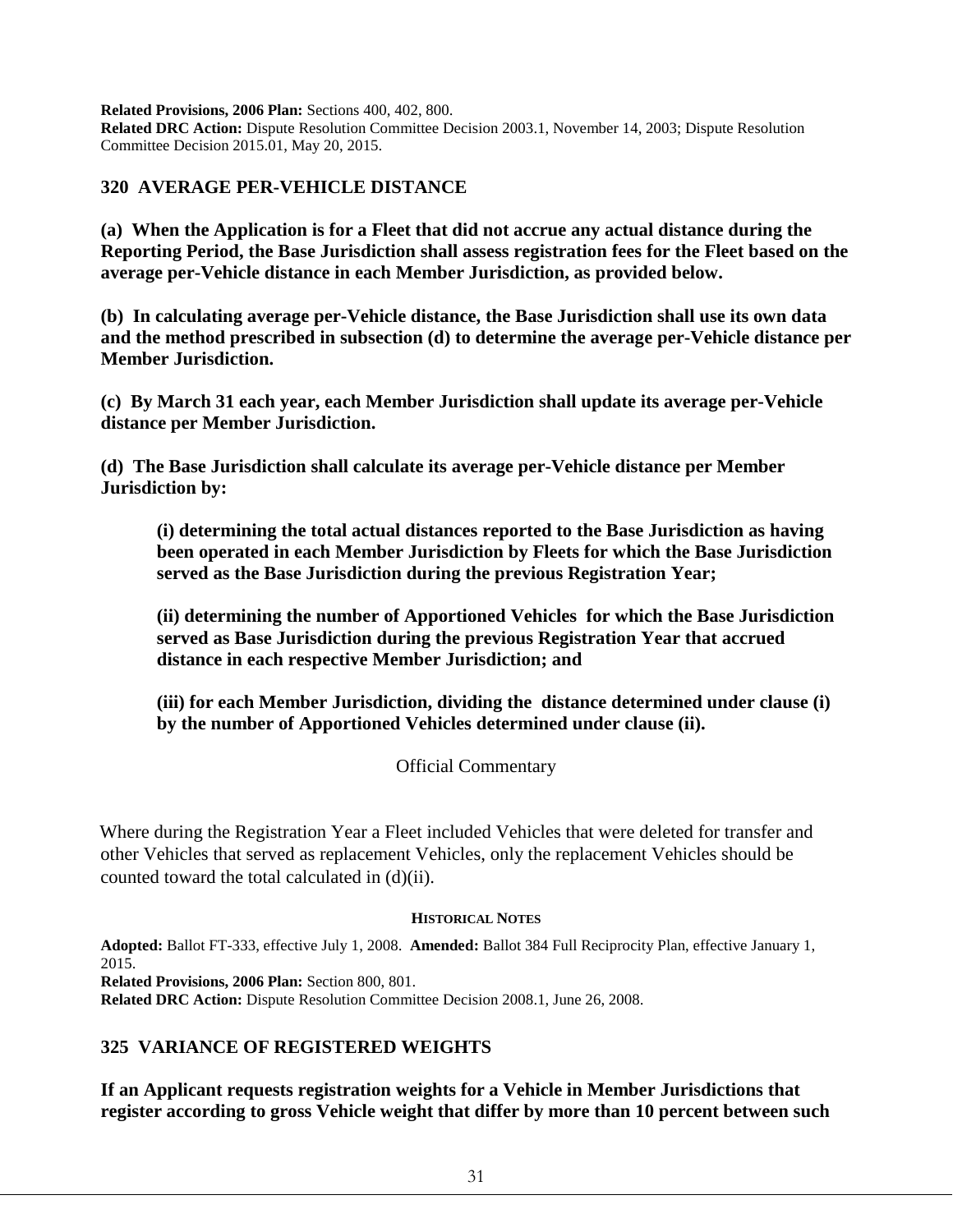**Member Jurisdictions, the Base Jurisdiction may require the Applicant to provide documentation concerning the actual operations of the Vehicle. The Base Jurisdiction may deny registration for such a Vehicle if the Base Jurisdiction determines that the requested variance does not reflect actual operations.**

## Official Commentary

The intent of this section is to remove any doubt on the part of a Member Jurisdiction that it has discretion to prevent the improper manipulation of Vehicle weights by an Applicant. The Section should not be used, however, to prevent a variance in Vehicle weights for which there is a legitimate purpose.

#### **HISTORICAL NOTES**

**Adopted:** Ballot FT-333, effective July 1, 2008. **Amended: Related Provisions, 2006 Plan:** Section 508.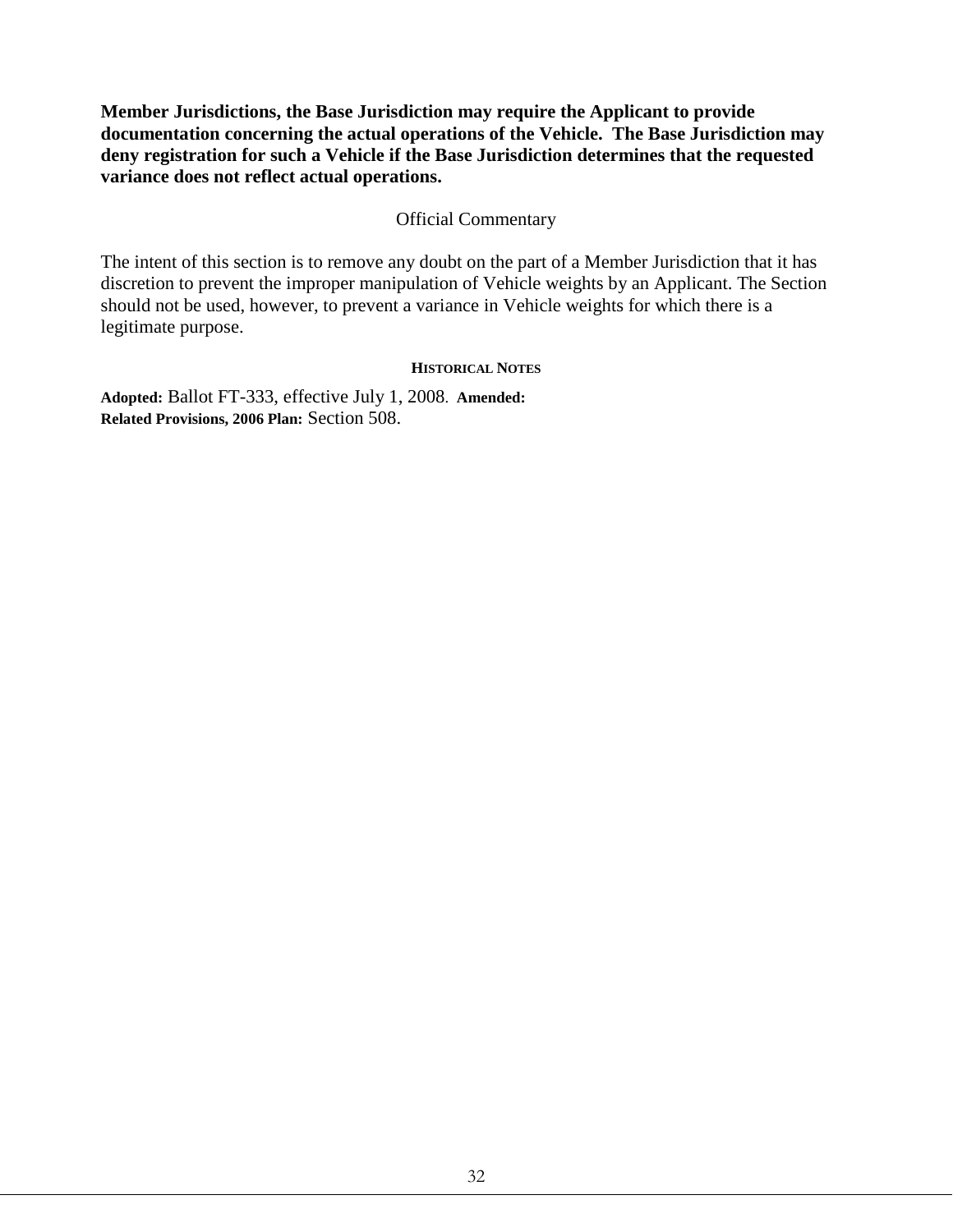## **ARTICLE IV FEES**

## <span id="page-33-1"></span><span id="page-33-0"></span>**400 CALCULATION OF APPORTIONABLE FEES**

**The Apportionable Fees for a Fleet in a Member Jurisdiction shall be calculated by multiplying the Apportionment Percentage calculated for the Member Jurisdiction by the total Apportionable Fees required under the law of the Member Jurisdiction for full registration of the Vehicles in the Fleet for the Registration Year, or the unexpired portion of the Registration Year, as the case may be.**

#### **HISTORICAL NOTES**

**Adopted:** Ballot FT-333, effective July 1, 2008. **Amended:** Ballot 384 Full Reciprocity Plan, effective January 1, 2015. **Related Provisions, 2006 Plan:** Sections 300,400. **Related DRC Action, 2006 Plan:** Dispute Resolution Committee Decision 1996.6, October 7, 1996.

## <span id="page-33-2"></span>**405 CALCULATION OF APPORTIONMENT PERCENTAGE (deleted)**

Prior plan language under section 405 was deleted per Ballot 384 Full Reciprocity Plan, effective January 1, 2015.

## <span id="page-33-3"></span>**410 NO MINIMUM REGISTRATION FEE; COLLECTION OF OTHER FEES PERMITTED**

**(a) No Member Jurisdiction shall require any minimum registration fee for an Apportionable Vehicle.**

## **(b) A Base Jurisdiction may by law require payment of additional fees for each Apportioned Vehicle, such as for issuing Credentials or filing an application for apportioned registration.**

## Official Commentary

The intent of this section is to prohibit a member of the Plan from imposing any minimum registration fee on an Apportionable Vehicle, apart from the exception noted with respect to the Base Jurisdiction.

#### **HISTORICAL NOTES**

**Adopted:** Ballot FT-333, effective July 1, 2008. **Amended: Related Provisions, 2006 Plan:** Section 304, 500. **Related DRC Action:** Dispute Resolution Committee Decision 2012.01, May 18, 2012.

## <span id="page-33-4"></span>**415 ADDITIONAL JURISDICTIONS (deleted)**

Prior plan language under section 405 was deleted per Ballot 384 Full Reciprocity Plan, effective January 1, 2015.

## <span id="page-33-5"></span>**420 NEW FLEETS**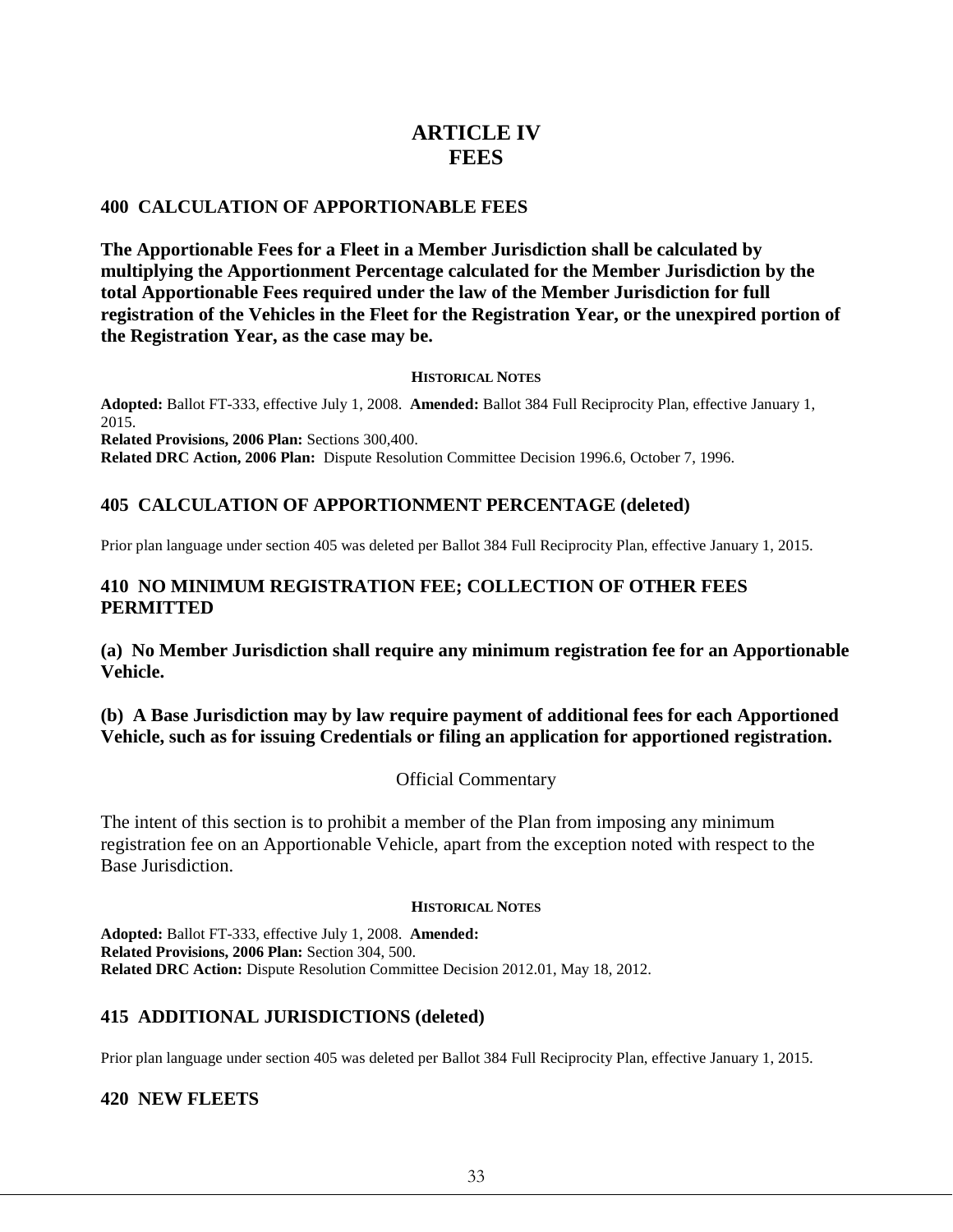**(a) The establishment of a new Fleet by an Applicant does not in itself qualify the Applicant to have the apportioned fees for the new Fleet calculated using the average per-Vehicle distance specified in Section 320. An Applicant may not use average per-Vehicle distance when the new Fleet is composed entirely or primarily of Vehicles which the Applicant operated or over which the Applicant exercised control during the Reporting Period and these vehicles accrued actual distance in the Member Jurisdictions for which the Applicant seeks apportioned registration.**

**(b) When a Vehicle that has been (i) operated under long-term Lease that includes the Vehicle driver and (ii) registered as part of a Fleet of Apportioned Vehicles is sought to be registered under the Plan as a Fleet of a single Vehicle, the actual distance accrued by the Vehicle during the Reporting Period shall be used to calculate the Apportionable Fees of the Fleet, but only if the operation will reflect the operation under the long term Lease.**

## Official Commentary

Subsection (b) governs the registration of a Vehicle that has been leased with its driver as a part of a Fleet registered under the Plan and now is intended to be registered in the driver's name but whose operation will remain the same.

#### **HISTORICAL NOTES**

**Adopted**: Ballot FT-333, effective July 1, 2008. **Amended**: Ballot 384 Full Reciprocity Plan, effective January 1, 2015.

**Related DRC Action:** Dispute Resolution Committee Decision 2015.01, May 20, 2015.

## <span id="page-34-0"></span>**425 ADDITIONAL VEHICLES**

**(a) A Registrant may add Vehicles to its Fleet after the beginning of the Registration Year. The apportioned fees for such added vehicles shall be calculated according to the Apportionment Percentages from the Registrant's initial application for the registration of its Fleet for the year, subject to such adjustments as may have been necessary since registration was issued to the Fleet.** 

**(b) The apportioned fees for Vehicles added to a Fleet during the Registration Year shall be determined according to the requirements of each Member Jurisdiction. Unless a Member Jurisdiction imposes a different requirement, the Base Jurisdiction shall calculate the Apportionable Fees from the first day of the month in which the Vehicles are added to the Fleet.**

**(c) If a reallocation of Vehicles by a Registrant is described in Section 430, the registration of the Vehicles in the resulting Fleet shall be governed by Section 430 rather than by this Section 425.**

#### **HISTORICAL NOTES**

**Adopted:** Ballot FT-333, effective July 1, 2008. **Amended:** Ballot 384 Full Reciprocity Plan, effective January 1, 2015.

**Related Provisions, 2006 Plan:** Sections 600, 602.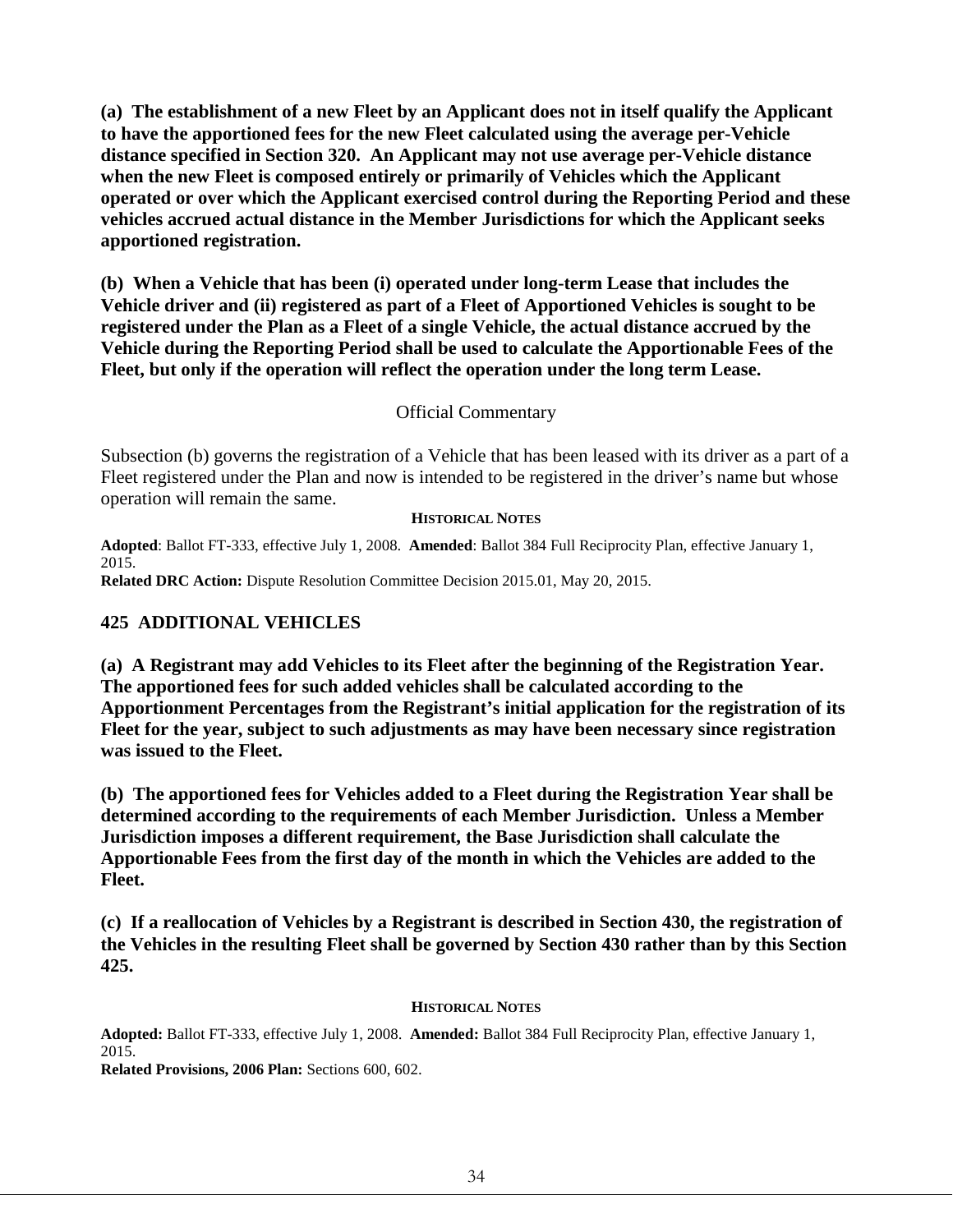## <span id="page-35-0"></span>**430 FLEET CONSOLIDATION**

**A Registrant may combine two or more existing Fleets of its Apportioned Vehicles. In such a situation, the Apportionable Fees of the Vehicles in the resulting Fleet shall be determined according to the actual distances accrued in the Reporting Period by all the Vehicles in the resulting Fleet.**

**HISTORICAL NOTES**

**Adopted:** Ballot FT-333, effective July 1, 2008. **Amended:**

## <span id="page-35-1"></span>**435 REFUNDS AND CREDITS**

**If an Apportioned Vehicle is withdrawn from a Fleet during a Registration Year, the amount of the Apportionable Fee for the Vehicle for the remainder of the Registration Year shall be available for transfer to the registration of a replacement Vehicle in the Fleet or subject to the law of each Member Jurisdiction, may be credited or refunded to the Registrant.**

#### Official Commentary

The intent of this Section is to leave the availability to a Registrant of a credit or refund of Apportionable Fees paid to an individual Member Jurisdiction up to the law of that Jurisdiction. "Withdraw" includes destruction, sale, or other complete removal from a Registrant's Fleet.

#### **HISTORICAL NOTES**

**Adopted:** Ballot FT-333, effective July 1, 2008. **Amended: Related Provisions, 2006 Plan:** Section 700.

## <span id="page-35-2"></span>**440 CREDIT FOR REPLACEMENT VEHICLES**

**(a) The Base Jurisdiction may require a Registrant to notify the Base Jurisdiction when the Registrant withdraws an Apportioned Vehicle from its Fleet during the Registration Year.** 

**(b) Each Member Jurisdiction shall allow a Registrant to transfer the registration of a Vehicle withdrawn from a Fleet to a replacement Vehicle in accordance with each Member Jurisdiction's transfer requirements. Additional Apportionable Fees resulting from an increase in gross weight or other factors, if any, shall be calculated as determined in accordance with the law of the Member Jurisdiction.** 

#### Official Commentary

There is no implication that an additional fee will necessarily be due upon the transfer of a registration; that is a matter for Jurisdiction law.

#### **HISTORICAL NOTES**

**Adopted:** Ballot FT-333, effective July 1, 2008. **Amended: Related Provisions, 2006 Plan:** Section 702.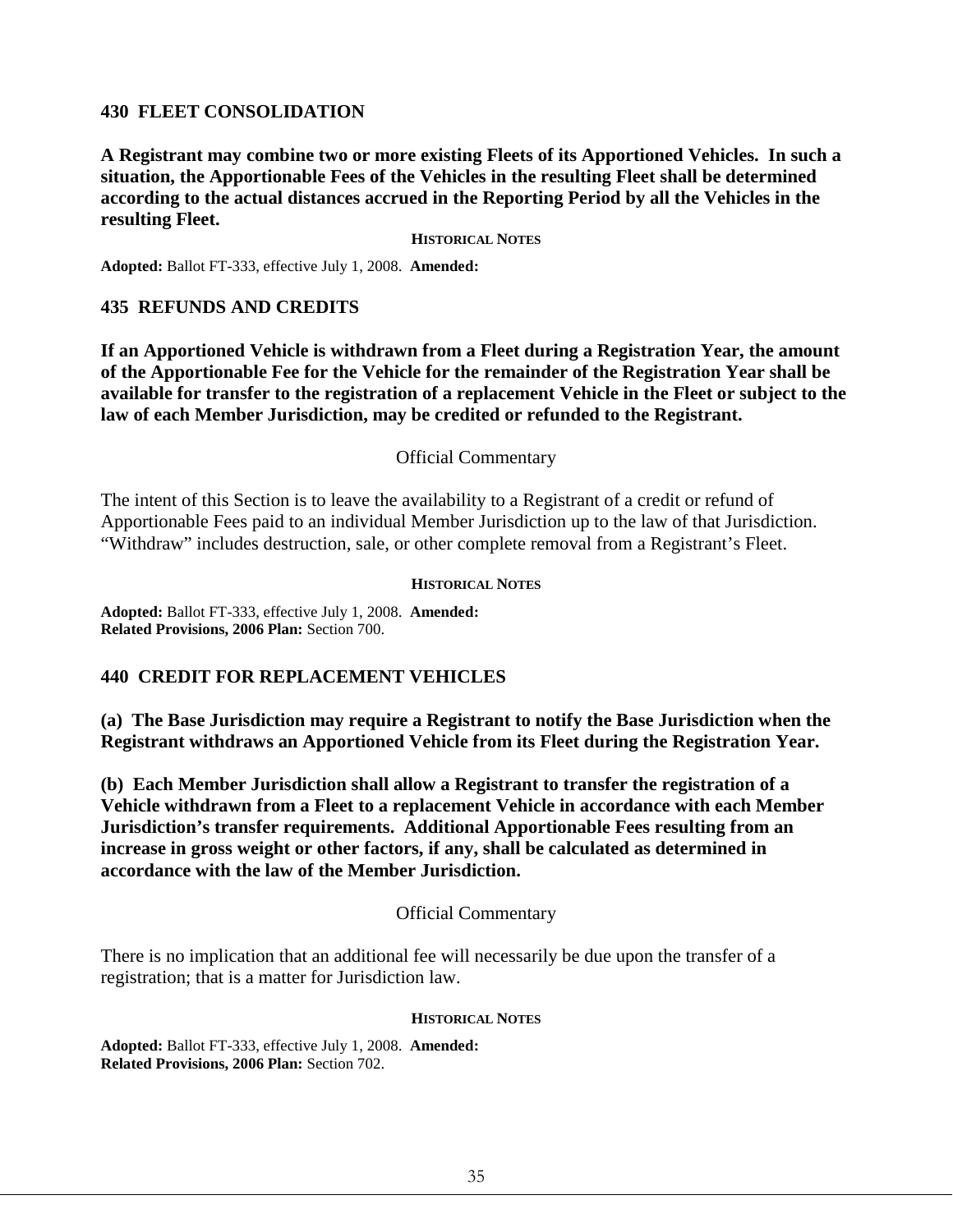## **445 FOREIGN EXCHANGE**

**When the Base Jurisdiction bills a Registrant for an apportioned fee to cover registration in a Member Jurisdiction that has an official currency different from that of the Base Jurisdiction, the Base Jurisdiction shall either determine the amount to be billed according to the prevailing exchange rate, which shall be, for each month, the index rate set by the U.S. Federal Reserve Board at 12:01 p.m., Eastern Time, on the third Monday of the preceding month; or it shall bill in the units of currency of the other Member Jurisdiction.** 

**HISTORICAL NOTES**

**Adopted:** Ballot FT-333, effective July 1, 2008. **Amended: Related Provisions, 2006 Plan:** Section 408.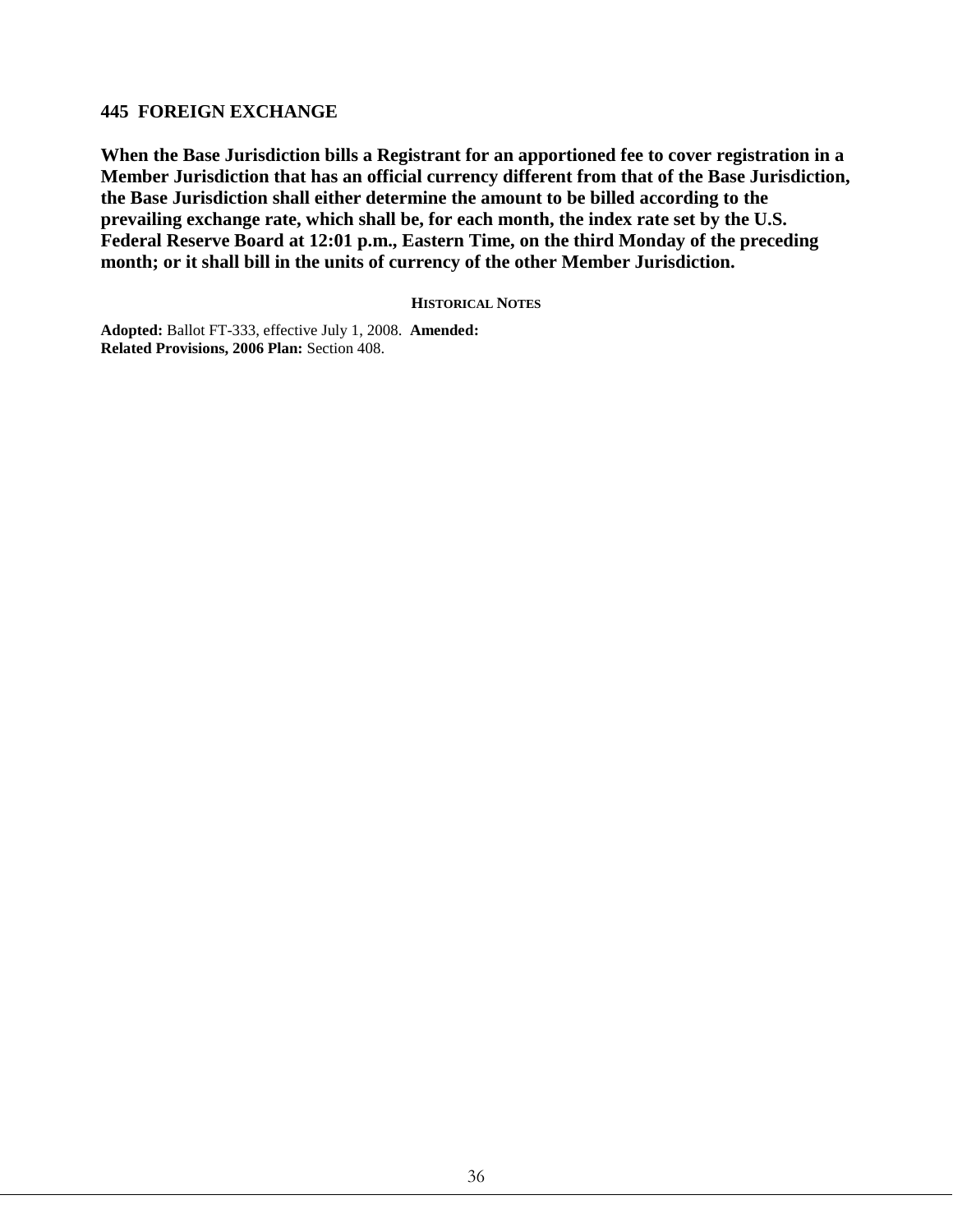# **ARTICLE V REGISTRATION OF APPORTIONABLE VEHICLES**

## **500 BASE JURISDICTION REGISTRATION**

**The Base Jurisdiction shall register an Apportionable Vehicle under the Plan and issue Credentials when an Applicant has provided all information required and has paid all Apportionable Fees.**

#### **HISTORICAL NOTES**

**Adopted:** Ballot FT-333, effective July 1, 2008. **Amended: Related Provisions, 2006 Plan:** Section 500.

## **505 CANCELLATION OF REGISTRATION**

**The Base Jurisdiction shall cancel, suspend, or revoke any apportioned registration if the registration was granted erroneously, or if the Registrant fails to pay any Apportionable Fees.**

**HISTORICAL NOTES**

**Adopted:** Ballot FT-333, effective July 1, 2008. **Amended: Related Provisions, 2006 Plan:** Section 504.

## **510 OPERATION UNDER PLAN REGISTRATION**

**An Apportioned Vehicle registered under the Plan, and Vehicles covered under Section 525, shall be deemed fully registered for any type of movement or operation in all Member Jurisdictions; provided, however, that the operator of such a Vehicle may be required to obtain interJurisdictional or intraJurisdictional authority to operate in or through a particular Jurisdiction.**

Official Commentary

Vehicles registered as provided in Section 500 are deemed fully registered for any type of movement or operation provided appropriate regulatory authority is held, if necessary.

Since some statutes of Member Jurisdiction require the payment of full registration fees in the event a Vehicle is to be operated intraJurisdictionally (Vehicle movement point to point within a single Jurisdiction), it was believed necessary to add a provision indicating that proportionally registered Vehicles are "deemed fully registered even though full fees have not been paid." This provision should be construed in light of its purpose, i.e., to make intraJurisdictional operations possible with only a proportional payment of fees. This provision should not be construed to cause the imposition of other fees and taxes (state, federal, or provincial) not otherwise applicable under statute. Vehicles proportionally registered pursuant to the Plan are receiving Reciprocity and are exempt from further registration.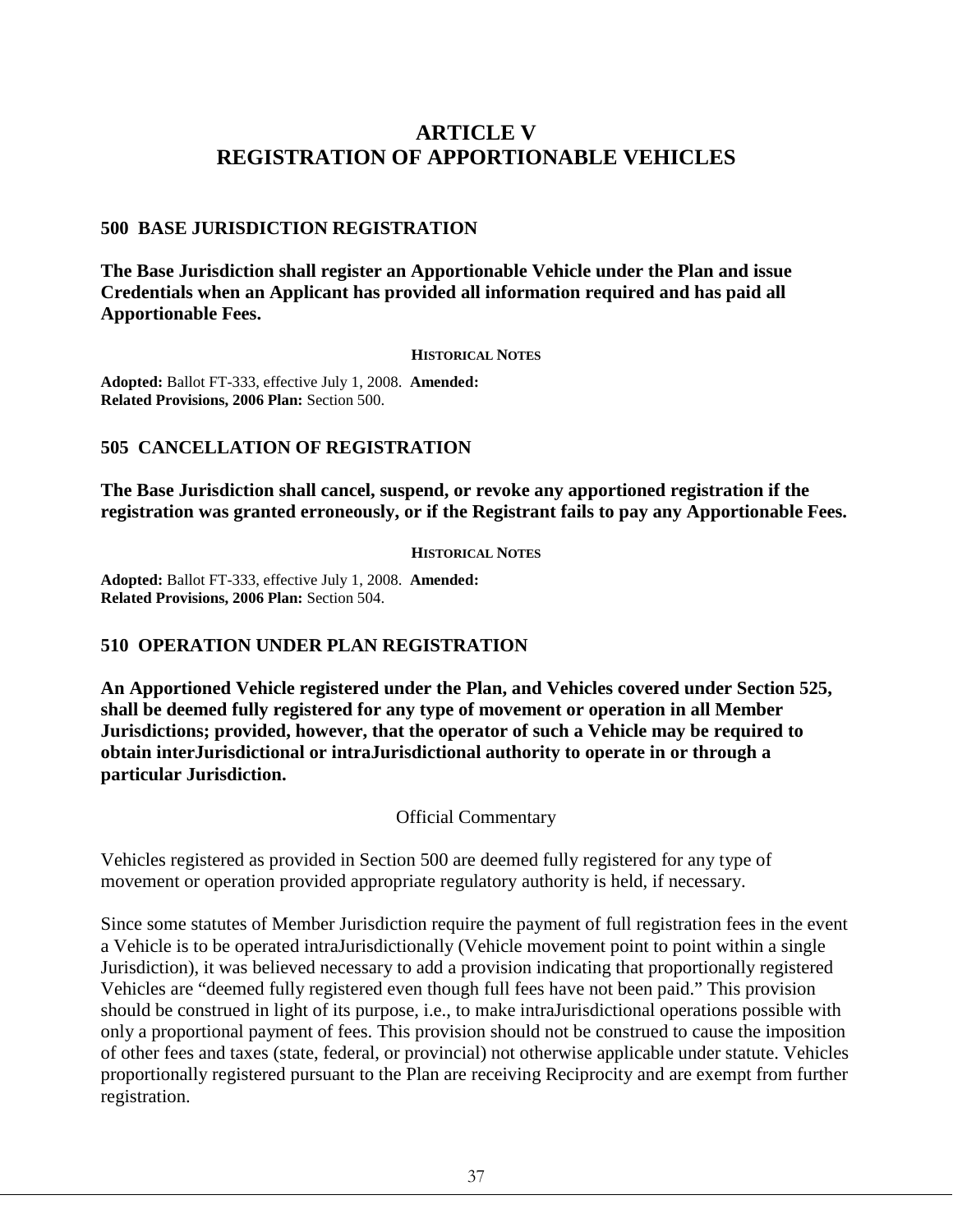#### **HISTORICAL NOTES**

**Adopted:** Ballot FT-333, effective July 1, 2008. **Amended:** Ballot 384 Full Reciprocity Plan, effective January 1, 2015.

**Related Provisions, 2006 Plan:** Section 506. **Related DRC Action, 2006 Plan:** Dispute Resolution Committee Decision 1996.2, April 15, 1996.

## **515 RECIPROCITY FOR TRAILING EQUIPMENT**

**(a) A Trailer, Semi-Trailer, or Auxiliary Axle properly registered in any Jurisdiction shall be granted full and free Reciprocity. This Reciprocity shall be deemed registration under the Plan, and shall apply to both InterJurisdictional Movement and IntraJurisdictional Movement or operation, provided that appropriate regulatory authority is held, if required.** 

**(b) When registration fees are paid for the registration of an Apportionable Vehicle, full and free Reciprocity shall be granted to all Trailers, Semi-Trailers, and Auxiliary Axles used in a combination with that Apportionable Vehicle.** 

**(c) No Member Jurisdiction shall require a Registrant of Power Units to register a number of Trailers, Semi-Trailers, or Auxiliary Axles in any proportion to the Registrant's apportioned Fleet of Power Units.**

### **HISTORICAL NOTES**

**Adopted:** Ballot FT-333, effective July 1, 2008. **Amended: Related Provisions, 2006 Plan:** Section 404. **Related DRC Action, 2006 Plan:** Dispute Resolution Committee Decision 1996.2, April 15, 1996. **Related DRC Action:** Dispute Resolution Committee Decision 2004.2, November 5, 2004; Dispute Resolution Committee Decision 2004.3, November 5, 2004; Dispute Resolution Committee Decision 2010.1, May 13, 2010.

## **520 STAGGERED REGISTRATION**

**(a) The Base Jurisdiction may issue apportioned registration for Fleets so that all such registrations expire at the same time or it may stagger the expiration of such registrations throughout the year.** 

**(b) During a Member Jurisdiction's transition to staggered registration, it shall not issue registrations for apportioned Fleets that cover a period of more than 18 months or less than 6 months.**

## Official Commentary

Staggered registration refers to the practice adopted by many Jurisdictions of issuing twelve-month registrations which expire at different dates during a calendar year, thus serving to spread out the issuing agency's workload. The Plan does not require a member to stagger its registrations; subsection (b) is intended to prevent an undue burden on both Registrants and other members.

It is intended that all the registrations of the Vehicles in a Fleet registered under the Plan expire at the same time. A Registrant may have more than one Fleet, however, and these may have different expiration dates under a system of staggered registration.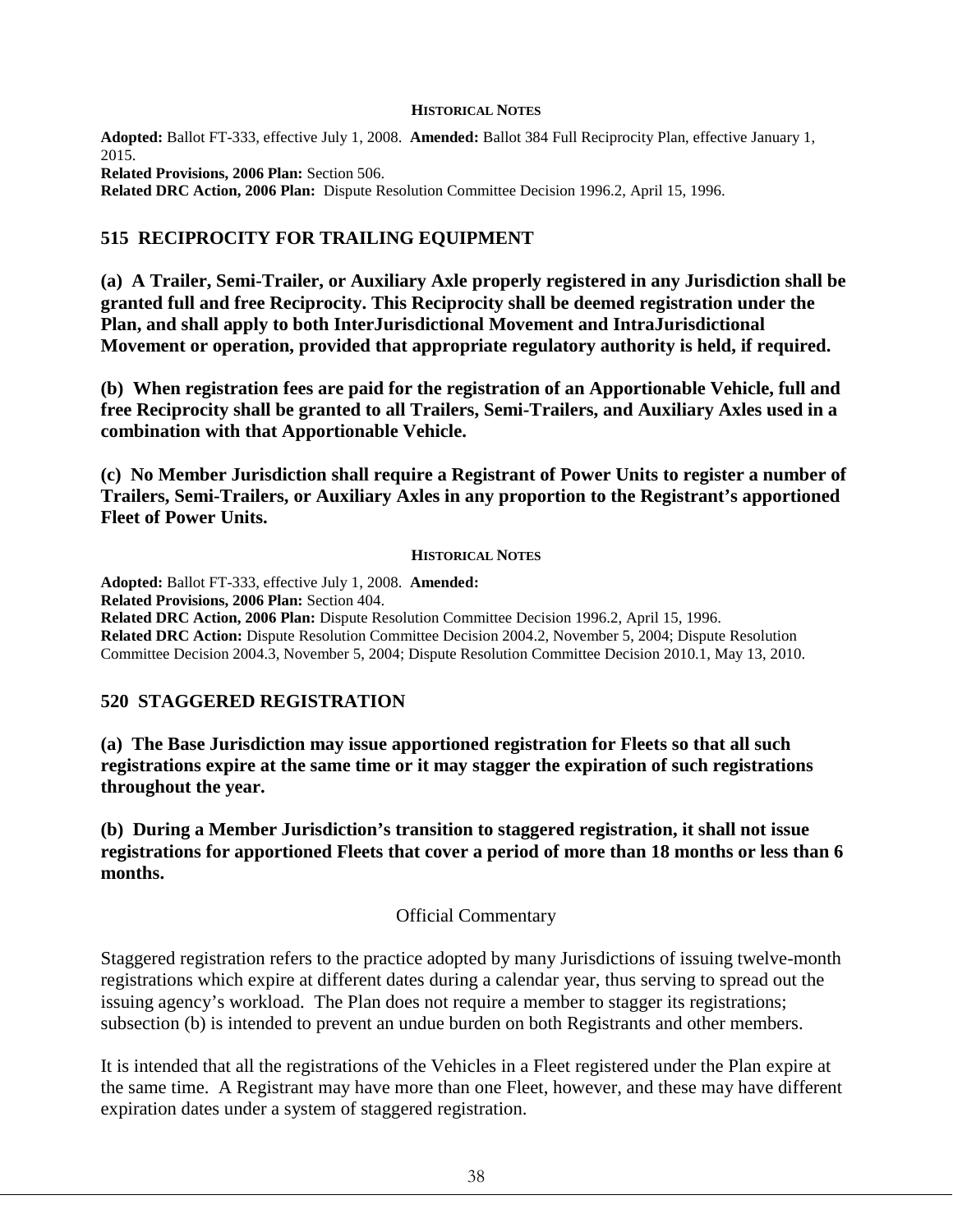#### **HISTORICAL NOTES**

**Adopted:** Ballot FT-333, effective July 1, 2008. **Amended: Related Provisions, 2006 Plan:** Section 402. **Related DRC Action:** Dispute Resolution Committee Decision 2016.1, May 3, 2016

## **525 TRIP PERMIT REGISTRATION**

**(a) A Member Jurisdiction may issue a Trip Permit for a Vehicle or Combination of Vehicles in lieu of apportioned or full registration. Each Member Jurisdiction may determine the form and manner in which it issues Trip Permits.** 

**(b) An Apportionable Vehicle or Combination of Vehicles under a Trip Permit may be used in interJurisdictional or intraJurisdictional operations.** 

**(c) Member Jurisdictions may provide for the issuance of Trip Permits for each other so that Vehicles may move without waiting for separate authorization from each Member Jurisdiction.** 

**(d) A Member Jurisdiction that issues a Trip Permit on behalf of another Member Jurisdiction shall collect the applicable Trip Permit fee and forward it to the other Member Jurisdiction.** 

## Official Commentary

A Registrant may have three registration alternatives: (i) obtaining a Trip Permit, (ii) full registration, and (iii) apportioned registration under the Plan. It is clear that the drafters' intent was to provide for an optional alternative, available to the Registrant at its election.

### **HISTORICAL NOTES**

**Adopted:** Ballot FT-333, effective July 1, 2008. **Amended: Related Provisions, 2006 Plan:** Sections 908, 1400, 1400, 1402, 1404, 1408.

## **530 UNLADEN VEHICLE REGISTRATION—HUNTER'S PERMITS**

**Each Member Jurisdiction shall provide a means of temporary registration of unladen Apportionable Vehicles. Such registration shall be issued for a minimum fee and for a registered gross weight not in excess of the empty weight of the Vehicle or Combination of Vehicles being registered. The evidence of registration issued under this Section shall be valid in all Member Jurisdictions.**

Official Commentary

This Section requires each Member Jurisdiction to develop a method by which a Vehicle owner moves an empty Vehicle from one Fleet to another without violating general registration statutes, thereby avoiding unwarranted statutory penalties which might otherwise apply.

## **HISTORICAL NOTES**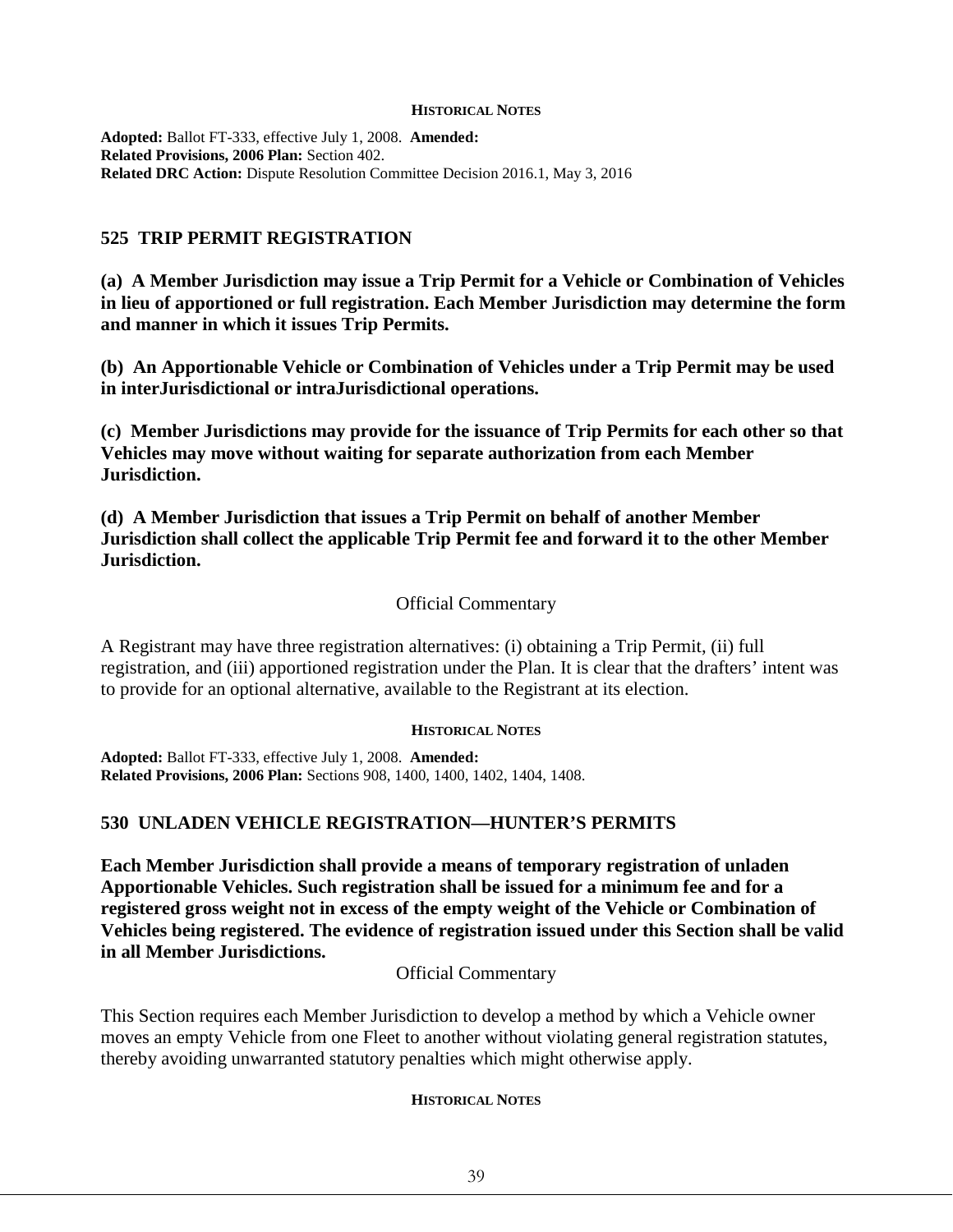**Adopted:** Ballot FT-333, effective July 1, 2008. **Amended: Related Provisions, 2006 Plan:** Section 910.

# **ARTICLE VI CREDENTIALS**

## **600 CREDENTIALS FOR APPORTIONED REGISTRATION**

**(a) Upon the registration of an Apportionable Vehicle under the Plan, the Base Jurisdiction shall issue a Cab Card and a Plate for the Vehicle, and these shall be the sole registration Credentials issued for the Vehicle. The Plate shall be identified by having the word "apportioned," "APP," or "PRP" and the name of the Base Jurisdiction. The numbering system and color of the Plate shall be determined by the Base Jurisdiction.**

**(b) A Base Jurisdiction shall require that the Cab Card be carried in the Vehicle for which it is issued. A Base Jurisdiction may issue a Cab Card in paper or as an electronic image. Jurisdictions must accept paper originals, legible paper copies, or legible electronic images, whichever is presented by the Registrant and regardless of the method by which the Cab Card was issued by the Base Jurisdiction.**

**(c) The Base Jurisdiction shall provide a means by which law enforcement can verify the validity of its Cab Cards.** 

**(d) The Base Jurisdiction may charge an additional fee for issuing a Cab Card and Plate.** 

**(e) When the Base Jurisdiction renews the registration of an Apportioned Vehicle, the Base Jurisdiction may, in lieu of issuing a renewal Plate, issue a renewal decal to be affixed to the Plate already issued for the Vehicle, or may, if the Base Jurisdiction requires neither renewal Plates nor renewal decals, issue only a renewal Cab Card.**

**(f) The Base Jurisdiction shall not issue Credentials for an Apportioned Vehicle until the Registrant has paid all Apportionable Fees due or past due.** 

Official Commentary

Only the Base Jurisdiction may charge a fee for the issuance of a Plate that is in addition to the proportional registration fee, since only the Base Jurisdiction may issue such a Plate.

Only the Base Jurisdiction may issue a Cab Card.

Unless required by the Base Jurisdiction, the original Cab Card issued by the Base Jurisdiction is not required to be kept with the Apportioned Vehicle for which the Cab Card was issued.

This Section is not intended to require any Member Jurisdiction to issue a Plate or renewal decal on an annual basis.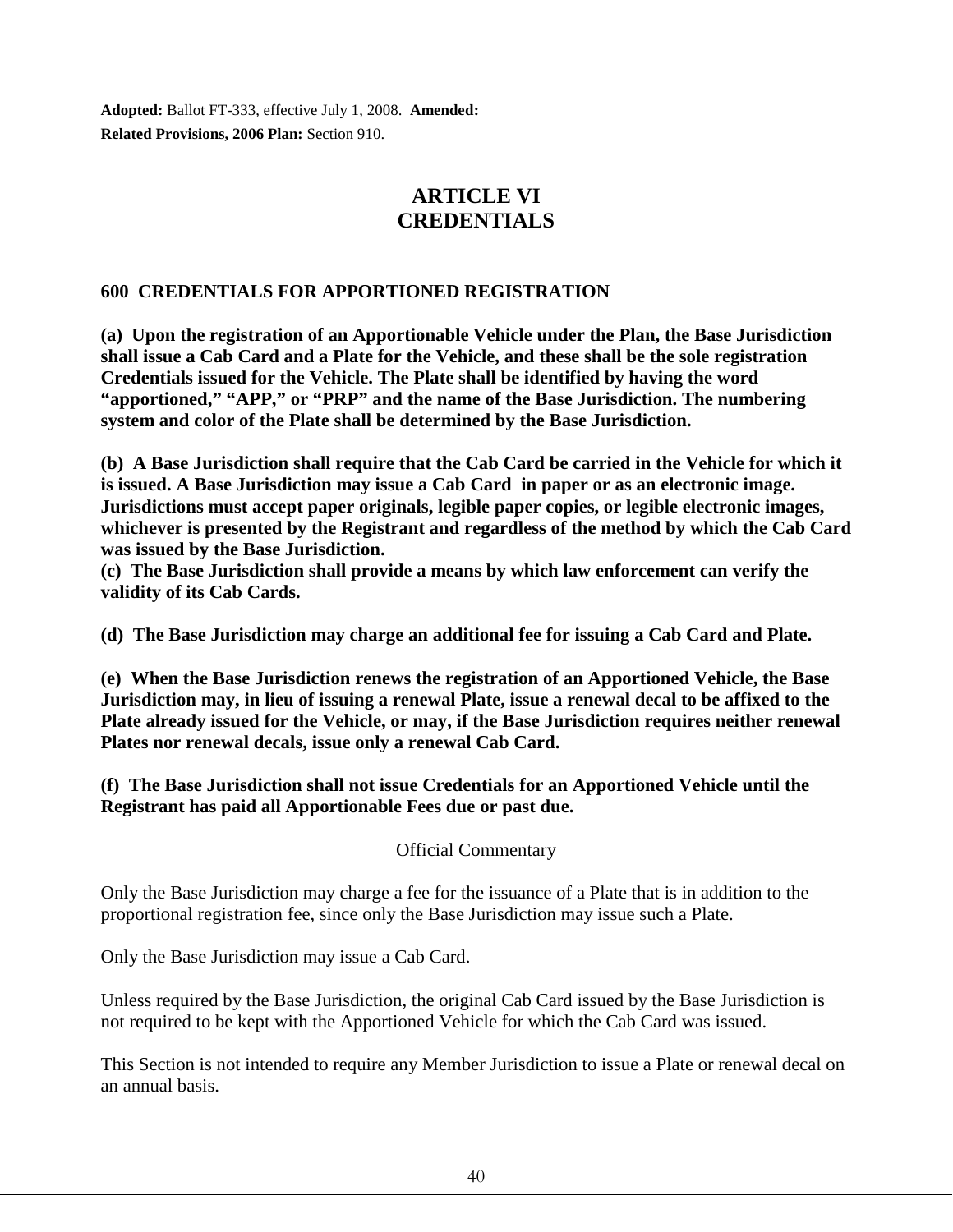The requirements of subsection (f) do not apply to the issuance of temporary evidence of apportioned registration under Section 620.

### **HISTORICAL NOTES**

**Adopted:** Ballot FT-333, effective July 1, 2008. **Amended: Related Provisions, 2006 Plan:** Sections 500, 502. **Related DRC Action:** Dispute Resolution Committee Decision 2006.2, September 30, 2006. **Adopted:** Ballot FT-412, effective January 1, 2019

## **605 DISPLAY OF REGISTRATION CREDENTIALS; RENEWAL CREDENTIALS**

**(a) A Plate issued by the Base Jurisdiction shall be affixed to the Apportioned Vehicle for which it has been issued in accordance with the law of the Base Jurisdiction.** 

**(b) Except as provided in subsection (c), when a Registrant receives renewal Credentials for an Apportioned Vehicle prior to the commencement of the registration period for which they are issued, the Registrant may remove the previously issued Plate and display the renewal Plate prior to the commencement of the new registration period. Both the Cab Card from the prior registration period and the Cab Card for the renewal period shall be carried in the Vehicle until the new registration period begins.**

**(c) When a Registrant moves an Apportioned Vehicle from one Base Jurisdiction to another near the end of a Registration Year, the Registrant must continue to carry in the Vehicle the previously-issued Cab Card until the new Registration Year begins, but may display both the new Base Jurisdiction's Plate and Cab Card as soon as they are issued.**

#### **HISTORICAL NOTES**

**Adopted:** Ballot FT-333, effective July 1, 2008. **Amended: Related Provisions, 2006 Plan:** Section 502.

## **610 CONTENTS OF THE CAB CARD**

**The Cab Card issued for an Apportioned Vehicle shall contain on its face all of the Member Jurisdictions, the weight (in pounds or kilograms) or number of combined Axles for which it is registered in each one, and any other necessary information, including:**

**(i) the date the Apportioned Vehicle was registered, the date of issuance of the Cab Card, or the effective date of the registration,**

**(ii) the expiration date of the Cab Card (and the Enforcement Date, if a Grace Period applies),**

**(iii) the model year of the Apportioned Vehicle,**

**(iv) the make of the Apportioned Vehicle,**

**(v) the vehicle identification number of the Apportioned Vehicle,**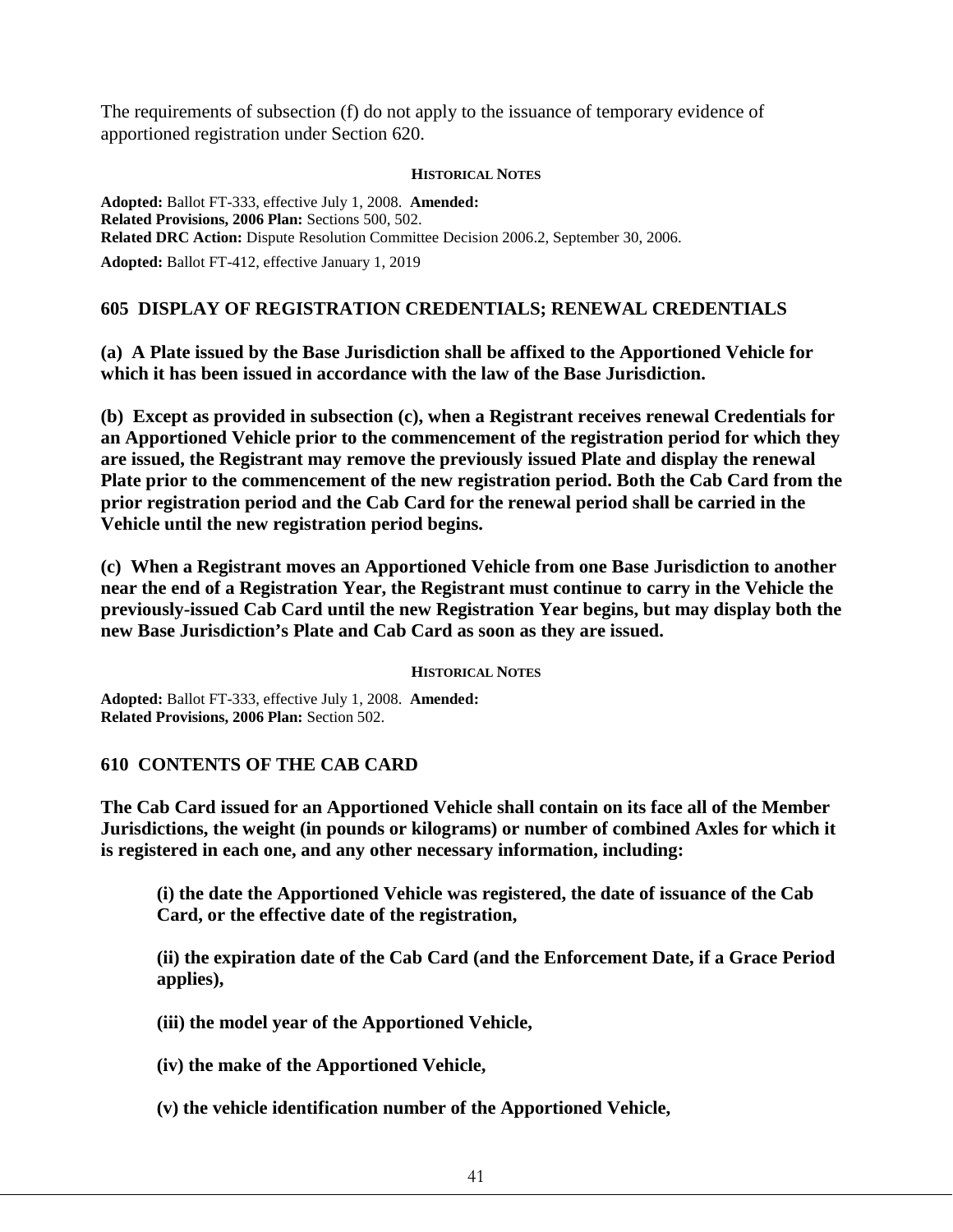## **(vi) the assigned number of the Plate issued for the Apportioned Vehicle,**

## **(vii) the equipment number of the Apportioned Vehicle,**

## **(viii) the Registrant's name and address, and**

## **(ix) the account number assigned to the Fleet by the Base Jurisdiction.**

## Official Commentary

The weight or number of combined Axles for which the Apportioned Vehicle is registered must appear on the face of the Cab Card so that enforcement personnel can know whether an Apportioned Vehicle is operating in excess of its registered weight or number of combined Axles.

An Apportioned Vehicle must not only be properly registered in its Base Jurisdiction with regard to declared gross weight, it must also comply with existing weight laws or regulations in other Member Jurisdictions into or through which it operates. For example, the payment of Apportionable Fees in Member Jurisdiction X at a declared gross combined weight of 80,000 pounds does not of itself authorize the operation of that Vehicle at 80,000 pounds in Member Jurisdiction Y, where the legal weight limit may be lower.

The term "other necessary information" refers to information required by Member Jurisdiction registration statutes and is not to be construed to require unrelated information, such as fuel use tax account numbers, operating authority numbers, weight-distance tax account numbers, etc.

### **HISTORICAL NOTES**

**Adopted:** Ballot FT-333, effective July 1, 2008. **Amended:** Ballot 384 Full Reciprocity Plan, effective January 1, 2015.

**Related Provisions, 2006 Plan:** Sections 500,502.

## **615 PLATES OF WITHDRAWN VEHICLES**

**(a) If an Apportionable Vehicle is withdrawn from a Fleet during the Registration Year because the Vehicle has been sold, destroyed, or otherwise removed from the service of the Registrant, the Base Jurisdiction may require the Registrant to return the Plate issued for the Vehicle or certify that the Plate has been destroyed, lost, stolen, or held for re-use.**

**(b) The Base Jurisdiction may reassign the Plate to the Registrant's replacement Vehicle, if there is one.**

### **HISTORICAL NOTES**

**Adopted:** Ballot FT-333, effective July 1, 2008. **Amended: Related Provisions, 2006 Plan:** Section 700.

## **620 TEMPORARY EVIDENCE OF APPORTIONED REGISTRATION**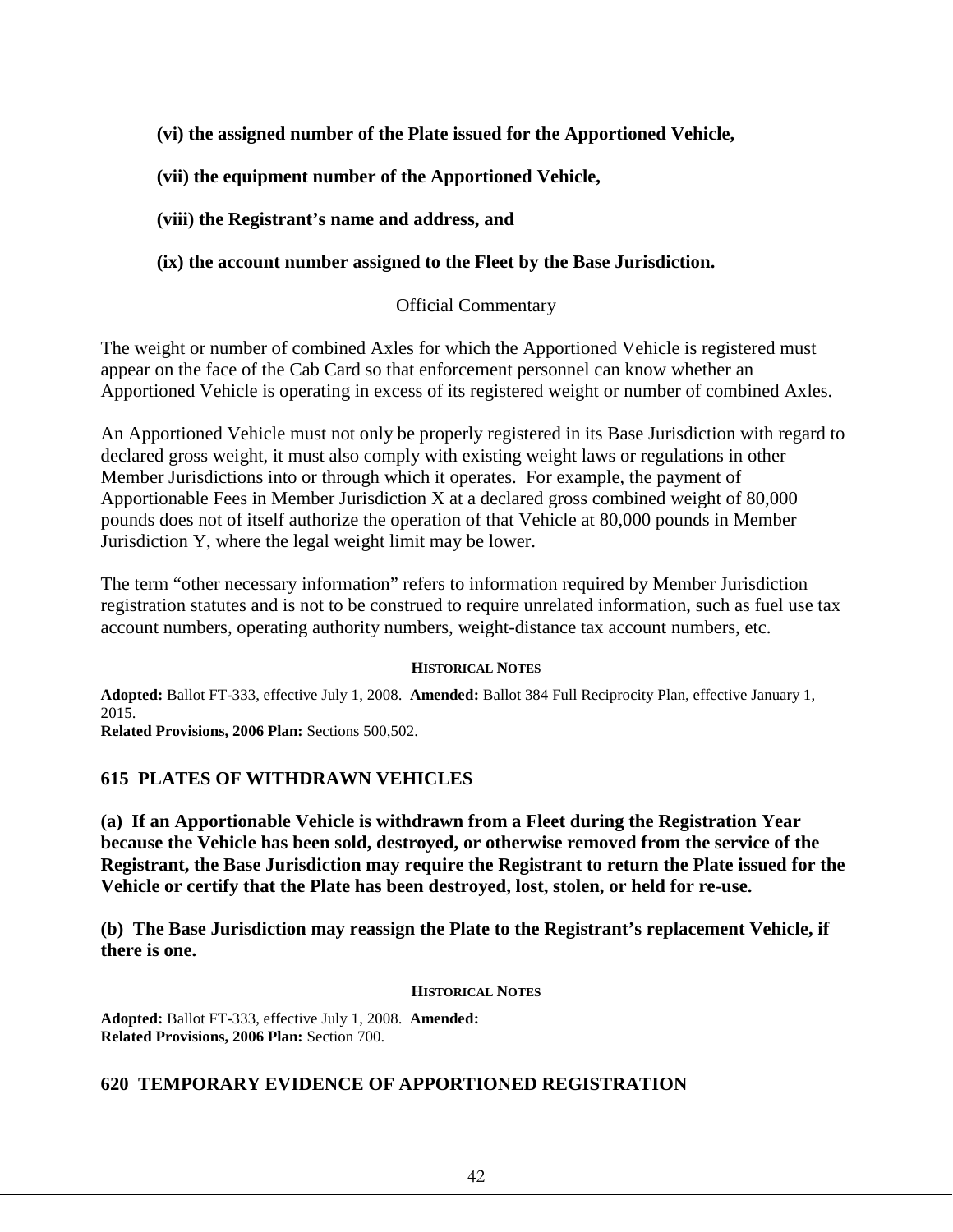**(a) The Base Jurisdiction may issue temporary evidence of apportioned registration pending the issuance of Credentials, and such temporary evidence of apportioned registration shall be recognized by other Member Jurisdictions.** 

**(b) The temporary evidence of apportioned registration shall identify all of the Member Jurisdictions and the registered Vehicle weight or other qualifying information for each Member Jurisdiction. The temporary evidence of registration shall specify the effective date of the Vehicle's registration and an expiration date for the temporary evidence of registration that is not later than 60 calendar days following the Effective Date. The Base Jurisdiction issuing temporary evidence of apportioned registration shall collect all Apportionable Fees due to other Member Jurisdictions with respect to the Vehicle, and shall, under Section 1210, promptly suspend the registrations of a Registrant which fails to pay all Apportionable Fees due.**

**(c) The temporary evidence of apportioned registration may be issued by electronic means so long as it can be verified by law enforcement.**

## Official Commentary

It is the intent of this Section to provide a means for a Member Jurisdiction to issue temporary evidence of registration to a Registrant pending the issuance to that Registrant of Credentials. A Member Jurisdiction is not required to provide for the issue of such temporary evidence of registration, but if it does, such evidence of registration shall be recognized by other Member Jurisdictions as valid. It is the duty of the Member Jurisdiction issuing temporary evidence of registration to ensure that all **Apportionable Fees** are collected from the Registrant in a timely manner.

### **HISTORICAL NOTES**

**Adopted:** Ballot FT-333, effective July 1, 2008. **Amended:** Ballot 384 Full Reciprocity Plan, effective January 1, 2015.

**Related Provisions, 2006 Plan:** Section 704.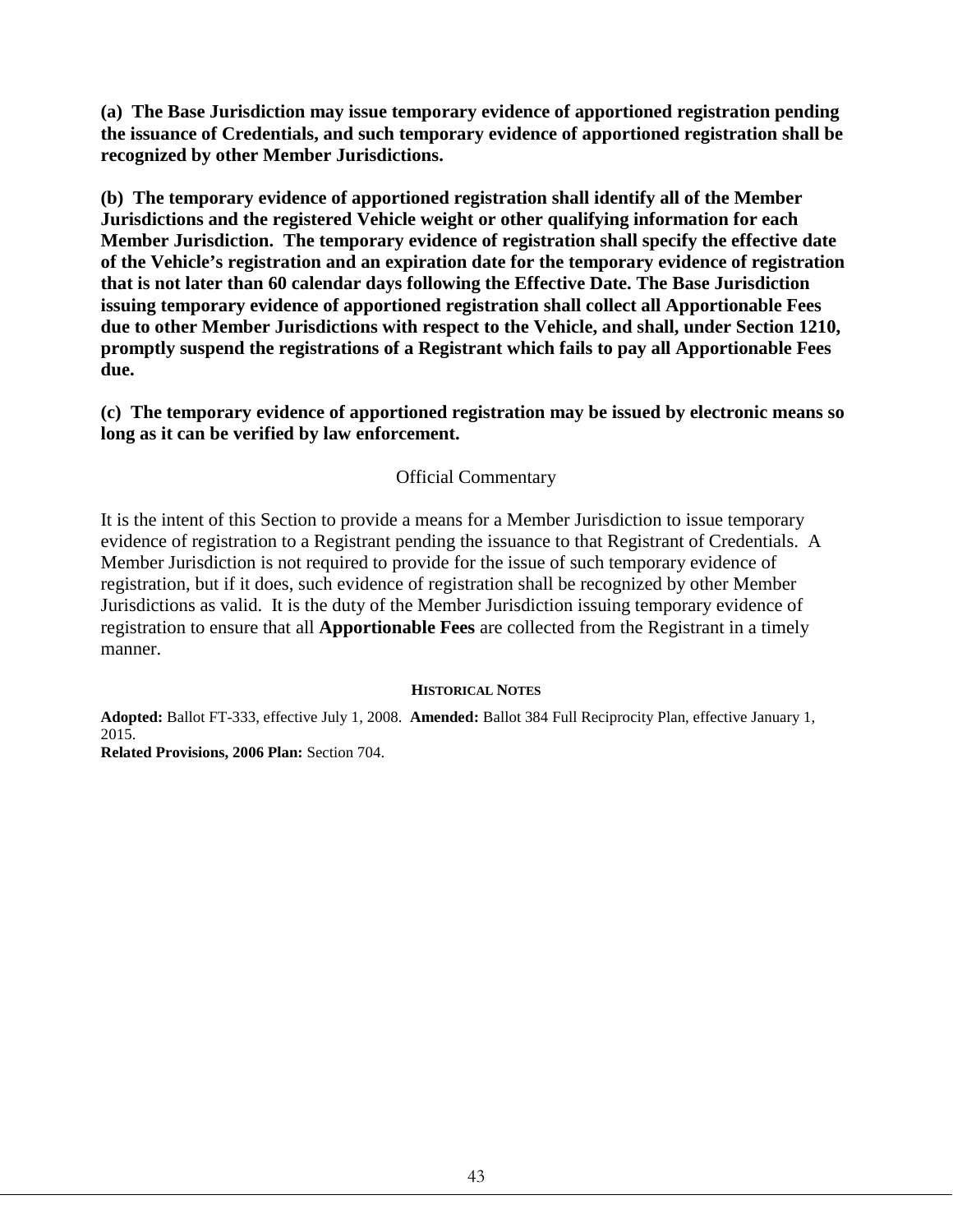# **ARTICLE VII HOUSEHOLD GOODS CARRIERS**

## **700 EQUIPMENT LEASED FROM SERVICE REPRESENTATIVES**

**A Household Goods Carrier using an Apportionable Vehicle Leased from a Service Representative may elect that the Base Jurisdiction for such Vehicle be either that of the Service Representative or that of the Household Goods Carrier.**

#### **HISTORICAL NOTES**

**Adopted:** Ballot FT-333, effective July 1, 2008. **Amended: Related Provisions, 2006 Plan:** Section 1200.

## **705 REGISTRATION IN BASE OF SERVICE REPRESENTATIVE**

**When a Household Goods Carrier elects under Section 700 to base an Apportionable Vehicle in the Base Jurisdiction of a Service Representative, the Vehicle shall be registered in the name of the Service Representative, with the name of the Household Good Carrier shown as the Lessee, and the fees for the Vehicle shall be apportioned according to the combined records of the Service Representative and the Household Goods Carrier. All of the records pertaining to the Vehicle shall be available in the Base Jurisdiction of the Service Representative. A Vehicle registered under this Section shall be deemed fully registered for operations under the authority of the Service Representative as well as that of the Household Goods Carrier.**

**HISTORICAL NOTES**

**Adopted:** Ballot FT-333, effective July 1, 2008. **Amended: Related Provisions, 2006 Plan:** Section 1204.

## **710 REGISTRATION IN BASE OF CARRIER**

**If a Household Goods Carrier elects under Section 700 to base an Apportionable Vehicle in the Base Jurisdiction of the Household Goods Carrier, the Vehicle shall be registered in the name of the Household Goods Carrier as well as the name of the Service Representative, as Lessor, and the fees for the Vehicle shall be apportioned according to the combined records of the Household Goods Carrier and the Service Representative. Such records shall be made available in the Base Jurisdiction of the Household Goods Carrier. A Vehicle registered under this Section shall be deemed fully registered for operations under the authority of the Service Representative as well as that of the Household Goods Carrier.**

## Official Commentary

The names of both the Household Goods Carrier, as Lessee, and Service Representative, as Lessor, must be shown since the Vehicle is operated on an intermittent basis under the Household Goods Carrier's interJurisdictional operating authority, pursuant to the regulations of the U.S. Department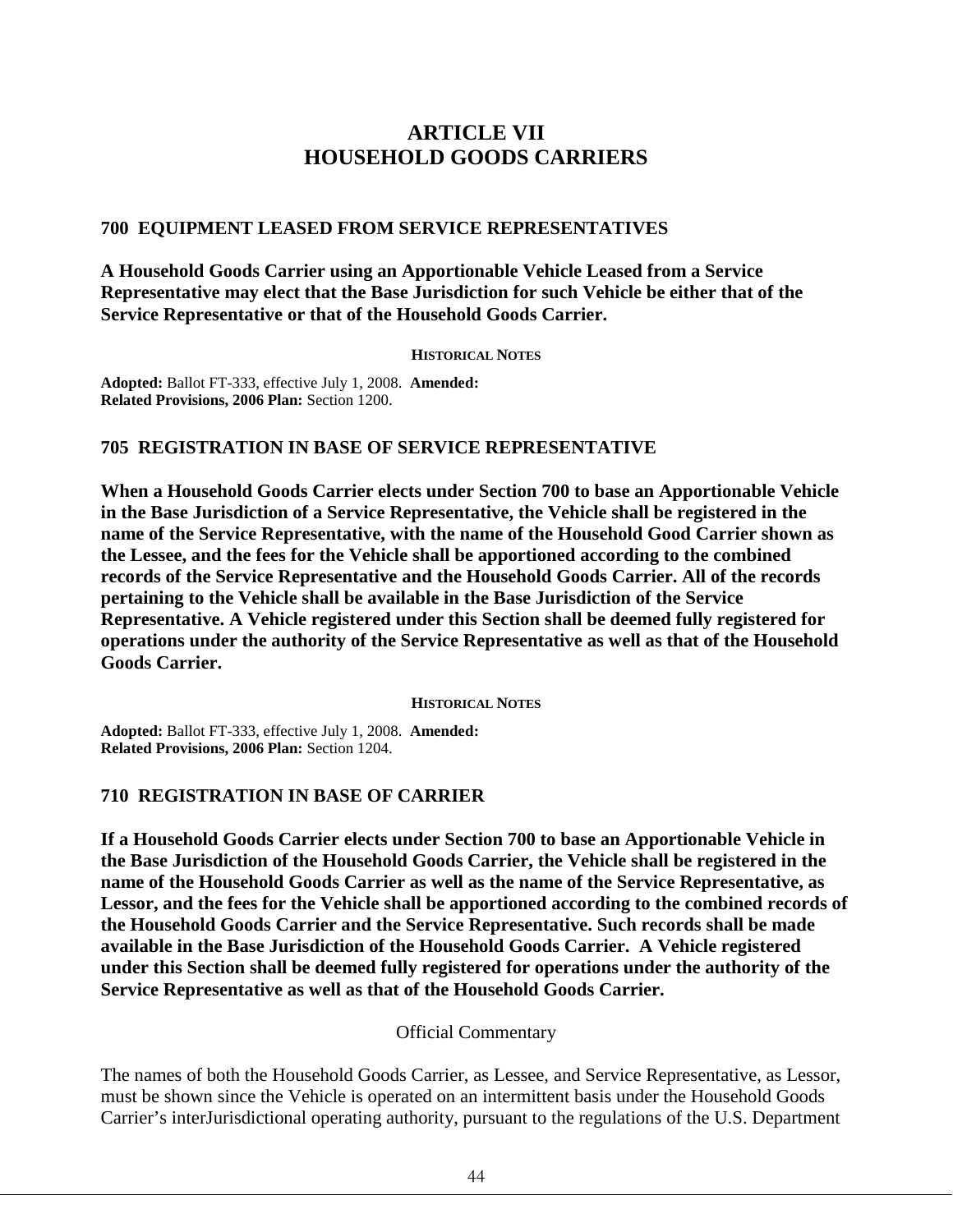of Transportation, and the Service Representative's intraJurisdictional operating authority pursuant to regulations promulgated by a state or province. IntraJurisdictional distance records are maintained by the Service Representative and interJurisdictional distance records are maintained by the Household Goods Carrier and furnished to the Service Representative.

#### **HISTORICAL NOTES**

**Adopted:** Ballot FT-333, effective July 1, 2008. **Amended: Related Provisions, 2006 Plan:** Section 1206.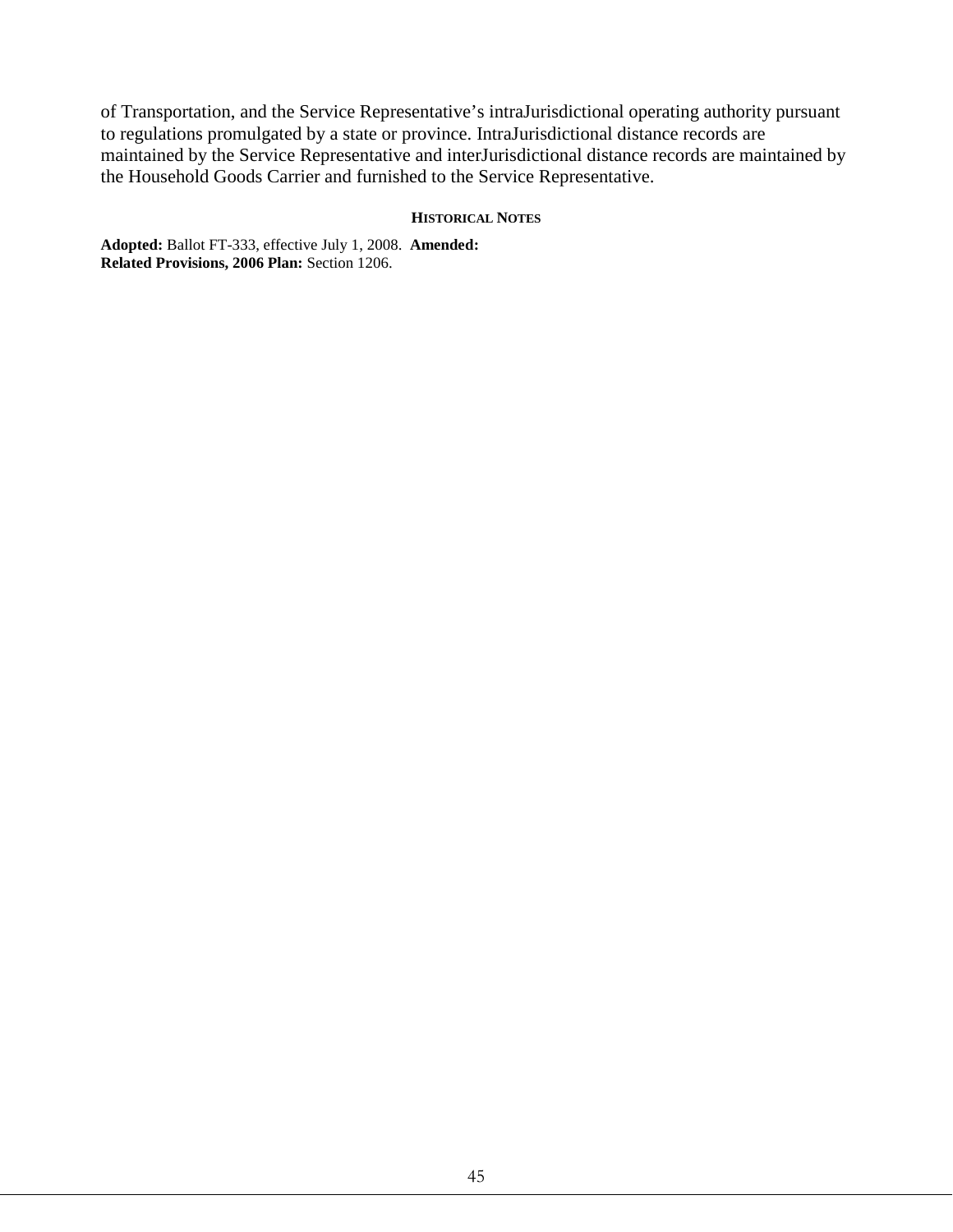# **ARTICLE VIII MOTOR BUS APPORTIONMENT**

### **800 APPLICATION FILING**

**The application of a passenger carrier for apportioned registration shall designate which, if any, of its Vehicles are assigned to a Pool.**

#### **HISTORICAL NOTES**

**Adopted:** Ballot FT-333, effective July 1, 2008. **Amended: Related Provisions, 2006 Plan:** Section 1302.

### **805 DETERMINATION OF DISTANCE**

**The Apportionable Fees of a Fleet that is involved in a Pool may be calculated using Apportionment Percentages or, in the alternative, at the option of the Applicant, the Apportionment Percentage may be calculated by dividing (a) the scheduled route distance operated in the Member Jurisdiction by the Vehicles in the Pool by (b) the sum of the scheduled route distances operated in all the Member Jurisdictions by the Vehicles in the Pool. Scheduled route distances shall be determined from the farthest point of origination to the farthest point of destination covered by the Pool. If a Registrant has used this method to register its Fleet initially for a Registration Year, it shall also use this same method to register any Apportionable Vehicles it may add to its Fleet during the year.**

#### **HISTORICAL NOTES**

**Adopted:** Ballot FT-333, effective July 1, 2008. **Amended:** Ballot 384 Full Reciprocity Plan, effective January 1, 2015.

**Related Provisions, 2006 Plan:** Section 1306.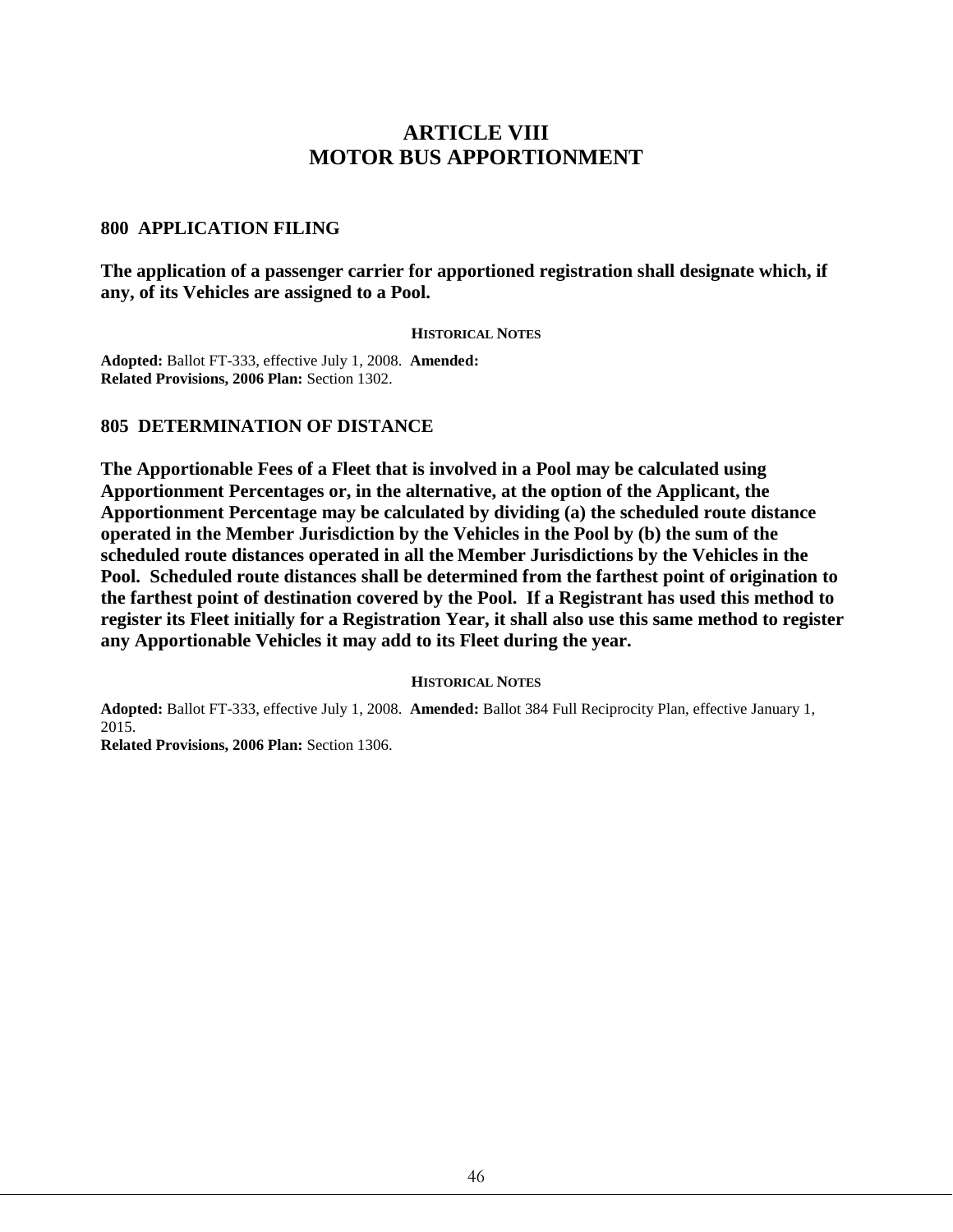# **ARTICLE IX RENTAL VEHICLE REGISTRATION**

## **905 RENTAL PASSENGER CARS**

**Rental passenger car registrations may be allocated based on revenue earned in each Jurisdiction. Properly allocated rental passenger cars may be rented in any Member Jurisdiction. To determine the percentage of total Rental Fleet Vehicles to be registered in a Jurisdiction:** 

**(i) Divide the gross revenue earned in a Jurisdiction in the preceding year for the use of all rental passenger cars by the gross rental revenue earned in all Jurisdictions and** 

**(ii) Multiply the number of Vehicles in the Rental Fleet by the percentage determined in clause (i).**

**For purposes of this Section, gross rental revenue is earned in a Jurisdiction when the Vehicle rented first comes into the possession of the Lessee in that Jurisdiction.**

## Official Commentary

It is the intent of this Section that implementation of rental passenger car Allocation be optional on the part of a Member Jurisdiction.

The Audit of a Lessor which fulfills its registration obligations through Allocation under this Section will normally focus on the accuracy of the gross rental revenues reported by the Lessor in its application.

## **HISTORICAL NOTES**

**Adopted:** Ballot FT-333, effective July 1, 2008. **Amended:** Ballot 2011.371 IRP Audit Rewrite, effective July 1, 2013. **Related Provisions, 2006 Plan:** Section 1116.

## **910 RENTAL UTILITY TRAILERS**

**The owner of rental utility Trailers of gross Vehicle weight 6,000 pounds (2,751.554 kilograms) or less shall register in each Member Jurisdiction a number of Trailers equal to the average number of Trailers rented in or through the Member Jurisdiction during the preceding year. For this purpose, a Trailer shall be considered to be rented in or through the Member Jurisdiction in which the Trailer first comes into possession of the Lessee.** 

## Official Commentary

Audits of Registrants engaged in leasing utility Trailers under this Section are based on Records referred to as the "certified average registration program," or CARP, an average inventory of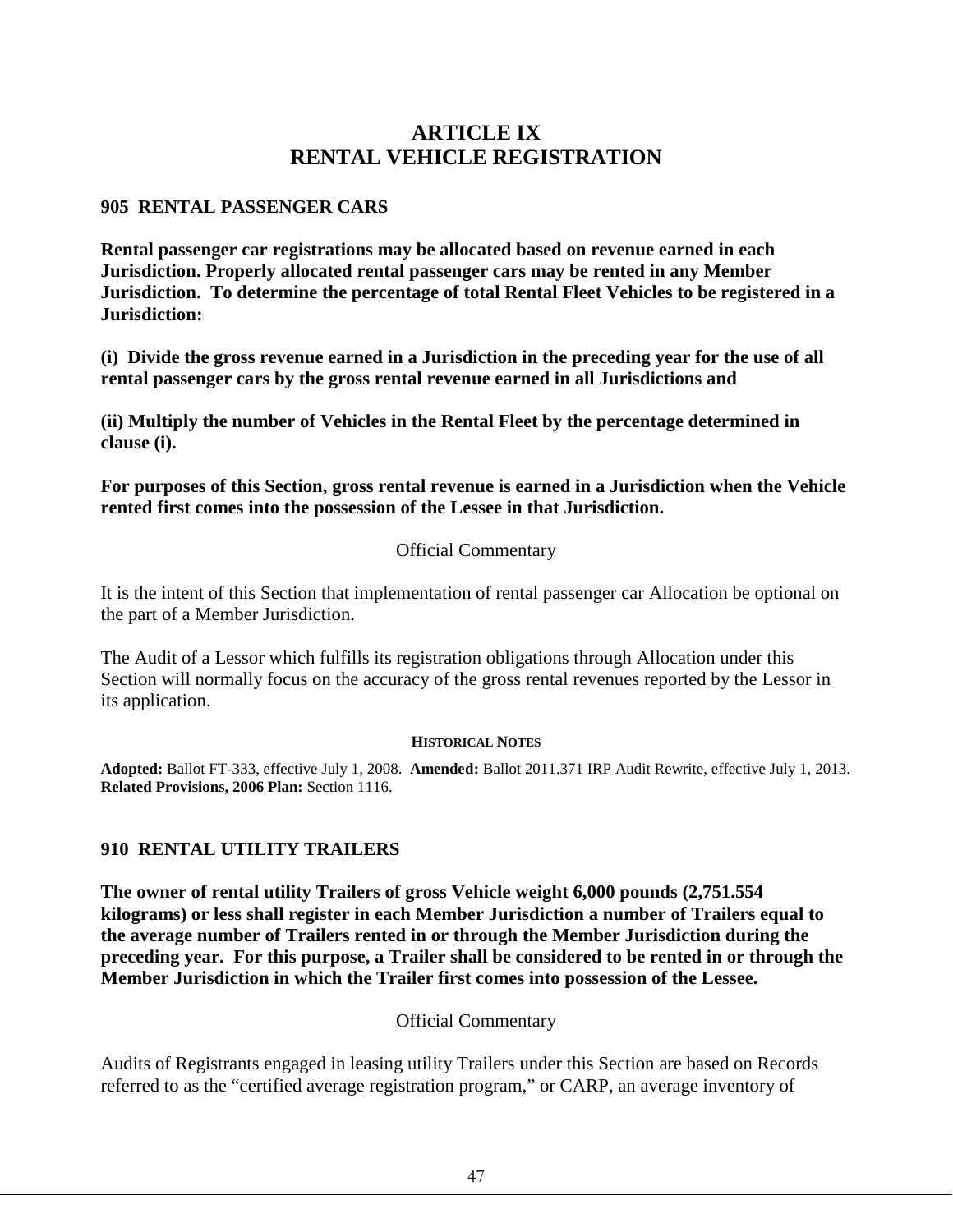trailers located in or passing through various Member Jurisdictions over a period of time.

#### **HISTORICAL NOTES**

**Adopted:** Ballot FT-333, effective July 1, 2008. **Amended:** Ballot 2011.371 IRP Audit Rewrite, effective July 1, 2013. **Related Provisions, 2006 Plan:** Section 1120.

### **915 ONE-WAY VEHICLE**

**The owner of Trucks registered for 26,000 pounds (11,793.401 kilograms) or less that are identified as a part of a one-way Rental Fleet may (i) allocate all of such Vehicles to the respective Member Jurisdictions in proportion to the mileage operated in each Member Jurisdiction by the Rental Fleet, or (ii) register all of such Vehicles as Apportioned Vehicles under the Plan. A one-way Rental Vehicle registered in accordance with this Section may be used in both interJurisdictional and intraJurisdictional operation.**

### Official Commentary

Audits of Lessors engaged in renting one-way Vehicles under this Section will normally focus on "receiving contracts," the paperwork completed by Lessor and Lessee when a Vehicle is turned in by the Lessee, or "received."

#### **HISTORICAL NOTES**

**Adopted:** Ballot FT-333, effective July 1, 2008. **Amended:** Ballot 2011.371 IRP Audit Rewrite, effective July 1, 2013. **Related Provisions, 2006 Plan:** Section 1122.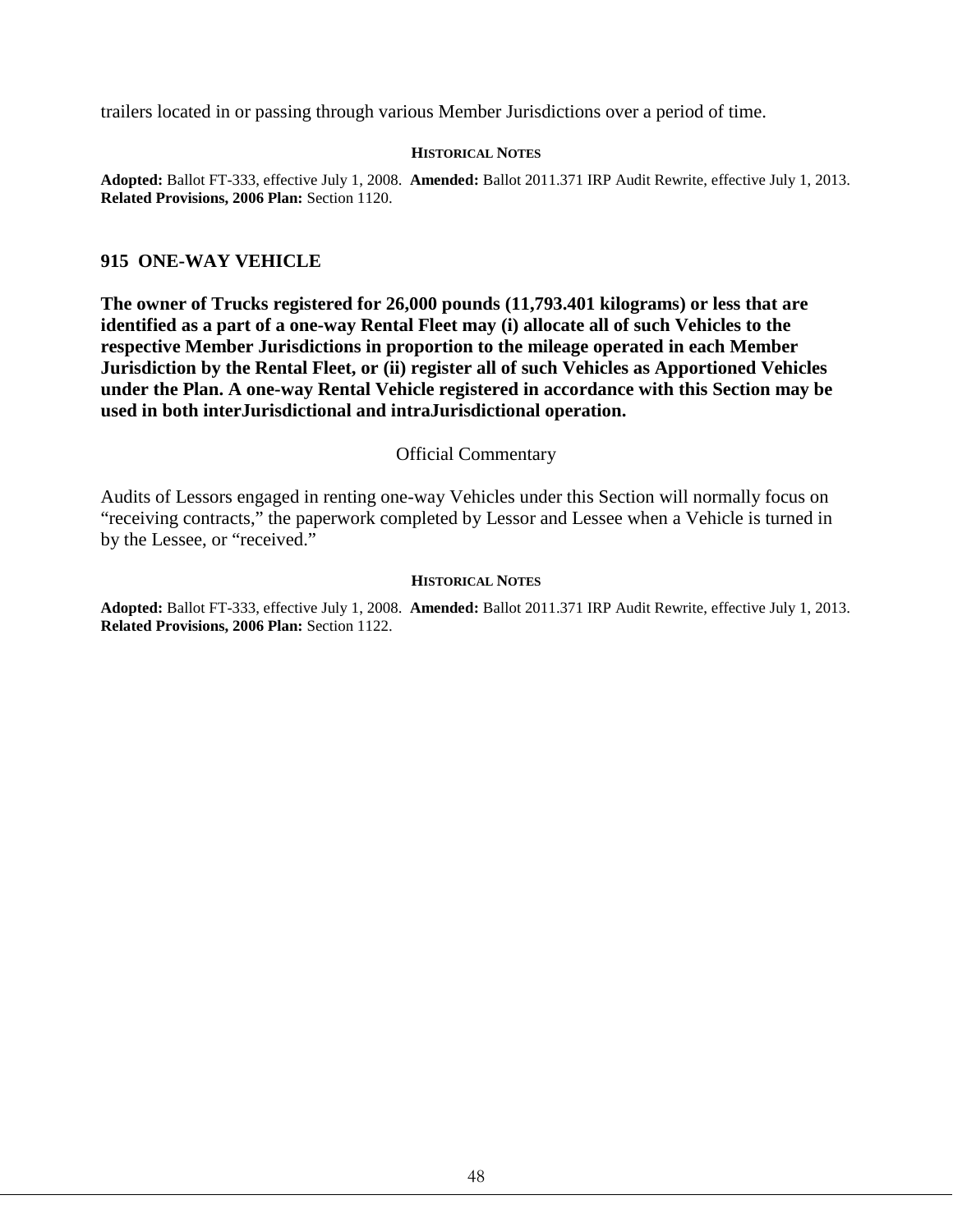# **ARTICLE X RECORDS AND AUDITS**

## **1000 RETENTION AND AVAILABILITY OF RECORDS**

**(a) A Registrant shall retain the Records on which the Registrant's application for apportioned registration is based for a period of three years following the close of the Registration year to which the application pertains, and on request, shall make such Records available for Audit.** 

**(b) Unless a waiver to the statute of limitations is granted by the Registrant, no assessment for deficiency or any refund shall be made for any period for which the Registrant is not required to retain Records**.

## Official Commentary

Registrants should recognize that this Section requires the retention of Records covering activities during the Reporting Period pertaining to the application for apportioned registration.

### **HISTORICAL NOTES**

**Adopted:** Ballot FT-333, effective July 1, 2008. **Amended:** Ballot 2011.371 IRP Audit Rewrite, effective July 1, 2013. **Related Provisions, 2006 Plan:** Section 1500, 1501, 1502. **Related DRC Action:** Dispute Resolution Committee Decision 2003.2, November 14, 2003.

## **1005 ADEQUACY OF RECORDS**

**(a) The Records maintained by a Registrant under Section 1000 shall be adequate to enable the Base Jurisdiction to verify the distances reported in the Registrant's application for apportioned registration and to evaluate the accuracy of the Registrant's distance accounting system for its Fleet.** 

**(b) Provided a Registrant's Records meet the criterion in subsection (a), the Records may be produced through any means, and retained in any format or medium available to the Registrant and accessible by the Base Jurisdiction.** 

## Official Commentary

Subsection (a) defines the purpose for which Registrants are required to keep Records: to allow the Base Jurisdiction to (1) verify the distances a Registrant has reported on its application, and (2) evaluate the Registrant's distance accounting system. If the Records made available by a Registrant for Audit are (a) sufficient and (b) appropriate for these purposes, they are deemed to be adequate.

Subsection (b) is intended to make clear that if the Registrant's Records are adequate under subsection (a), it does not matter how the Registrant has produced the Records or maintained them. However, the Records must meet the two conditions of sufficiency and appropriateness; there must be enough Records to substantially cover the operations of the Registrant's Fleet, and the Records must contain the kind of information an auditor needs in order to audit the Records for purposes of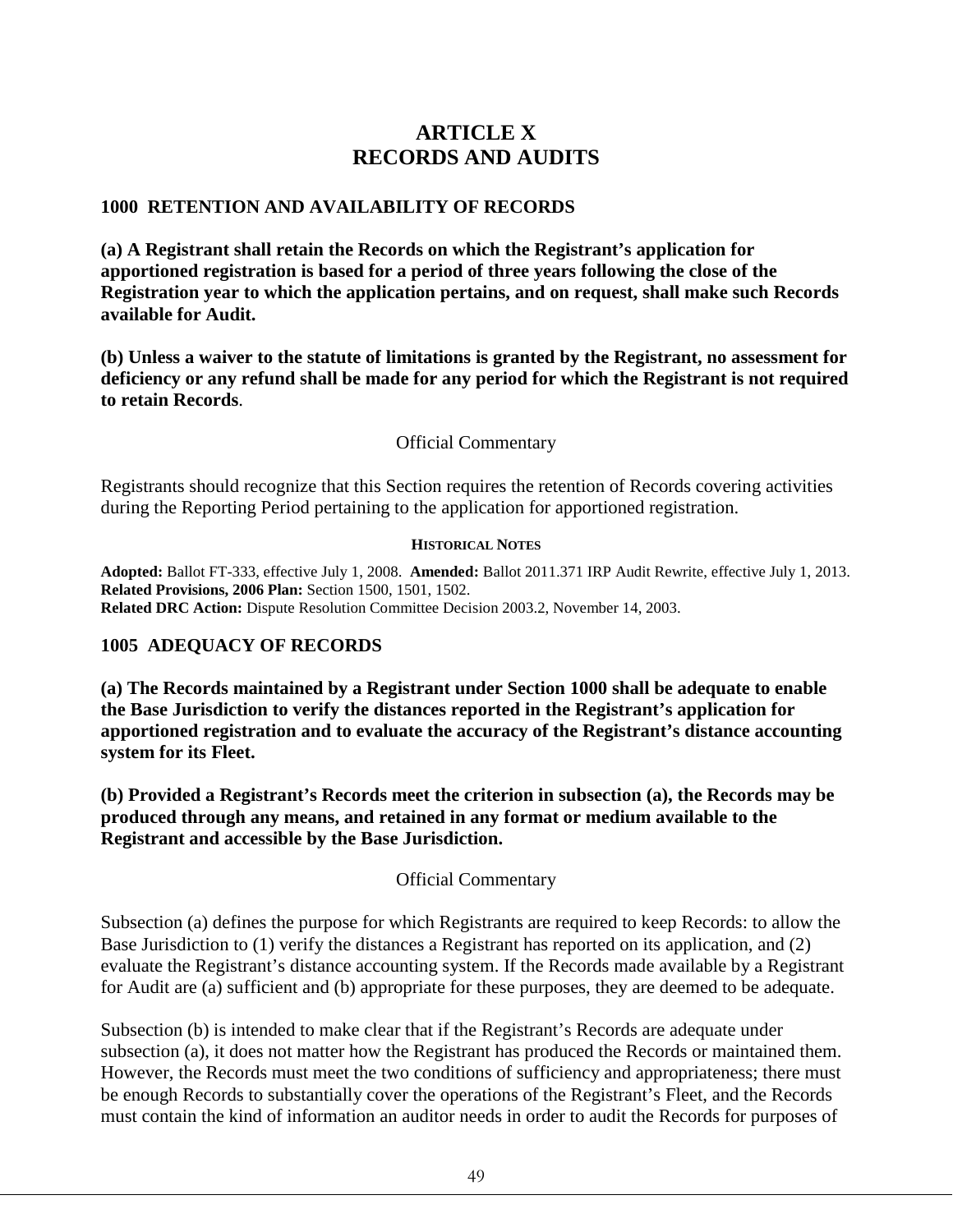the Plan. In addition, if Records are presented in a format or in a manner in which the Base Jurisdiction cannot audit them, they have not been "made available" as required. **HISTORICAL NOTES**

**Adopted:** Ballot FT-333, effective July 1, 2008. **Amended:** Ballot 2011.371 IRP Audit Rewrite, effective July 1, 2013. **Related Provisions, 2006 Plan:** Section 1500, 1501, 1502. **Related DRC Action:** Dispute Resolution Committee Decision 2003.2, November 14, 2003.

## **1010 CONTENTS OF RECORDS**

**Records containing the following elements shall be accepted by the Base Jurisdiction as adequate under Section 1005(a):** 

**(a) For Records produced by a means other than a vehicle-tracking system:** 

**(i) the beginning and ending dates of the trip to which the Records pertain** 

**(ii) the origin and destination of the trip** 

**(iii) the route of travel** 

**(iv) the beginning and ending reading from the odometer, hubodometer, engine control module (ECM), or any similar device for the trip**

**(v) the total distance of the trip** 

**(vi) the distance traveled in each Jurisdiction** 

**(vii) the Vehicle identification number or Vehicle unit number** 

**(b) For Records produced wholly or partly by a vehicle-tracking system, including a system based on a global positioning system (GPS):**

**(i) the original GPS or other location data for the Vehicle to which** 

**the Records pertain** 

**(ii) the date and time of each GPS or other system reading** 

**(iii) the location of each GPS or other system reading**

**(iv) the beginning and ending reading from the odometer, hubodometer, engine control module (ECM), or any similar device for the period to which the Records pertain** 

**(v) the calculated distance between each GPS or other system reading** 

**(vi) the route of the Vehicle's travel** 

**(vii) the total distance traveled by the Vehicle** 

**(viii) the distance traveled in each jurisdiction** 

**(ix) the Vehicle identification number or Vehicle unit number** 

**(c) Summaries:** 

**(i) a summary of the Fleet's operations for each month, which includes both the full distance traveled by each Apportioned Vehicle in the Fleet during the calendar month, and the distance traveled in the month by each Apportioned Vehicle in each Jurisdiction** 

**(ii) a summary of the Fleet's operations for each calendar quarter, which includes both the full distance traveled by Vehicles in the Fleet during the calendar quarter, and the distance traveled in each Jurisdiction by the Vehicles in the Fleet during the calendar quarter**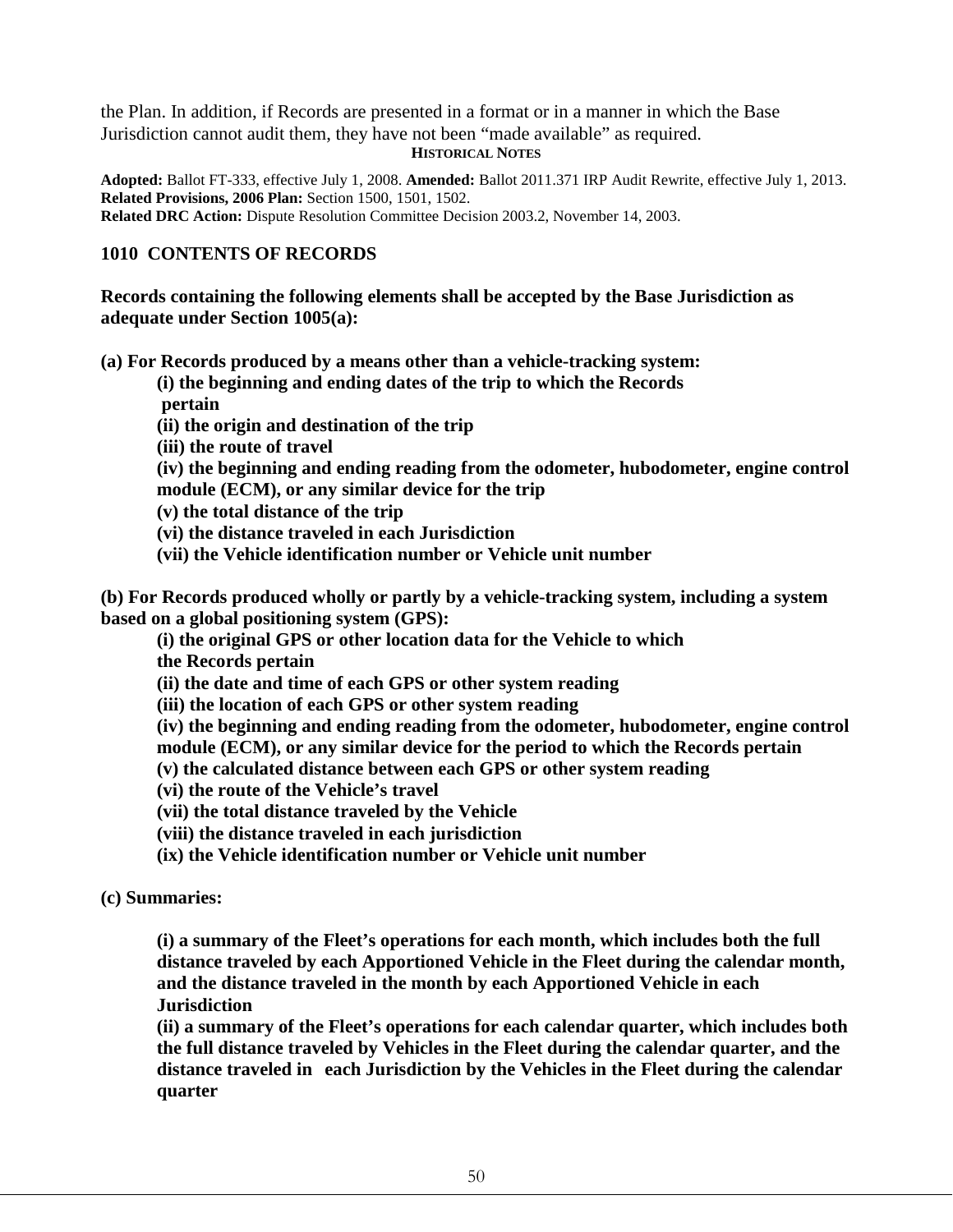## **(iii) a summary of the quarterly summaries**

## Official Commentary

This Section is intended to provide guidance on the contents of Records made available for audit. The basic criterion for the adequacy of Records is that they allow the auditor to conduct an audit. If Records made available to the Base Jurisdiction contain all of the elements set out in (a) or in (b), plus those set out in (c), the Base Jurisdiction will consider the Records to be adequate for an Audit. The Audit may, of course, show the Records to be inaccurate or to have been used inappropriately in producing the Registrant's application for apportioned registration. Records which do not contain all of the elements set out in this Section may still, depending on the nature of the Records and of the Registrant's operations, be fully adequate for an Audit.

Paragraph (b)(i) refers to the raw data produced by a GPS or other vehicle-tracking system pertinent to a Vehicle's location. Paragraph (b)(iii) refers to the location of a Vehicle as determined through the use of such raw data.

The summaries required by this Section may be necessary for the efficient Audit of a Registrant's Records. A Registrant must make summaries available for audit upon due notice and demand by the Base Jurisdiction.

### **HISTORICAL NOTES**

**Adopted:** Ballot 2011.371 IRP Audit Rewrite, effective July 1, 2013. **Amended:**

## **1015 INADEQUATE RECORDS; ASSESSMENT**

**If the Records produced by the Registrant for Audit do not, for the Registrant's Fleet as a whole, meet the criterion in Section 1005(a), or if, within 30 calendar days of the issuance of a written request by the Base Jurisdiction, the Registrant produces no Records, the Base Jurisdiction shall impose on the Registrant an assessment in the amount of twenty percent of the Apportionable Fees paid by the Registrant for the registration of its Fleet in the Registration Year to which the Records pertain. In an instance where the Base Jurisdiction knows that it is the Registrant's second such offense, the Base Jurisdiction shall impose an assessment of fifty percent of the Apportionable Fees paid by the Registrant for the registration of its Fleet in the Registration Year to which the Records pertain. When the Base Jurisdiction knows it is the Registrant's third offense, and on any subsequent offenses of the Registrant known to the Base Jurisdiction, the Base Jurisdiction shall impose an assessment of 100 percent of the Apportionable Fees paid by the Registrant for the registration of its Fleet in the Registration Year to which the Records pertain.** 

**The Base Jurisdiction shall distribute the amounts of assessment it collects under this Section on a** *pro rata* **basis to the other Jurisdictions in which the Fleet was registered.** 

## Official Commentary

If the Registrant fails or refuses to make Records available for audit, or if the Records made available are, as a whole, so inadequate that they cannot be audited, the Base Jurisdiction shall impose the assessment described. The assessment is not to be imposed where the Records made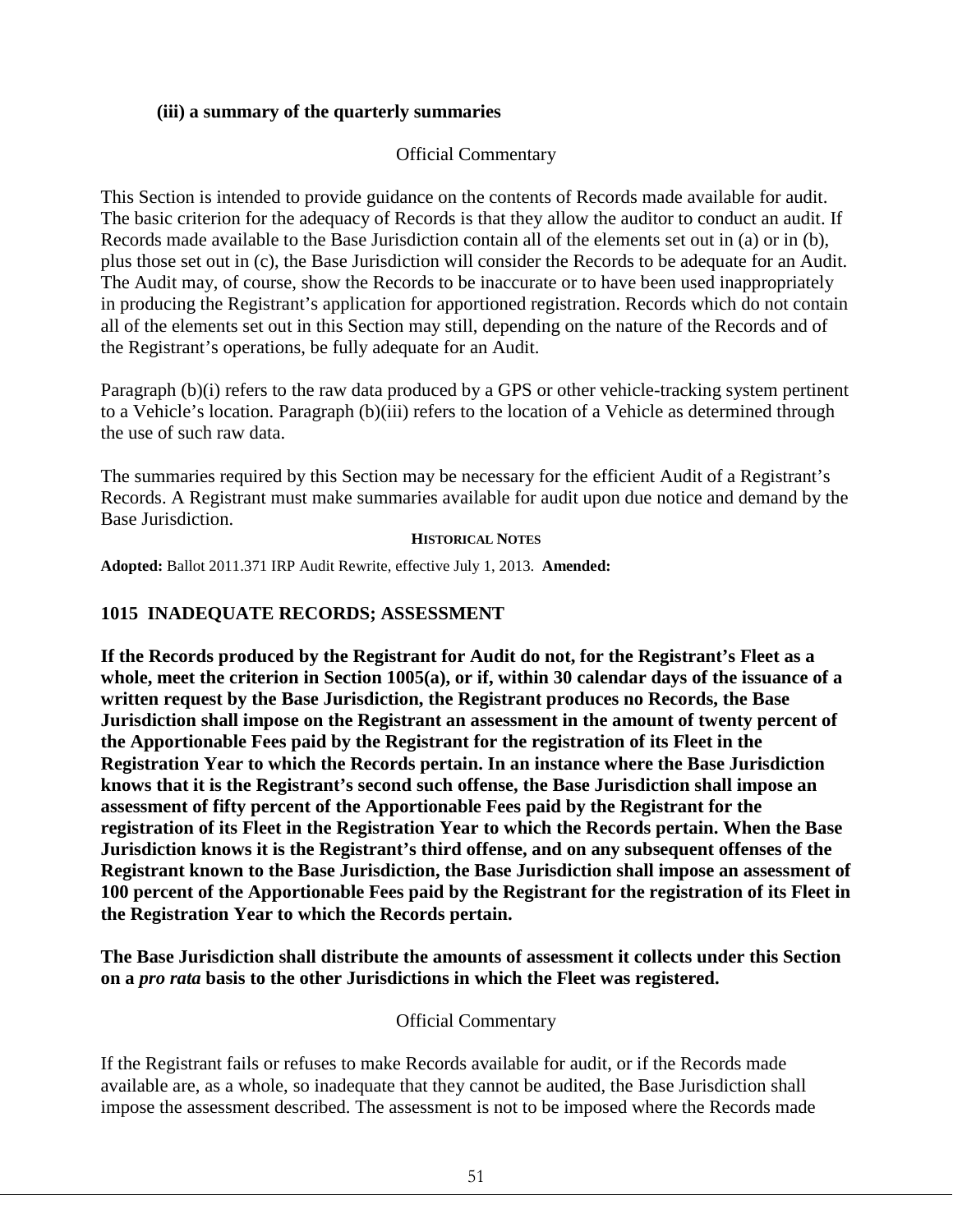available, even though they may be of poor or inconsistent quality, can be audited for purposes of the Plan. Neither is an assessment to be imposed under this Section where, although Records pertaining to some individual Vehicles in a Fleet are lacking or inadequate, the Audit of the Fleet as a whole can proceed. The Base Jurisdiction is only to impose the added assessment for repeated offenses when, *on a subsequent Audit*, it finds the Registrant's Records still to be inadequate.

This is the only provision in the Plan in the nature of a penalty for inadequate Records or with respect to Audits generally. This does not, however, affect the ability of a Base Jurisdiction to exclude a Vehicle from apportioned registration if the Vehicle is found not to be an Apportionable Vehicle.

#### **HISTORICAL NOTES**

**Adopted:** Ballot FT-333, effective July 1, 2008. **Amended:** Ballot 2011.371 IRP Audit Rewrite, effective July 1, 2013; Ballot 384 Full Reciprocity Plan, effective January 1, 2015. **Related Provisions, 2006 Plan:** Section 1502. **Related DRC Action, 2006 Plan:** Dispute Resolution Committee Decision 1997.20, November 16, 1997.

## **1020 SCOPE OF AUDITS**

**(a) The Base Jurisdiction shall Audit the Registrants to which it has issued apportioned registration. The purpose of such an Audit shall be to assess the accuracy of the distances reported in a Registrant's application for apportioned registration and, where inaccuracies are found, to adjust the Registrant's fees accordingly.** 

**(b) An Audit of a Registrant performed by the Base Jurisdiction shall be conducted on behalf of all the Member Jurisdictions, and the Base Jurisdiction may make assessments and collections of fees based on its Audit.**

### **HISTORICAL NOTES**

**Adopted:** Ballot FT-333, effective July 1, 2008. **Amended:** Ballot 2011.371 IRP Audit Rewrite, effective July 1, 2013. **Related Provisions, 2006 Plan:** Section 1600.

**Related DRC Action, 2006 Plan:** Dispute Resolution Committee Decision 1997.10, September 11, 1997; Dispute Resolution Committee Decision 1997.19, November 16, 1997.

## **1025 FREQUENCY OF AUDITS**

**(a) Each Member Jurisdiction shall conduct a number of Audits equivalent to an average of three percent per year of the number of Fleets whose registration it renews annually under the Plan, as required to be reported by the Member Jurisdiction in the annual report filed pursuant to the Plan. Upon the peer review of a Member Jurisdiction, this requirement shall be deemed to have been met if, during the interval since the previous peer review of the Member Jurisdiction, it has audited an average of three percent of the number of renewed Fleets.** 

**(b) A new Member Jurisdiction shall not be required to conduct Audits until the January following its first full twelve months of full participation in the Plan.**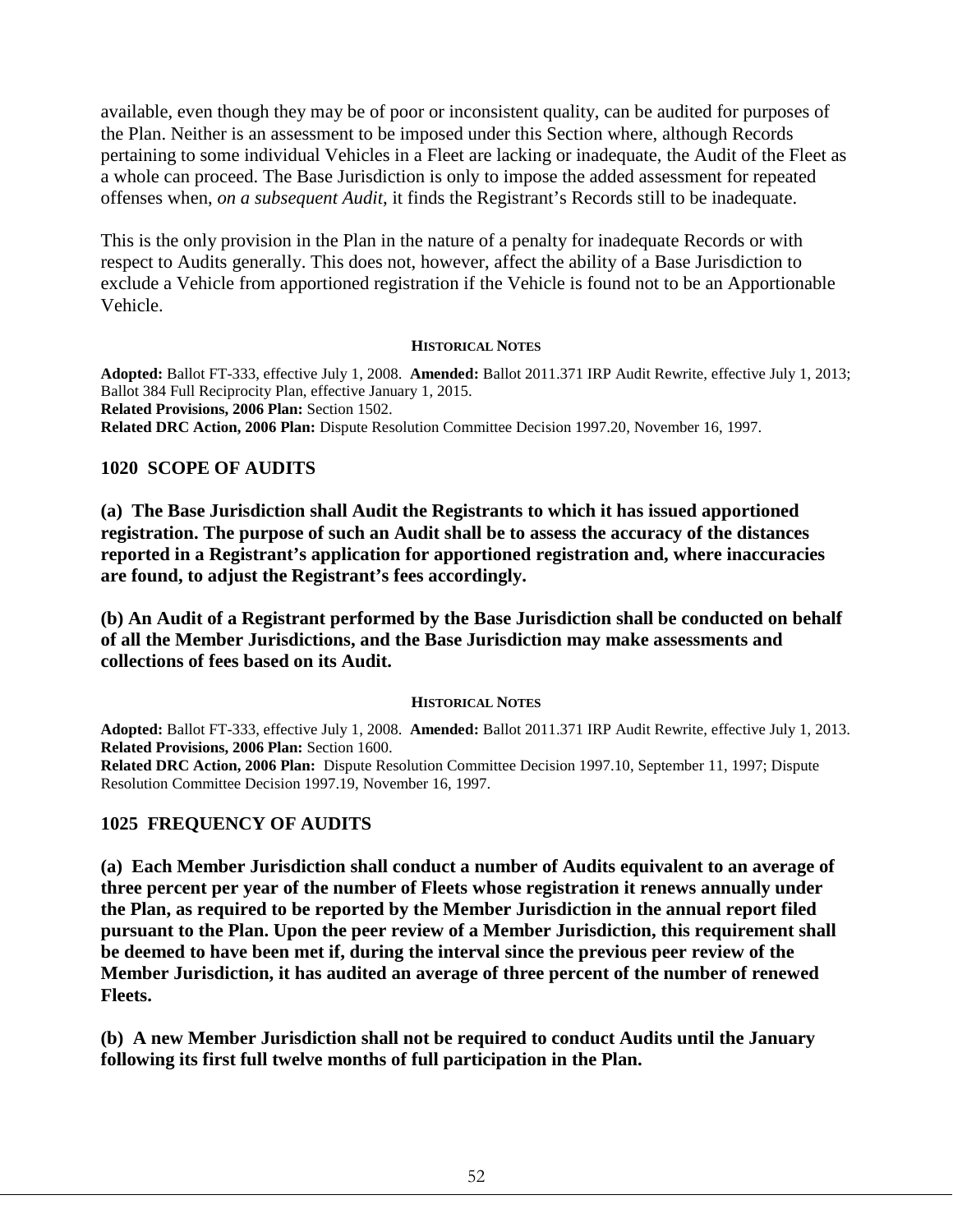**(c) For purposes of the requirement in subsection (a), the examination of one Fleet for one Registration Year shall be deemed to be one Audit.**

**(d) For purposes of the requirement in subsection (a), a Member Jurisdiction may substitute three Records Reviews for one Audit; provided, that no Member Jurisdiction may substitute Records Reviews for more than twenty-five percent of the total of the Audits required by subsection (a). In order to use Records Reviews as a substitute for Audits, a Member Jurisdiction must adopt formal procedures that comply with the guidelines for Records Reviews set out in the Audit Procedures Manual.**

**(e) Nothing in this Section shall preclude a Member Jurisdiction from conducting more Audits than it is required to under this Section, or from Auditing a Registrant more than once during the interval between peer reviews.**

### **HISTORICAL NOTES**

**Adopted:** Ballot FT-333, effective July 1, 2008. **Amended:** Ballot 2011.371 IRP Audit Rewrite, effective July 1, 2013. **Related Provisions, 2006 Plan:** Section 1600.

**Related DRC Action, 2006 Plan:** Dispute Resolution Committee Decision 1997.10, September 11, 1997; Dispute Resolution Committee Decision 1997.19, November 16, 1997.

## **1030 JOINT AUDITS**

**(a) An Audit of a Registrant may be conducted jointly by the Base Jurisdiction and one or more other Member Jurisdictions. Each Member Jurisdiction that participates in a joint Audit shall receive full credit under Section 1015 for the performance of an Audit.** 

**(b) In a joint Audit, the Base Jurisdiction of the Registrant under Audit shall retain its authority to direct the conduct of the Audit and shall provide such coordination to the Jurisdictions involved as shall permit the Audit to proceed in an orderly manner and not to burden the Registrant unreasonably.**

**(c) In a joint Audit, the Base Jurisdiction of the Registrant under Audit shall be responsible for the determination of the findings of the Audit, and for notifying the Registrant and other Member Jurisdictions of those findings in accordance with Section 1055.** 

## Official Commentary

The coordination of a joint Audit provided by the Base Jurisdiction should extend to the scheduling of the Audit, setting procedural guidelines for its conduct within the requirements of the Plan, and providing means to resolve differences among the Jurisdictions participating in the Audit.

## **HISTORICAL NOTES**

**Adopted:** Ballot FT-333, effective July 1, 2008. **Amended:** Ballot 2011.371 IRP Audit Rewrite, effective July 1, 2013. **Related Provisions, 2006 Plan:** Section 1606. **Related DRC Action, 2006 Plan:** Dispute Resolution Committee Decision 1996.4, August 25, 1996.

## **1035 BASE JURISDICTION AUDIT EXPENSES**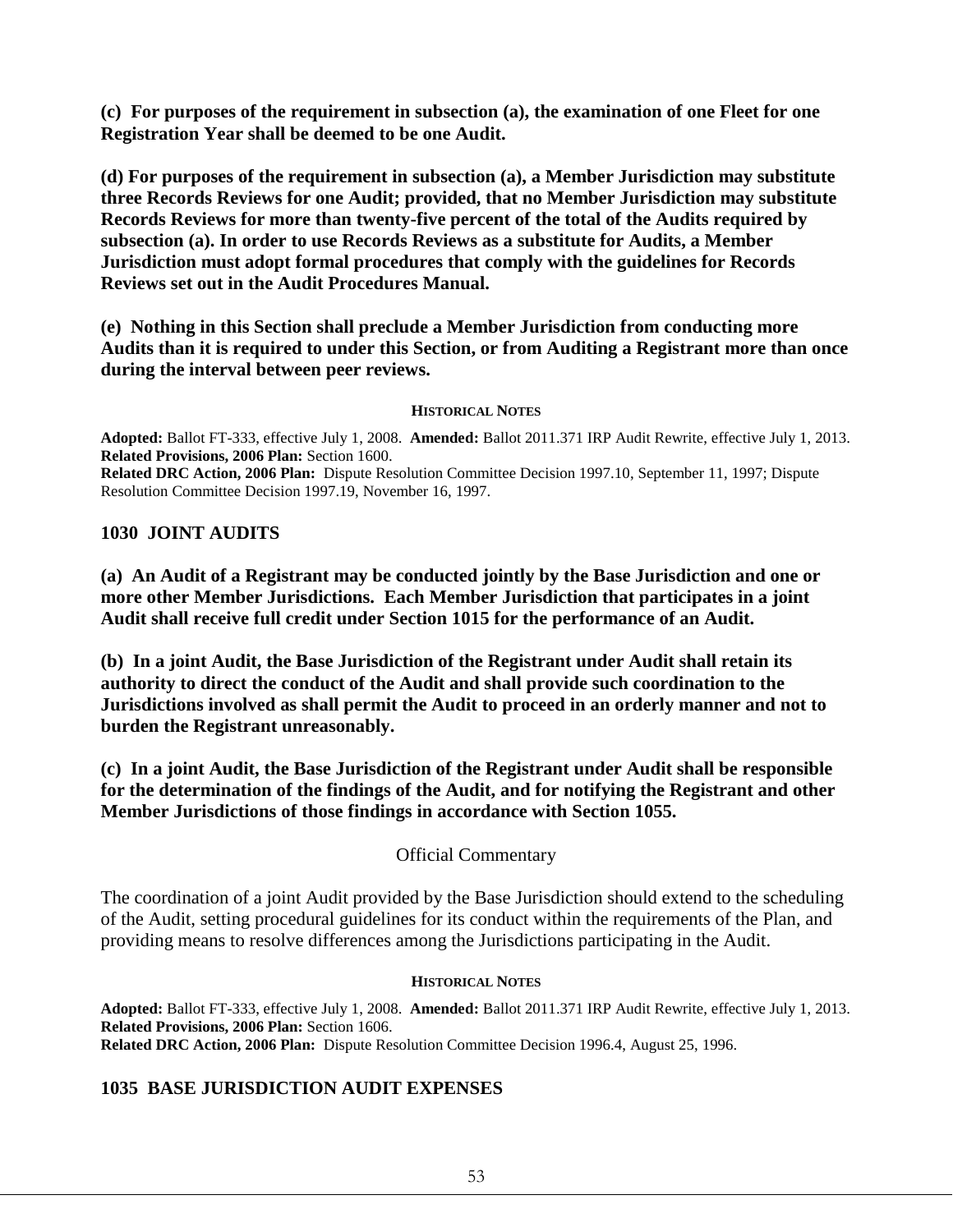**If a Registrant does not make its Records available for Audit in its Base Jurisdiction and the Base Jurisdiction sends auditors beyond its borders to Audit those Records, the Base Jurisdiction may require the Registrant to reimburse the Base Jurisdiction for the** *per diem* **and travel expenses that the auditors incur in conducting the Audit.**

## Official Commentary

It is not the intent of this Section to allow other Jurisdictions, other than the Base Jurisdiction, that may participate in a joint Audit to require the Registrant to reimburse their expenses.

### **HISTORICAL NOTES**

**Adopted:** Ballot FT-333, effective July 1, 2008. **Amended:** Ballot 2011.371 IRP Audit Rewrite, effective July 1, 2013. **Related Provisions, 2006 Plan:** Section 1602.

### **1040 REEXAMINATIONS**

**(a) A Member Jurisdiction shall have 45 calendar days from the date it is notified of Audit findings under Section 1055 to provide written notification to the Base Jurisdiction and the Registrant of the Member's intent to conduct a reexamination of the records of the Registrant.** 

**(b) The Base Jurisdiction shall notify other affected Member Jurisdictions of the reexamination.** 

**(c) A reexamination conducted under this Section shall be based exclusively on the sample period used conducting the Audit.** 

**(d) Reexaminations shall be performed within a reasonable time and in cooperation with the Base Jurisdiction.** 

**(e) The expenses associated with conducting a reexamination shall be borne by the Member Jurisdiction conducting the reexamination.**

### **HISTORICAL NOTES**

**Adopted:** Ballot FT-333, effective July 1, 2008. **Amended:** Ballot 2011.371 IRP Audit Rewrite, effective July 1, 2013. **Related Provisions, 2006 Plan:** Section 1610.

## **1045 FINDINGS OF A REEXAMINATION**

**Any adjustment to the original Audit findings resulting from reexamination shall be reconciled with the initial Audit findings issued by the Base Jurisdiction. Revised Audit findings shall be issued by the Base Jurisdiction pursuant to Section 1055.**

### **HISTORICAL NOTES**

**Adopted:** Ballot FT-333, effective July 1, 2008. **Amended:** Ballot 2011.371 IRP Audit Rewrite, effective July 1, 2013. **Related Provisions, 2006 Plan:** Section 1612.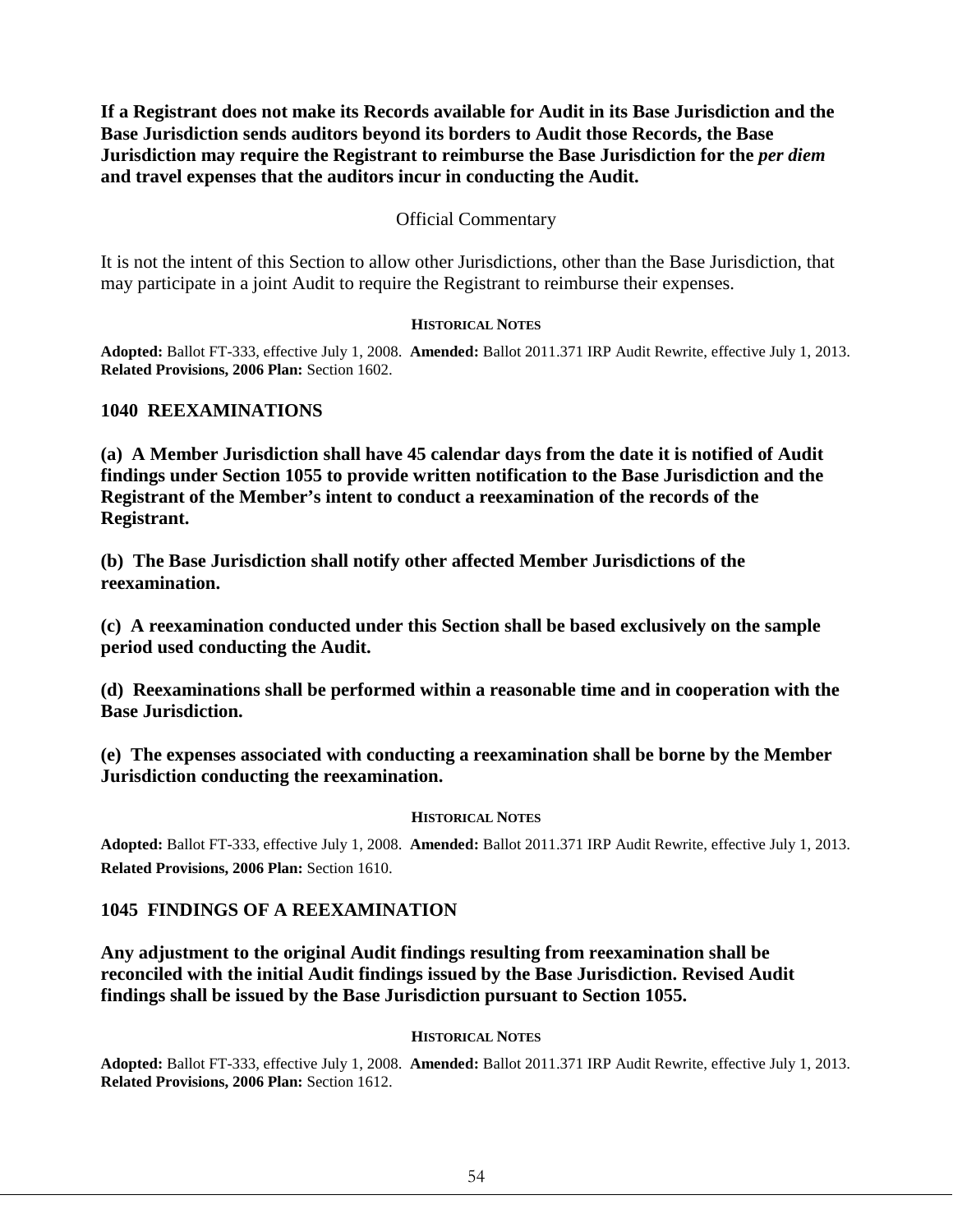## **1050 NETTING AUDIT ADJUSTMENTS**

**(a) If, pursuant to an Audit of a Registrant by the Base Jurisdiction, adjustments are made to the Registrant's Apportioned Fees, those adjustments shall be netted; that is, the Base Jurisdiction is to offset the additional fees which may be owed by the Registrant to a Member Jurisdiction by any overpayments the Registrant may have made to Member Jurisdictions. Only the net amount shall be collected from the Registrant or refunded to the Registrant, as the case may be.**

**(b) The collection of an underpayment from the Registrant shall be governed by the laws and procedures of the Base Jurisdiction.**

**(c) Upon collection of any underpayment from a Registrant, the Base Jurisdiction shall transmit the appropriate fee changes to each affected Member Jurisdiction within 30 calendar days following the transmittal period during which the collection was made.** 

**(d) If the Base Jurisdiction determines a net underpayment to be uncollectible, any credits due the Registrant, plus any partial payments made by the Registrant, shall be used to offset additional fees due to Member Jurisdictions on a pro-rata basis.** 

**(e) If an Audit finds a net overpayment by the Registrant, the Base Jurisdiction shall refund the amount of the overpayment to the Registrant.**

**(f) If the Audit findings indicate a net overpayment by the Registrant, the Base Jurisdiction shall transmit the fee changes as debits to the appropriate Member Jurisdiction within 30 calendar days following the transmittal period during which the overpayment was refunded to the Registrant.**

## **HISTORICAL NOTES**

**Adopted:** Ballot FT-333, effective July 1, 2008. **Amended:** Ballot 2011.371 IRP Audit Rewrite, effective July 1, 2013. **Related Provisions, 2006 Plan:** Section 302, 803, 1702, 1704. **Related DRC Action:** Dispute Resolution Committee Decision 2006.1, September 30, 2006; Dispute Resolution Committee Decision 2015.03, May 20, 2015.

## **1055 AUDIT REPORTS**

**(a) Upon the completion of an Audit the Base Jurisdiction shall provide an Audit report to the Registrant and to all Member Jurisdictions in which the Registrant was apportioned or in which it traveled.** 

**(b) The Audit report shall include a narrative of the Audit, summary descriptions of the Registrant's record keeping and internal controls, and a billing summary of any Apportionable Fees owed by the Registrant, net of any Apportionable Fees due to the Registrant.**

**(c) The time periods specified in Sections 1040 and 1065 shall begin on the date on which the Base Jurisdiction sends the Audit report to the Registrant.**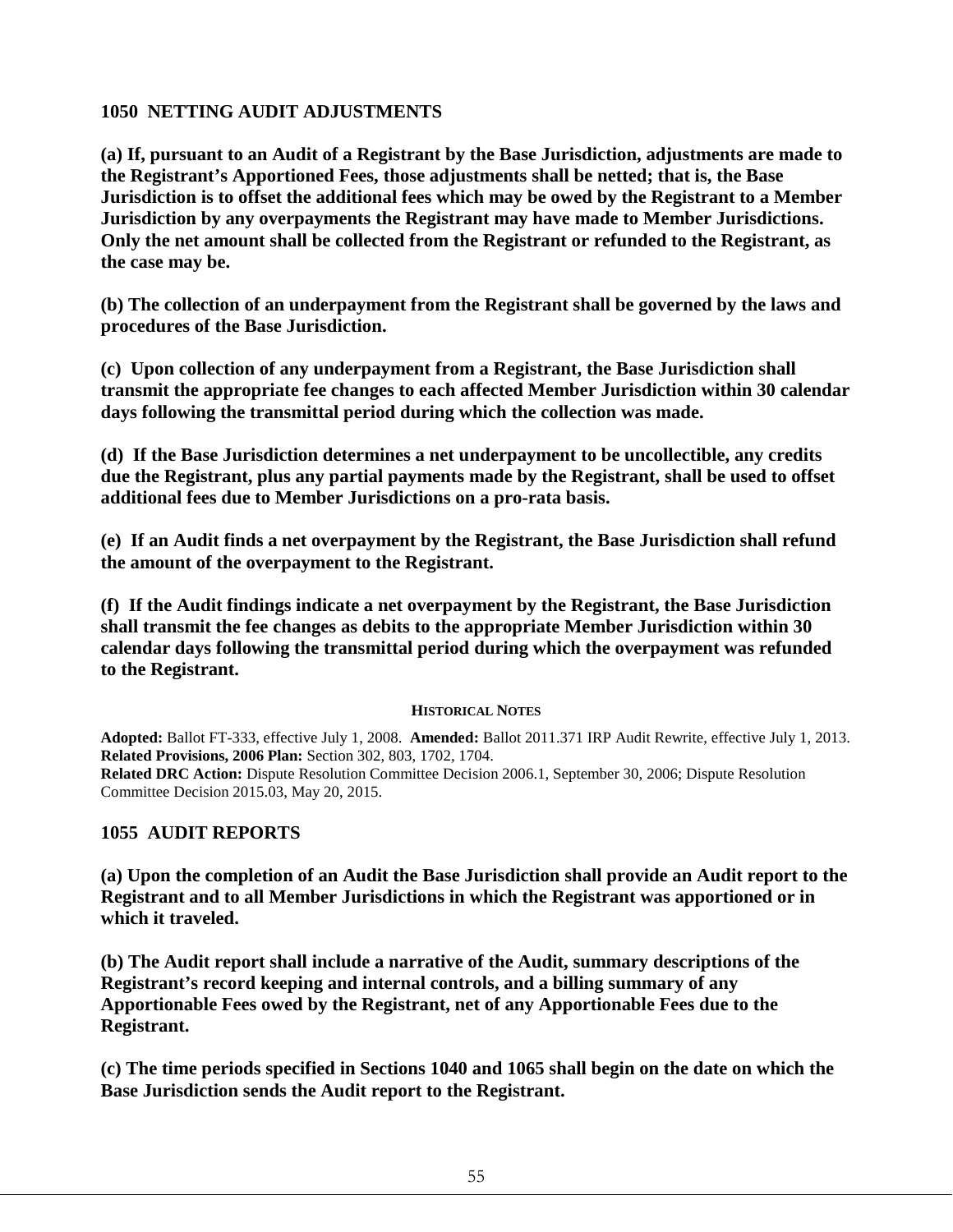## Official Commentary

For purposes of this Section, an Audit will ordinarily be considered to be completed when it has been reviewed and approved by the supervisor of the personnel who conducted the Audit.

Barring extenuating circumstances, the Base Jurisdiction should send the Audit report to all affected Jurisdictions at the same time it sends the report to the Registrant.

### **HISTORICAL NOTES**

**Adopted:** Ballot FT-333, effective July 1, 2008. **Amended:** Ballot 2011.371 IRP Audit Rewrite, effective July 1, 2013. **Related Provisions, 2006 Plan:** Section 803, 1604. **Related DRC Action:** Dispute Resolution Committee Decision 2008.2, July 26, 2008.

## **1060 AUDIT TRANSMITTALS**

**(a) Apportionable Fees adjusted pursuant to Audit, and assessments imposed under Section 1015, shall be transmitted to Member Jurisdictions in the form of an appendix to required periodic transmittals among Member Jurisdictions in accordance with Section 1215.** 

**(b) Audit transmittal information shall include, for each Audited Registrant:**

- **(i) the Registrant's name and account and Fleet numbers**
- **(ii) each Registration Year Audited**
- **(iii) the adjusted Apportionable Fees due to or from each Member Jurisdiction**

**(iv) any amounts of assessment imposed under Section 1015 due to each Member Jurisdiction**

- **(v) the total adjusted Apportionable Fees transmitted or due**
- **(vi) the total amount of assessments imposed under Section 1015 transmitted.**

**(c) Member Jurisdictions which participate in the clearinghouse operated by the Repository shall transmit Apportionable Fees adjusted pursuant to Audit, and assessments imposed under Section 1015, only through the clearinghouse.**

## **HISTORICAL NOTES**

**Adopted:** Ballot FT-333, effective July 1, 2008. **Amended:** Ballot 2011.371 IRP Audit Rewrite, effective July 1, 2013. **Related Provisions, 2006 Plan:** Section 1706.

## **1065 AUDIT APPEALS**

**(a) The Base Jurisdiction shall provide a Registrant at least 30 calendar days from the date the Registrant is notified of the findings of an Audit or a reexamination to file a written appeal of the Audit or reexamination with the Base Jurisdiction. Such an appeal shall proceed in accordance with the administrative and appellate procedures of the Base Jurisdiction.** 

**(b) Upon the conclusion of the appeal process, the Base Jurisdiction shall notify all affected Member Jurisdictions of the results. If one or more findings of the Audit remain unresolved after these procedures have been exhausted, the Registrant may challenge disputed Audit findings that remain by filing a dispute in accordance with Section 1400.**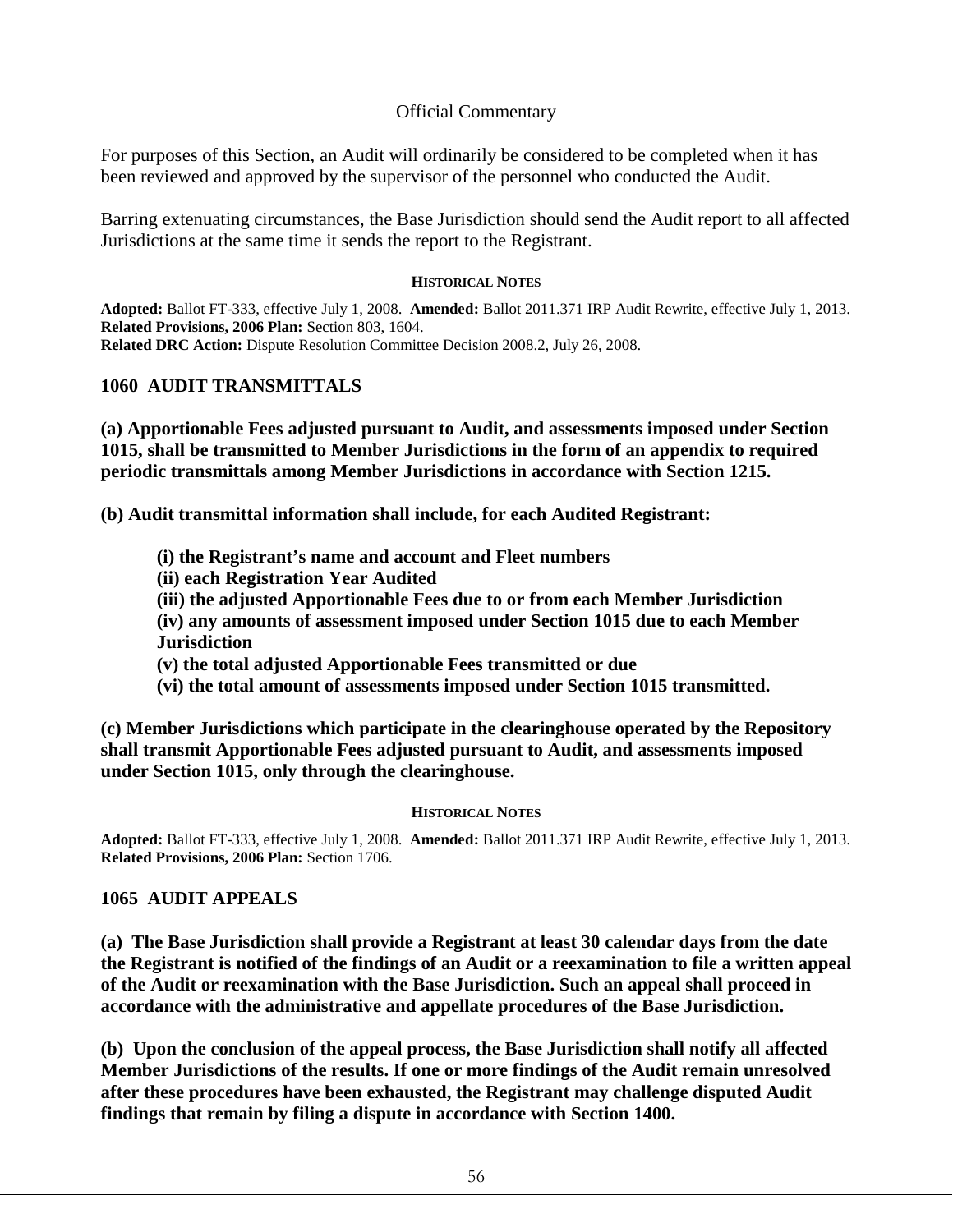#### **HISTORICAL NOTES**

**Adopted:** Ballot FT-333, effective July 1, 2008. **Amended:** Ballot 2011.371 IRP Audit Rewrite, effective July 1, 2013. **Related Provisions, 2006 Plan:** Section 1608. **Related DRC Action:** Dispute Resolution Committee Decision 2004.1, November 5, 2004.

### **1070 FINALITY OF AUDIT FINDINGS**

**Following the expiration of the time within which an appeal or request for reexamination may be filed under Sections 1040 and 1065, and except in cases of fraud, the findings of an Audit or reexamination shall be final as to all Member Jurisdictions and as to the Registrant Audited.**

#### **HISTORICAL NOTES**

**Adopted:** Ballot FT-333, effective July 1, 2008. **Amended:** Ballot 2011.371 IRP Audit Rewrite, effective July 1, 2013. **Related Provisions, 2006 Plan:** Section 1614.

### **1075 AUDIT PROCEDURES MANUAL**

**The Repository shall maintain an Audit Procedures Manual, the provisions of which shall be as binding on Member Jurisdictions as if the provisions of the APM were included in the text of the Plan. Changes to the Audit Procedures Manual must be approved in the same way as amendments to the Plan.**

#### **HISTORICAL NOTES**

**Adopted:** Ballot FT-333, effective July 1, 2008. **Amended:** Ballot 2011.371 IRP Audit Rewrite, effective July 1, 2013. **Related Provisions, 2006 Plan:** Section 1607.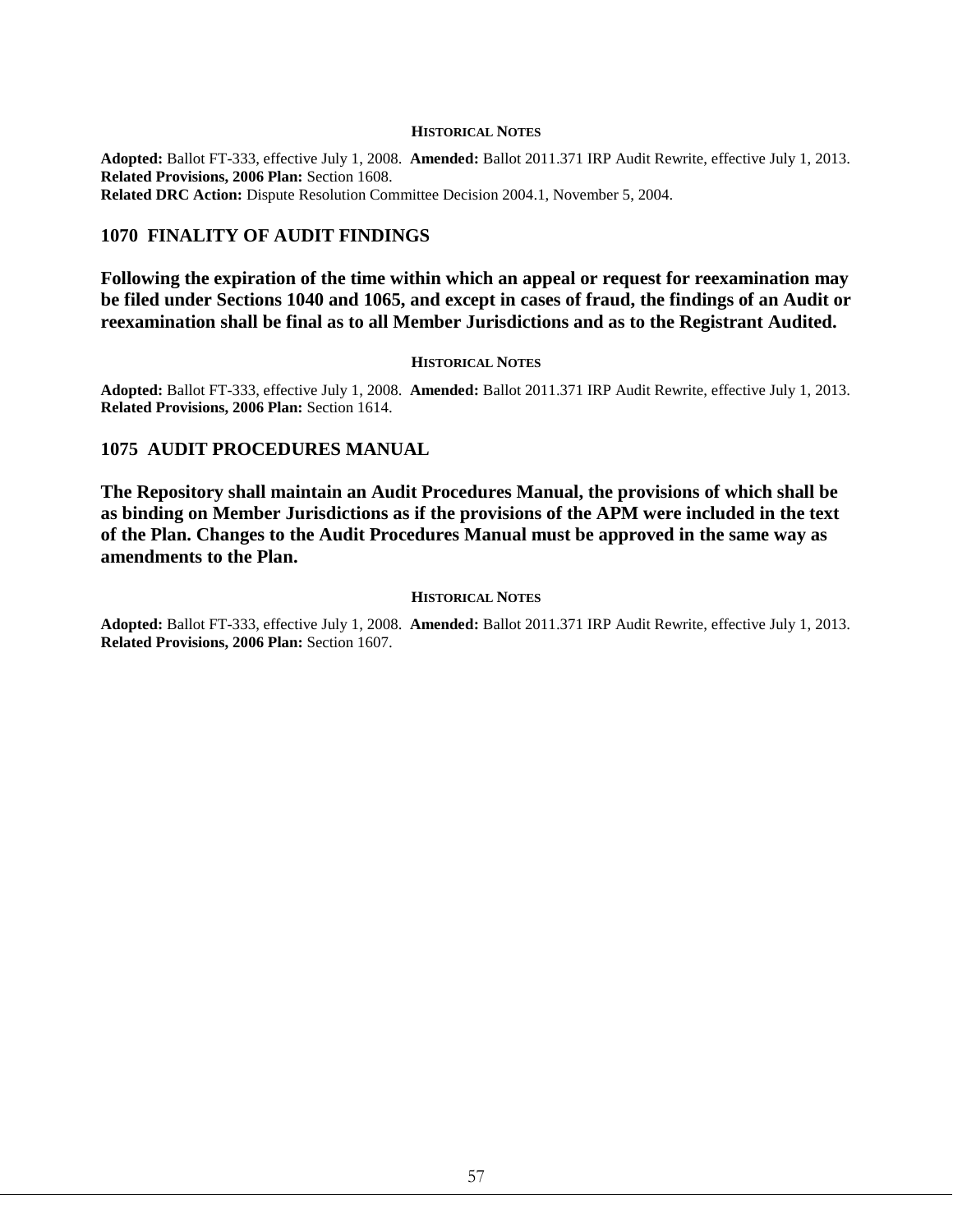# **ARTICLE XI MEMBERSHIP AND EXCEPTIONS**

## **1100 JURISDICTIONAL MEMBERSHIP IN THE PLAN**

**(a) A Jurisdiction may apply to become a Member Jurisdiction by executing an adopting resolution and submitting it to the Repository.**

**(b) The adopting resolution shall contain such other information as may be specified by the Repository.** 

**(c) Upon receipt of the executed adopting resolution, the Repository shall provide a copy of the resolution together with a ballot to all Member Jurisdictions.** 

**(d) In order for the Jurisdiction to become a Member Jurisdiction, this ballot must be approved by all Member Jurisdictions.** 

**(e) Ballots of Member Jurisdictions shall be cast not later than 120 calendar days following the date of distribution by the Repository. If a Member Jurisdiction does not notify the Repository of its approval or rejection of an adopting resolution within such time, the Member Jurisdiction shall be deemed not to have approved the admission of the Jurisdiction as a Member Jurisdiction.** 

**(f) There shall be an implementation period of 120 calendar days following the date on which a Jurisdiction becomes a Member Jurisdiction. The purpose of this implementation period is to allow Registrants to come into compliance with the Plan. Any preexisting Reciprocity Agreements affecting the new Member Jurisdiction shall remain in effect throughout the implementation period.**

## Official Commentary

This Section means that a nation or a primary political subdivision of a nation may seek to become a Member Jurisdiction. It is expected that if a nation joins the Plan, it will administer interJurisdictional registration on behalf of its subdivisions. The list of potential members is intended to be exclusive; membership in the Plan is not open to local governments or such entities as Indian tribes.

### **HISTORICAL NOTES**

**Adopted:** Ballot FT-333, effective July 1, 2008. **Amended: Related Provisions, 2006 Plan:** Sections 1800, 2118. **Related DRC Action, 2006 Plan:** Dispute Resolution Committee Decision 1997.14, September 11, 1997.

## **1105 WITHDRAWAL AS A MEMBER**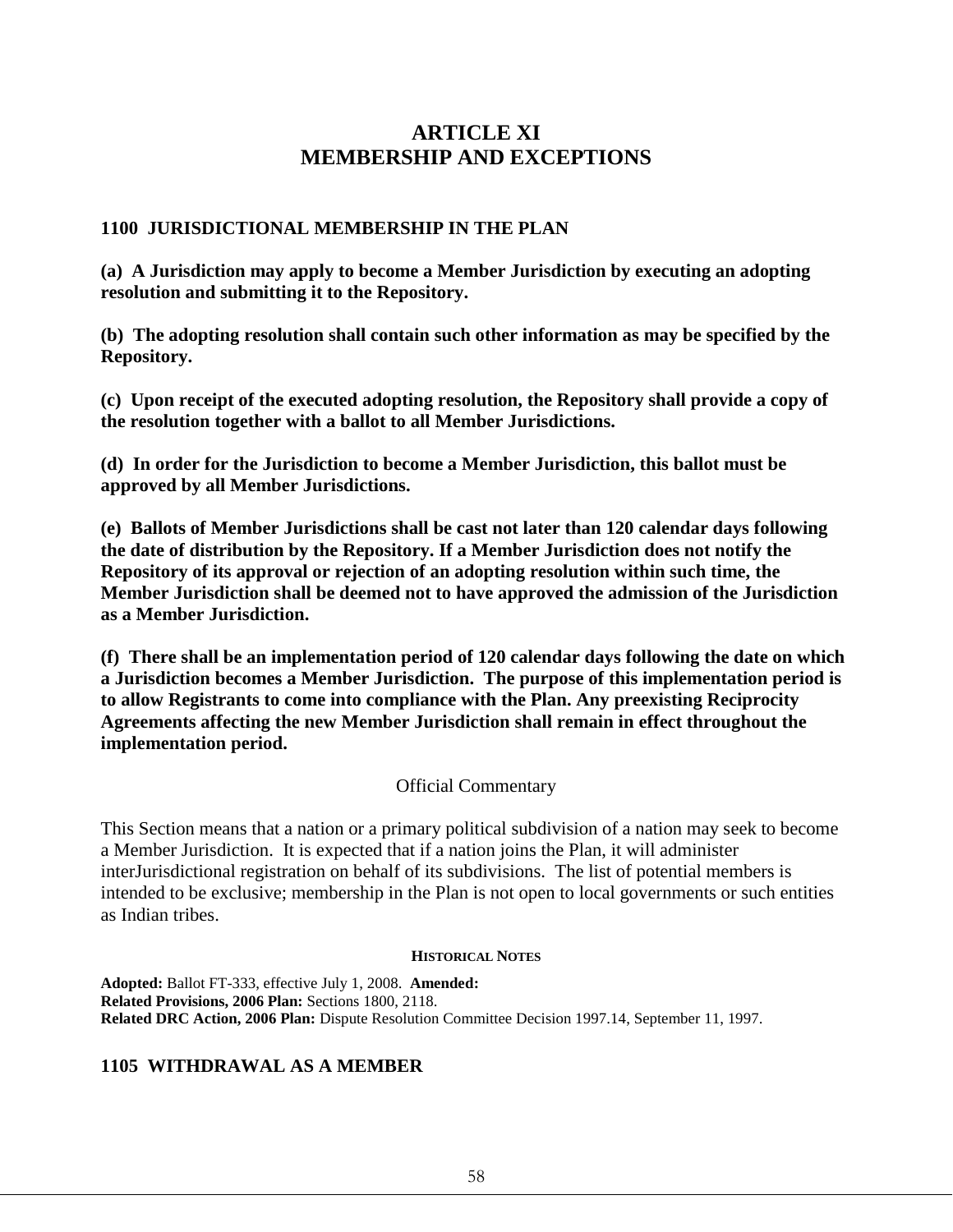**(a) A Member Jurisdiction may cancel its membership in the Plan by submitting a notice to the Repository to that effect, executed by the appropriate officials of the Member Jurisdiction. The effective date of such a cancellation shall not be less than 30 calendar days from the date of notification. The Repository shall immediately notify the other Member Jurisdictions of the cancellation.**

**(b) The cancellation of a Member Jurisdiction's membership in the Plan shall not affect the validity of any Credentials issued under the Plan until the end of the canceling member's current Registration Year.**

**(c) Cancellation by one Member Jurisdiction shall not affect the agreement as between other Member Jurisdictions.**

### **HISTORICAL NOTES**

**Adopted:** Ballot FT-333, effective July 1, 2008. **Amended: Related Provisions, 2006 Plan:** Section 1802.

## **1110 JURISDICTION EXCEPTIONS**

**(a) A Jurisdiction that applies to be a Member Jurisdiction of the Plan shall specify any Exceptions to the Plan in the adopting resolution required under Section 1100 of the Plan. The Exceptions made by a Jurisdiction that becomes a Member Jurisdiction of the Plan shall be effective upon the date it becomes a Member Jurisdiction and shall be listed in Appendix B.**

**(b) No Member Jurisdiction may adopt an Exception that would conflict with the following principles:** 

**(i) a single registration Plate and a single registration Cab Card shall be issued for each Apportionable Vehicle of a Registrant's Fleet, and only by the Registrant's Base Jurisdiction; and** 

**(ii) a Fleet registered under the Plan shall be authorized to make both interJurisdictional and intraJurisdictional movements.**

Official Commentary

When the Plan was first developed, and membership in it was voluntary, it was felt to be important to provide for a means by which a Jurisdiction could join the Plan without meeting every Plan requirement – hence, the provisions in IRP for Exceptions. A number of states did join with Exceptions. Over the years, some of these were found to be burdensome for other Jurisdictions to accommodate, and pressure grew for the elimination of all Exceptions, or at least their periodic review by means of membership ballot. As of the effective date of Ballot FT 333, no Member Jurisdiction has an Exception. Nevertheless, it is felt advisable to retain within the Plan a mechanism for the establishment of an Exception by a Jurisdiction, should this prove to be necessary in the future.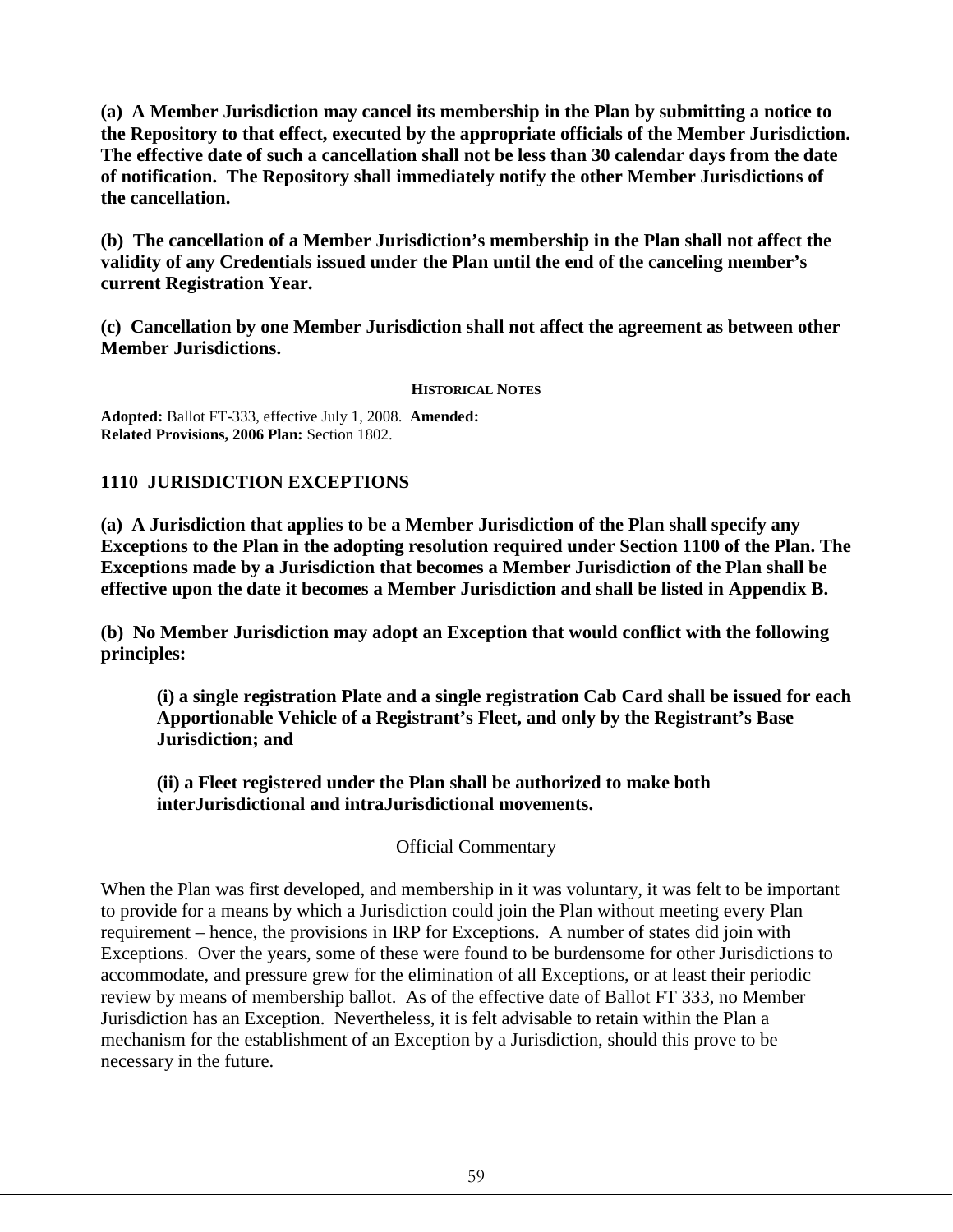#### **HISTORICAL NOTES**

**Adopted:** Ballot FT-333, effective July 1, 2008. **Amended: Related Provisions, 2006 Plan:** Sections 1900, 1908.

## **1115 PERIODIC APPROVAL OF EXCEPTIONS**

**All Exceptions to the Plan shall be subject to periodic review by the Member Jurisdictions. In even-numbered years, the Repository shall for each existing Exception submit a ballot to the Member Jurisdictions to approve or disapprove its continuation. The extension of each Exception shall require the approval of four-fifths of all of the Member Jurisdictions.**

#### **HISTORICAL NOTES**

**Adopted:** Ballot FT-333, effective July 1, 2008. **Amended: Related Provisions, 2006 Plan:** Section 1902.

### **1120 AMENDMENTS TO EXCEPTIONS**

**A Member Jurisdiction that has made an Exception to the Plan may amend it. A Member Jurisdiction desiring to do so shall submit the proposed amendment to the Repository, which shall distribute the proposed amendment to the Member Jurisdictions in the form of a ballot. The amendment to an Exception shall require the approval of four-fifths of all Member Jurisdictions and, upon approval; the amended Exception shall be effective in the first Registration Year that begins after 30 calendar days following approval.** 

#### **HISTORICAL NOTES**

**Adopted:** Ballot FT-333, effective July 1, 2008. **Amended: Related Provisions, 2006 Plan:** Section 1904.

### **1125 CANCELLATION OF EXCEPTIONS**

**A Member Jurisdiction that has made an Exception to the Plan may cancel it by notifying the Repository of its desire to do so. The Repository shall promptly notify the other Member Jurisdictions, and the cancellation shall be effective upon such notification.** 

**HISTORICAL NOTES**

**Adopted:** Ballot FT-333, effective July 1, 2008. **Amended: Related Provisions, 2006 Plan:** Section 1906.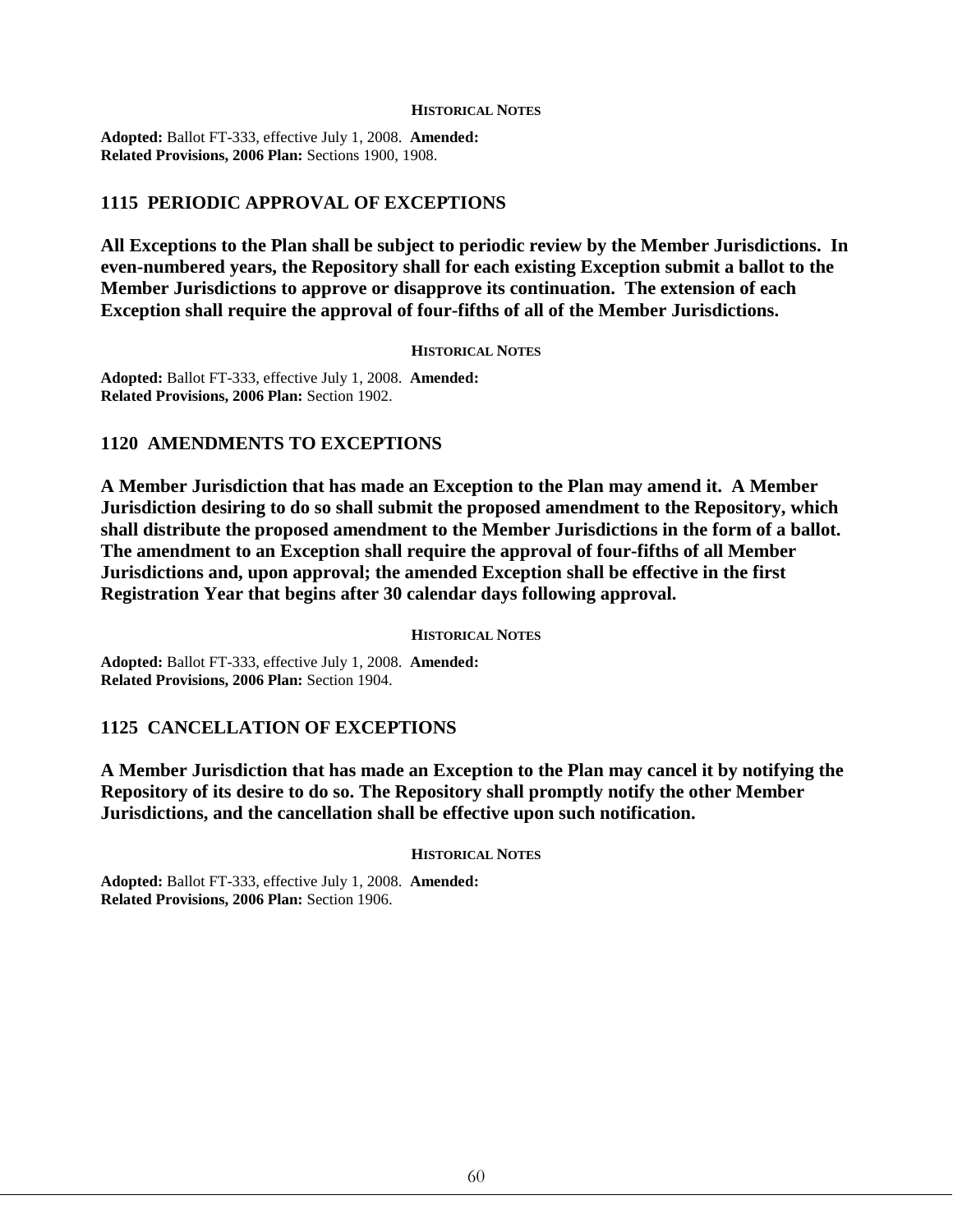# **ARTICLE XII MEMBER JURISDICTION DUTIES AND COOPERATION**

## **1200 COOPERATIVE AGREEMENT**

**The Plan is a cooperative agreement, membership in which entails the fulfillment of certain duties:**

**(a) Each Member Jurisdiction shall administer the Plan in such a way that no other Member Jurisdiction is unfairly disadvantaged and with a reasonable degree of care and prudence toward the interests of the other Member Jurisdictions.**

**(b) The Base Jurisdiction shall cooperate with other Member Jurisdictions in connection with applications and the collection of Apportionable Fees.**

**(c) Each Member Jurisdiction shall exercise particular care with respect to the administration of any aspect of the Plan that affects the Apportionable Fees of other Member Jurisdictions.**

**(d) Each Member Jurisdiction shall expend reasonable resources to enforce the provisions of the Plan, and to be vigilant against fraud and sham, particularly in the areas of Registrant basing and distance reporting.**

**(e) Each Member Jurisdiction shall administer the Plan in a way consistent with the fundamental purpose of the Plan set forth in Section 105.**

## Official Commentary

Among other things, this Section is to be understood to require a Member Jurisdiction to take reasonable measures to prevent an Applicant from using a Grace Period to escape the payment of Apportionable Fees.

## **HISTORICAL NOTES**

**Adopted:** Ballot FT-333, effective July 1, 2008. **Amended:** Ballot 384 Full Reciprocity Plan, effective January 1, 2015. **Related Provisions, 2006 Plan:** Section 410

**Related DRC Action:** Dispute Resolution Committee Decision 2010.1, May 13, 2010.

## **1205 FEE CHANGES**

**(a) Whenever a Member Jurisdiction notifies the Repository of a change in the Member Jurisdiction's Apportionable Fees for apportioned registration, the Repository shall within ten calendar days notify the other Member Jurisdictions of the change.**

**(b) When notified of a change in a Member's Apportionable Fees, each other Member Jurisdiction shall implement the change within 120 calendar days.**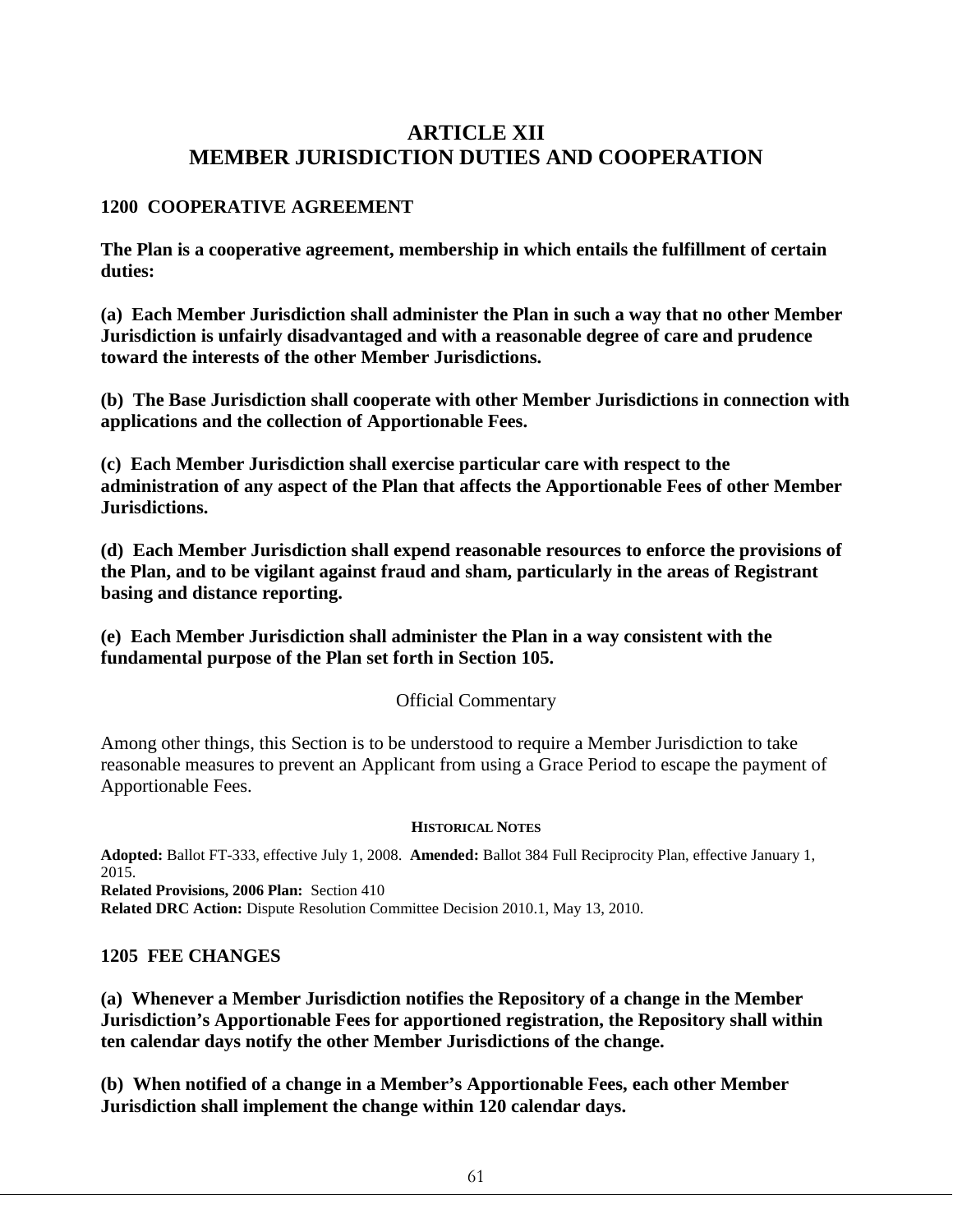**(c) A Member Jurisdiction that implements a change in another Member Jurisdiction's Apportionable Fees within 120 calendar days of receiving notice of the change shall not be responsible for any rebilling or credit adjustments which may result from an earlier effective date of the change.** 

## **(d) A Member Jurisdiction shall submit the notice of a change in Apportionable Fees in such a format as may be established by the Repository.**

## Official Commentary

It is critical to the proper administration of the Plan that changes in Apportionable Fees be implemented timely by all Member Jurisdictions. The Section attempts to balance the need for a Member Jurisdiction to have all its Apportionable Fees collected, the need for a reasonable period to time for other Member Jurisdictions to accomplish an implementation, and the consequences of delay. The drafters' solution has been to make the Member Jurisdiction with the change responsible for timely notification and the other Member Jurisdictions responsible for timely implementation.

### **HISTORICAL NOTES**

**Adopted:** Ballot FT-333, effective July 1, 2008. **Amended: Related Provisions, 2006 Plan:** Section 306

## **1210 TIMELY COLLECTION OF APPORTIONABLE FEES**

**The Base Jurisdiction shall, within 90 calendar days of the issuance of an apportioned registration or temporary evidence of Apportioned Registration, suspend the registrations of a Registrant that has failed to pay all Apportionable Fees due.**

## Official Commentary

This Section provides a necessary safeguard for revenues of Member Jurisdictions. Its intent is to ensure that a Registrant pays all the Apportionable Fees it owes under the Plan within at most 90 calendar days of the issuance of registration privileges or has its account - that is, all its Plan registrations - suspended by its Base Jurisdiction.

### **HISTORICAL NOTES**

**Adopted:** Ballot FT-333, effective July 1, 2008. **Amended:**

## **1215 FEE TRANSMITTALS**

**(a) A Member Jurisdiction shall establish and follow procedures by which it shall regularly transmit to each other Member Jurisdiction all of the Apportionable Fees it has collected under the Plan for such other Member Jurisdiction. Such procedures shall ensure that fee transmittals are timely, complete, and accurate. The transmittals shall contain all information necessary for the receiving Member Jurisdiction to verify Apportionable Fees paid. The transmittals and appropriate funds shall be mailed or electronically transmitted to other Member Jurisdictions within the 30 days following the close of the transmittal period.**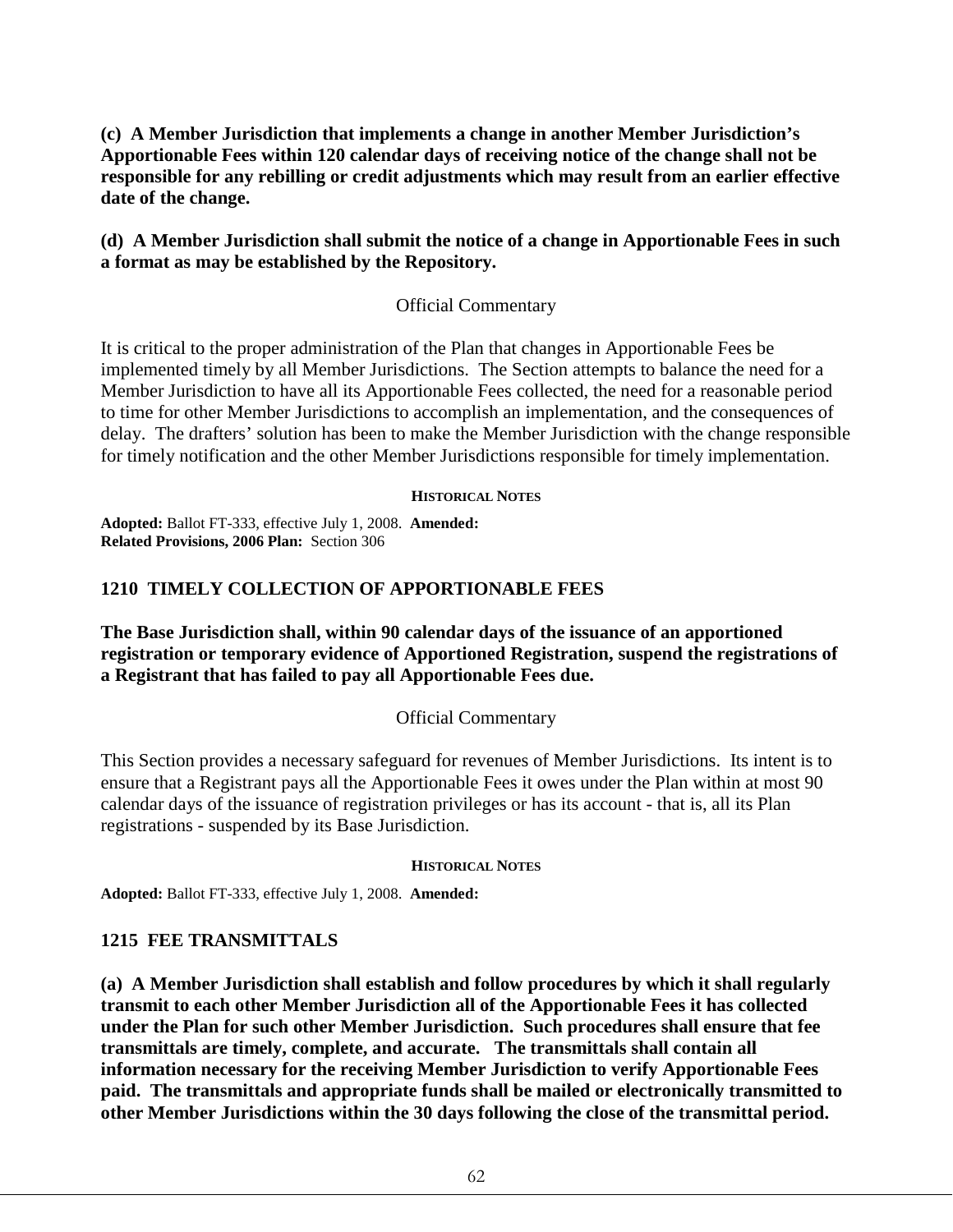**(b) The Base Jurisdiction shall regularly and promptly transmit to each other Member Jurisdiction the Apportionable Fees it has collected for the Member Jurisdiction. In no event shall transmittals be made less frequently than once each calendar month.** 

**(c) A fee transmittal may be made by mail, express delivery service, or electronically.**

**(d) If the Repository operates a clearinghouse, a Member Jurisdiction may fulfill its obligation under this Section by transmitting the appropriate Apportionable Fees and information to the clearinghouse.**

**(e) Transmittals or supporting documentation shall contain at least the following information:** 

**(i) Registrant account number,** 

**(ii) Registrant name,** 

**(iii) Registration Year,** 

**(iv) batch number or date range,** 

**(v) amount of payment,** 

**(vi) original or supplement number,** 

**(vii) distance and apportionment percentage,** 

**(viii) payment date,** 

**(ix) number of months for which Apportionable Fees are calculated,** 

**(x) Vehicle types,** 

**(xi) Vehicle weights (both old and new weights in the case of weight increases) or Axles for each Member Jurisdiction in which the Registrant is apportioned,**

**(xii) number of Vehicles,** 

**(xiii) carrier type,** 

**(xiv) supplement type, and** 

**(xv) any additional data elements that pertain to the calculation of Apportionable Fees.** 

### **HISTORICAL NOTES**

**Adopted:** Ballot FT-333, effective July 1, 2008. **Amended: Related Provisions, 2006 Plan:** Section 408

## **1220 ANNUAL REPORT OF ACTIVITY**

**Each Member Jurisdiction shall submit to the Repository by March 1 of each year an annual report of the Member Jurisdiction's Plan activity for the preceding calendar year. This report shall contain the information required by Appendix C.**

Official Commentary

Compliance with the requirement set out in this Section is necessary for an assessment of the adequacy of each Member Jurisdiction's operational and Audit data.

## **HISTORICAL NOTES**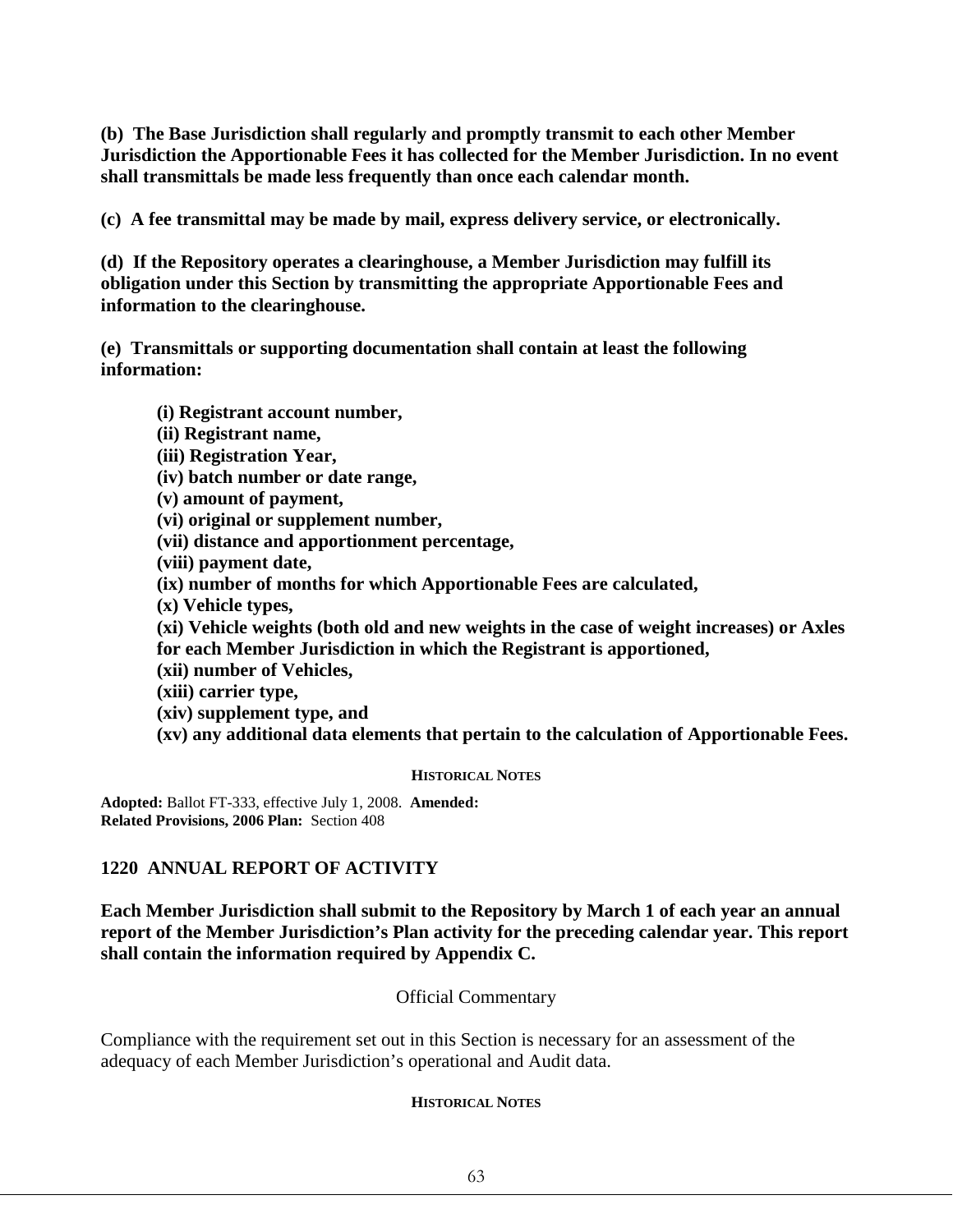**Adopted:** Ballot FT-333, effective July 1, 2008. **Amended:** Ballot ST-357, effective July 1, 2010.

## **1225 FEE TEST**

## **A Member Jurisdiction shall complete an annual fee test according to such a format and schedule as determined by the Peer Review Committee.**

### Official Commentary

Compliance with the requirement set out in this Section is necessary for an assessment of the accuracy of each Member Jurisdiction's calculation of Apportionable Fees due to other Member Jurisdictions.

#### **HISTORICAL NOTES**

**Adopted:** Ballot FT-333, effective July 1, 2008. **Amended:**

**Related Provisions, 2006 Plan:** Section 2128

**Related DRC Action, 2006 Plan:** Dispute Resolution Committee Decision 1997.2, September 11, 1997; Dispute Resolution Committee Decision 1997.3, September 11, 1997; Dispute Resolution Committee Decision 1997.4, September 11, 1997; Dispute Resolution Committee Decision 1997.5, September 11, 1997; Dispute Resolution Committee Decision 1997.6, September 11, 1997; Dispute Resolution Committee Decision 1997.7, September 11, 1997; Dispute Resolution Committee Decision 1997.9, September 11, 1997; Dispute Resolution Committee Decision 1997.17, November 16, 1997.

## **1230 NOTIFICATON OF EXTENSIONS**

## **A Member Jurisdiction shall advise the Repository of any Extensions it issues, and the Repository shall promptly notify the other Member Jurisdictions of the Extension.**

#### **HISTORICAL NOTES**

**Adopted:** Ballot FT-333, effective July 1, 2008. **Amended: Related Provisions, 2006 Plan:** Section 402 **Related DRC Action:** Dispute Resolution Committee Decision 2008.3, October 3, 2003.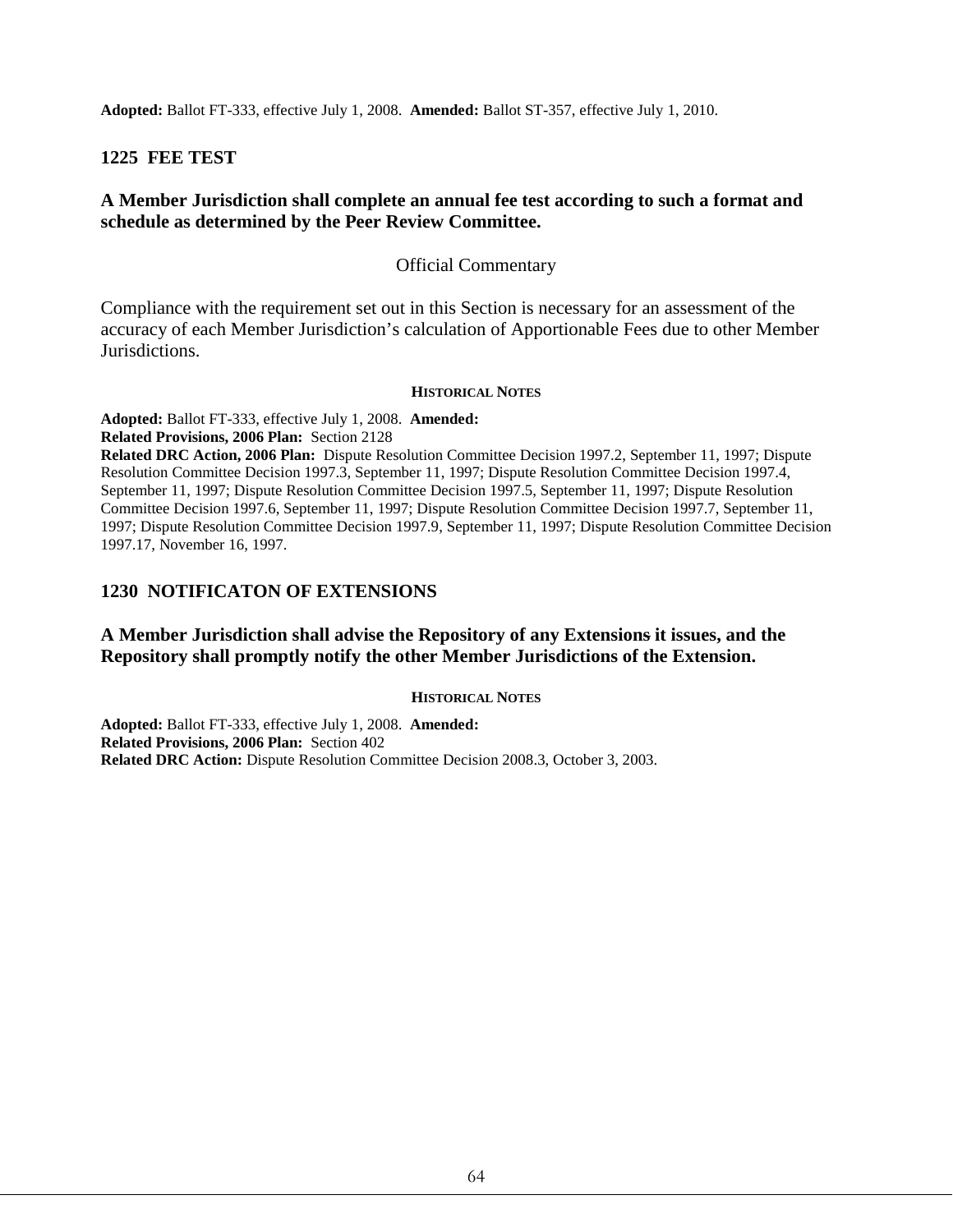# **ARTICLE XIII PLAN ADMINISTRATION**

### **1300 OFFICIAL REPOSITORY**

**(a) International Registration Plan, Inc., a Virginia non-stock corporation, is the official Repository of the Plan.** 

**(b) The Repository shall compile the necessary information elements for calculating Apportionable Fees in accordance with the Plan**

**(c) The Repository shall keep Member Jurisdictions apprised of the status of the Plan in the manner determined by the Board to best accomplish this purpose. The other duties of the Repository shall be as set forth in the Plan and as determined by the Board.**

#### **HISTORICAL NOTES**

**Adopted:** Ballot FT-333, effective July 1, 2008. **Amended: Related Provisions, 2006 Plan:** Sections 2116, 2120.

### **1305 BOARD OF DIRECTORS**

**(a) The authority to handle substantive matters pertaining to the administration of the Plan and the compliance of Member Jurisdictions with the terms of the Plan is hereby vested in the Board.** 

**(b) The Board shall adopt bylaws for the conduct of its business in accordance with the provisions of the Plan and applicable law.**

#### **HISTORICAL NOTES**

**Adopted:** Ballot FT-333, effective July 1, 2008. **Amended: Related Provisions, 2006 Plan:** Sections 2100, 2114.

**1310 DUES**

**(a) Annual dues for Member Jurisdictions shall be for the fiscal year commencing October 1 and ending September 30 and shall be paid to the Repository no later than September 30 of the prior fiscal year. (Example: FY 2015 dues would be due by September 30, 2014). The payment of full dues of a Member Jurisdiction entitles every eligible official for such state, province, or political subdivision to active membership.** 

**(b) Dues shall be as set forth in Appendix D. Changes to dues shall be proposed by the Board, and must be submitted to all Member Jurisdictions by ballot in accordance with Section 1320 and approved by the affirmative vote of three-fourths of the number of Member Jurisdictions that have cast a ballot.**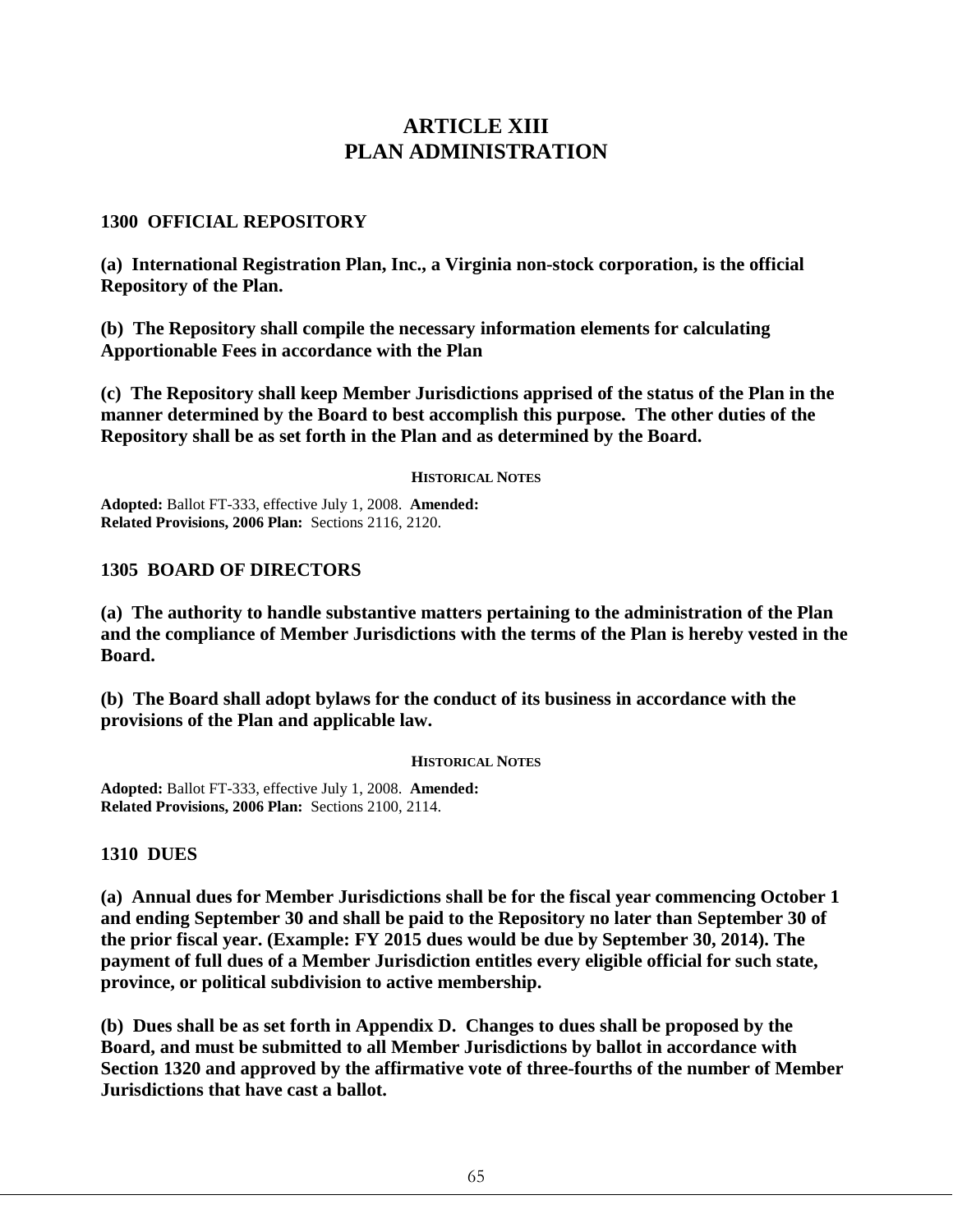**(c) If a Member Jurisdiction fails to make timely payment of dues, the Repository shall, by November 15 of each year, send notification to the Member Jurisdiction requesting immediate payment.** 

**(d) The Board chair shall be notified immediately if the Repository fails to receive payment within 30 calendar days following the notification required in subsection (c). The Board chair shall promptly issue a written notice to the Member Jurisdiction that its right to vote in matters arising under the Plan is suspended. The Board chair may place the matter on the agenda of the Board for further action. The Repository shall notify all Member Jurisdictions of the suspension of any Member Jurisdiction under this Section within ten calendar days of the date of the suspension.** 

**(e) The Board may further restrict the delinquent Member Jurisdiction's right to participate in activities related to the Plan. If the Member Jurisdiction remains delinquent more than 90 calendar days following receipt of the certified letter, the Board may impose against the Member Jurisdiction any of the sanctions specified in Section 1410. If the Board imposes any of the sanctions specified in Section 1410, the Repository shall notify all Member Jurisdictions of the action within 30 calendar days.** 

**(f) Payment of the delinquent dues shall result in the restoration of the Member Jurisdiction's rights and privileges that have been suspended under this Section. Such restoration shall become effective on the date the delinquent dues are paid in full.**

### **HISTORICAL NOTES**

**Adopted:** Ballot FT-333, effective July 1, 2008. **Amended:** Ballot 387, effective January 1, 2014. **Related Provisions, 2006 Plan:** Section 2126 **Related DRC Action, 2006 Plan:** Dispute Resolution Committee Decision 1997.12, September 11, 1997; Dispute Resolution Committee Decision 1997.13, September 11, 1997; Dispute Resolution Committee Decision 1997.18, November 16, 1997; Dispute Resolution Committee Decision 1999.3, November 13, 1999.

## **1315 MEMBER JURISDICTIONS IN GOOD STANDING**

**A Member Jurisdiction shall be considered in good standing if it has paid its annual dues and when none of its rights and privileges under the Plan has been suspended. Only Member Jurisdictions in good standing shall be entitled to vote on matters requiring the vote of Member Jurisdictions under the Plan, except that all Member Jurisdictions shall be entitled to vote on the application of a Jurisdiction to become a Member Jurisdiction or upon the approval or amendment of an Exception to the Plan.**

## Official Commentary

It is the intent of this section to deprive members of the Plan that are not in good standing of the right to vote on most matters that come before the Plan membership. Since, however, the Plan is an agreement among sovereign governments; it is believed that all members must be allowed to vote, whatever their standing, on issues that affect the membership of the Plan; that is, membership for a new Jurisdiction and the approval or amendment of an Exception, which constitutes a condition of membership for the Jurisdiction making the Exception.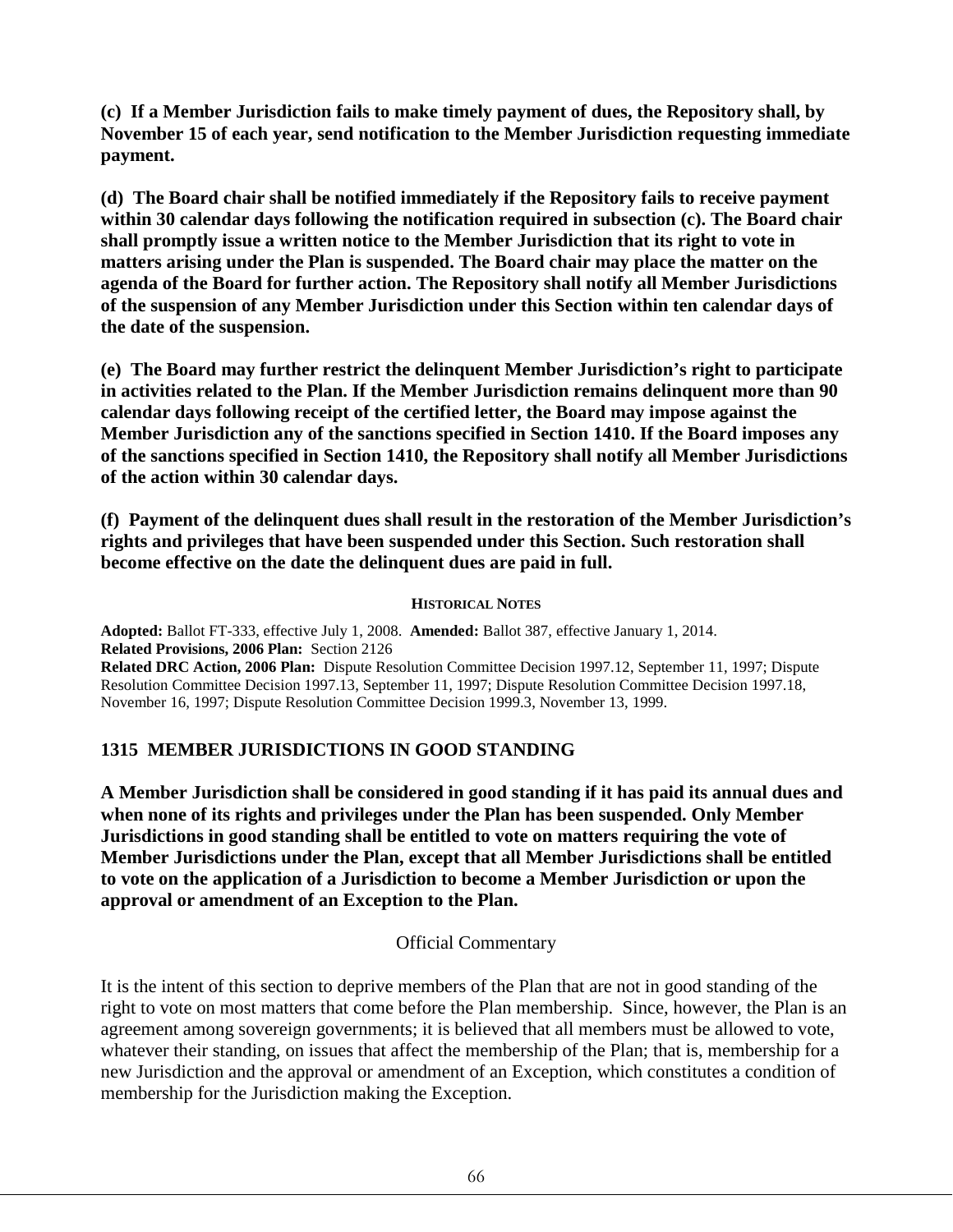#### **HISTORICAL NOTES**

**Adopted:** Ballot FT-333, effective July 1, 2008. **Amended: Related Provisions, 2006 Plan:** Section 2124.

## **1320 MEMBERSHIP BALLOTS**

**Any issue that requires the approval of the Member Jurisdictions shall be determined by a ballot sent by the Repository to each Member Jurisdiction. Each Member Jurisdiction shall be entitled to one vote on a ballot and, prior to voting on a ballot or to the commencement of any meeting where a vote of the Member Jurisdictions may be required, shall designate to the Repository the person who shall cast the vote for the Member Jurisdiction. On any issue other than the entry of a Member Jurisdiction into the Plan, the failure of a Member Jurisdiction to act on a ballot within 120 calendar days of its receipt shall be deemed an abstention by the Member Jurisdiction.** 

**HISTORICAL NOTES**

**Adopted:** Ballot FT-333, effective July 1, 2008. **Amended: Related Provisions, 2006 Plan:** Section 2122.

## **1325 COMPOSITION OF THE BOARD OF DIRECTORS OF THE REPOSITORY**

**(a) Unless changed in accordance with this Section the Board shall consist of eleven voting members, selected as follows:** 

**(i) Eight members of the Board shall be elected by the U.S. Member Jurisdictions, two Board members from each of the United States Regions. Nominations for these positions shall be solicited by the Repository and shall be made for each United States Region by its members, which shall submit to the Repository the names of nominees for each open position. The nominations shall be balloted and voted on, as provided in Section 1330, by the members of each United States Region. Board members so elected shall serve staggered terms of three years and shall not serve more than two consecutive terms.**

**(ii) One Board member from a U.S. Member Jurisdiction shall be elected to a position that shall rotate among the United States Regions, beginning with Region I. Nominations for this position shall be solicited by the Repository and shall be made by the members of the United States Region whose turn it is to fill the position, which shall submit to the Repository the names of nominees for the position. The nominations shall be balloted and voted on, as provided in Section 1330, by the U.S. Member Jurisdictions. A Board member so elected shall serve a single, two-year term, after which a representative of the next United States Region shall fill the position.**

**(iii) Two Board members shall be elected by the Canadian Member Jurisdictions. Nominations for these positions shall be solicited by the Repository and shall be made by the Canadian Member Jurisdictions, which shall submit to the Repository the names of nominees for each open position. These nominations shall be balloted and voted on by the Canadian Member Jurisdictions as provided in Section 1330. Board members so elected shall serve**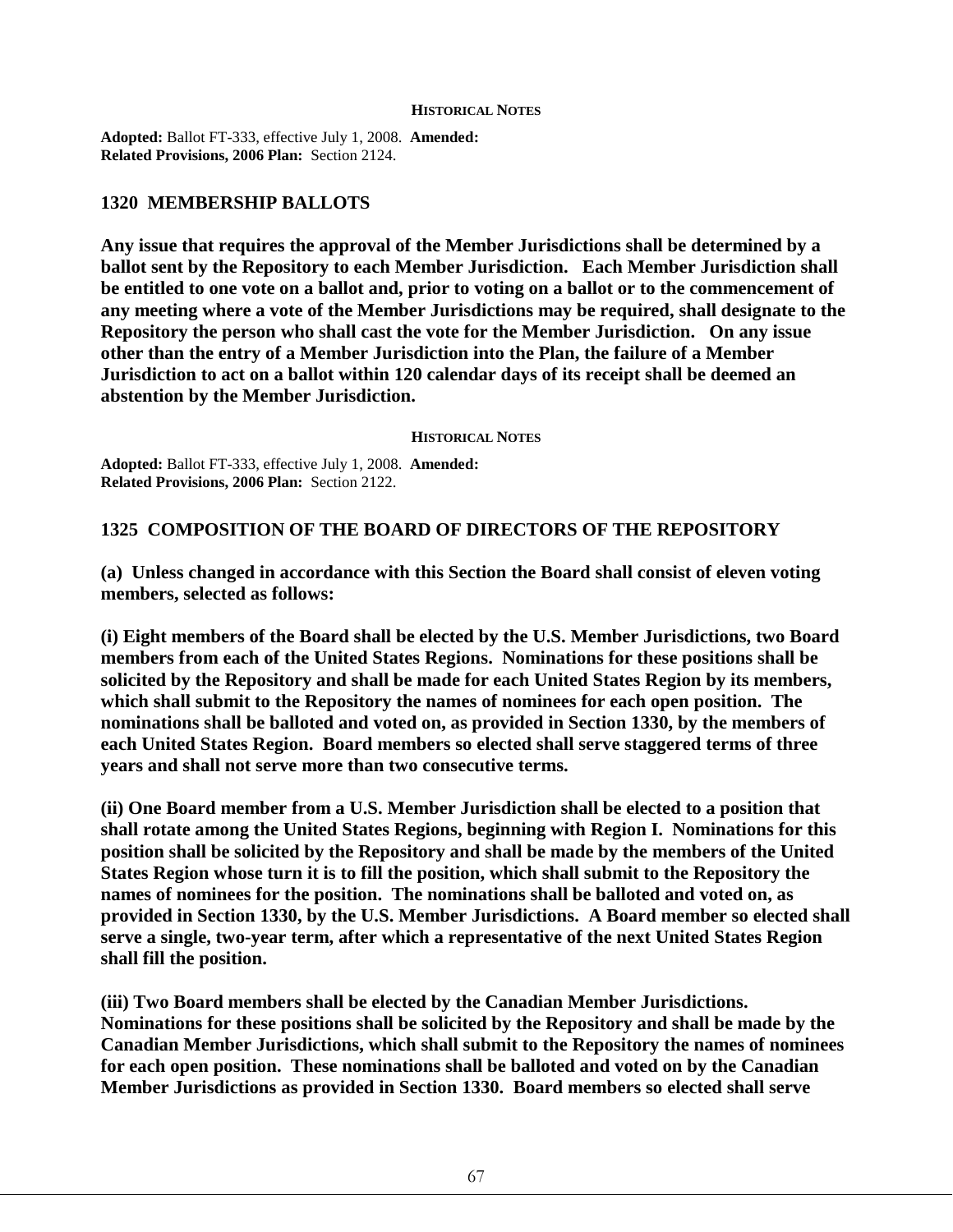**staggered three-year terms and shall not serve more than two consecutive terms. At no time shall Canadian voting representation on the Board exceed two members.**

**(b) Notwithstanding subsection (a), in the event that the federal government of Mexico shall become a Member Jurisdiction, it may name a representative as an additional voting member of the Board.**

**(c) In the event the term of a member of the Board who has served as chair of the Board expires at the same time as that member's tenure as chair, the member shall continue to serve on the Board as a non-voting member for one year.**

**(d) Members of an advisory panel to the Board, comprising representatives of industry, federal governments or other organizations whose members include industry, state, provincial or federal governmental representatives, may be appointed annually at the discretion of the chair of the Board for terms of one year beginning January 1, without limit as to the number of consecutive terms, and may serve until a successor is appointed.**

### **HISTORICAL NOTES**

**Adopted:** Ballot FT-333, effective July 1, 2008. **Amended:** Ballot 363-ST, effective January 1, 2011. Ballot 378 Composition of the Board of Directors of the Repository, effective January 1, 2013. **Related Provisions, 2006 Plan:** Section 2102.

## **1330 ELECTION OF BOARD MEMBERS**

**Elections for members of the Board shall be held as follows:**

**(a) The Repository shall prepare a ballot for each open position, with the nominees chosen as provided in Section 1325, and send it to all Member Jurisdictions in the United States Region where the vacancy exists or, in the case of a vacancy in Canadian representation, to all Canadian Member Jurisdictions;**

**(b) The ballot shall remain open for voting for a period of 60 calendar days;**

**(c) The nominee with the highest number of votes shall be the winner of each election;**

**(d) In the event of a tie, a run-off election shall be held in accordance with the procedures in subsections (a) through (c), among the nominees with the most votes; and**

**(e) The Repository shall notify the Member Jurisdictions of the results of each election.**

## **HISTORICAL NOTES**

**Adopted:** Ballot FT-333, effective July 1, 2008. **Amended:** Ballot 354 ST – Vacancies on the Board, effective July 1, 2009

**Related Provisions, 2006 Plan:** Section 2106.

## **1335 TERM OF OFFICE**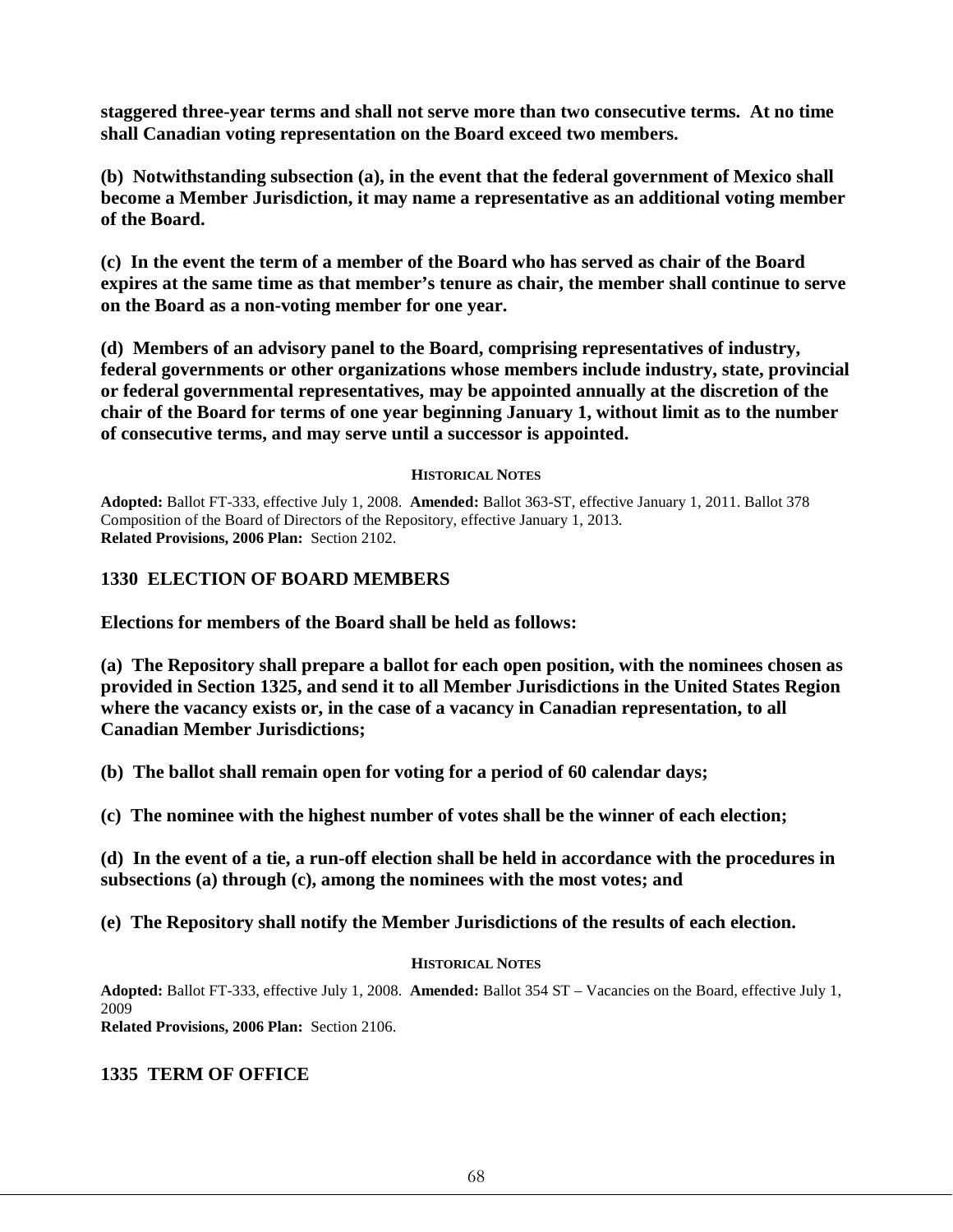**The term of office of a Board member shall begin on January 1 following the election and end on December 31 of the second succeeding year; provided, however, that the term of a member filling the rotating position shall end on December 31 of the first succeeding year; and provided further that a Board member shall continue to serve until a successor has been duly appointed or elected.** 

#### **HISTORICAL NOTES**

**Adopted:** Ballot FT-333, effective July 1, 2008. **Amended: Related Provisions, 2006 Plan:** Section 2108.

## **1340 VACANCIES ON THE BOARD**

**(a) If the remaining term of a position on the Board that becomes vacant is less than 120 calendar days from the date the vacancy is created, the vacant position shall not be filled prior to the expiration of the term of the vacant position. If the remaining term of the position on the Board that becomes vacant is 120 calendar days or more, the vacancy shall be filled through a process of nomination and election as set forth in Sections 1325(a)(i), 1325(a)(ii), or 1325(a)(iii), as applicable to the vacant position. The nominations shall be balloted and voted on as provided in Section 1330, except that the ballot shall remain open for voting for a period of not less than 10 calendar days.**

**For the purpose of the two-term limit established in Section 1325(a)(i), a Board member who has been elected to fill a vacancy occurring in the first six months of the vacated term will be considered to be serving for that member's first term.**

**(b) When a Board member shall have been absent for two or more consecutive Board meetings, the Board may, through majority action, declare the position vacant.**

### **HISTORICAL NOTES**

**Adopted:** Ballot FT-333, effective July 1, 2008. **Amended:** Ballot ST-354 – Vacancies on the Board, effective July 1, 2009 **Related Provisions, 2006 Plan:** Section 2110.

## **1345 BOARD ACTIONS**

**(a) A quorum for conducting business by the Board shall be seven voting members of the Board.**

**(b) Each member of the Board shall have one vote on matters coming before the Board for decision, and Board actions shall require the concurrence of a majority of Board members voting, but in no event fewer than 5 concurring votes.**

### **HISTORICAL NOTES**

**Adopted:** Ballot FT-333, effective July 1, 2008. **Amended: Related Provisions, 2006 Plan:** Section 2112.

## **1350 LIAISONS TO COMMITTEES**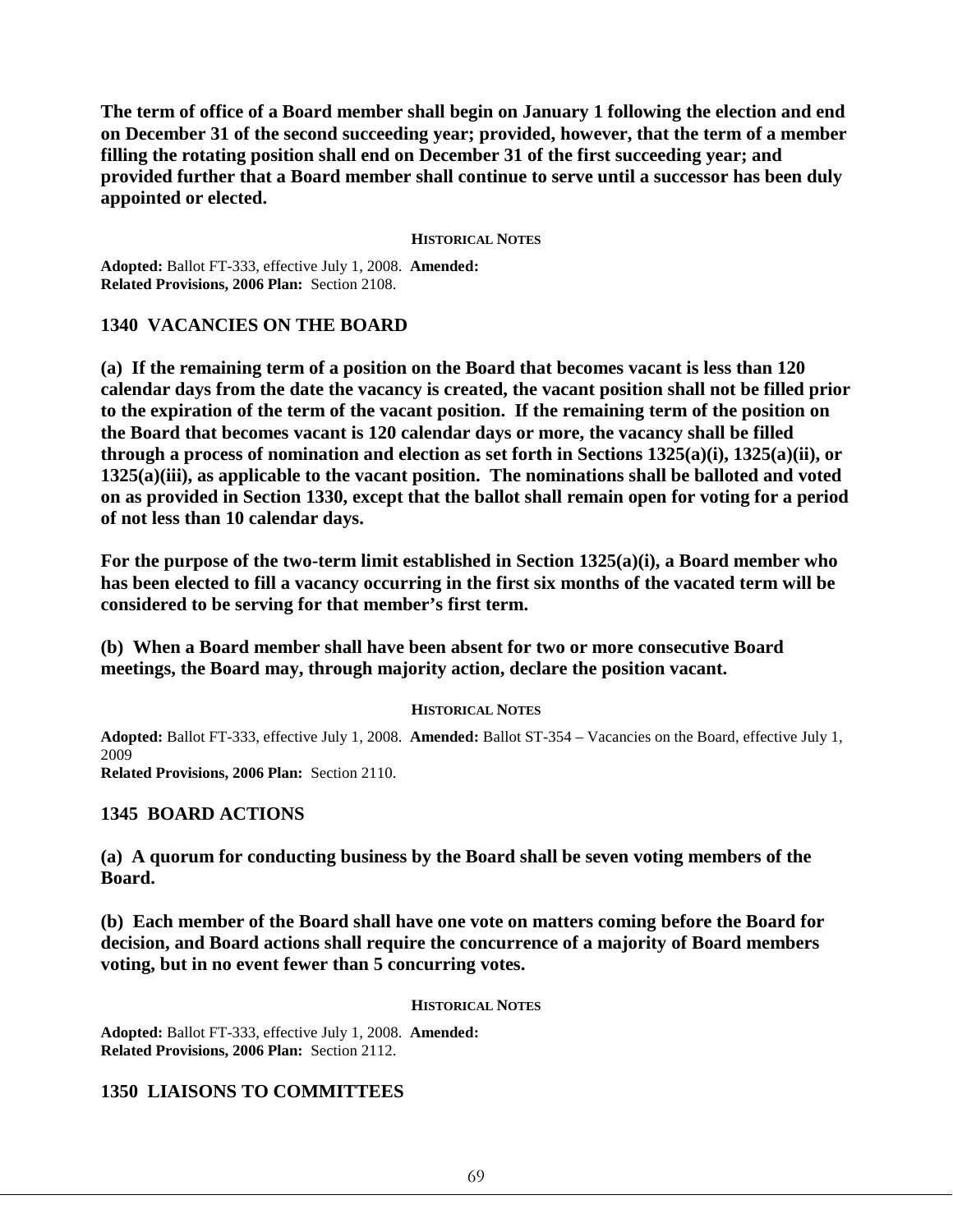**A Board member may be appointed by the chair of the Board to serve as a liaison to any committee established by the Board. Liaisons may advise the committee to which they are appointed, and may make reports to the Board on committee activity. A liaison may not make motions or vote on committee decisions. A Board member may not serve as an officer or member of any standing committee.** 

### **HISTORICAL NOTES**

**Adopted:** Ballot FT-333, effective July 1, 2008. **Amended:**

## **1355 PEER REVIEW**

**(a) Each Member Jurisdiction's administrative procedures and Audit program will be reviewed regularly to determine its compliance with the Plan and the Audit Procedures Manual. The peer review period will begin with the earliest un-reviewed calendar year and end with the most recently completed calendar year. The Board shall determine the schedule for the periodic review of all Member Jurisdictions.** 

**(b) There shall be a Peer Review Committee, members of which shall be selected as determined by the Board, and whose duties and manner of conducting peer review activities shall be approved by the Board. The Peer Review Committee may develop and maintain a Peer Review Compliance Guide, which shall be approved by the Board.**

**(c) Following the peer review of a Member Jurisdiction, the Peer Review Committee shall decide by majority vote whether the Member Jurisdiction is in compliance with the Plan and the Audit Procedures Manual. The Committee shall notify the Member Jurisdiction of the Committee's findings, and shall direct a Member Jurisdiction which it finds to be in material noncompliance with the Plan or Audit Procedures Manual to take such steps as may be necessary to correct the problems found within one year.**

**(d) A Member Jurisdiction that has been found to be in material noncompliance may, if the Committee deems it necessary, be reviewed again by the Committee within a year to determine whether the Member Jurisdiction has corrected the problems found. Such a follow-up review shall be conducted by the full Peer Review Committee, which shall examine such supporting documentation as the Member Jurisdiction shall submit, to determine if the Member Jurisdiction has come into compliance with the Plan and Audit Procedures Manual.** 

**(e) A Member Jurisdiction found to be in material noncompliance with the Plan, may, under guidelines developed by the Peer Review Committee, be brought before the Board by the Committee in accordance with the procedures of Section 1400. In such an instance, the Board may exercise all the powers granted it under Section 1410 to enforce compliance with the provisions of the Plan.**

## Official Commentary

The experience of the Plan with the peer review process indicates strongly that peer review is critical for the maintenance of the necessary level of uniformity among the members of the Plan in their administration of the Plan. Issues of member noncompliance with Plan requirements will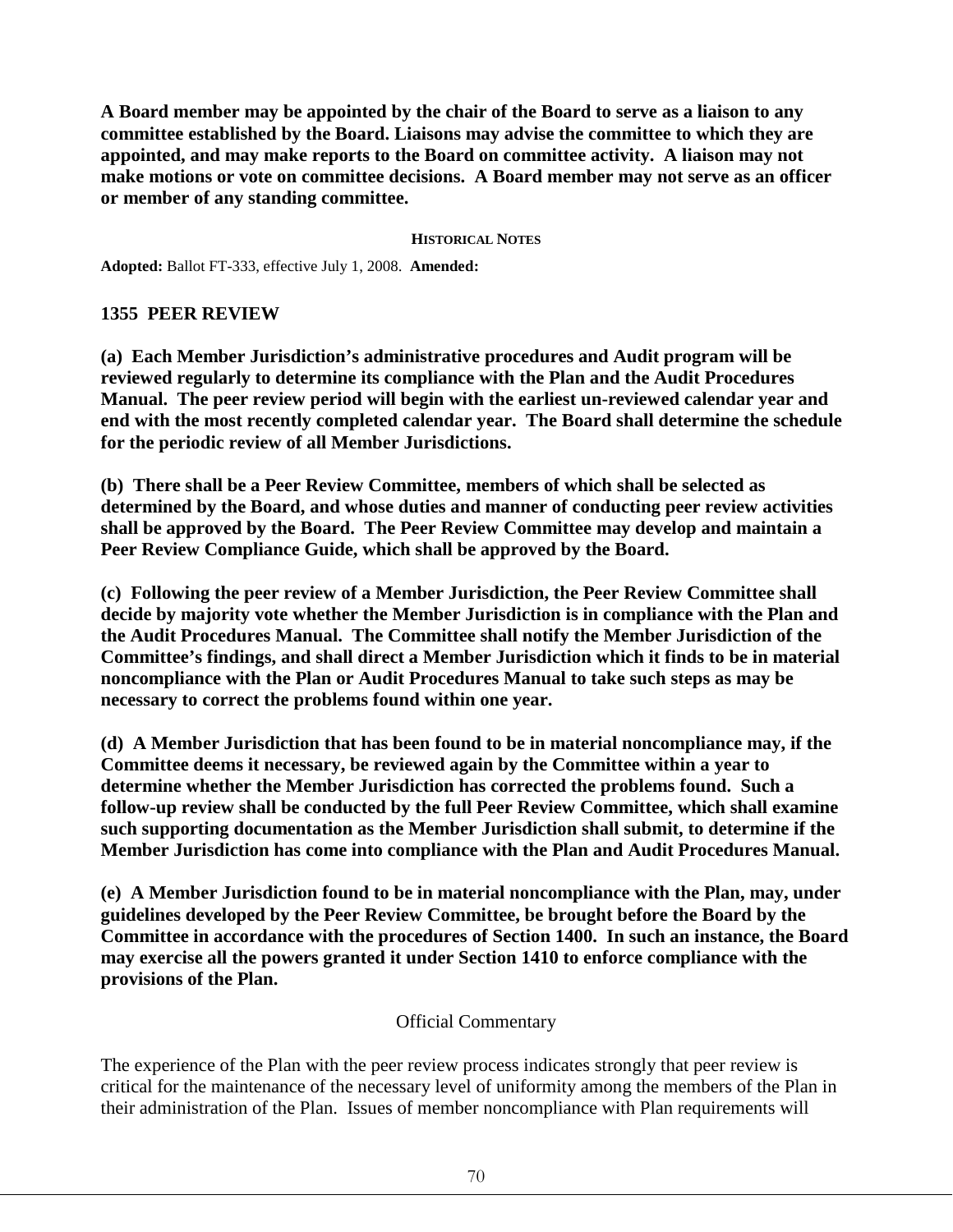often be disclosed by peer reviews, and the process of follow-up reviews and appeals has proved invaluable in ensuring that, in matters of importance, all members administer the Plan similarly and fulfill all of the obligations of Plan membership.

#### **HISTORICAL NOTES**

**Adopted:** Ballot FT-333, effective July 1, 2008. **Amended:** Ballot 2011.371 IRP Audit Rewrite, effective July 1, 2013. **Related Provisions, 2006 Plan:** Section 2128.

**Related DRC Action, 2006 Plan:** Dispute Resolution Committee Decision 1997.2, September 11, 1997; Dispute Resolution Committee Decision 1997.3, September 11, 1997; Dispute Resolution Committee Decision 1997.4, September 11, 1997; Dispute Resolution Committee Decision 1997.5, September 11, 1997; Dispute Resolution Committee Decision 1997.6, September 11, 1997; Dispute Resolution Committee Decision 1997.7, September 11, 1997; Dispute Resolution Committee Decision 1997.9, September 11, 1997; Dispute Resolution Committee Decision 1997.17, November 16, 1997.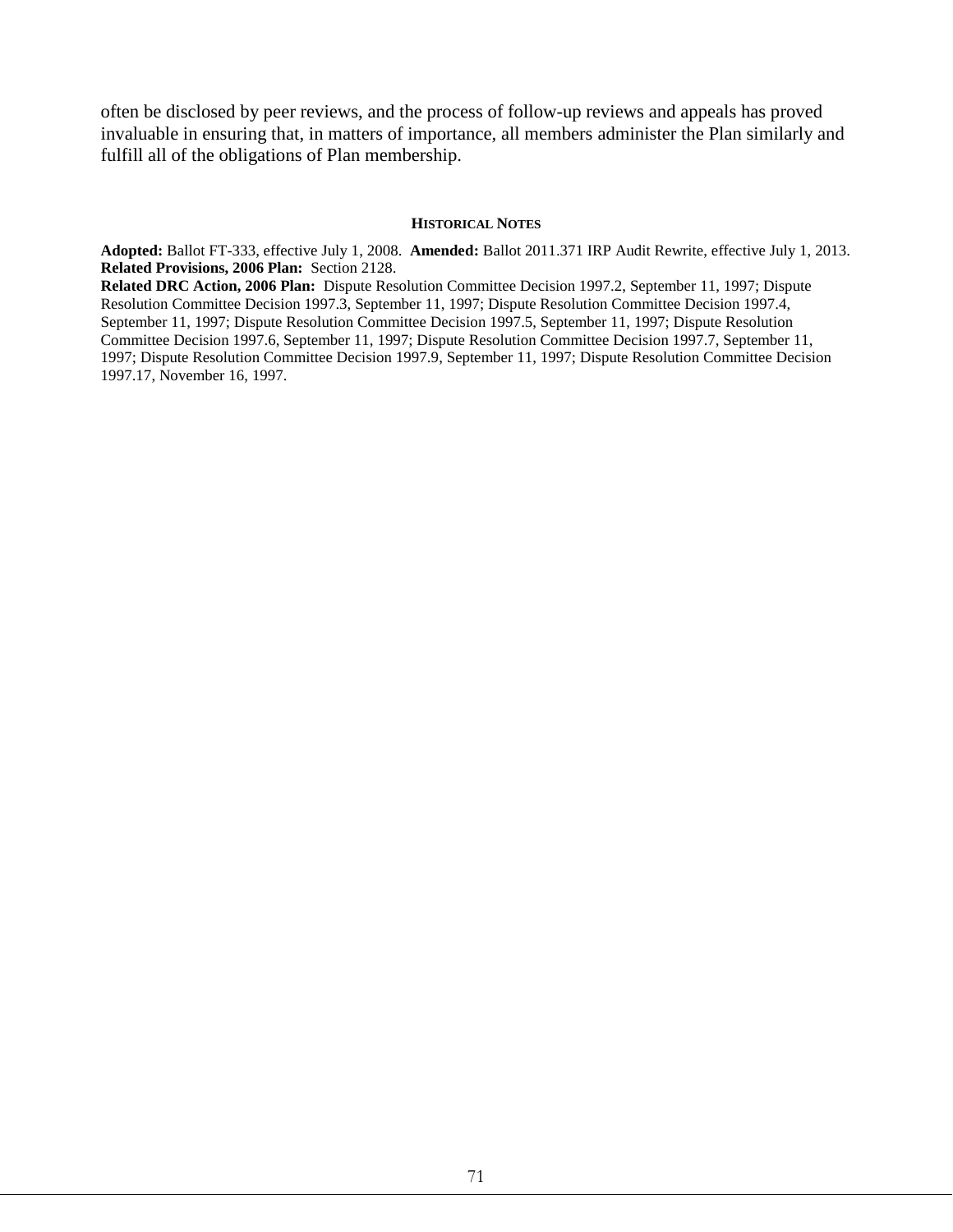## **XIV DISPUTE RESOLUTION AND PLAN INTERPRETATION**

## **1400 BOARD ACTION—RAISING OF ISSUES**

**(a) Final authority to interpret the provisions of the Plan and to resolve issues of compliance with the Plan by the Member Jurisdiction is hereby vested in the Board.** 

**(b) The Board may delegate its authority to interpret the Plan and resolve issues of Plan compliance to a Dispute Resolution Committee chartered by the Board for those purposes. If the Board makes such a delegation, it shall retain the authority to entertain appeals of the decisions of such a committee in the circumstances and according to the procedures set out in Section 1420.** 

**(c) For purposes of this Article, unless provided otherwise, references to the Board shall be deemed to include reference to a Dispute Resolution Committee chartered by the Board.**

**(d) Issues of Plan compliance and interpretation may be raised before the Board by any Member Jurisdiction, any Registrant, the Peer Review Committee, any Applicant seeking to be a Registrant, or the Repository. Issues brought before the Board under this Section shall be submitted in writing to the Repository. The submission of an issue shall include:**

- **(i) the question or issue of compliance to be resolved,**
- **(ii) relevant Plan references,**

**(iii) supporting documents, including evidence of prior actions, if any, taken by the parties to resolve the issue,** 

- **(iv) a statement of the relief, resolution, or interpretation sought, and**
- **(v) a request that the Board hear and resolve the issue.**

**(e) Within 60 calendar days of the submission of an issue, the Board shall place the matter on its agenda for action or discussion.**

#### **HISTORICAL NOTES**

**Adopted:** Ballot FT-333, effective July 1, 2008. **Amended: Related Provisions, 2006 Plan:** Section 2300.

### **1405 INVESTIGATION OF ISSUES**

**With respect to issues brought for resolution or interpretation in accordance with Section 1400, the Board is empowered to:**

- **(i) receive testimony,**
- **(ii) make inquiries,**
- **(iii) conduct investigations,**
- **(iv) weigh evidence,**
- **(v) review facts, and**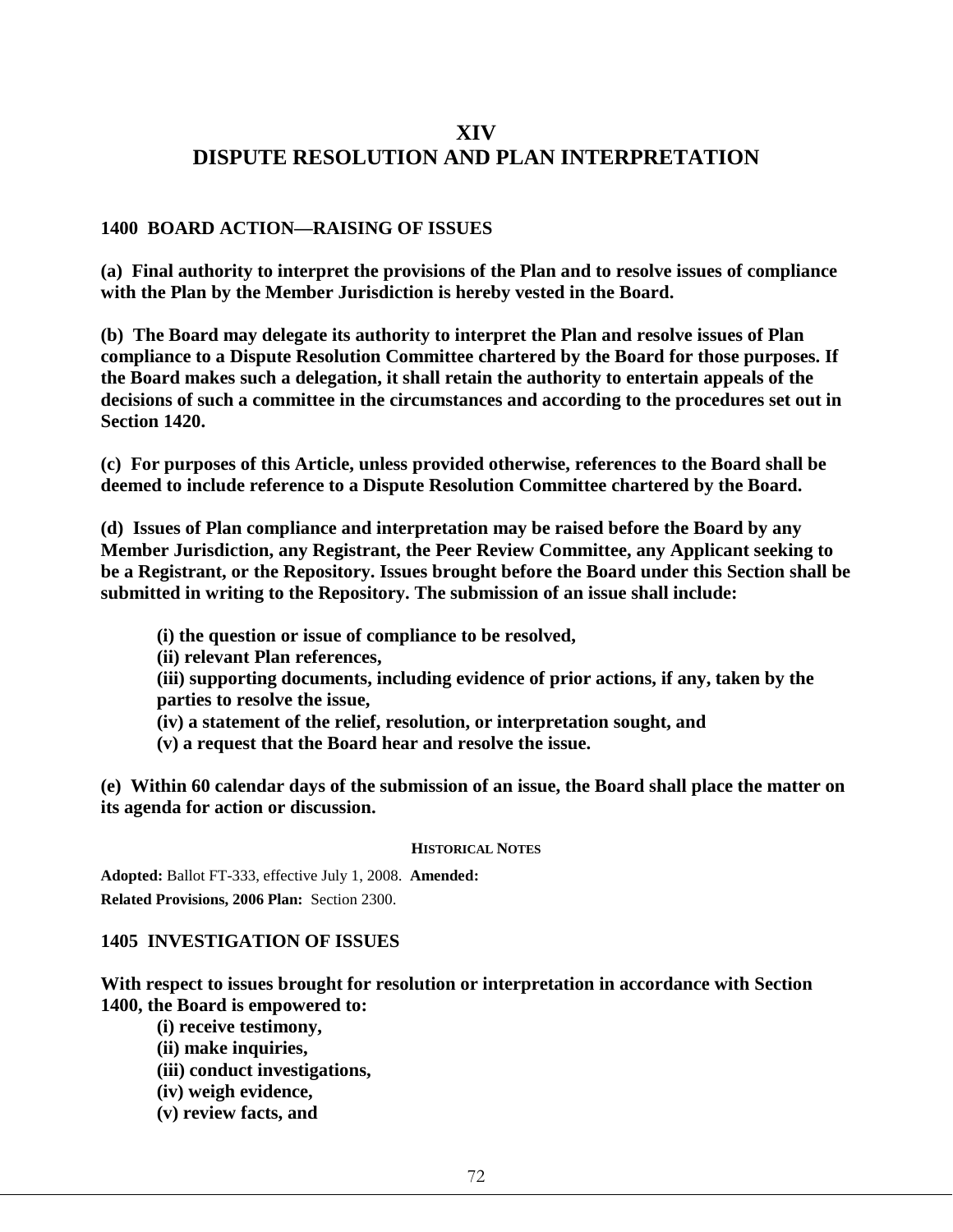**(vi) make findings.** 

**The Board shall provide for a public notice of all meetings and allow all interested parties to attend and be heard. Rules of evidence required in judicial proceedings shall not apply in hearings of issues before the Board. The Board may from time to time adopt such rules of procedures as are reasonably required to govern its activities.**

### **HISTORICAL NOTES**

**Adopted:** Ballot FT-333, effective July 1, 2008. **Amended: Related Provisions, 2006 Plan:** Section 2302.

## **1410 POWERS AND DUTIES OF THE BOARD**

**(a) The Board shall have full discretion with respect to an issue before it under this Article, except as may be otherwise provided in the Plan or the charter of a Dispute Resolution Committee chartered by the Board in accordance with this Article.** 

**(b) The Board is empowered to grant appropriate relief to a Member Jurisdiction or Registrant, and may take action to ensure a Member's compliance with the Plan. Among other things, the Board may:** 

**(i) determine a time period for compliance,** 

**(ii) suspend rights and privileges of a Member Jurisdiction under the Plan, (including, without limitation, voting, participation on the Board or any committee of the Repository, submission of issues to the Board, input at meetings or working groups, and participation in the peer review process); provided, however, that nothing in this Section shall exempt a Member Jurisdiction from undergoing a peer review, (iii) order a Member Jurisdiction to refund, credit, or transmit Apportionable Fees, with or without interest, and with or without a penalty of up to 10% of the amount to be refunded, credited, or transmitted, at the discretion of the Board, (iv) order all Member Jurisdictions to suspend distribution of Apportionable Fees** 

**payable under the Plan to a Member Jurisdiction,** 

**(v) permit a Member Jurisdiction that has been granted relief to withhold distribution or payment of Apportionable Fees payable under the Plan to another Member Jurisdiction, in an amount not to exceed the amount specified in the order, and (vi) Initiate a civil action for injunctive, declaratory or other appropriate relief in a court of competent Jurisdiction.** 

**(c) When a Member Jurisdiction is subject to an order to withhold funds from another Member Jurisdiction, the Member Jurisdiction withholding funds shall report to the Repository by the last day of each month in which the order is in effect the amount of funds it has withheld during the preceding month.** 

**(d) In deciding any issue before it under this Article, the Board is empowered to interpret the Plan and the policies issued there under. Such an interpretation shall be binding on all Member Jurisdictions.**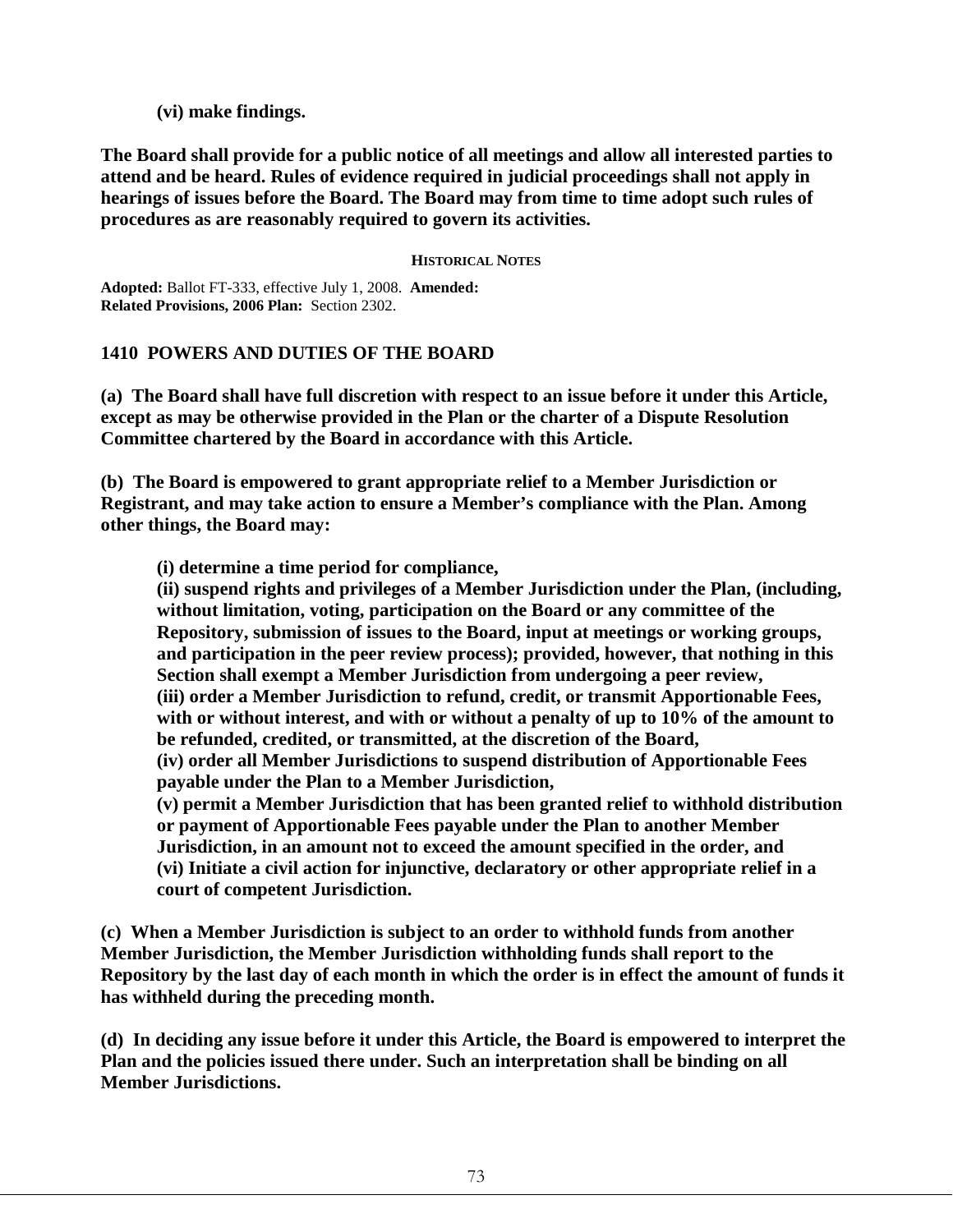#### **HISTORICAL NOTES**

**Adopted:** Ballot FT-333, effective July 1, 2008. **Amended: Related Provisions, 2006 Plan:** Section 2304. **Related DRC Action, 2006 Plan:** Dispute Resolution Committee Decision 1999.1, November 13, 1999; Dispute Resolution Committee Decision 1999.2, November 13, 1999.

## **1415 DISPOSITION OF BOARD DECISIONS**

**(a) Within 30 calendar days of a decision of an issue by the Board or its designee under this Article, the Repository shall notify the parties to the issue of the findings, actions, and orders. Failure of a party to comply within the time set for compliance will subject the party, at the discretion of the Board or its designee, to imposition of one or more of the sanctions in Section 1410.** 

**(b) A record of all Board decisions under this article shall be maintained by the Repository, which shall also prepare minutes of each Board hearing for review and approval by the Board. The Repository shall record all Board interpretations in an appendix to the Plan and shall insert informative footnotes to the sections of the Plan to which the interpretation relates.**

#### **HISTORICAL NOTES**

**Adopted:** Ballot FT-333, effective July 1, 2008. **Amended: Related Provisions, 2006 Plan:** Section 2306.

## **1420 APPEALS TO THE BOARD**

**(a) If the Board delegates to a Dispute Resolution Committee the authority to interpret the Plan and resolve issues of Plan compliance, the Board shall retain the authority to hear an appeal from a decision of that committee on an issue, but only where one or more of the following circumstances is alleged to exist:** 

**(i) the Dispute Resolution Committee made a procedural error in handling the issue, (ii) the Dispute Resolution Committee abused its discretion in deciding the issue, or (iii) evidence has been found that was not available when the Dispute Resolution Committee decided the issue.**

**(b) A party wishing to appeal a decision of the dispute resolution committee to the Board shall, within 45 calendar days following the decision by the committee, file with the Repository a statement that:** 

**(i) identifies the decision being appealed,** 

**(ii) describes specifically the circumstances that permit an appeal of the decision under this Section,** 

**(iii) requests the Board to hear the appeal, and** 

**(iv) is accompanied by supporting documents the party believes will be of assistance to the Board.**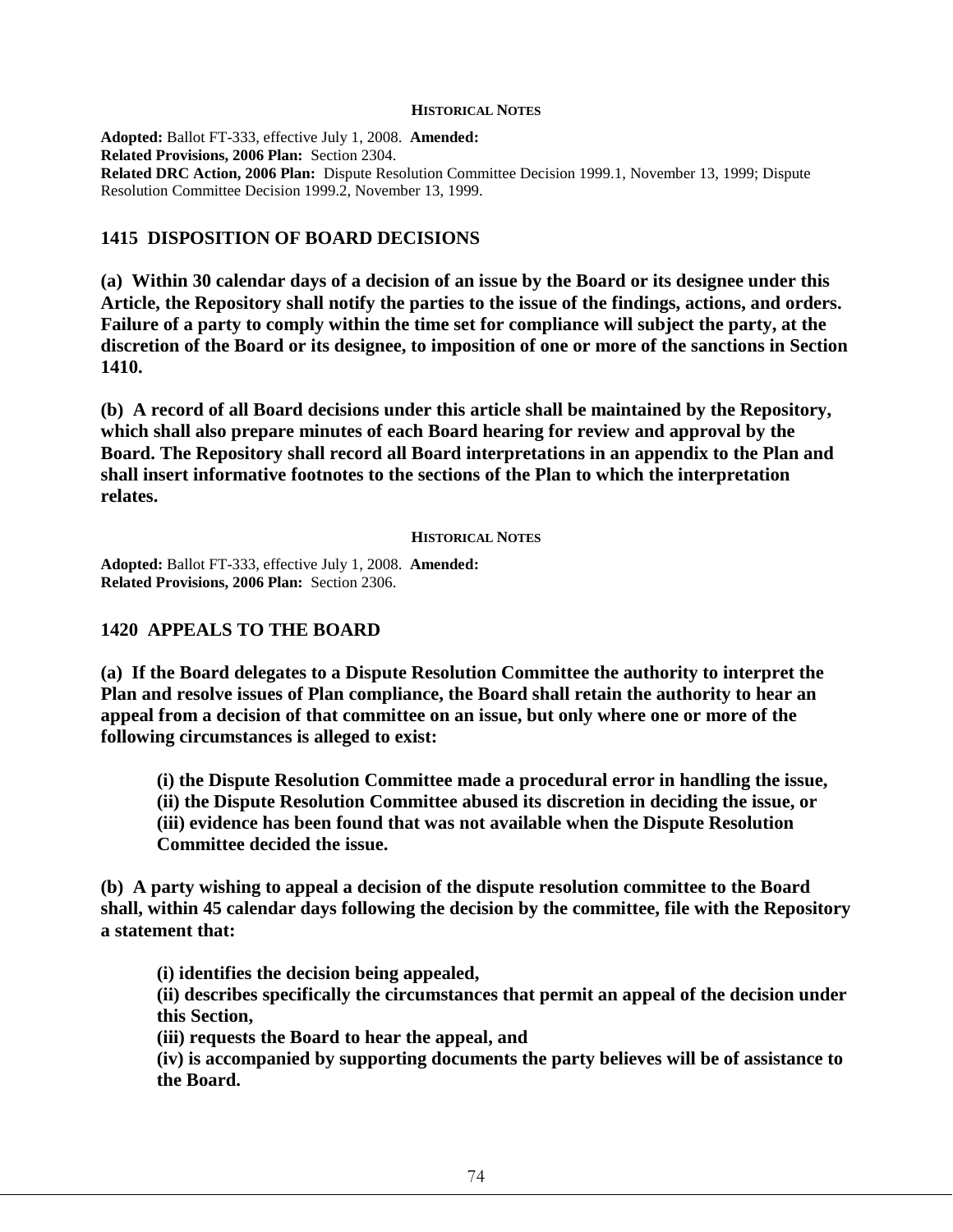**(c) The Repository shall promptly distribute the statement to the members of the Board and shall notify the Member Jurisdictions of the filing of the appeal. In the discretion of the chair of the Board, the Board may hear the appeal at its next regularly scheduled meeting or may hold a special meeting for that purpose, either in person or by telephone conference call.** 

**(d) In hearing an appeal, the Board may exercise all of the powers granted it in this article. Without limitation, the Board may:** 

**(i) hear the issue in its entirety, (ii) take testimony on specific questions relating to the issue or to the decisions or actions of the Dispute Resolution Committee, (iii) remand the issue to the committee with instructions, (iv) suspend a sanction or order imposed by the committee, uphold or overturn part or all of a decision of the committee, (v) dismiss the appeal for lack of merit, or (vi) take any other action that the Board in its discretion deems appropriate.**

**(e) Nothing in this article shall preclude a Member Jurisdiction from seeking judicial relief after exhausting its remedies under the Plan.**

### **HISTORICAL NOTES**

**Adopted:** Ballot FT-333, effective July 1, 2008. **Amended: Related Provisions, 2006 Plan:** Section 2307.

## **1425 REFUSAL TO ACT ON ISSUE**

**(a) If the Board refuses to place on its agenda an issue that has been properly submitted to it under this Article, or fails to reach a decision on an issue under this Article, except for an issue dismissed under subsection (b), the issue shall be referred for resolution to the Member Jurisdictions under the procedures of Section 1430.**

**(b) If the Board finds that an issue submitted to it under this Article is without merit or was submitted in bad faith, the Board shall dismiss the issue.**

**HISTORICAL NOTES**

**Adopted:** Ballot FT-333, effective July 1, 2008. **Amended: Related Provisions, 2006 Plan:** Section 2308.

## **1430 ISSUES REFERRED TO JURISDICTIONS**

**(a) The Board or its designee may determine to submit issues of Plan interpretation to a vote of the Member Jurisdictions. Issues to be placed before the Member Jurisdictions shall be submitted to the Repository in a form in which each issue to be decided may be accepted or rejected by the Member Jurisdictions.**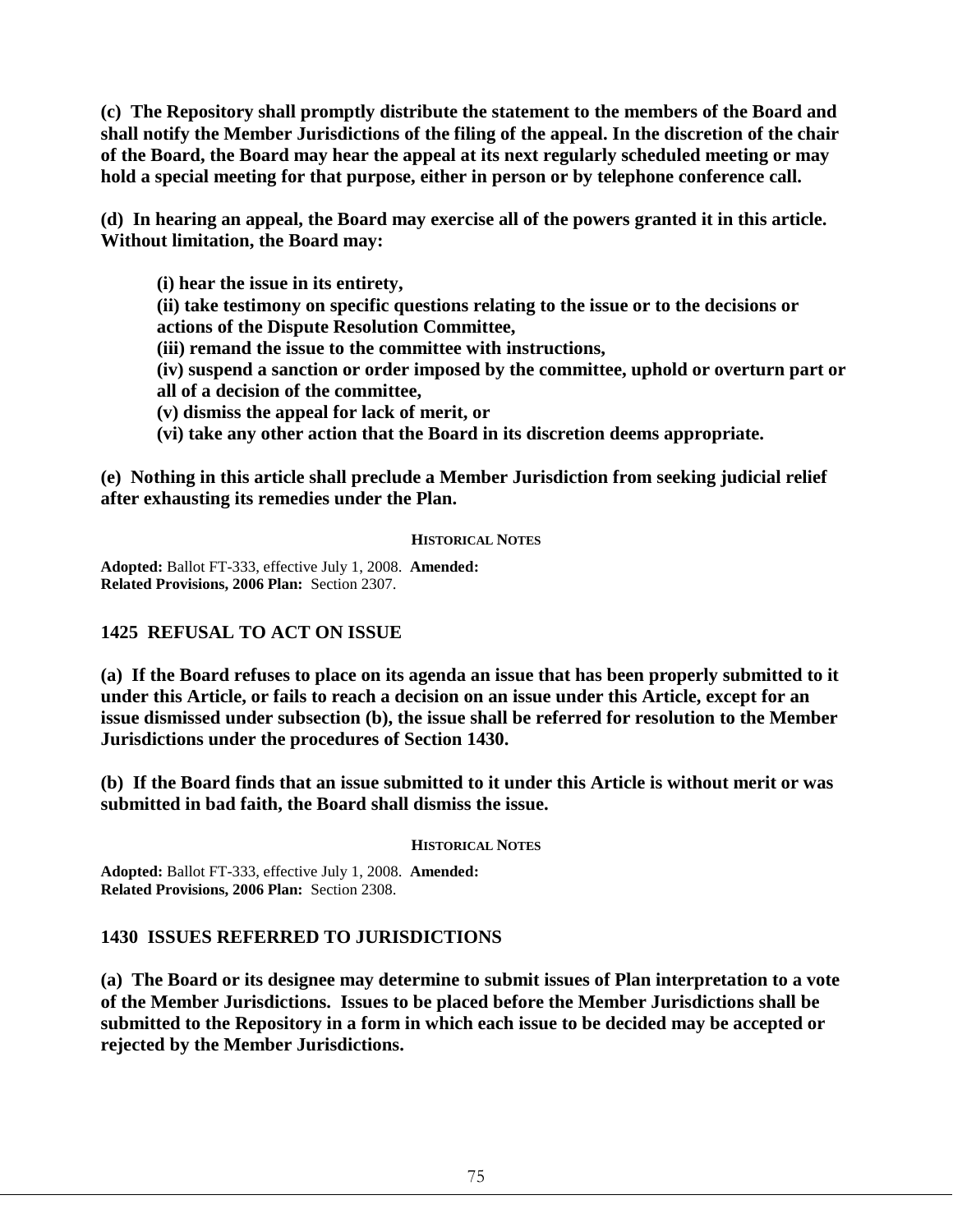**(b) Within 30 calendar days following the Repository's receipt of an issue for determination by the Member Jurisdictions, the Repository shall submit the issue as a ballot to each Member Jurisdiction for approval or rejection.** 

**(c) Decision of the issue shall be determined by a majority of the Member Jurisdictions in good standing casting a vote within 120 calendar days following submission of the ballot to them. Such a decision shall be binding upon all Member Jurisdictions, and a record of all such decisions shall be included in an appendix to the Plan.**

### **HISTORICAL NOTES**

**Adopted:** Ballot FT-333, effective July 1, 2008. **Amended: Related Provisions, 2006 Plan:** Section 2310.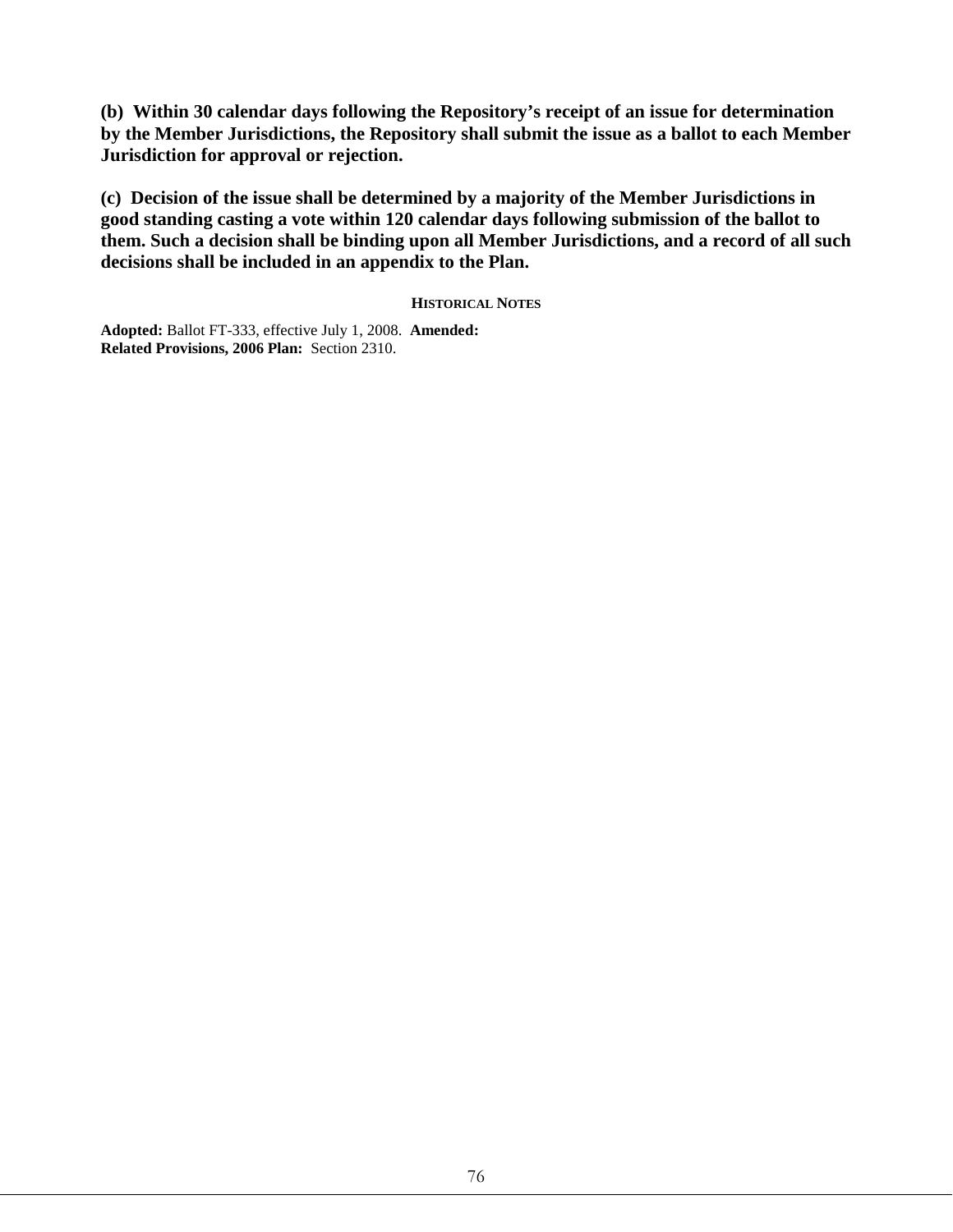# **ARTICLE XV AMENDMENTS TO THE PLAN**

### **1500 AMENDMENT PROCESS**

**The Plan may be amended upon the affirmative vote of three-fourths of the number of Member Jurisdictions that have cast a ballot. Any Member Jurisdiction not casting a vote shall be deemed to have abstained, and such abstention shall not be considered in determining the number of votes required for passage of the ballot.**

### **HISTORICAL NOTES**

**Adopted:** Ballot FT-333, effective July 1, 2008. **Amended: Related Provisions, 2006 Plan:** Section 2200.

## **1505 AMENDMENT INTRODUCTION PROCESS**

**(a) Before being balloted, any proposed amendment shall be submitted in draft form to the Repository at least 60 calendar days prior to an open meeting where it is to be discussed. An open meeting means the IRP/MCS Annual Meeting or a meeting so designated by the Board.** 

**(b) The draft of the proposed amendment shall show the complete text of each Section to be amended, identifying new language by underlining and deleted language by strikeout.** 

**(c) The draft of the proposed amendment shall include an explanation of the intent and purpose of the proposed amendment.**

**(d) Not later than 10 calendar days following receipt of a draft proposed amendment in accordance with the Plan, the Repository shall assign it a ballot number and distribute the draft proposed amendment to all Member Jurisdictions and to the members of the Board for review and comment. Comments may be submitted to the Repository prior to the open meeting or at the open meeting. All draft proposed amendments that have been circulated to the Member Jurisdictions shall be discussed at the open meeting. Sponsors of the draft proposed amendment shall have 45 calendar days to resubmit a final form of the proposed amendment that may include changes received through written comments and during discussion at the open meeting. Sponsors of the proposed amendment shall specify whether balloting on the proposed amendment is to proceed as a short-track ballot or a full-track ballot.**

**(e) Upon receipt of the final form of the proposed amendment, the Repository shall ensure that the final form of the proposed amendment is in proper format, and shall distribute the proposed amendment in ballot format to each of the Member Jurisdictions.**

**(f) Any proposed amendment that is not distributed to Member Jurisdictions for voting within 90 calendar days after an open meeting may only be considered following resubmission as required under Section 1505(a).**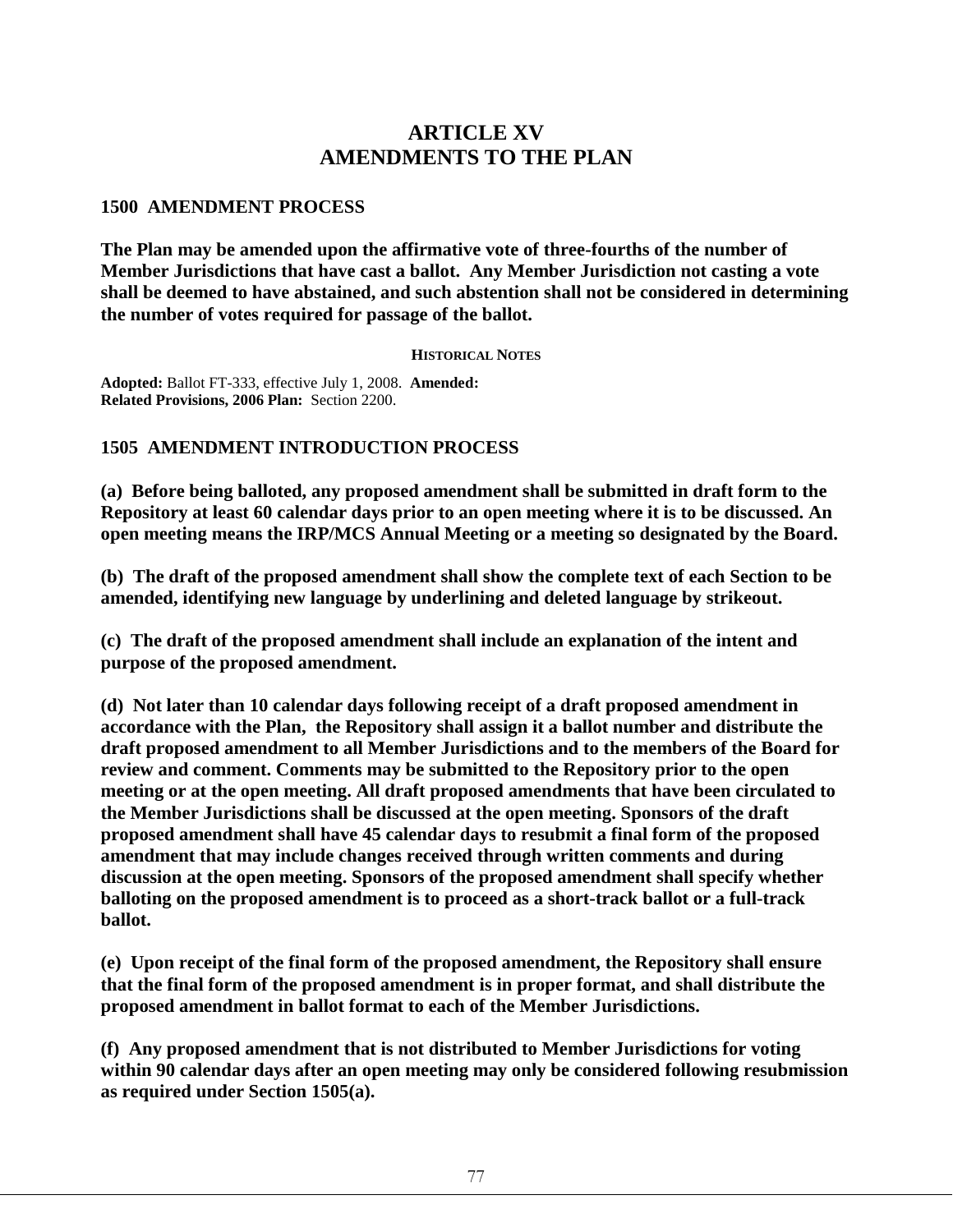#### **HISTORICAL NOTES**

**Adopted:** Ballot FT-333, effective July 1, 2008. **Amended: Related Provisions, 2006 Plan:** Section 2202.

## **1510 FULL-TRACK BALLOT PROCESS**

## **(a) Each full-track ballot shall contain the following:**

**(i) a full-track ballot number assigned by the Repository,** 

**(ii) the date that the full-track ballot is distributed by the Repository,** 

**(iii) a voting deadline, which shall be 90 calendar days from the date on which the fulltrack ballot is distributed to Member Jurisdictions,** 

**(iv) an effective date for the proposed amendment in accordance with Section 1520, and** 

**(v) the complete text of the Section of the Plan being amended or added that identifies new language by underlining and deleted language by strikeout.**

**(b) Immediately upon the close of the voting period, the Repository shall prepare a report of the ballot by ballot number and shall identify the votes of all Member Jurisdictions as well as abstentions as of the voting deadline. If the ballot is approved, the Repository shall distribute the text of the new or amended provision of the Plan.**

### **HISTORICAL NOTES**

**Adopted:** Ballot FT-333, effective July 1, 2008. **Amended: Related Provisions, 2006 Plan:** Section 2204.

## **1515 SHORT-TRACK BALLOT PROCESS**

**(a) Each short-track ballot shall contain the following:**

**(i) a short-track ballot number assigned by the Repository,**

**(ii) the date that the short-track ballot is distributed by the Repository,** 

**(iii) a voting deadline, which shall be 30 calendar days from the date on which the short-track ballot is distributed to Member Jurisdictions,** 

**(iv) an effective date of the proposed amendment in accordance with Section 1520, and (v) the complete text of the Section of the Plan being amended, or added that identifies new language by underlining and deleted language by strikeout.**

**(b) Immediately upon the close of the voting period, the Repository shall prepare a report of the ballot by ballot number, shall identify the votes of all Member Jurisdictions eligible to vote as well as abstentions as of the voting deadline. If the ballot is approved, the Repository shall distribute the text of the new or amended provision.**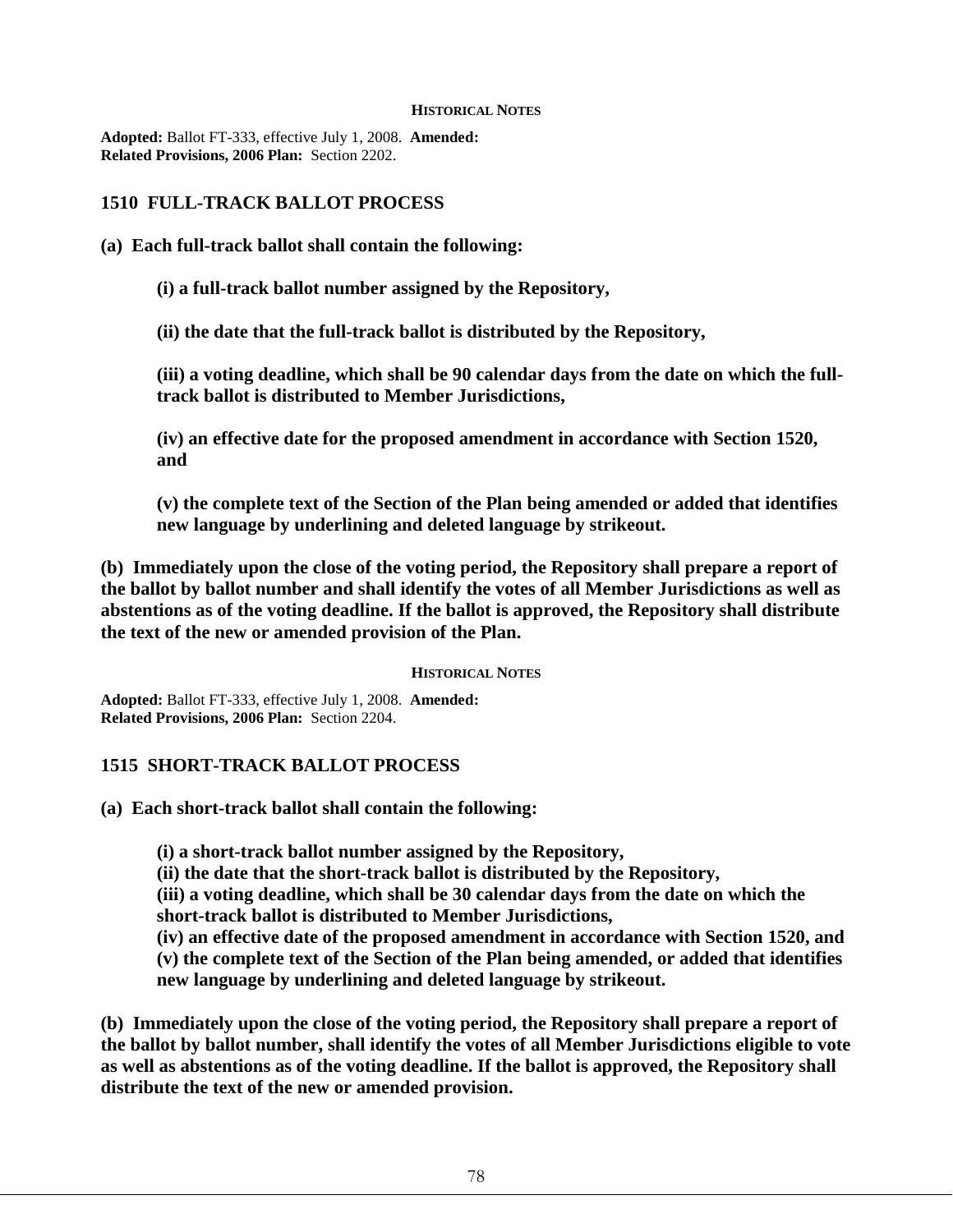#### **HISTORICAL NOTES**

**Adopted:** Ballot FT-333, effective July 1, 2008. **Amended: Related Provisions, 2006 Plan:** Section 2205.

## **1520 EFFECTIVE DATE OF PLAN AMENDMENTS**

**(a) The effective date of amendments to the Plan passed under full-track ballot procedures, unless otherwise specified in the text of the amendment in compliance with the following provisions, is the first day of January or July, whichever occurs first, 12 months after the close of the voting period.**

**(b) An amendment passed under full-track ballot procedures may have an earlier effective date than provided above; provided, however, that in order to have an earlier effective date, the effective date shall be voted on separately, and shall receive the affirmative vote of threefourths of all Member Jurisdictions eligible to vote. A Member Jurisdiction not voting on the effective date shall be deemed to have voted in favor of the earlier effective date.**

**(c) An amendment passed under full-track ballot procedures may have a later effective date if that date is specified in the ballot.**

**(d) The effective date of amendments to the Plan passed under short-track ballot procedures is the first day of January, April, July or October, whichever occurs first, 6 months after the close of the voting period.**

#### **HISTORICAL NOTES**

**Adopted:** Ballot FT-333, effective July 1, 2008. **Amended: Related Provisions, 2006 Plan:** Section 2206.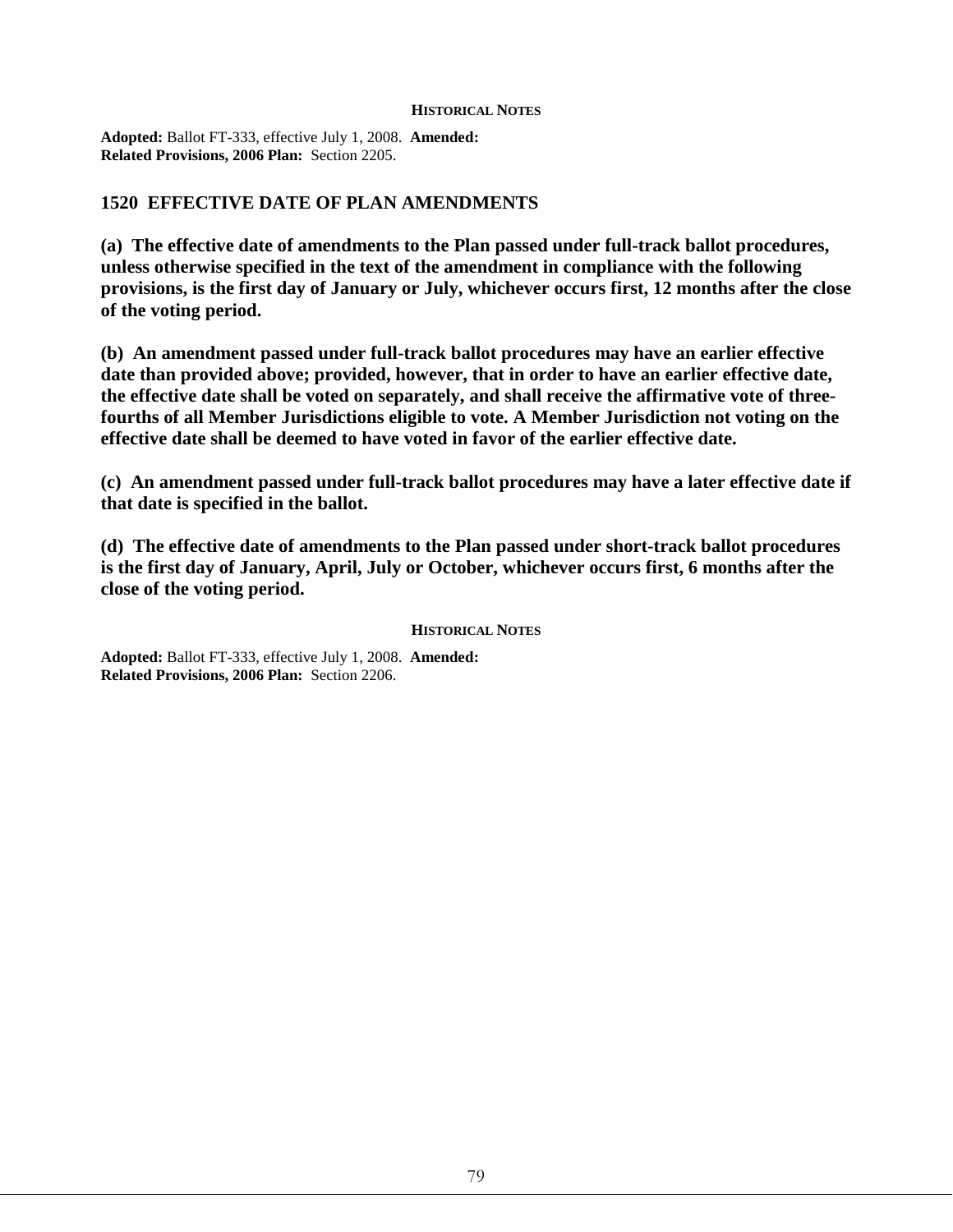# **APPENDIX A MEMBER JURISDICTIONS**

|                | Jurisdiction   | Date Approved      | Date of Entry    |
|----------------|----------------|--------------------|------------------|
|                |                |                    |                  |
| $\mathbf{1}$   | Kentucky       | September 13, 1973 | April 1, 1974    |
| $\overline{2}$ | Tennessee      | September 13, 1973 | March 1, 1974    |
| 3              | Missouri       | September 13, 1973 | January 1, 1974  |
| $\overline{4}$ | Texas          | September 13, 1973 | April 1, 1974    |
| $\overline{5}$ | Minnesota      | September 13, 1973 | January 1, 1975  |
| 6              | Oregon         | September 13, 1973 | January 1, 1975  |
| $\overline{7}$ | Nebraska       | September 13, 1973 | January 1, 1975  |
| $8\,$          | Utah           | September 13, 1973 | January 1, 1975  |
| 9              | Colorado       | September 13, 1973 | January 1, 1975  |
| 10             | Alberta        | July 22, 1974      | January 1, 1975  |
| 11             | South Dakota   | August 5, 1974     | January 1, 1975  |
| 12             | Mississippi    | November 4, 1974   | November 1, 1975 |
| 13             | Virginia       | February 24, 1975  | March 1, 1975    |
| 14             | Wyoming        | July 14, 1975      | January 1, 1976  |
| 15             | Montana        | October 10, 1975   | January 1, 1976  |
| 16             | Arkansas       | October 10, 1975   | July 1, 1976     |
| 17             | Louisiana      | December 1, 1975   | April 1, 1976    |
| 18             | Idaho          | December 10, 1975  | January 1, 1976  |
| 19             | Illinois       | July 7, 1976       | January 1, 1977  |
| 20             | North Carolina | July 16, 1976      | January 1, 1977  |
| 21             | Oklahoma       | January 19, 1977   | January 1, 1978  |
| 22             | Wisconsin      | May 23, 1977       | January 1, 1978  |
| 23             | Iowa           | August 17, 1977    | January 1, 1978  |
| 24             | Alabama        | September 5, 1979  | October 1, 1980  |
| 25             | Arizona        | May 9, 1980        | January 1, 1981  |
| 26             | North Dakota   | June 19, 1980      | January 1, 1981  |
| 27             | Kansas         | July 9, 1980       | January 1, 1981  |
| 28             | Pennsylvania   | September 15, 1982 | June 1, 1983     |
| 29             | Michigan       | August 10, 1983    | March 1, 1985    |
| 30             | Florida        | January 30, 1984   | December 1, 1986 |
| 31             | Connecticut    | August 6, 1984     | May 1, 1985      |
| 32             | California     | August 6, 1984     | January 1, 1985  |
| 33             | West Virginia  | November 15, 1984  | July 1, 1986     |
| 34             | South Carolina | March 12, 1985     | January 1, 1986  |
| 35             | Indiana        | July 14, 1986      | March 1, 1987    |
| 36             | Vermont        | February 24, 1987  | May 1, 1988      |
| 37             | Maryland       | March 20, 1987     | May 1, 1988      |
| 38             | Washington     | April 27, 1987     | January 1, 1988  |
| 39             | New York       | February 3, 198    | March 1, 1989    |
| 40             | New Hampshire  | July 26, 1988      | May 1, 1989      |
| 41             | New Mexico     | December 19, 1988  | January 1, 1990  |
| 42             | Nevada         | May 11, 1990       | January 1, 1992  |
| 43             | Georgia        | May 27, 1990       | January 1, 1991  |
| 44             | Ohio           | July 27, 1990      | June 1, 1991     |
| 45             | Maine          | February 22, 1991  | July 1, 1993     |
| 46             | Massachusetts  | May 22, 1992       | January 1, 1994  |
| 47             | Saskatchewan   | February 24, 1993  | October 1, 1993  |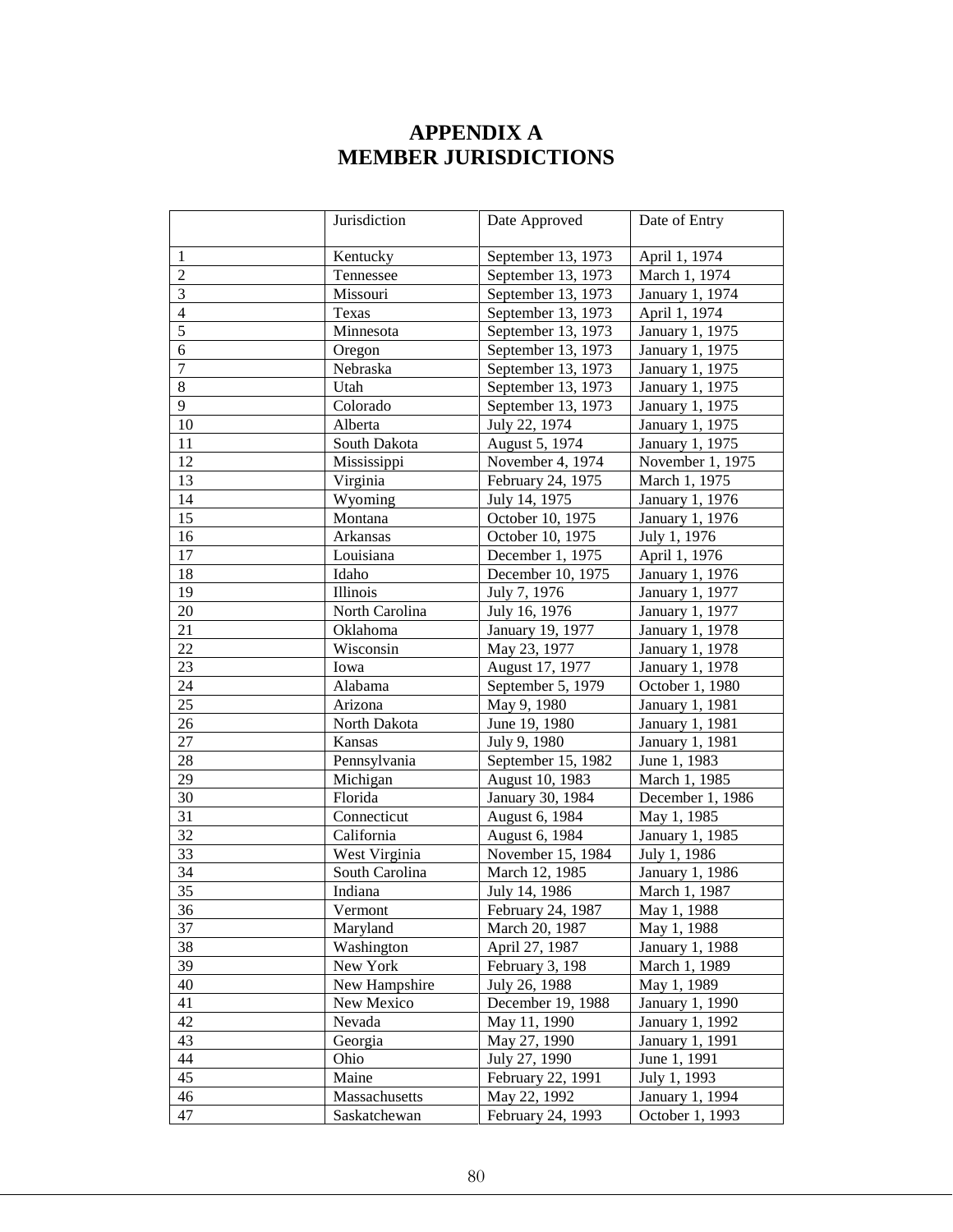| 48 | Delaware             | December 30, 1993  | January 1, 1995   |
|----|----------------------|--------------------|-------------------|
| 49 | British Columbia     | October 19, 1995   | January 1, 1996   |
| 50 | Rhode Island         | January 6, 1996    | September 1, 1996 |
| 51 | New Jersey           | April 9, 1996      | April 1, 1996     |
| 52 | District of Columbia | November 29, 1996  | April 1, 1997     |
| 53 | New Brunswick        | June 26, 1999      | April 1, 2001     |
| 54 | <b>Ouebec</b>        | September 29, 1999 | April 1, 2001     |
| 55 | Ontario              | June 24, 2000      | April 1, 2001     |
| 56 | Manitoba             | August 18, 2000    | March 1, 2001     |
| 57 | Prince Edward Island | November 8, 2000   | April 1, 2001     |
| 58 | Newfoundland $\&$    | November 21, 2000  | April 1, 2001     |
|    | Labrador             |                    |                   |
| 59 | Nova Scotia          | December 29, 2000  | April 1, 2001     |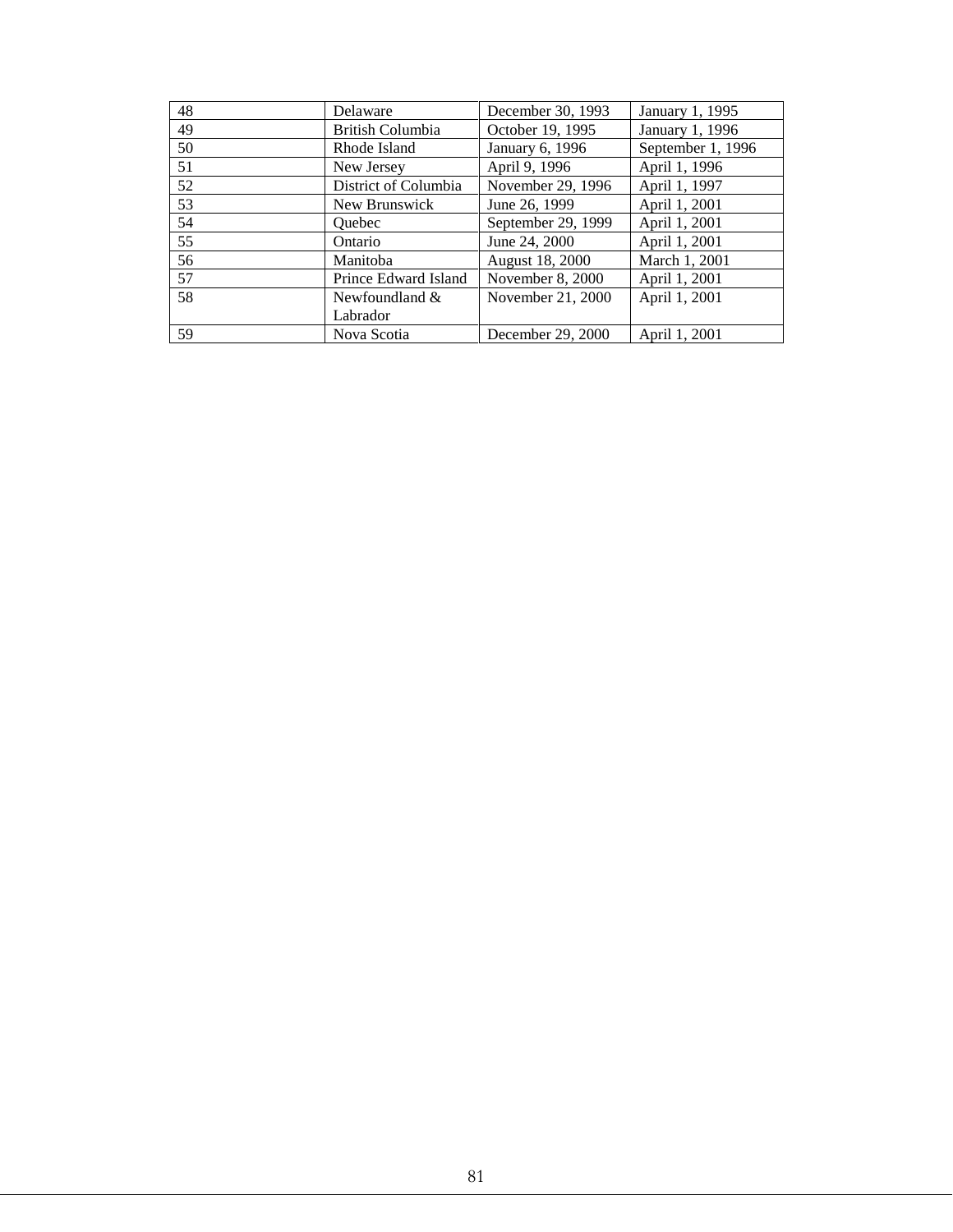# **APPENDIX B EXCEPTIONS TO THE INTERNATIONAL REGISTRATION PLAN**

As of July 1, 2008 there are no Exceptions to the Plan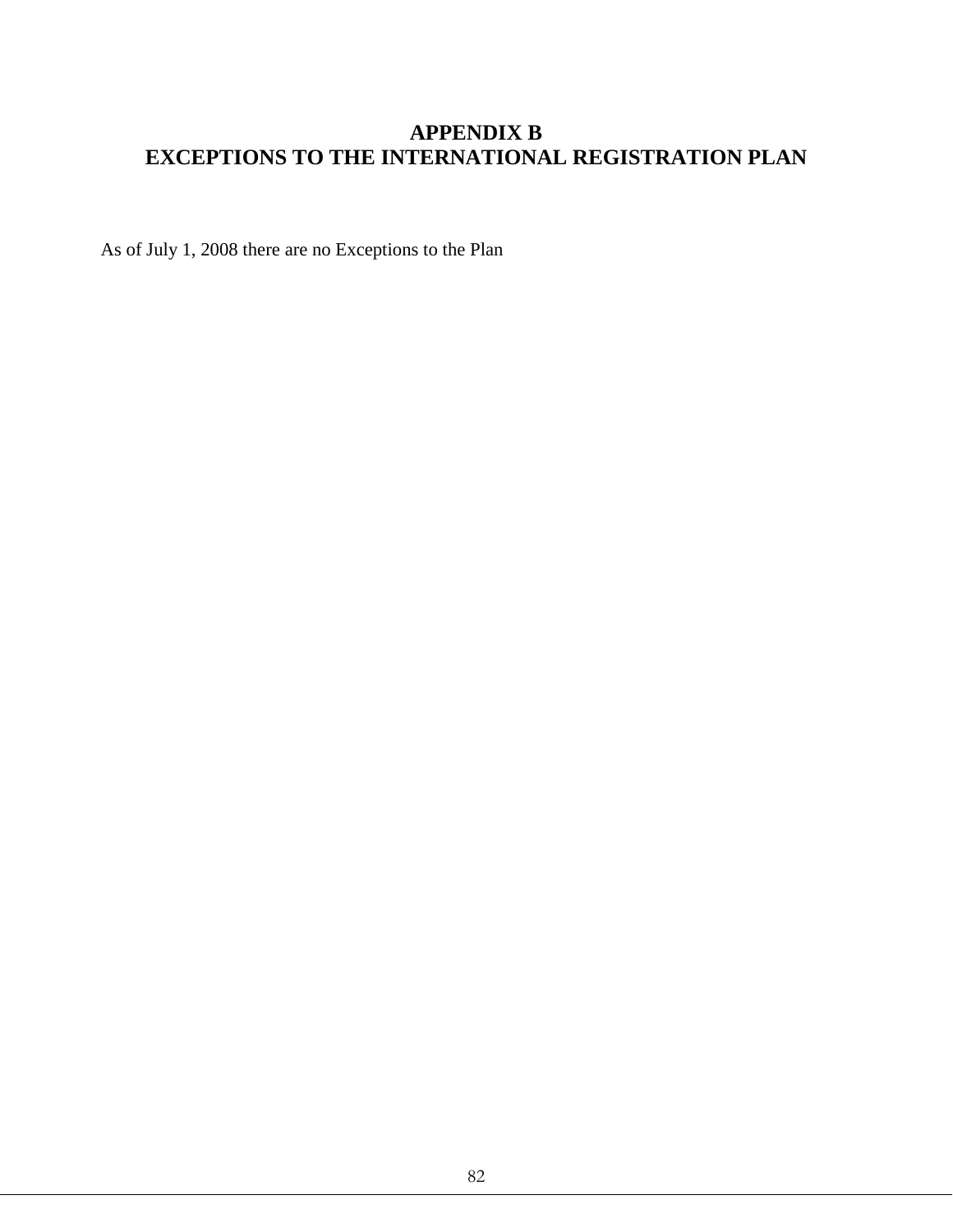# **APPENDIX C FORM OF ANNUAL REPORT OF PLAN ACTIVITY**

| <b>Member Jurisdiction Name</b>                                                                                                      |                        |
|--------------------------------------------------------------------------------------------------------------------------------------|------------------------|
| 1. Calendar Year Reported                                                                                                            | Jan. 1 - Dec. 31, 2014 |
| 2. Total Fleets                                                                                                                      |                        |
| 3. Number of Fleets RENEWED during this calendar year                                                                                |                        |
| 4. Number of NEW Fleets registering for the first time during this<br>calendar year                                                  |                        |
| 5. Number of Audits resulting in changes to fees                                                                                     |                        |
| 6. Number of Audits resulting in NO changes to fees                                                                                  |                        |
| 7. Total Number Audits finalized during this calendar year                                                                           |                        |
| 8. Number of Records Reviews conducted, if any                                                                                       |                        |
| 9. Number of INADEQUATE records assessments issued                                                                                   |                        |
| 10. Total dollars assessed for Inadequate records included above                                                                     |                        |
| 11. Total Registrants                                                                                                                |                        |
| 12. Number of Power Units                                                                                                            |                        |
| 13. Has the designated Website Coordinator verified that all of your<br>jurisdiction information on www.irponline.org is up to date? | Yes                    |
| <b>Submitted by:</b>                                                                                                                 |                        |
| Name:                                                                                                                                |                        |
| Title:                                                                                                                               |                        |
| Agency:                                                                                                                              |                        |
| Signature:                                                                                                                           | Date:                  |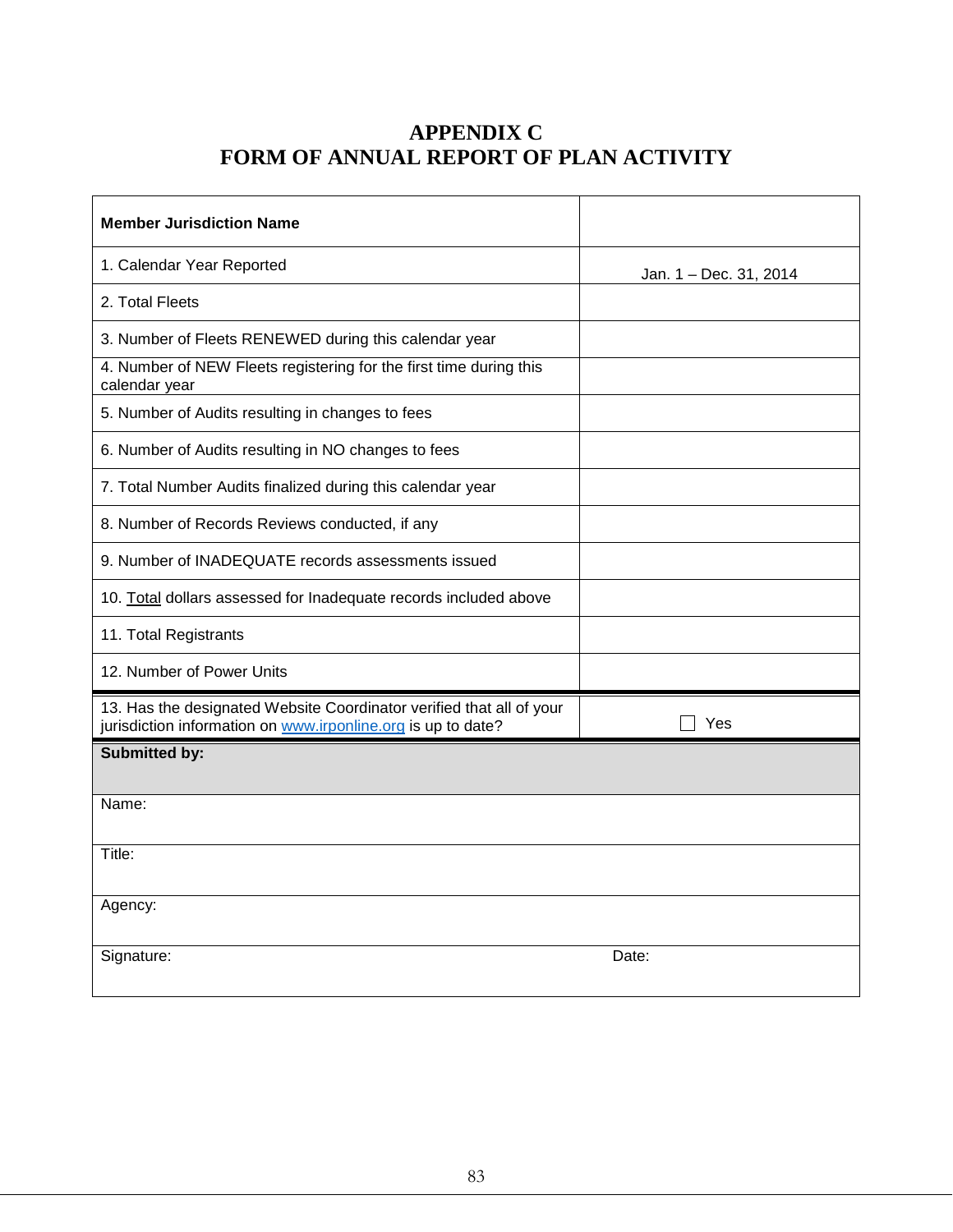# **APPENDIX D INTERNATIONAL REGISTRATION PLAN DUES**

**Dues payable by Member Jurisdictions shall be determined as follows:**

**For fiscal years beginning before October 1, 2008, the dues shall be determined with reference to the following table:**

- **15,000 or fewer power units equal \$6,000.00 U.S.**
- **15,001 to 30,000 power units equal \$12,000.00 U.S.**
- **More than 30,000 power units equal \$18,000.00 U.S.**

**For fiscal years beginning on and after October 1, 2008, dues shall be \$6,000.00 U.S. per Jurisdiction plus an amount based on the number of power units, determined with reference to the following table:**

| <b>Power Units</b>  | Cost     |
|---------------------|----------|
| $1 - 1,000$         | \$1,120  |
| $1001 - 5,000$      | \$2,400  |
| $5001 - 10,000$     | \$5,600  |
| $10,001 - 15,000$   | \$8,800  |
| $15,001 - 20,000$   | \$14,400 |
| $20,001 - 30,000$   | \$19,200 |
| $30,001 - 50,000$   | \$25,600 |
| $50,001 - 100,000$  | \$28,000 |
| $100,001 - 150,000$ | \$30,400 |
| $150,001 - 200,000$ | \$33,200 |
| $200,001 - 250,000$ | \$36,000 |
| $250,001 - 300,000$ | \$38,800 |
| $300,001 - 350,000$ | \$41,600 |
| $350,001 - 400,000$ | \$44,400 |
| $400,001 - 450,000$ | \$47,200 |
| $450,001 - 500,000$ | \$50,000 |
| 500,001 plus        | \$52,800 |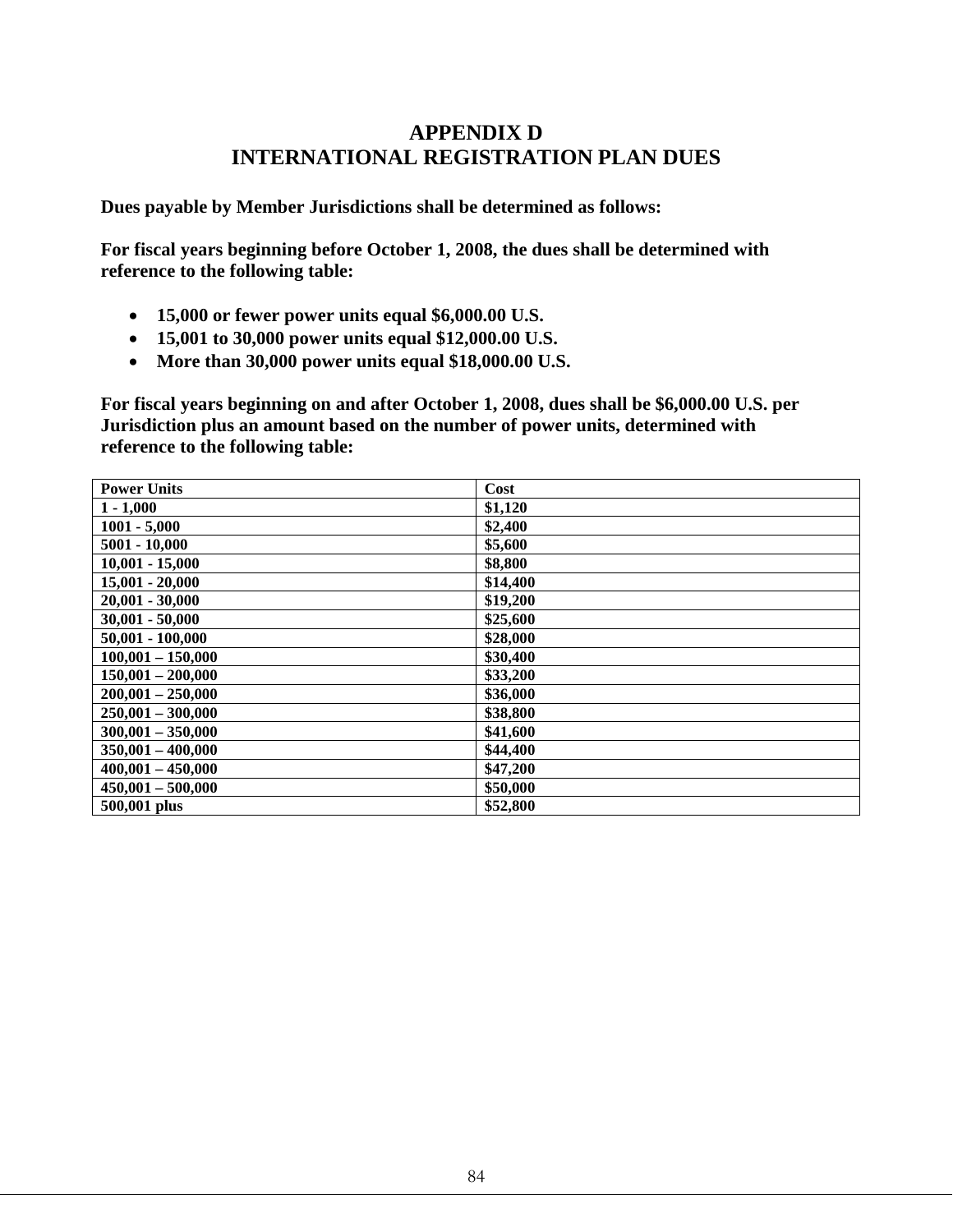# **APPENDIX E GOVERNING BOARD DECISIONS**

International Registration Plan Governing Board Dispute Resolutions/Interpretations Chronological Order

## **January 14-15, 1985**

1 - Define public notice identified in Section 2302 - the Board decided that this notice would be published in the AAMVA *Bulletin*, and ATA's *Transport Topics*, plus be sent to all Chief Administrators, law enforcement officials, industry representatives active within the AAMVA Standing Committee on Vehicle Reciprocity, and CCMTA for its publication.

## **March 14-15, 1985**

2 - Alternatives for members may sit in on the Governing Board meetings, but may not vote. (Section 2112)

## **September 20, 1985**

3 - The case before the Board was brought by the State of Pennsylvania against a carrier who said he had an established place of business in Virginia. (Section 218) Verified facts indicated otherwise. The Board charged Virginia to investigate and report back within 120 days if the carrier had an established a place of business in Virginia.

Note: The carrier is now complying with Section 218.

## **March 6, 1986**

4 - The Board discussed the provision for proxy votes 6, 1986 for members who were not able to attend the meeting. The Board again endorsed that proxy votes would not be accepted. Section 2112 (Previously discussed on 3/14/85).

## **October 23, 1986**

- 5 A case was brought before the Board for interpretation of Section 210 and its Commentary. Could a carrier consolidate its fleet in California including some vehicles which did not generate California miles. The Board agreed that the carrier could do this.
- 6 The Board was asked to interpret Section 906 concerning owner-operators. Some jurisdictions were requiring full compliance of the established place of business definition Section 218 for owner-operators, The Board agreed that Section 906 applies to owner-operators, rather than Section 218. Kansas had filed an exception to the Plan prior to the amendment which changed the treatment for owner-operator registration. The Board agreed that Kansas must file a new exception if it did not want to comply with the provisions of the amendment.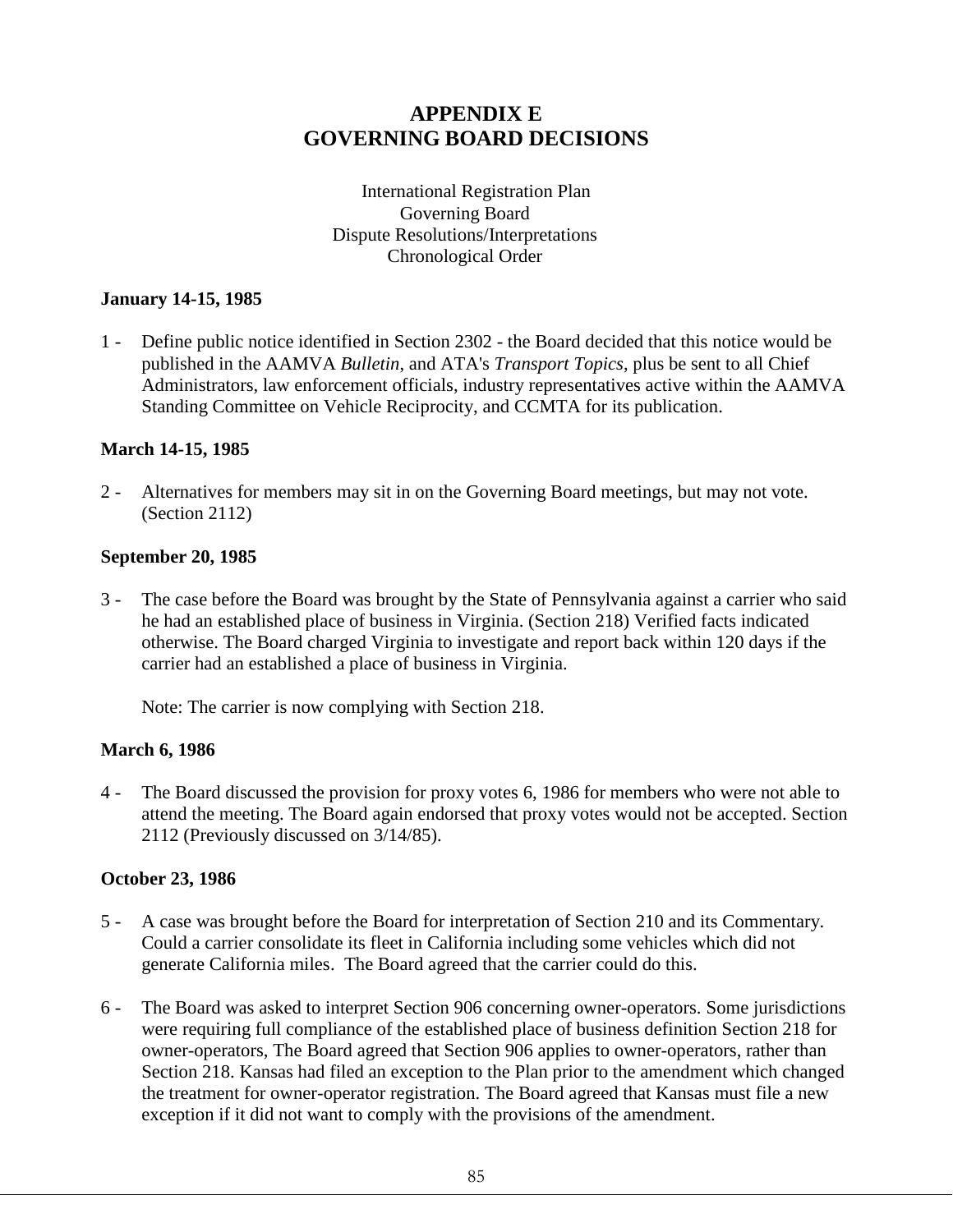Note: All jurisdictions are complying with Section 906.

7- The interpretation of Section 410 concerning the untimely submission of fees was requested. Michigan indicated that Illinois was taking an average of 26 days to forward fees to jurisdictions. A few of the jurisdictions had a memorandum of understanding with Illinois for the money to be transmitted in a more timely fashion, and that if a check is returned, the receiving jurisdiction would refund that portion to Illinois. The Board suggested that Michigan attempt to negotiate a similar agreement with Illinois since there is nothing in the Plan that specifically indicates when a jurisdiction is required to transmit the money.

Note: A subsequent ballot to amend Section 408 specifies the time period for sending transmittals and fees.

8 - Illinois submitted for interpretation of Section 218, established place of business. Illinois indicated that there were applicants that were using the address of an attorney's office as the established place of business. Illinois further indicated that a physical inspection indicated that there were three separate phone numbers, separate offices within an office, and supposedly separate employees assigned to handle each company's trucking operation. The Board indicated that these registrants were in compliance.

## **March 10, 1987**

- 9 Did the amendment to the adopting resolution Appendix A requiring a six months notice mean that the ballot must be submitted six months in advance of the registration year or approved six months in advance of the registration year. The Board agreed that it means submitted.
- 10 Texas indicated that there was some concern regarding all trailer fleets and the method for audit. It was questioned whether the Plan allows for all trailer fleet. The Board agreed that it does under Section 204 (a) (3).

## **March 29, 1988**

11 - The case heard was determining mileage for combined fleets. A carrier closed its operation in Arizona. It disbanded the Arizona fleet - fleet three - and moved the vehicles to fleet one, which was based in another jurisdiction. The carrier included the mileage for fleet three with fleet one upon renewal. When audited by North Carolina, the carrier was instructed to exclude the fleet three mileage. North Carolina felt that the closing of the facility was considered a change of operation, even though fleet three and fleet one had operated in some of the same jurisdictions. California, however, felt that since all vehicles were moved form fleet three to fleet one, the mileage should have been combined and would have been consistent with Article VIII of the Plan. The Board found it difficult to rule that North Carolina was incorrect, since there is not policy on combining fleets and mileage. The Board agreed that North Carolina was justified in its action. In addition, the Board asked the Motor Carrier Services Audit Subcommittee to initiate a policy and guidelines for combining fleets and mileage, and to ballot the issue with member jurisdictions.

Note: A work-group was created to address this issue.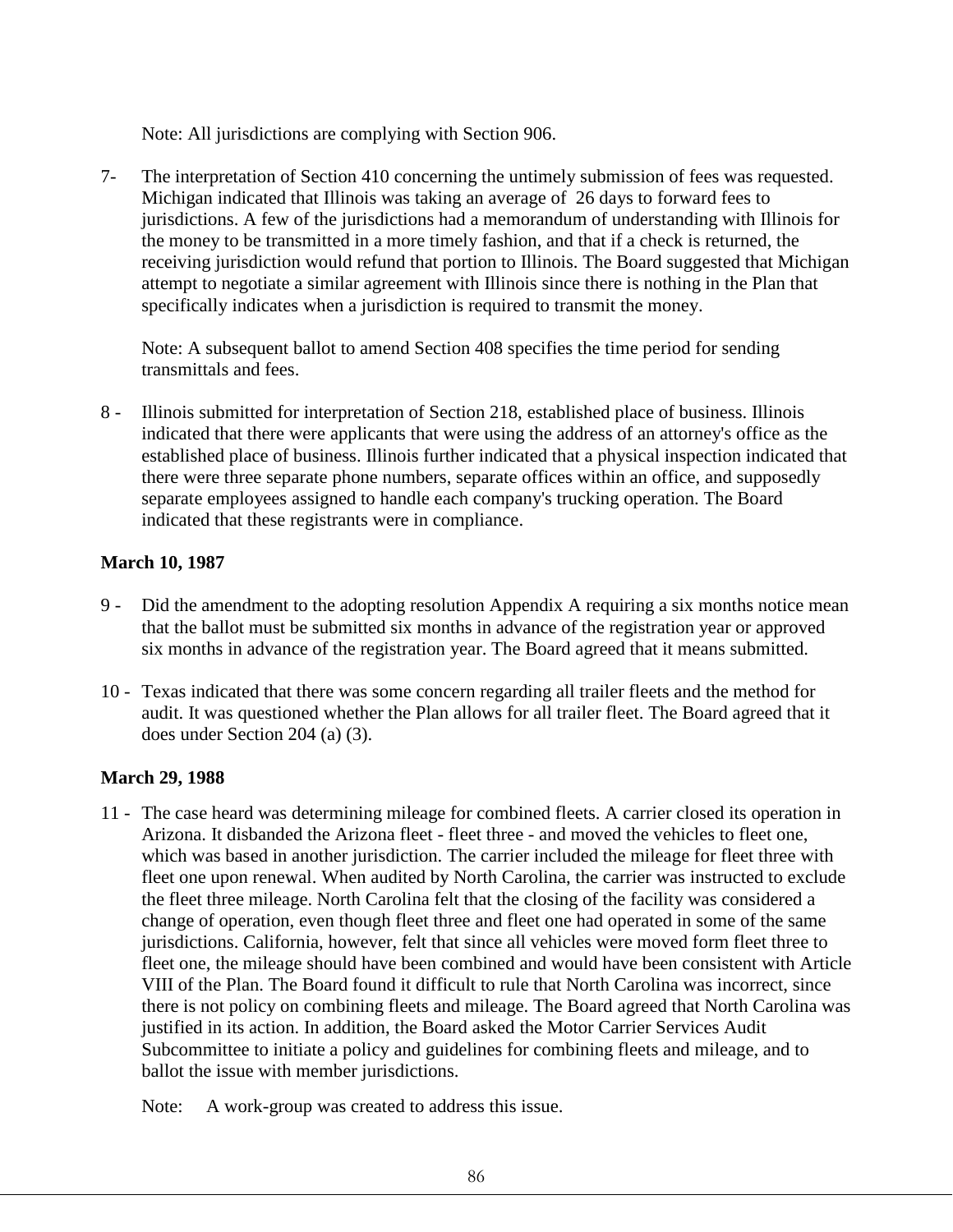12 - Can vehicles operating exclusively in a single jurisdiction use IRP plates. The State of Arizona stated when a carrier intends to run 100% in one jurisdiction, it should be fully plated with that jurisdiction. The Board agreed that it was improper for vehicles to operate with IRP plates when they are doing only intrastate operations for the entire registration period. Vehicles must travel in two or more IRP jurisdictions in order to register under the program (Section 204).

## **September 20, 1988**

13 - The item for discussion concerned restricted plates under the IRP. The State of Maryland was concerned that West Virginia was not recognizing its dump plate as a restricted plate and, therefore, was requiring the vehicles to be apportioned. The Board felt that the plate qualified as a restricted plate under IRP and that West Virginia should continue to treat these specific vehicles under the pre-IRP arrangement with Maryland (Section 204 and Commentary).

## **April 4, 1989**

- 14 The legal counsel of the Chair has indicated that incorporated by reference as specified in Article XVI in the IRP is as binding as other commentary. The Audit Guidelines are to be read as though they are published in Article XVI as official commentary.
- 15 There was a question as to whether the Official Commentary is considered to be part of the Law. The Commentary contained in Code is not part of the Law.
- 16 Jurisdictions were not uniformly applying refund procedures. It was agreed that each jurisdiction should be applying refund procedures under their own statutes regardless of the base of the vehicle.
- 17 The Board addressed the question of whether British Columbia's exception as filed was actually an exception to the Plan (Section 1900). The Board decided that it was not an exception and suggested British Columbia re-file a ballot without exception.

## **September 12, 1989**

- 18 The item discussed concerned Section 104, Commentary, which was inadvertently printed as Unofficial Commentary. Previous printings in the original ballot showed it as Official. The Board voted to correct as a housekeeping item.
- 19 A case was brought before the Board by Oliver Trucking to clarify those sections of the Plan used to determine base state (Section 210). This issue previously submitted by the states and resolved by them was brought before the Board by the Company. The first issue concerned whether vehicles could be registered in a lessee's base jurisdiction if different from the lessor. The Board agreed that this could happen. The second issue was whether Oliver Trucking had established a proper base in North Carolina. The Board decided that the base was now proper.
- 20 An issue brought before the Board by the Commonwealth of Kentucky was to clarify the action taken when a registration is erroneously issued. The Board agreed that a registration may be suspended by an apportioned jurisdiction only when fees due are not paid (Section 504). All other actions must be taken by the base state.
- 21- A request for interpretation of Section 508 was made. Missouri inquired whether apportioning a vehicle in a jurisdiction at less than its empty weight was a legal form of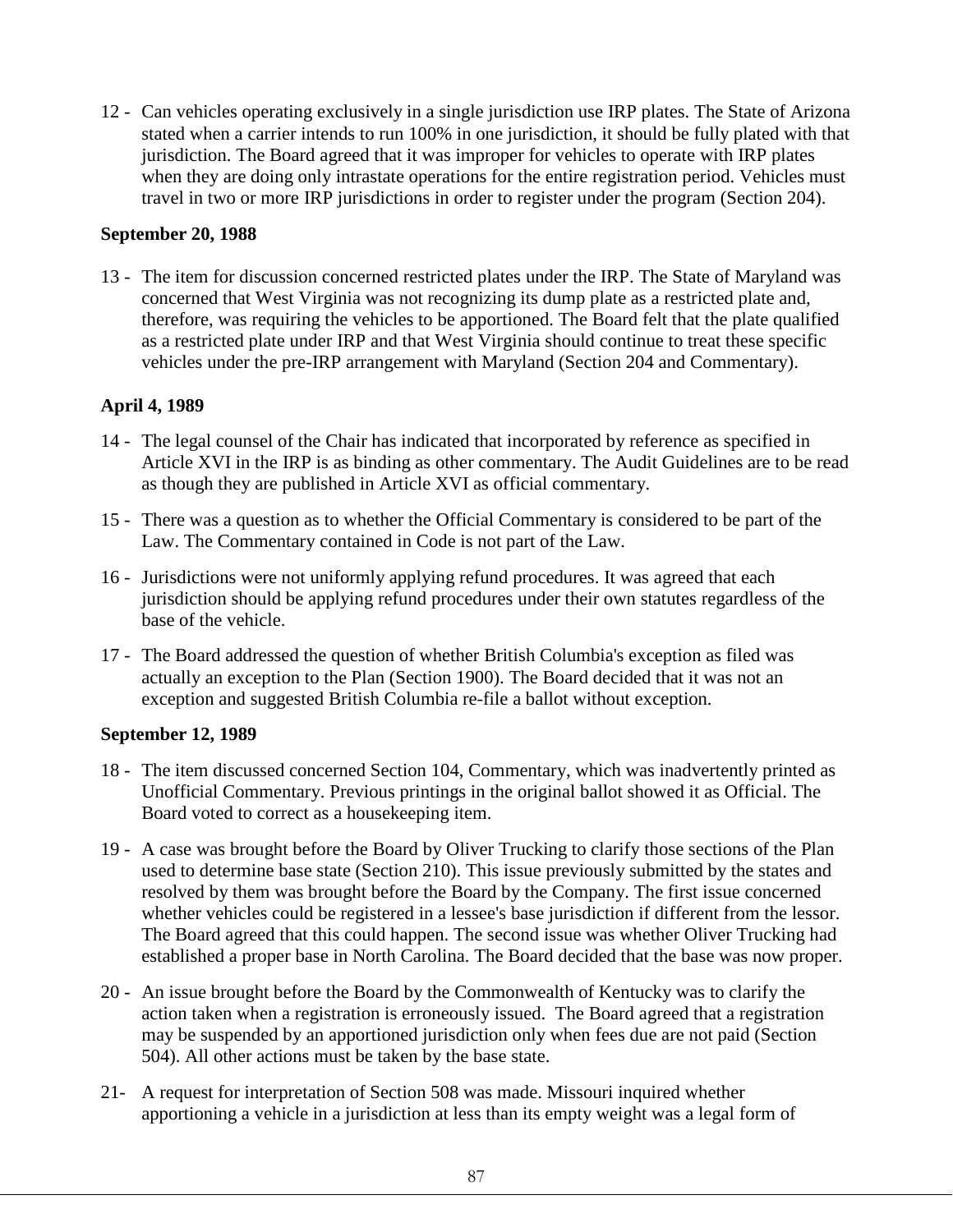discounting. Missouri claimed this registration practice constitutes discounting and is prohibited under Section 508 of the Plan. Missouri also requested the Board require joint audits of any carrier with questionable weight variance registrations. The Oklahoma Tax Commission indicated: 1) a request for the Board to interpret what constitutes discounting is not a substantive issue for the Board to act upon, 2) the authority under Section 508 is discretionary and is vested solely in the base jurisdiction, and 3) Missouri's request to authorize a joint audit by the base jurisdiction in these cases is an attempt to circumvent the provisions of Section 508 and is beyond the Board's scope of authority. The Board answered on the following points. The purpose of enacting Section 508 of the Plan was to prevent the practice of discounting. Therefore, discounting is a substantive issue under Section 508 of the IRP, and the interpretation of this issue is within the Board's scope of authority (Section 2312). The passage of Section 508 is clear that the intent is to grant authority to the base jurisdiction to demand verification of weight variances. The applicant has the burden of proving that it reflects operating practice. Therefore, weight variance for a jurisdiction cannot be granted for a weight variance for a jurisdiction cannot be granted for a weight below the empty weight of the vehicle. And last, Article XVI in the IRP provides for audits of carriers. Section 1606 specifically says that audits may be made by the commissioners by several jurisdictions. Therefore, the Board has the authority to recommend a joint or separate audit be conducted by the jurisdictions. The State of North Carolina changed its procedures as a result of this action, by the state of Oklahoma disagreed and asked that the interpretation be put on ballot for official adoption.

Note: The ballot failed

## **April 9, 1991**

- 22 The case was presented by Signal Delivery Service, requesting a refund from the State of Florida under Article VII. Florida did a partial refund according to its Statute. The company wanted a total refund for a wrecked vehicle since it was wrecked before the registration period began. The request was made after the beginning of the registration period. The Board ruled in Florida's favor since its statute specifically says that the refund application date is the deciding factor on how much refund is processed. Section 700 indicates the state's statues rule.
- 23 The case concerned a consolidated fleet with a base in Connecticut and Indiana. Connecticut was requiring Connecticut to be the base for IRP registration of the fleet since the vehicles were based there. The Board ruled there was an established place of business in Indiana and, therefore, Connecticut could not require those vehicles based in Connecticut to declare Connecticut as the base state (Article 210).
- 24 The Working Group's interpretation of reduced operations that had been addressed by the Board at the last meeting (Sections 222 and 300) was requested again. This Board also did not endorse the Working Group's interpretation indicating the language was not clear.

Note: New language, as requested by the previous Board, was drafted, balloted and passed in 1992 effective for the 1993 registration year.

**August 25, 1991**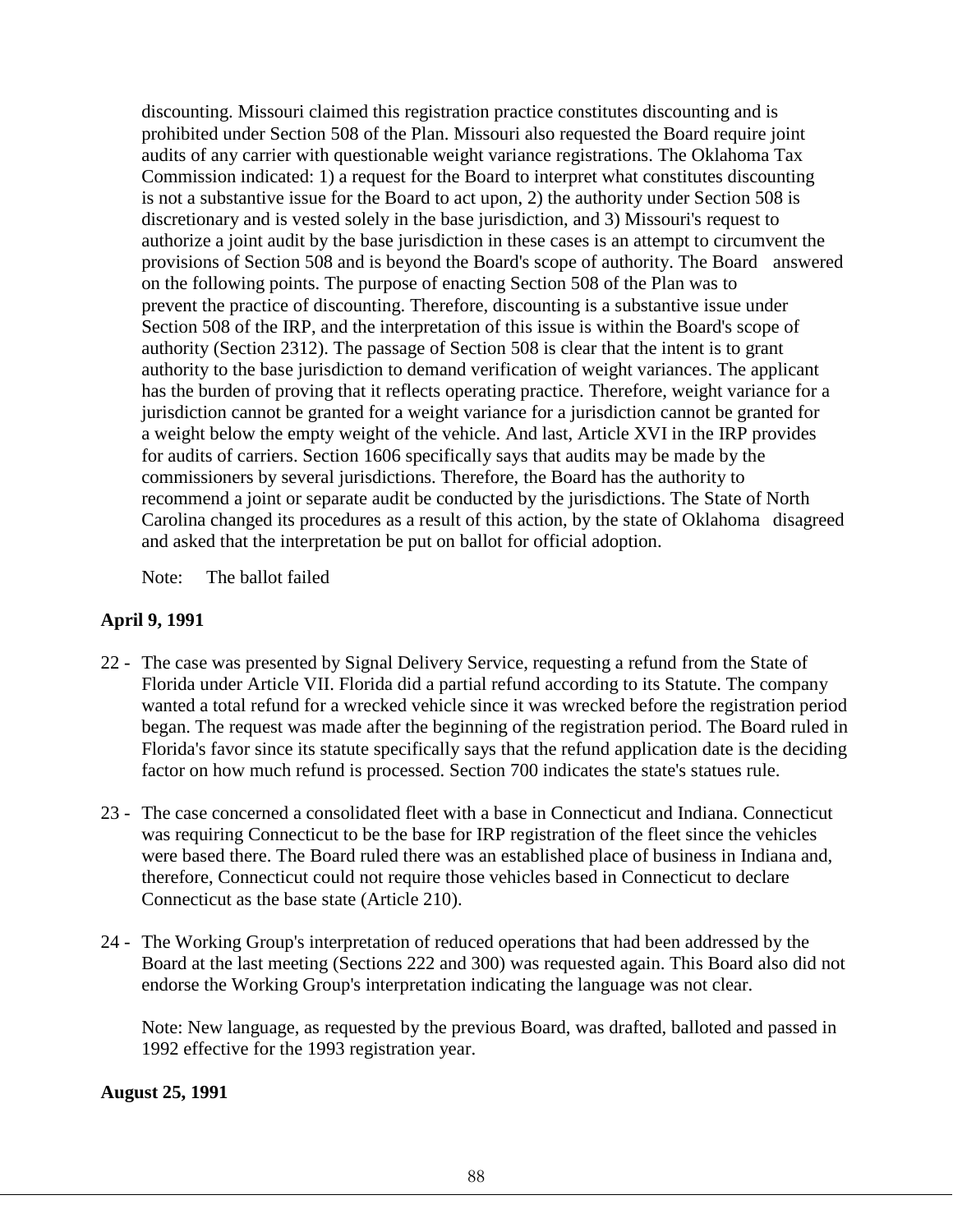25 - A question between Illinois and Indiana concerning an audit of the Central Blacktop Company was resolved. Illinois audited an estimate and substituted actual miles for the current registration period. The questions arising form this are: 1) can a jurisdiction adjust second year mileage estimates following an audit, and 2) what is the appropriate approach to an audit when there are insufficient miles in the preceding year. Illinois had audited the carrier's 1988 registration year application using the actual mileage accrued during the 1988 registration year rather than the preceding year since there were so few miles in the preceding year. The Audit Subcommittee had been asked for an opinion in this case. It referenced Section 800 of the IRP describing the procedure for initial applications. When operations were not conducted in the previous year, the carrier is to include a proposed method of operation and estimates for miles for the jurisdictions. The base jurisdiction's Commissioner can adjust the estimated miles if not satisfied. The Audit Subcommittee also referenced the Policies and Procedures Manual Section 5000 and 5020, indicating estimated miles are used by the registrant in the initial year of operation and should be scrutinized at that point, and that neither the Plan, the Audit Manual, not the Policies and Procedures Manual addresses the number of months a carrier must have actual mileage history before being required to report actual miles on the application. The Audit Subcommittee indicated that Illinois should not apply actual mileage accrued from July, 1987 through June, 1988 to a previous registration year. The subcommittee recognized that the base state could audit a second year application, but only using the miles traveled during the preceding year.

Note: Amendment adding Section 400(b) effective for the 1992 registration year relates to matters discussed in this case.

26 - A request by Indiana for interpretation of fee calculation when there is estimated mileage was decided. Indiana was concerned the states are using various methods of fee calculation in their approaches to addressing estimated miles in regard to expanding operations at the time of renewal. Should the calculation of percentages include the estimate of calculate over 100%. The Board ruled the overall calculation should be included in the 100% unless state statutes provide otherwise as indicated in Article VIII Commentary. If the state's statute is silent on this, then the percentage must total within 100%.

## **January 21, 1992**

27 - The State of Colorado asked for a Board interpretation on the requirement for a single registration plate. The articles affected were Sections 104, 212 (a), and 400. The question was whether a carrier could apportion in one jurisdiction and buy full plate in another jurisdiction for operation in that state. The Board interpreted that a carrier can apportion, trip permit, or obtain a full plate from jurisdictions. The issuance and use of trip permits and full plates are governed by the state authority. A carrier could use two plates, thereby having a full plate form one state and an apportioned plate for other member states.

## **September 13, 1992**

28 - The request by Indiana for New Hampshire to refund a transfer fee that only Indiana had collected from its carriers for several years was resolved. The issue considered Section 202, 302 Commentary and 304 of the Plan. The Board ruled the base state can collect apportioned fees only. Any other fee should be collected by the other jurisdictions. The fees should not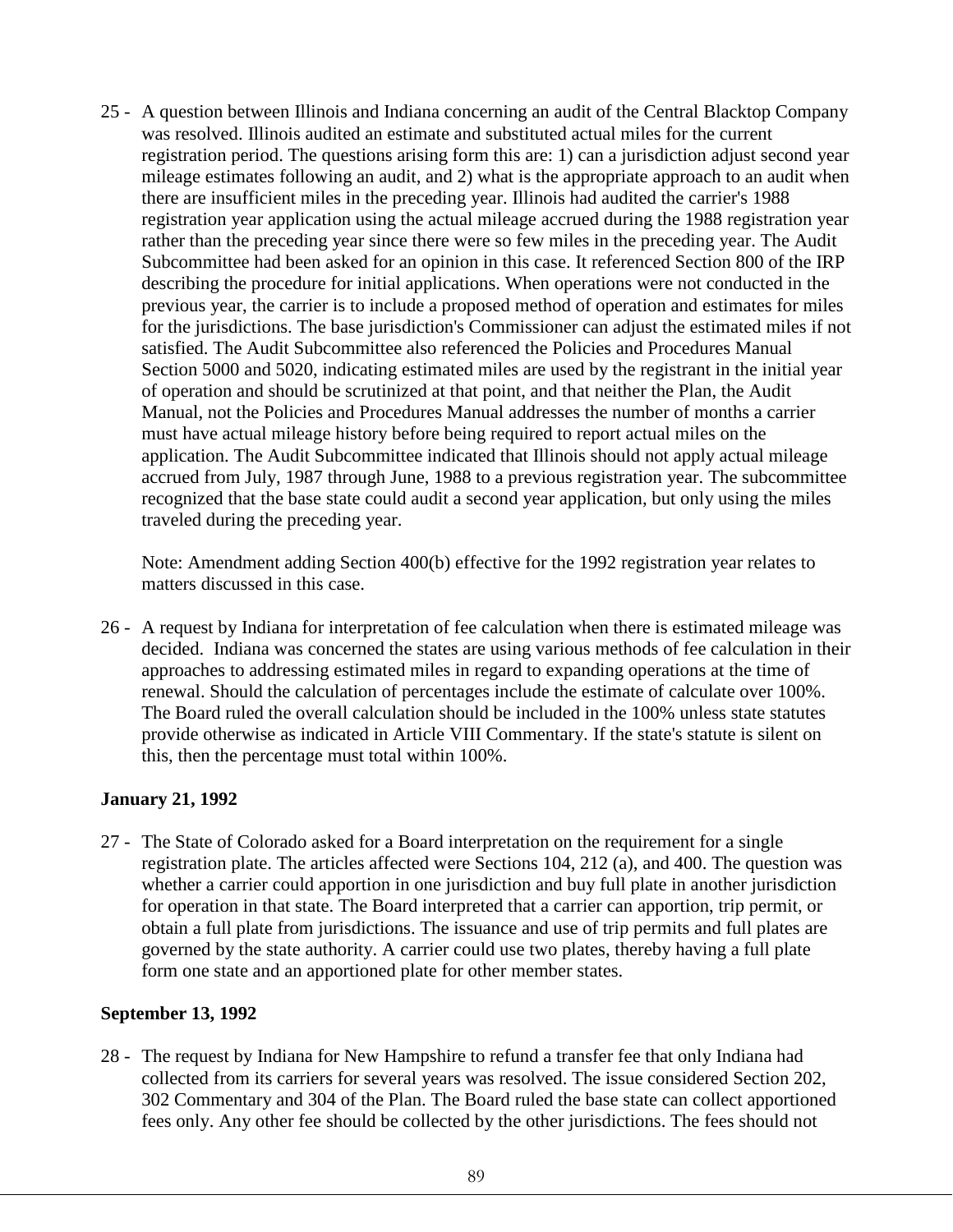have been collected by Indiana for New Hampshire. Therefore New Hampshire should refund the transfer fees to the Indiana carriers. The method of refund was left to the two jurisdictions to decide.

29 - A case of a refund for a South Dakota carrier by the jurisdiction of Wyoming was resolved. The South Dakota carrier had apportioned all its vehicles with Montana, South Dakota, and Wyoming. At the time of audit, it was found that seven of the eight vehicles never left the jurisdiction of South Dakota. The issue here is whether intent was involved (Section 204). Did the carrier intend to leave South Dakota, or did it incorrectly complete the applications and apportion vehicles that were never intended to leave the state? The Board decided that the audit of the operations of the carrier indicated the carrier never intended for these vehicles to leave the state and, therefore, a refund would be due if Wyoming's statutes provide for refunds as a result of audit. Wyoming said it would refund.

## **August 21, 1993**

30 - A case was brought before the Board at the April 20, 1993 meeting concerning Averitt Express and an audit conducted by the State of Tennessee as the base state. The result of the audit was that Averitt owed substantial additional sums to Tennessee, and was entitled to substantial refunds from certain other IRP jurisdictions. There was then an adjustment to the audit, and the adjusted results were sent out to all appropriate jurisdictions. There were no objections to the results. As a result of the audit, Averitt then paid Tennessee the registration fees that it claimed were due, and then sought the refunds from the affected jurisdictions. Thirteen jurisdictions refunded in accordance with the terms and results of the Tennessee audit. The refunds due to Averitt from the States of Illinois, Kentucky, and Virginia were either denied or not responded to. The Board recommended that the issue be sent to the Audit Subcommittee for evaluation and fact-gathering. The issue was then re-examined at the August 21, 1993 meeting. The Audit Subcommittee obtained additional information from the State of Tennessee concerning the audit, made a recommendation based on the IRP agreement, audit guidelines, and the audit documentation. In the audit report, the auditors indicated that Averitt's records reflected that only long haul drivers prepare trip reports and only the mileage generated by the long haul trucks were accumulated and reported although the vehicles may have been operated many thousands of miles in shuttle or pick-up service. The Audit Subcommittee further stated that it was very clear to them that the registrant did not maintain adequate records on which a true liability could be determined. The Board decision was to accept the Audit Subcommittee's report and hold the states of Virginia, Kentucky and Illinois harmless on the refund. The states would not be required to issue refunds as a result of the Tennessee audit.

## **April 26, 1994**

31 - Oklahoma came to the board for advisement upon its interpretation of Article II, Section 218, Established Place of Business. Their interpretation involved a dispute that Oklahoma had been having with a business representing itself as a licensing service to help carriers set up in Oklahoma. The state's contention was that this business was not legitimate, and was merely providing an address and phone number for carriers to use for declaring Oklahoma as their base-state. The carriers were not legitimately established in the state of Oklahoma, and therefore Oklahoma rejected their applications. Since the line service was not doing the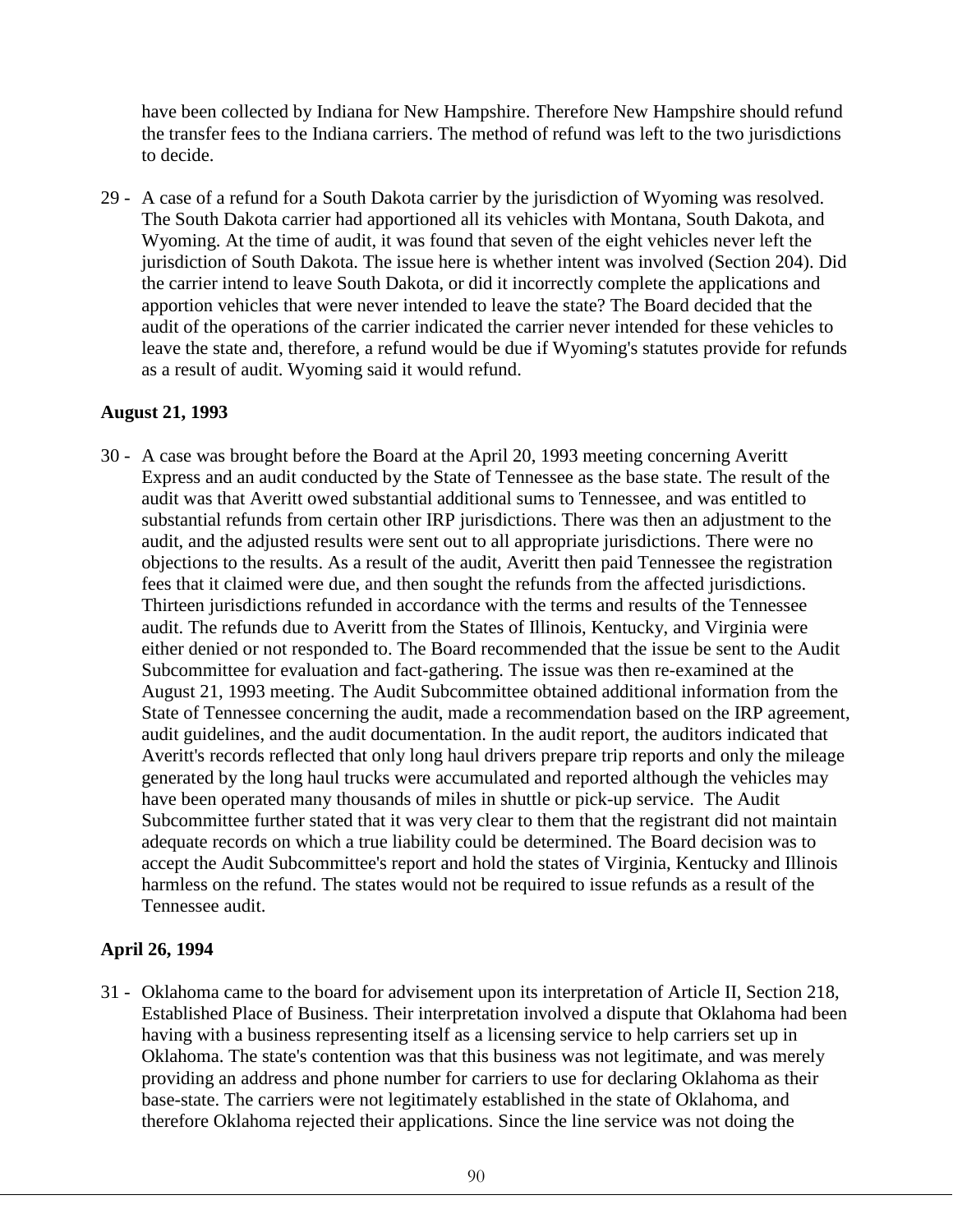business of the carrier, the definition of 218 was not met. Oklahoma came to the board for assurance that it was indeed acting in compliance with the Plan. The board advised that Oklahoma had the power to make that decision, and were therefore in compliance with the Plan.

## **July 14, 1994**

32 - The State of Utah came to the Board for advisement on the registration of rental cars. The Board advised that if a passenger car is registered as apportionable, then records must be kept like any other apportioned vehicle. Allocated vehicles must follow that definition, and must calculate full plate percentages according to revenue, and fully plate the correct percentage of vehicles in each jurisdiction. The Board also advised that base jurisdictions are not required to report rental passenger car information to other jurisdictions; in fact, it is up to the companies to report to any state that asks to see their records.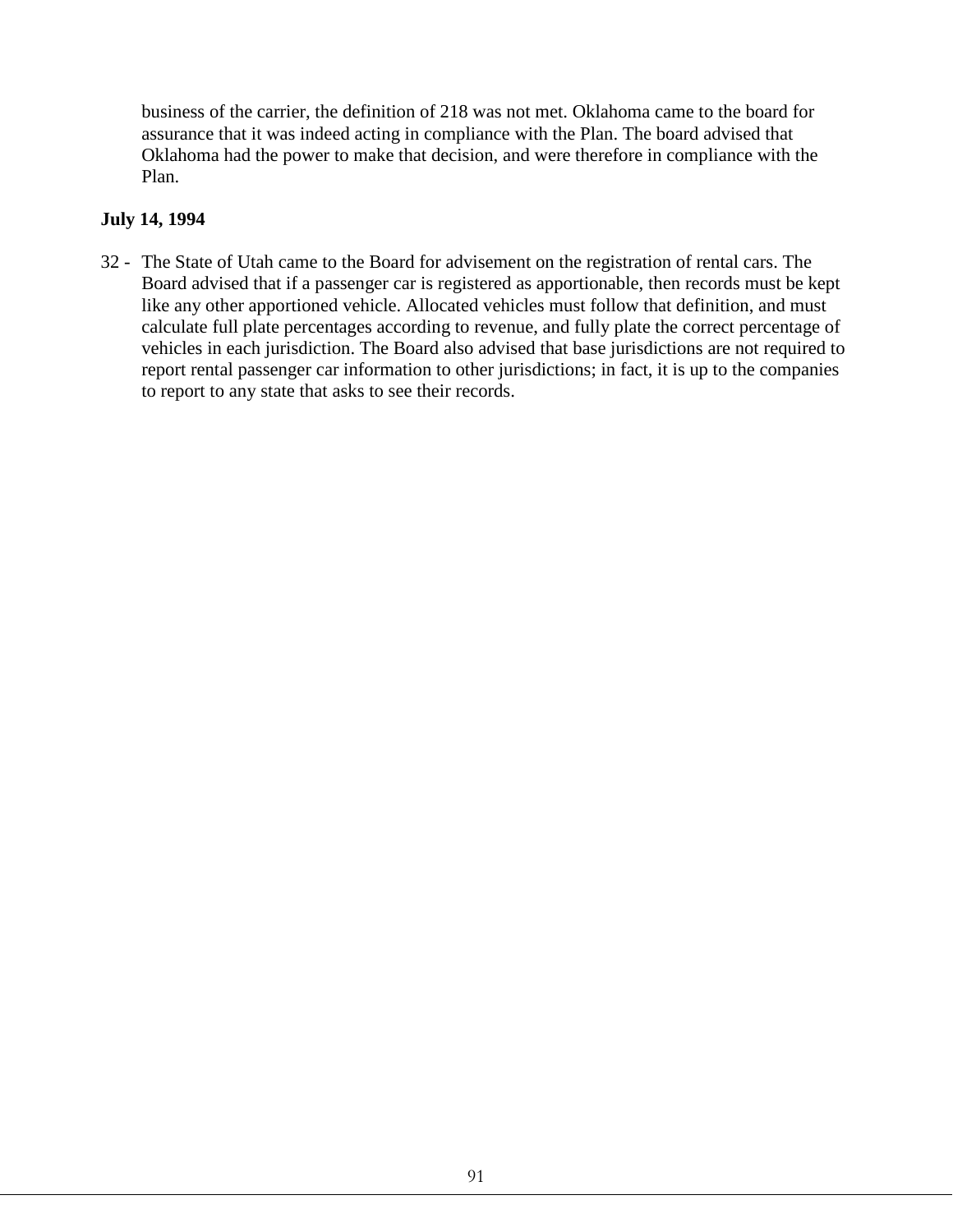## **DISPUTE RESOLUTION COMMITTEE DECISIONS**

| 1995.1        | Class of Dispute:<br>Petitioner:<br>Articles/Sections:<br><b>Meeting Date:</b>                                                                                                                                                                                                                                                                                                                                                                                                                                                   | Class 4, Interpretation<br>Comdata Saunders vs. State of Washington<br>Article II, Section 238 Preceding Year<br>August 28, 1995                                                                                                   |  |
|---------------|----------------------------------------------------------------------------------------------------------------------------------------------------------------------------------------------------------------------------------------------------------------------------------------------------------------------------------------------------------------------------------------------------------------------------------------------------------------------------------------------------------------------------------|------------------------------------------------------------------------------------------------------------------------------------------------------------------------------------------------------------------------------------|--|
| <b>Issue:</b> | Comdata Saunders challenged the policy of the state of Washington under which<br>mileage reporting years are staggered. Comdata raised the issue of Washington<br>staggering a registration year and staggering the mileage reporting year. Washington<br>felt it was to the carrier's benefit to be able to have a staggered registration year and<br>report current year mileage as close to the stagger year as possible. The amendment<br>was made to Washington registration law with no testimony opposing it at the time. |                                                                                                                                                                                                                                    |  |
| Decision:     | The Dispute Resolution Committee advised that all jurisdictions abide by the<br>International Registration Plan Official Commentary definition of "Preceding Year,"<br>Article II, Section 238.                                                                                                                                                                                                                                                                                                                                  |                                                                                                                                                                                                                                    |  |
| 1996.1        | Class of Dispute:<br>Petitioner:<br>Articles/Sections:<br><b>Meeting Date:</b>                                                                                                                                                                                                                                                                                                                                                                                                                                                   | Class 1, Non-Compliance Resulting in Monetary Loss<br>Comdata Saunders vs. State of Washington<br>Article II, Section 238 Preceding Year<br>April 15, 1996                                                                         |  |
| <b>Issue:</b> | Comdata challenged the state of Washington's policy to stagger the mileage reporting<br>year when Washington initiated a staggered registration year. Comdata will be forced<br>to perform programming and system changes to comply with Washington's staggered<br>mileage reporting year. This change results in a monetary loss. Comdata stated that if<br>one jurisdiction could deviate from the definition of preceding year other jurisdictions<br>could do the same.                                                      |                                                                                                                                                                                                                                    |  |
| Decision:     | The committee reaffirmed its August 1995 decision that all jurisdictions abide by the<br>International Registration Plan Official Commentary definition of "Preceding Year,"<br>Article II, Section 238. The committee also ruled that Washington carriers not be<br>penalized for using the preceding year definition as defined in Section 238 until<br>Washington changes its statute to comply with the Plan.                                                                                                                |                                                                                                                                                                                                                                    |  |
| 1996.2        | <b>Class of Dispute:</b><br>Petitioner:<br>Articles/Sections:                                                                                                                                                                                                                                                                                                                                                                                                                                                                    | Class 4, Interpretation<br>States of Alabama, Florida, Texas vs. State of Wyoming<br>Article IV, Section 404, Trailer Apportionment - Exception to the<br>Plan<br>Article V, Section 506, Operation under Apportioned Registration |  |
|               | <b>Meeting Date:</b>                                                                                                                                                                                                                                                                                                                                                                                                                                                                                                             | April 15, 1996                                                                                                                                                                                                                     |  |
| <b>Issue:</b> | The states of Alabama and Texas challenged Wyoming's request that registration fees<br>be collected based on whether a carrier has Wyoming intrastate operating authority.<br>The fee schedule presented by Wyoming for carriers with intrastate authority requires<br>trailer apportionment. The two states reported that Wyoming allegedly stopped                                                                                                                                                                             |                                                                                                                                                                                                                                    |  |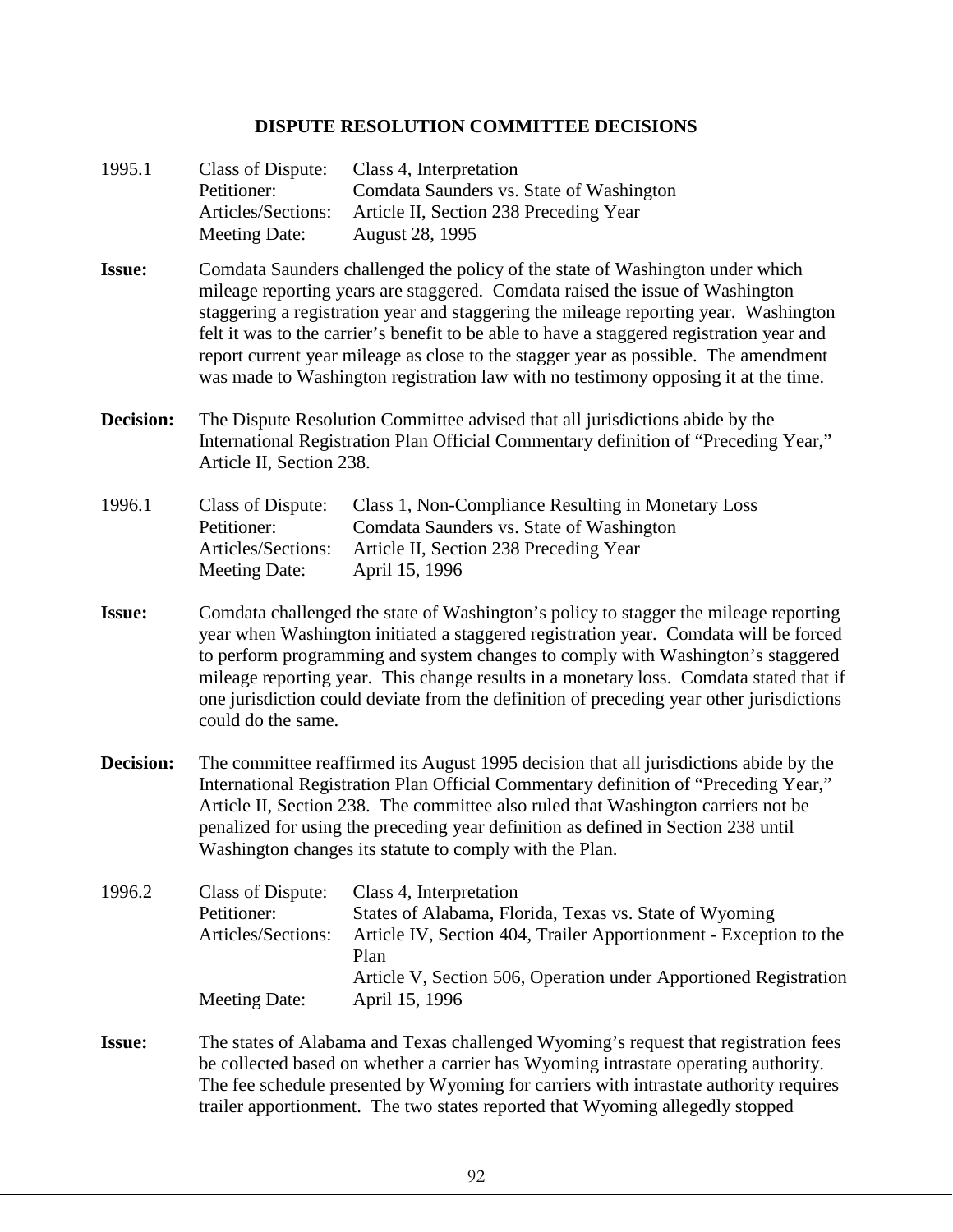requiring trailers to be apportioned and consequently changed their fees. There is no record on file at the repository that Wyoming withdrew its trailer exception.

The state of Florida challenged that the Wyoming fee structure is not in compliance with Article V, Section 506.

**Decision:** The committee denied the request by Alabama and Texas because the Wyoming trailer exception is still valid and in force. The request made by Florida was denied.

1996.3 Class of Dispute: Class 4, Interpretation Petitioner: Protran Services, Inc. Articles/Sections: Article IX, Section 906, Established Place of Business Meeting Date: April 15, 1996

- **Issue:** Protran Services, Inc. requested the committee allow Canadian carriers to continue licensing in the Canadian province of their choice. Prior to Saskatchewan and British Columbia becoming members of IRP, all Canadian carriers had the flexibility to shop where they wanted for insurance. Since joining the IRP, many carriers previously licensed out of one of the three provinces have been denied further licensing privileges because of the place of business requirement in Section 906.
- **Decision:** The committee moved to deny Protran's request to allow carriers to license in the province of their choice without having an established place of business in that province.

1996.4 Class of Dispute: Class 1, Non-Compliance Resulting in Monetary Loss Petitioner: Knight Transportation vs. State of California Articles/Sections: Article XVI, Audits, Section 1606 Multiple Audits by **Commissioners** Meeting Date: August 25, 1996

- **Issue:** Knight Transportation raised the issue of California's compliance with the Plan by conducting an audit of Knight Transportation for the same years as Oklahoma. The State of Oklahoma completed an audit of Knight Transportation for the 1993-1994 registration year. In June 1996, the California Department of Motor Vehicles initiated an audit of Knight Transportation covering an overlapping period between 1994 and 1996. California DMV informed Knight Transportation that the purpose of the audit was to audit trailer miles and unladen weight costs. It would involve an analysis of areas not covered in the Oklahoma audit program. Knight Transportation challenged that Oklahoma's audit was a base state audit, performed on behalf of the base state and all other states in which Knight apportioned registration. They contend the California audit was a duplicate, which posed a hardship to the carrier.
- **Decision:** The committee determined that California has the right to audit the 1995-1996 and subsequent years not previously audited. California also has the right to conduct subsequent audits for the years of 1993 and 1994.

1996.5 Class of Dispute: Class 1, Non-compliance which results in monetary loss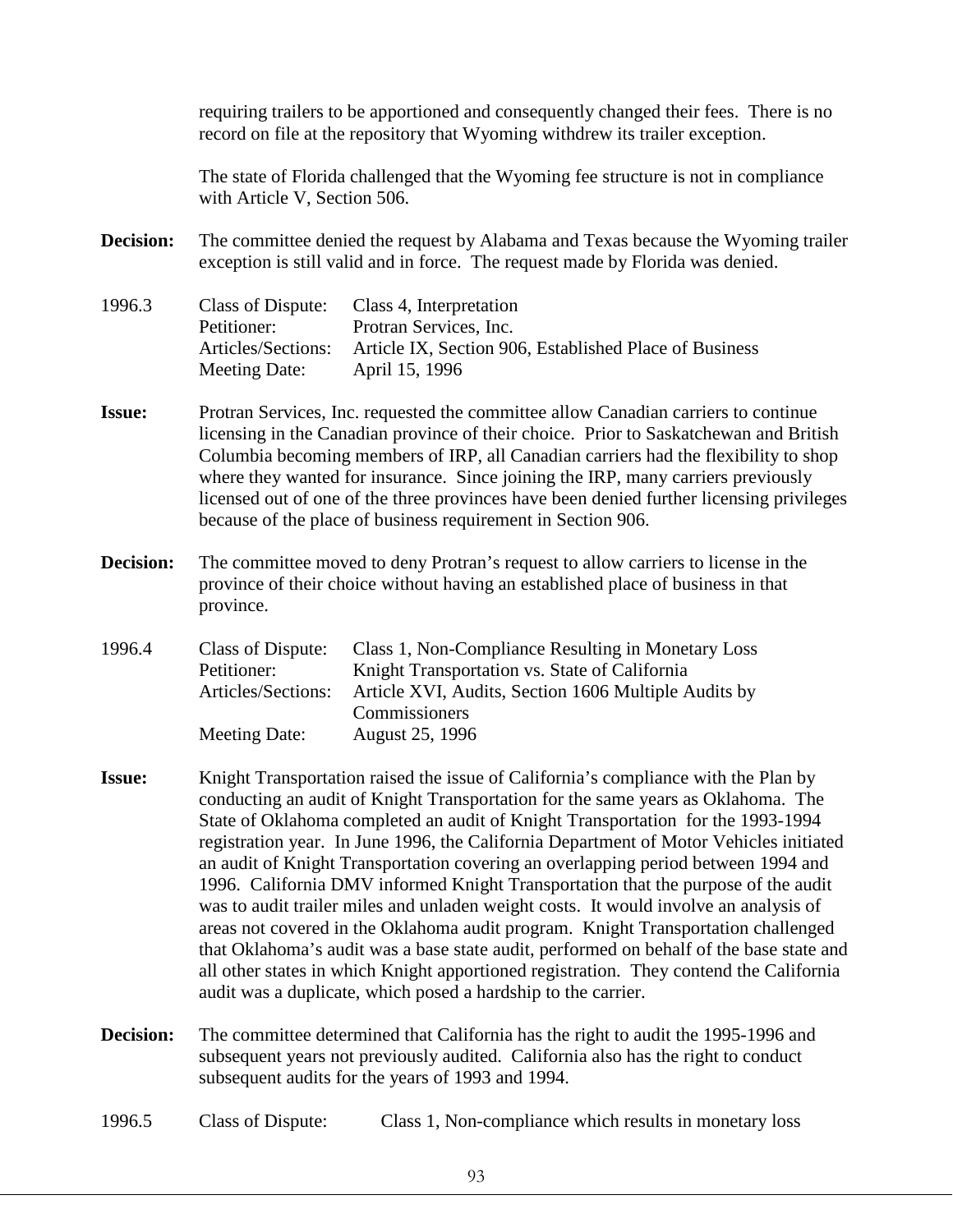|               | Petitioner:<br>Articles/Sections:<br><b>Meeting Date:</b>                                                                                                                                                                                                                                                                                                                                                                                   | Paramour Trucking vs. State of Missouri<br>Refund on unused plates<br>October 7, 1996                                                                          |
|---------------|---------------------------------------------------------------------------------------------------------------------------------------------------------------------------------------------------------------------------------------------------------------------------------------------------------------------------------------------------------------------------------------------------------------------------------------------|----------------------------------------------------------------------------------------------------------------------------------------------------------------|
| <b>Issue:</b> | As a Missouri-based carrier, Paramour sought a full refund from Missouri for the<br>return of unused license plates on a fleet of two vehicles. The issue concerned the<br>internal refund policy of the State of Missouri and was not subject to review by the<br>Dispute Resolution Committee. Internal refund policies are set by statute in each IRP<br>jurisdiction and are not specifically addressed in the Plan.                    |                                                                                                                                                                |
| Decision:     | The committee moved to deny Paramour Trucking's request for a full refund from<br>Missouri for the unused license plates.                                                                                                                                                                                                                                                                                                                   |                                                                                                                                                                |
| 1996.6        | Class of Dispute:<br>Petitioner:<br>Articles/Sections:<br><b>Meeting Date:</b>                                                                                                                                                                                                                                                                                                                                                              | Class 4, Interpretation<br><b>State of New York</b><br>Section 256, Total Distance<br>Section 300, Determination of Fees<br>October 7, 1996                    |
| <b>Issue:</b> | The state of New York requested clarification on the definitions of "total miles" and<br>"total distance" with respect to reduced operations. Mr. Chevalier reported that the<br>request was an interpretation of what New York considers a difference in meaning<br>between the two terms. New York felt the terms were subject to misinterpretation and<br>possible misuse because they are used differently in two sections of the Plan. |                                                                                                                                                                |
| Decision:     | The committee moved that the definition of "total miles" and "total distance" are the<br>same.                                                                                                                                                                                                                                                                                                                                              |                                                                                                                                                                |
| 1996.7        | <b>Class of Dispute:</b><br>Petitioner:<br>Articles/Sections:<br>Meeting Date:                                                                                                                                                                                                                                                                                                                                                              | Class 4, Interpretation<br>Transport Systems of Miami, Inc.<br>Section 210, Base Jurisdiction<br>Section 218, Established Place of Business<br>October 7, 1996 |
| <b>Issue:</b> | Transport Systems of Miami, Inc. represented a registrant who transports and provides<br>grandstands. The registrant wanted to continue using Florida as his base even though<br>it did not accrue fleet mileage in Florida during the preceding year. Florida policy<br>requires that a registrant accrue mileage in the state to claim Florida as the base.                                                                               |                                                                                                                                                                |
| Decision:     | The committee found that the registrant must satisfy the commissioner that it may be<br>located within the base jurisdiction. It is also the commissioner's prerogative to<br>require miles in the jurisdiction to claim it as the base.                                                                                                                                                                                                    |                                                                                                                                                                |
| 1997.1        | Class of Dispute:<br>Petitioner:<br>Articles/Sections:                                                                                                                                                                                                                                                                                                                                                                                      | Class 4, Interpretation<br>State of Idaho<br>Article II- Definitions, Section 222, In-Jurisdiction Miles<br>Article III-Fees for Apportioned Registration      |
|               | <b>Meeting Date:</b>                                                                                                                                                                                                                                                                                                                                                                                                                        | September 11, 1997                                                                                                                                             |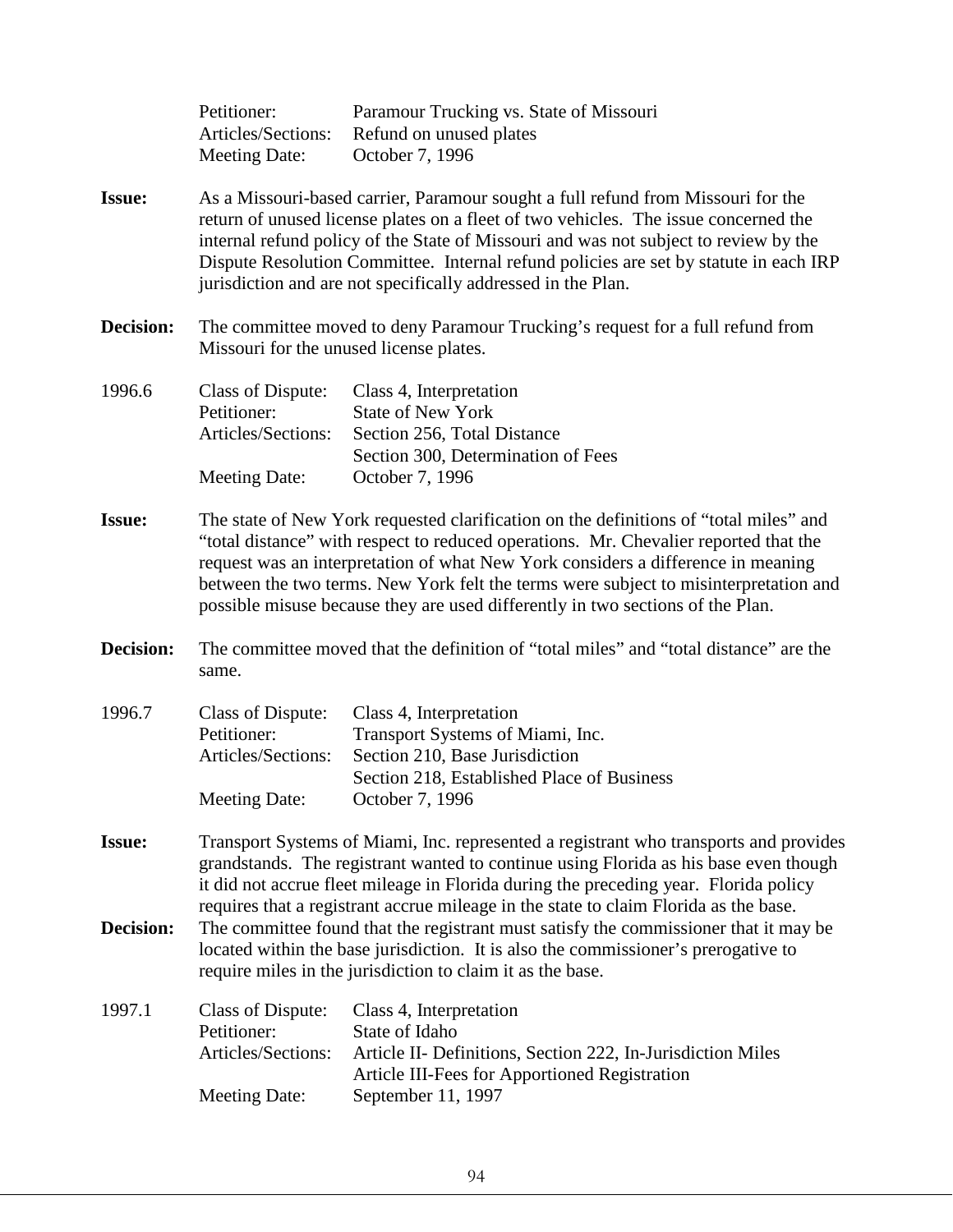- **Issue:** The issue involved three carnival operations based in Idaho who operate in several western states. On February 1997 the Idaho staff noticed that the companies included in their applications miles, miles operated in the states of Nevada and Montana, even though these companies did not intend to apportion for these two states. A review of the issue indicated that Nevada has a law precluding carnival operations from registration fees. Instead, Nevada assesses an entertainment tax on these vehicles. Approximately 75% of the miles operated by the three companies was included in the mileage reported for Nevada. Idaho denied the miles because according to the Plan, the base state can add reciprocity miles to a carrier only when it operates in nonmember jurisdictions. Idaho does not believe this applies because the Plan contains full U.S. membership. From this issue, another issue was raised on whether IRP takes precedence over jurisdiction law.
- **Decision:** The committee moved to separate Idaho's request into two questions/issues. In regards to the first issue, the committee advised Idaho that it's interpretation of the Plan with respect to the calculation of the fees used in the mileage is incorrect in that Nevada and Montana are member jurisdictions and it is not the committee's position to dictate to those jurisdictions what their fees should be. For the second issue, the committee agreed to leave the issue of IRP precedence over jurisdiction law on the agenda for the next Dispute Resolution Committee meeting and tasked IRP, Inc. to consult with AAMVA's legal Services Committee to determine options on the issue of precedence.

| 1997.2        | <b>Class of Dispute:</b>                                                                                                                    | Class 2, Jurisdiction's Non-Compliance with the Plan,<br>No Monetary Loss                                                                               |  |
|---------------|---------------------------------------------------------------------------------------------------------------------------------------------|---------------------------------------------------------------------------------------------------------------------------------------------------------|--|
|               | Petitioner:                                                                                                                                 | <b>State of Oregon</b>                                                                                                                                  |  |
|               | Articles/Sections:                                                                                                                          | Article XVI-Audits, Section 1600, Frequency of Audits                                                                                                   |  |
|               | <b>Meeting Date:</b>                                                                                                                        | September 11, 1997                                                                                                                                      |  |
| <b>Issue:</b> | of audits for 1996.                                                                                                                         | As part of the Peer Review Program, Oregon did not comply with the required number                                                                      |  |
| Decision:     | The committee granted Oregon a 12 month extension to come into compliance with<br>Section 1600, at which time the issue will be re-visited. |                                                                                                                                                         |  |
| 1997.3        | <b>Class of Dispute:</b>                                                                                                                    | Class 2, Jurisdiction's Non-Compliance with the Plan,<br>No Monetary Loss                                                                               |  |
|               | Petitioner:                                                                                                                                 | State of Virginia                                                                                                                                       |  |
|               | Articles/Sections:                                                                                                                          | Article IV-Application for Apportioned Registration, Section<br>400, Application Filed with Base Jurisdiction, Section 410,<br>Jurisdiction Cooperation |  |
|               |                                                                                                                                             | Article XVI- Audits, Section 1600, Frequency of Audits                                                                                                  |  |
|               | <b>Meeting Date:</b>                                                                                                                        | September 11, 1997                                                                                                                                      |  |
| <b>Issue:</b> | As part of the Peer Review Program, Virginia had three outstanding issues in                                                                |                                                                                                                                                         |  |
|               | November 1995. Based on a follow up report and information sent to the repository,                                                          |                                                                                                                                                         |  |
|               | Virginia was still not in Compliance with Section 1600.                                                                                     |                                                                                                                                                         |  |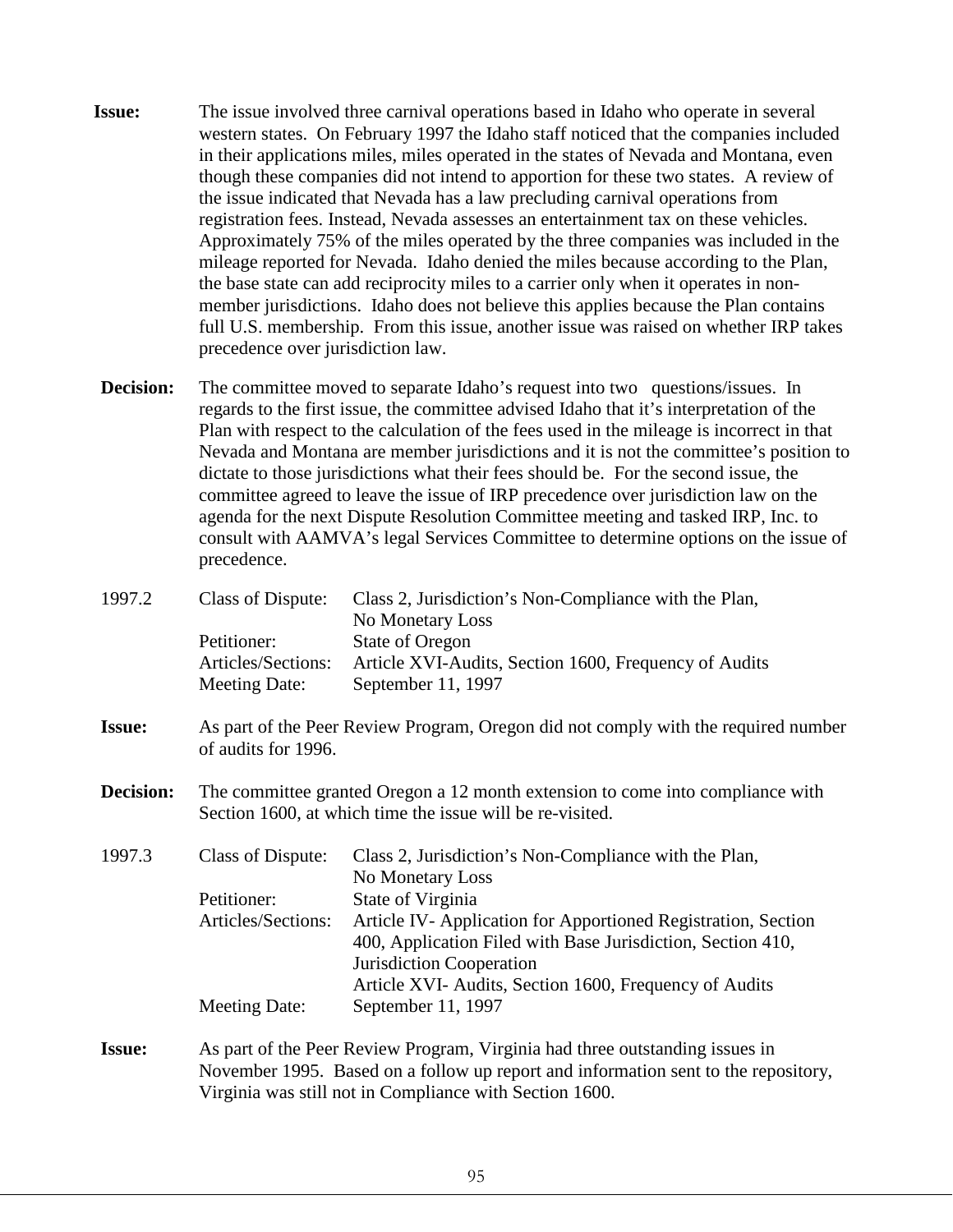| <b>Decision:</b> |                                                                                                                                                                                                                                                                                                                                                            | In regards to Sections 400 and 410, the committee agreed to have the repository review<br>a copy of Virginia's revised apportioned registration manual to ensure compliance<br>with the sections and to then report back to the committee. In regards to Section 1600,<br>the committee granted Virginia an additional 12 months to come into compliance. |  |
|------------------|------------------------------------------------------------------------------------------------------------------------------------------------------------------------------------------------------------------------------------------------------------------------------------------------------------------------------------------------------------|-----------------------------------------------------------------------------------------------------------------------------------------------------------------------------------------------------------------------------------------------------------------------------------------------------------------------------------------------------------|--|
| 1997.4           | Class of Dispute:                                                                                                                                                                                                                                                                                                                                          | Class 2, Jurisdiction's Non-Compliance with the Plan,<br>No Monetary Loss                                                                                                                                                                                                                                                                                 |  |
|                  | Petitioner:                                                                                                                                                                                                                                                                                                                                                | <b>State of Tennessee</b>                                                                                                                                                                                                                                                                                                                                 |  |
|                  | Articles/Sections:                                                                                                                                                                                                                                                                                                                                         | Article IV-Application for Apportioned Registration, Section<br>408, Jurisdiction Notification of Application Filing<br>Article XVI- Audits, Section 1600, Frequency of Audits                                                                                                                                                                            |  |
|                  | <b>Meeting Date:</b>                                                                                                                                                                                                                                                                                                                                       | September 11, 1997                                                                                                                                                                                                                                                                                                                                        |  |
| <b>Issue:</b>    | As part of the Peer Review Program, Tennessee was still not in compliance with<br>Sections 408 and 1600 a year after the follow-up review. However, within a year<br>Tennessee anticipates to be in compliance with both sections, once problems are<br>resolved with a newly installed computer system and additional auditors are added to<br>the staff. |                                                                                                                                                                                                                                                                                                                                                           |  |
| <b>Decision:</b> | The committee granted Tennessee a 12 month extension to come into compliance with<br>both sections.                                                                                                                                                                                                                                                        |                                                                                                                                                                                                                                                                                                                                                           |  |
| 1997.5           | Class of Dispute:                                                                                                                                                                                                                                                                                                                                          | Class 2, Jurisdiction's Non-Compliance with the Plan,<br>No Monetary Loss                                                                                                                                                                                                                                                                                 |  |
|                  | Petitioner:<br>Articles/Sections:<br><b>Meeting Date:</b>                                                                                                                                                                                                                                                                                                  | State of Florida<br>Article XVI- Audits, Section 1600, Frequency of Audits<br>September 11, 1997                                                                                                                                                                                                                                                          |  |
| <b>Issue:</b>    | As part of the Peer Review Program, Florida submitted additional information<br>(numbers of audits conducted for 1994-1996) to the repository regarding compliance<br>with Section 1600. After reviewing the information Florida was found to be in<br>compliance.                                                                                         |                                                                                                                                                                                                                                                                                                                                                           |  |
| <b>Decision:</b> | To ensure that Florida remains in compliance with Section 1600, the committee agreed<br>to reexamine Florida's numbers in another 12 months.                                                                                                                                                                                                               |                                                                                                                                                                                                                                                                                                                                                           |  |
| 1997.6           | Class of Dispute:                                                                                                                                                                                                                                                                                                                                          | Class 2, Jurisdiction's Non-Compliance with the Plan,<br>No Monetary Loss                                                                                                                                                                                                                                                                                 |  |
|                  | Petitioner:                                                                                                                                                                                                                                                                                                                                                | <b>State of Minnesota</b>                                                                                                                                                                                                                                                                                                                                 |  |
|                  | Articles/Sections:<br><b>Meeting Date:</b>                                                                                                                                                                                                                                                                                                                 | Article XVI- Audits, Section 1600, Frequency of Audits<br>September 11, 1997                                                                                                                                                                                                                                                                              |  |
| <b>Issue:</b>    | As part of the Peer Review Program, Minnesota responded to a follow up review that<br>they were still not in compliance with Section 1600. However, with changes and the<br>addition of more auditors, Minnesota anticipates being in compliance.                                                                                                          |                                                                                                                                                                                                                                                                                                                                                           |  |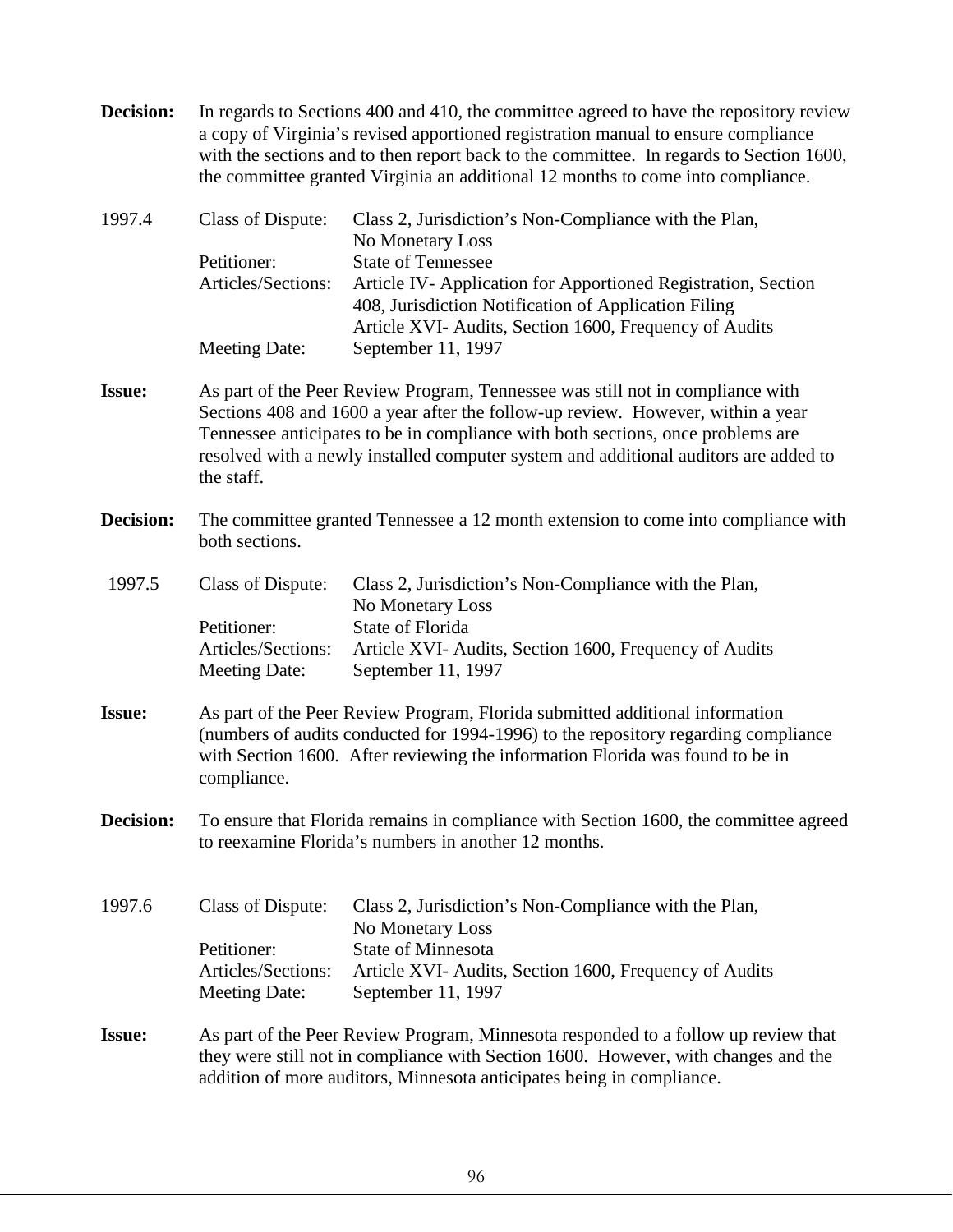| Decision:     | The committee granted Minnesota a 12 month extension to come into compliance with<br>section 1600.                                                                                                                                                                                                                                                                                                                                                                                                                                                                                                                                                                                                                                                                                    |                                                                                                                                                                                                                                                                                                                                  |  |
|---------------|---------------------------------------------------------------------------------------------------------------------------------------------------------------------------------------------------------------------------------------------------------------------------------------------------------------------------------------------------------------------------------------------------------------------------------------------------------------------------------------------------------------------------------------------------------------------------------------------------------------------------------------------------------------------------------------------------------------------------------------------------------------------------------------|----------------------------------------------------------------------------------------------------------------------------------------------------------------------------------------------------------------------------------------------------------------------------------------------------------------------------------|--|
| 1997.7        | Class of Dispute:                                                                                                                                                                                                                                                                                                                                                                                                                                                                                                                                                                                                                                                                                                                                                                     | Class 2, Jurisdiction's Non-Compliance with the Plan,<br>No Monetary Loss                                                                                                                                                                                                                                                        |  |
|               | Petitioner:                                                                                                                                                                                                                                                                                                                                                                                                                                                                                                                                                                                                                                                                                                                                                                           | State of Utah                                                                                                                                                                                                                                                                                                                    |  |
|               | Articles/Sections:<br><b>Meeting Date:</b>                                                                                                                                                                                                                                                                                                                                                                                                                                                                                                                                                                                                                                                                                                                                            | Article XVI- Audits, Section 1600, Frequency of Audits<br>September 11, 1997                                                                                                                                                                                                                                                     |  |
| <b>Issue:</b> |                                                                                                                                                                                                                                                                                                                                                                                                                                                                                                                                                                                                                                                                                                                                                                                       | As part of the Peer Review Program, Utah responded to a follow up review that they<br>were still not in compliance with Section 1600, because their auditors were reassigned<br>to a legislative type of audit that had a priority at that time. Utah assured the peer<br>review that it planned to increase IRP audit coverage. |  |
| Decision:     | The committee granted Utah a 12 month extension to come into compliance.                                                                                                                                                                                                                                                                                                                                                                                                                                                                                                                                                                                                                                                                                                              |                                                                                                                                                                                                                                                                                                                                  |  |
| 1997.8        | Class of Dispute:<br>Petitioner:                                                                                                                                                                                                                                                                                                                                                                                                                                                                                                                                                                                                                                                                                                                                                      | Class 4, Interpretation                                                                                                                                                                                                                                                                                                          |  |
|               | Articles/Sections:                                                                                                                                                                                                                                                                                                                                                                                                                                                                                                                                                                                                                                                                                                                                                                    | State of Oklahoma<br>Article IX-Registration of Owner-Operator Vehicles, Section 906,                                                                                                                                                                                                                                            |  |
|               |                                                                                                                                                                                                                                                                                                                                                                                                                                                                                                                                                                                                                                                                                                                                                                                       | <b>Place of Business</b>                                                                                                                                                                                                                                                                                                         |  |
|               | <b>Meeting Date:</b>                                                                                                                                                                                                                                                                                                                                                                                                                                                                                                                                                                                                                                                                                                                                                                  | September 11, 1997                                                                                                                                                                                                                                                                                                               |  |
| <b>Issue:</b> | The Oklahoma Tax Commission requested the committee's advise whether<br>interpretation of Article IX, Section 906, Place of Business, was interpreted correctly.<br>The Oklahoma legislature amended Title 47 Oklahoma Statute 1120 to require that all<br>applicants for proportional registration by an owner-operator shall include proof of a<br>current Oklahoma driver license issued to the owner-operator. Oklahoma had<br>difficulty in locating a registrant, which led to Oklahoma seeking new procedures, and<br>stated that if a registrant cannot be located, they cannot be audited. Also, Oklahoma<br>confirmed that it is a requirement that an owner-operator in Oklahoma have either an<br>established place of business or an Oklahoma commercial driver license. |                                                                                                                                                                                                                                                                                                                                  |  |
| Decision:     | The committee agreed that Oklahoma interpreted Section 906 correctly.                                                                                                                                                                                                                                                                                                                                                                                                                                                                                                                                                                                                                                                                                                                 |                                                                                                                                                                                                                                                                                                                                  |  |
| 1997.9        | Class of Dispute:<br>Petitioner:<br>Articles/Sections:                                                                                                                                                                                                                                                                                                                                                                                                                                                                                                                                                                                                                                                                                                                                | Class 4, Interpretation<br>State of California<br>Article IV-Application for Apportioned Registration, Section 408,<br>Jurisdiction Notification of Application Filing                                                                                                                                                           |  |
|               | <b>Meeting Date:</b>                                                                                                                                                                                                                                                                                                                                                                                                                                                                                                                                                                                                                                                                                                                                                                  | September 11, 1997                                                                                                                                                                                                                                                                                                               |  |
| <b>Issue:</b> | Based on a September 1994 peer review, California was found to be not in compliance<br>with Section 408. After given an extension to come into compliance, California<br>examined the late transmittals and discovered that they might not have been out of<br>compliance. One of the transmittals was not considered late by California because<br>California was holding them pending payment by the corresponding jurisdiction who<br>was late in payment to California. California does not have the authority to disperse<br>fees to jurisdictions who owe money to California. In turn, California requested                                                                                                                                                                    |                                                                                                                                                                                                                                                                                                                                  |  |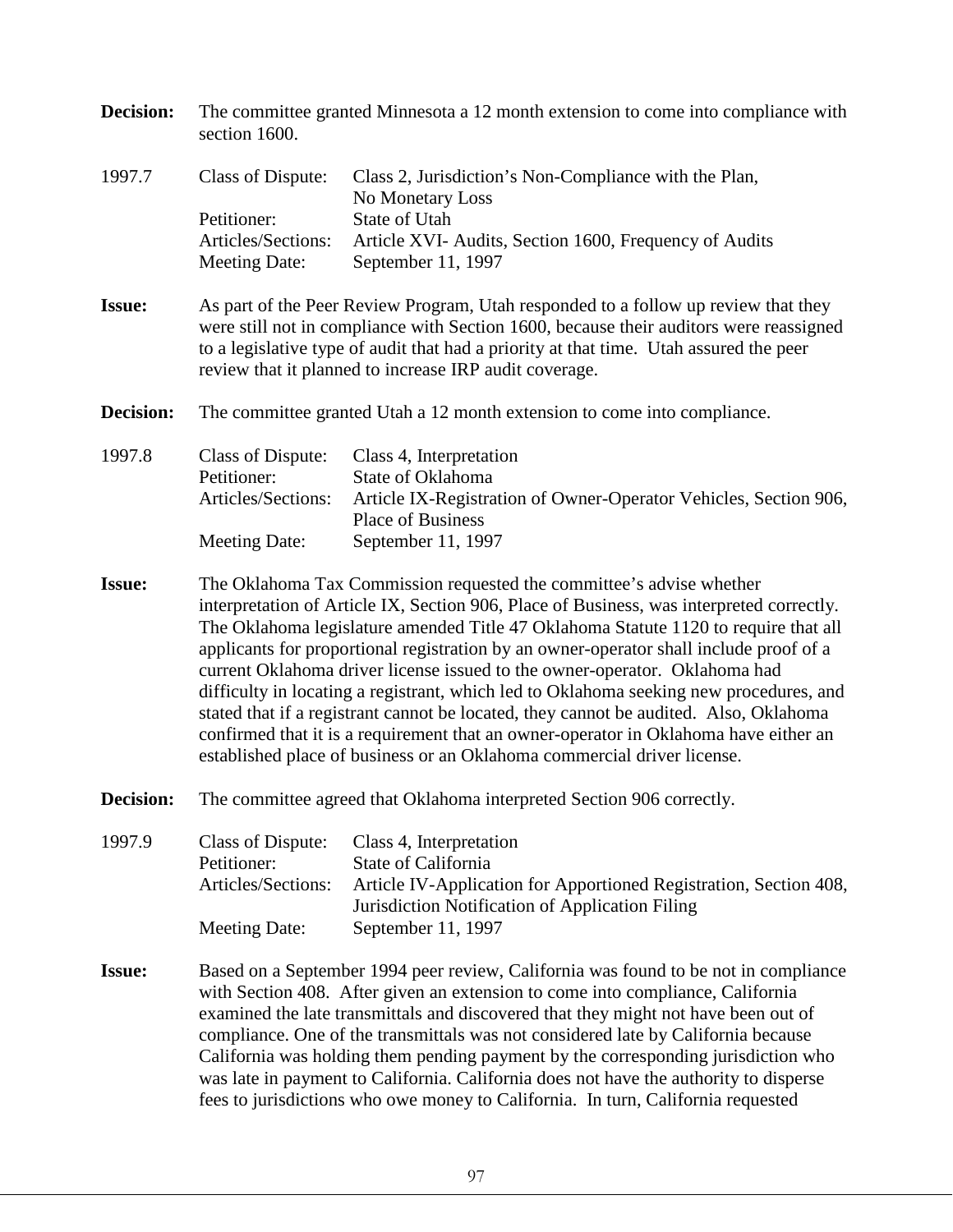additional time until December 1997 to examine the transmittals pulled by the peer review team. **Decision:** The committee granted California an extension until December 1997. 1997.10 Class of Dispute: Class 4, Interpretation Petitioner: State of Michigan Articles/Sections: Article XVI- Audits, Section 1600, Frequency of Audits Meeting Date: September 11, 1997 **Issue:** Michigan was first peer reviewed in May 1995 and was granted an additional 12 month extension in August 1996 to come into compliance with Section 1600. Based on documentation submitted, Michigan began the process of coming into compliance with the Plan. **Decision:** The committee granted Michigan an extension to December 1997 to come into compliance with Section 1600 and requested Michigan to annually report to the current Peer Review Committee chair that they are meeting their goals. In turn, the Peer Review Chair is to report the findings to the Dispute Resolution Committee at subsequent meetings. 1997.11 Class of Dispute: N/A-Update Report: Proposed Amendment on Measures Petitioner: N/A Articles/Sections: Article II-Definitions, Section 256, Total Distance Article III-Fees for Apportioned Registration, Section 300, Determination of Fees Meeting Date: September 11, 1997 **Issue:** At the request of the committee, the repository 1) developed a proposed amendment to address the issue of a clarification of "total miles" and "total distance" (as requested by NY in October 1996) and 2) distributed the proposed amendment to the membership for comment. The comments included many concerns with the ballot—wording, calculations and conversions from miles to kilometers. **Decision:** The committee moved that the repository amend the proposed ballot to include the suggestions from the committee, verify the weight calculations, and distribute the amended proposed ballot to the Dispute Resolution Committee prior to the MCS/IRP, Inc. Workshop. 1997.12 Class of Dispute: Class 3, Failure to Pay IRP Repository Dues Petitioner: State of New Jersey Articles/Sections: Article XXI-Administration, Section 2126 Dues Meeting Date: September 11, 1997 **Issue:** New Jersey was late in their payment of fiscal year 1997 dues. They submitted a letter to IRP, Inc. upon receiving notice of appearing before the committee, stating that February 1997 was the earliest available date to pay their 1997 dues because the IRP budget was not approved by the New Jersey Department of Transportation until then.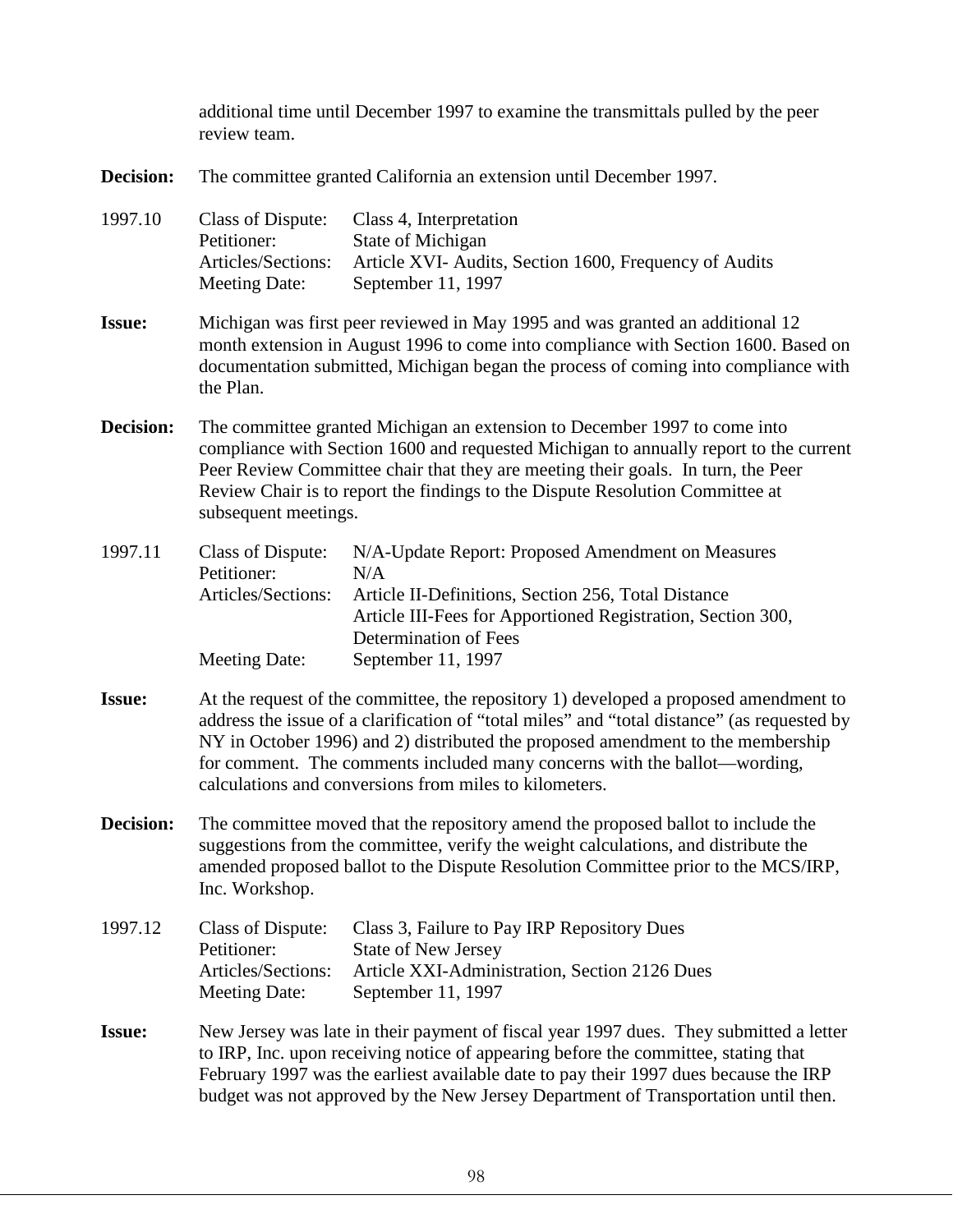New Jersey does not anticipate any problem with paying their dues for fiscal year 1998.

**Decision:** The committee moved to accept New Jersey's dues.

| 1997.13 | Class of Dispute:  | Class 3, Failure to Pay IRP Repository Dues                   |
|---------|--------------------|---------------------------------------------------------------|
|         | Petitioner:        | State of Indiana                                              |
|         | Articles/Sections: | Article XXI-Administration, Section 2126 Dues                 |
|         |                    | Article XXXIII-Dispute Resolution, Section 2300, Board Action |
|         | Meeting Date:      | September 11, 1997                                            |

- **Issue:** Indiana failed to pay IRP, Inc. dues by December 31, 1996. IRP, Inc. followed the guidelines set forth in the Plan for late payment of dues, and finally received payment from Indiana on March 20, 1997 However, Indiana did not correspond with IRP as to the reason for late payment or did they respond to correspondence stating that they would be brought before the committee.
- **Decision:** The committee agreed to send a letter to all the states discussing the importance of timely payments and the cash flow problems late payments cause the repository.
- 1997.14 Class of Dispute: Class 4, Interpretation Petitioner: State of Alaska Articles/Sections: Article XVIII-Entry and Withdrawal, Section 1800, Jurisdiction Entry into IRP Meeting Date: September 11, 1997
- **Issue:** In 1975 Alaska was approved to join the IRP Agreement by unanimous vote of the then current members. In 1977 Alaska withdrew according to the procedures outlined in the Plan. In 1997, Alaska contacted IRP, Inc. on how to re-enter the Plan and IRP, Inc. on behalf of Alaska is asking for an interpretation of how Alaska may re-enter the Plan.
- **Decision:** The committee agreed that Alaska should submit a formal request to reapply to the Plan and that the notification letter from the repository should include a discussion about exceptions.

1997.15 Class of Dispute: N/A-Update Report: Precedence of IRP vs. Jurisdictional Statute Petitioner: N/A Articles/Sections: N/A Meeting Date: November 16, 1997

- **Issue:** At the direction of the committee, IRP, Inc. 1) consulted with AAMVA's Legal Services Committee for resolution to the issue of IRP prevailing over state law and 2) will continue to update the committee on the issue.
- **Decision:** The committee directed the repository to continue pursuing the matter and report its progress at the next meeting.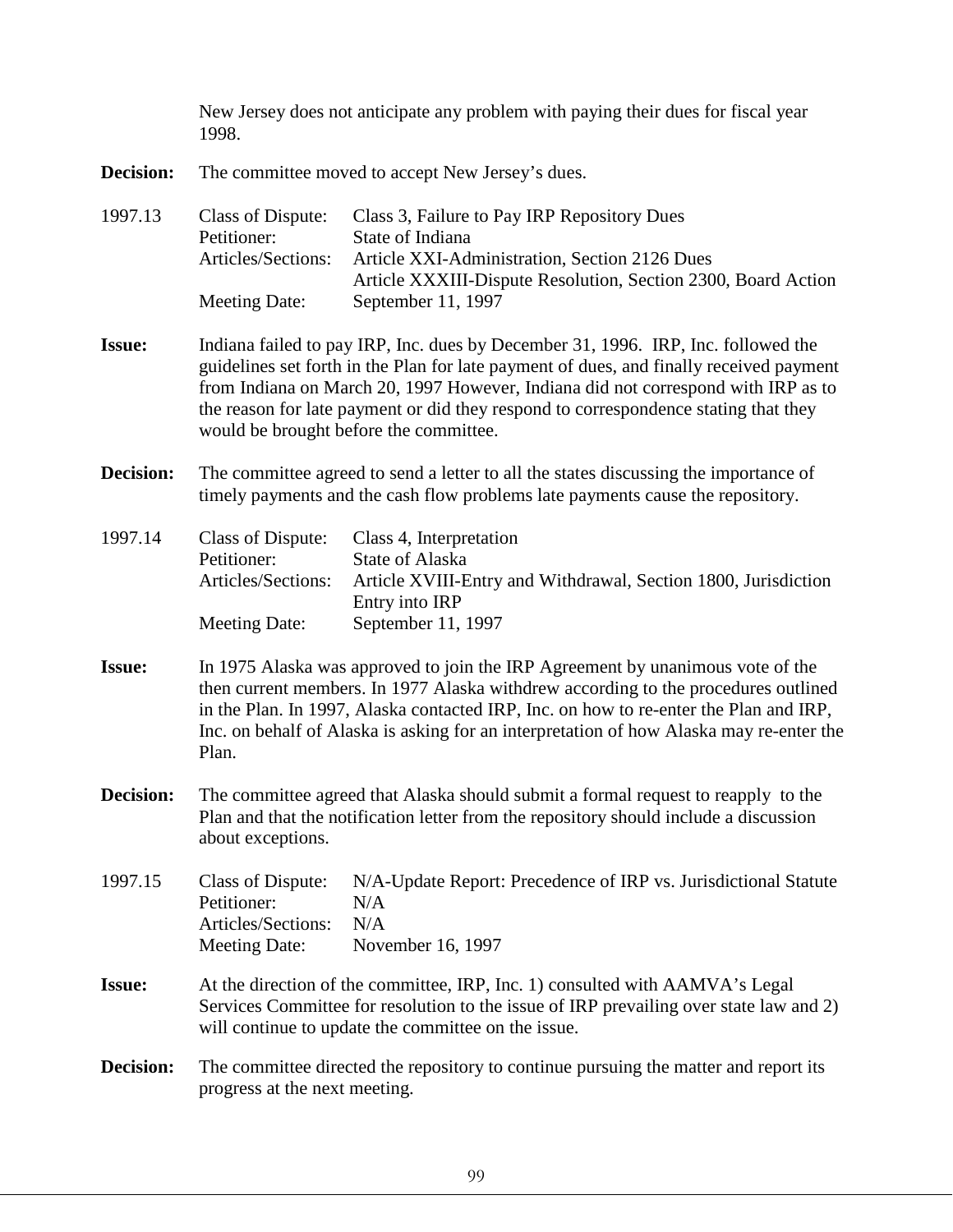| 1997.16       | <b>Class of Dispute:</b><br>Petitioner:<br>Articles/Sections:<br>Meeting Date:                                                                                                                                                                                                                                                                                                                                                                                                               | N/A-Update Report: Late Dues<br>N/A<br>N/A<br>November 16, 1997                                                            |
|---------------|----------------------------------------------------------------------------------------------------------------------------------------------------------------------------------------------------------------------------------------------------------------------------------------------------------------------------------------------------------------------------------------------------------------------------------------------------------------------------------------------|----------------------------------------------------------------------------------------------------------------------------|
| <b>Issue:</b> | IRP, Inc. reported that a letter was sent to all jurisdictions who paid the 1997 dues late<br>(IN, NJ, NM). The letter discussed the importance of timely payments and the cash<br>flow problems late payments caused the repository.                                                                                                                                                                                                                                                        |                                                                                                                            |
| Decision:     |                                                                                                                                                                                                                                                                                                                                                                                                                                                                                              | The committee accepted the report and considered the matter resolved.                                                      |
| 1997.17       | <b>Class of Dispute:</b><br>Petitioner:<br>Articles/Sections:<br><b>Meeting Date:</b>                                                                                                                                                                                                                                                                                                                                                                                                        | N/A-Update Report: Peer Review Follow-Up<br>N/A<br>N/A<br>November 16, 1997                                                |
| <b>Issue:</b> | IRP, Inc. reported that Virginia is now in compliance with Sections 400, Application<br>Filed with Base Jurisdiction and 410, Jurisdiction Cooperation of the Plan.                                                                                                                                                                                                                                                                                                                          |                                                                                                                            |
| Decision:     | The committee accepted the report and considered the matter resolved.                                                                                                                                                                                                                                                                                                                                                                                                                        |                                                                                                                            |
| 1997.18       | <b>Class of Dispute:</b><br>Petitioner:<br>Articles/Sections:<br><b>Meeting Date:</b>                                                                                                                                                                                                                                                                                                                                                                                                        | Class 4, Interpretation<br>IRP, Inc.<br>Article XXI- Administration, Section 2126, Dues<br>November 16, 1997               |
| <b>Issue:</b> | Because several jurisdictions paid their dues within the 15 day grace period after<br>receiving the non-payment notification, IRP, Inc. requested clarification involving the<br>notification of non-payment, grace period and Board Dispute Resolution notice when a<br>jurisdiction fails to pay IRP dues by December 31.                                                                                                                                                                  |                                                                                                                            |
| Decision:     | The committee agreed that on January 1, IRP, Inc. would send a letter listing non-<br>paying jurisdictions to the IRP, Inc. Board of Directors. On January 16, IRP, Inc.<br>would send a certified letter to non paying jurisdictions. Thirty days from receipt of the<br>certified letter, IRP, Inc. would send to the Dispute Resolution Committee a list of<br>non-paying jurisdictions for further action.                                                                               |                                                                                                                            |
| 1997.19       | <b>Class of Dispute:</b><br>Petitioner:<br>Articles/Sections:<br><b>Meeting Date:</b>                                                                                                                                                                                                                                                                                                                                                                                                        | Class 4, Interpretation<br>State of Missouri<br>Article XVI-Audits, Section 1600, Frequency of Audits<br>November 16, 1997 |
| <b>Issue:</b> | The Missouri Highway Reciprocity Commission requested an interpretation of Article<br>XVI, Section 1600, Frequency of Audits to help determine and ensure compliance with<br>the IRP Agreement. Missouri also questioned the Peer Review Committee's<br>determination of finding of compliance based upon an annual listing of audits, due to<br>the fact that the active accounts are different each year, making the audit requirements<br>difficult to calculate for compliance purposes. |                                                                                                                            |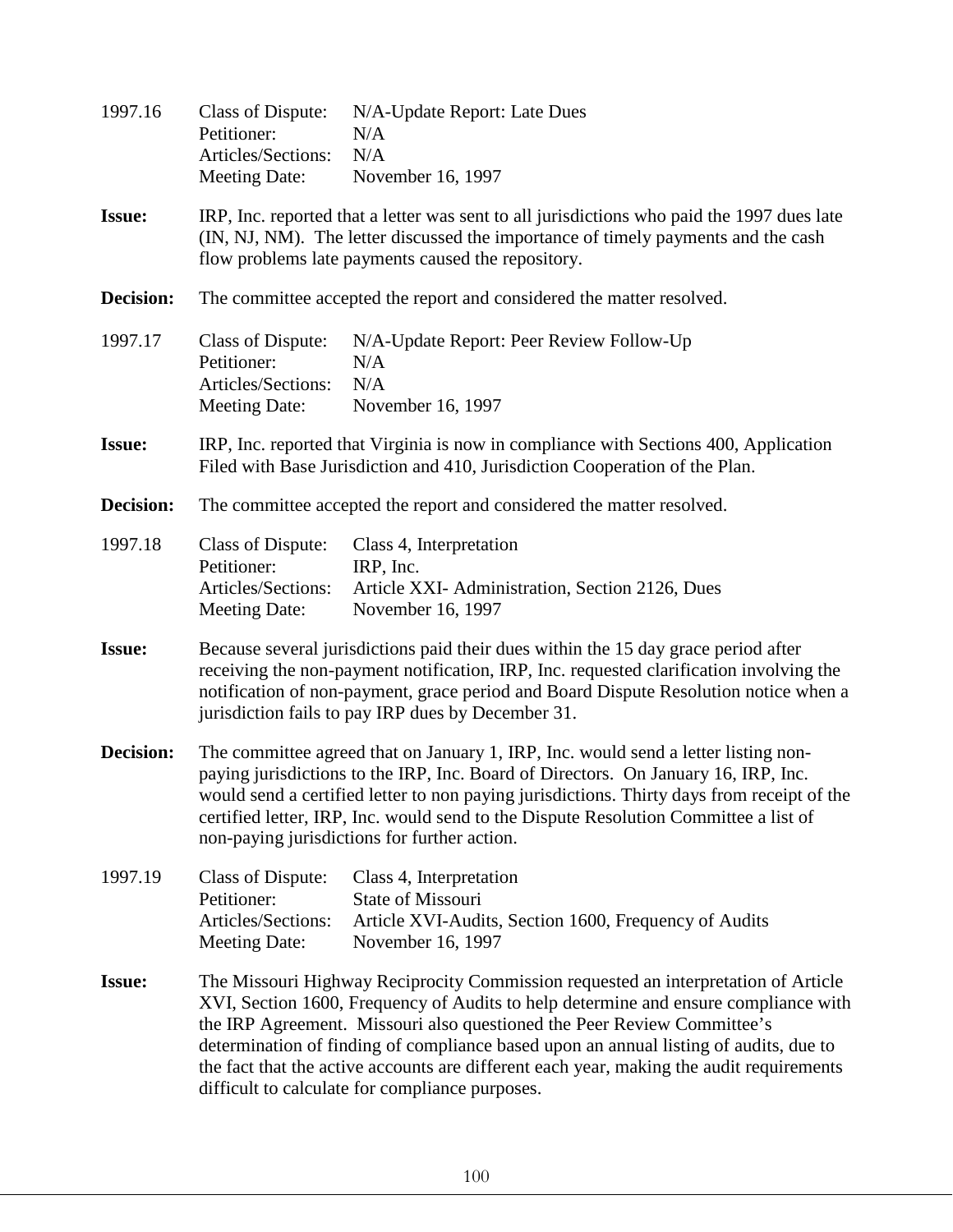**Decision:** The committee moved that the Audit Committee review the issue of determining the values that need to be determined for the 15% and five-year period and correspond with IFTA representatives to ensure there is uniformity between the two plans and report back to the Dispute Resolution Committee at the next meeting.

| 1997.20 | Class of Dispute:  | Class 1, Jurisdiction's Non-Compliance with the Plan,       |
|---------|--------------------|-------------------------------------------------------------|
|         |                    | <b>Monetary Loss</b>                                        |
|         | Petitioner:        | Rollins Leasing Corporation                                 |
|         | Articles/Sections: | Article XV-Preservation of Records and Audit, Section 1502, |
|         |                    | <b>Failure to Preserve or Maintain Records</b>              |
|         |                    | Policies & Procedures Manual, Section 3030, Refunds         |
|         |                    | Introduction to the Uniform Audit Procedures Guidelines     |
|         | Meeting Date:      | November 16, 1997                                           |

- **Issue:** Rollins Leasing Corporation filed a Class 1 dispute against Illinois regarding an audit of the 1995 licensing renewal year for one of the company's fleets. Rollins felt that Illinois chose not to use the available records to determine the true liability for both Rollins and the other affected jurisdictions. The Illinois audit resulted in an inflation of the fees actually due Illinois and the other jurisdictions involved in the audit. In turn, Rollins claimed they suffered a monetary loss as a result of the manner in which Illinois conducted an IRP audit.
- **Decision:** The committee agreed to uphold the Illinois audit in order to ensure that the decisions made throughout the years are uniform and are not arbitrary or capricious.
- 1997.21 Class of Dispute: Class 1, Jurisdiction's Non-Compliance with the Plan, Monetary Loss Petitioner: Lawrence Robertson Transportation Articles/Sections: Article II- Definitions, Section 218, Established Place of Business Article IX- Registration of Owner-Operator Vehicles, Section 906, Place of Business Meeting Date: November 16, 1997
- **Issue:** Lawrence Robertson Transportation filed a Class 1 dispute against Oklahoma regarding whether or not Oklahoma can impose upon IRP registrants wishing to declare Oklahoma as a base jurisdiction, basing criteria in addition to that provided for in Sections 218 and 908 of the Agreement. It was noted that during the last meeting of the Dispute Resolution Committee the committee was asked by Oklahoma for an interpretation with respect to the issue, and the committee found that Oklahoma had the right to establish their own requirements. Also, it was noted that the case brought before the committee was a monetary dispute, and that there was no mention of a monetary loss during the petitioner's opening statement.
- **Decision:** The committee agreed that since no monetary loss was shown under the Class 1 dispute, the case should be dismissed and the petitioner should return before the committee as such time as there is a monetary loss.
- 1998.1 Class of Dispute: Class 4, Interpretation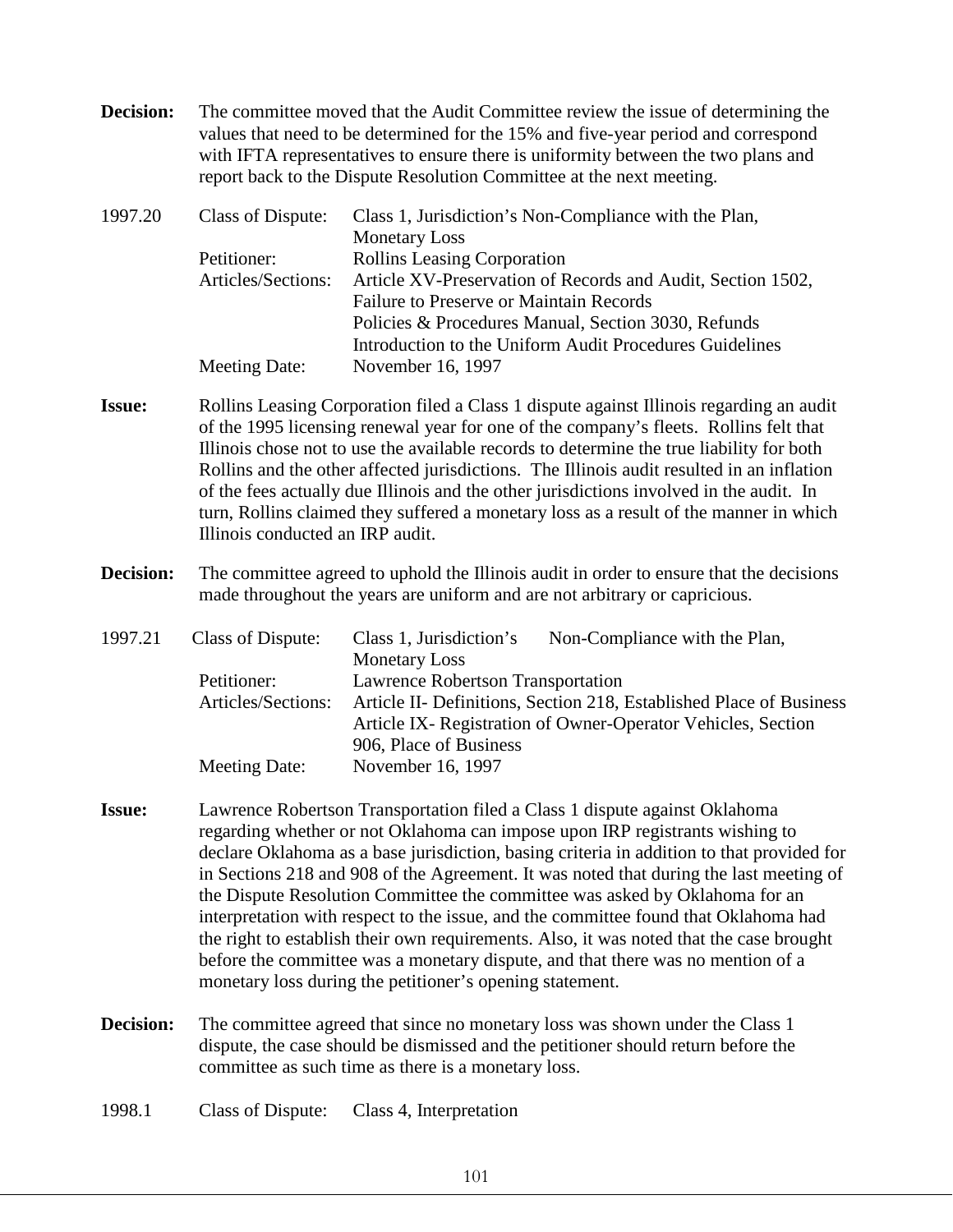Petitioner: State of Maryland Articles/Section: Article II-Definitions, Section 204, Apportionable Vehicle Meeting Date: November 19, 1998

- **Issue:** Maryland submitted a Class 4 interpretation regarding the issue of whether recycler plates are accepted under the Plan's definition of Restricted Plates and if so, whether vehicles in excess of 26,000 pounds bearing recycler plates are required to be apportionable under Article II, Section 204. Pennsylvania responded with the assertion that if the committee found that recycler plates were not required to be apportioned as defined under Section 204, then the IRP had no legal authority to require Pennsylvania to grant reciprocity to non-Pennsylvania recycler plates and that registration requirements must be guided by Pennsylvania law.
- **Decision:** The committee agreed that the recycler plate in Maryland contains a commodity restriction, which would meet the definition of restricted plate under the IRP and agreed that if vehicles in question are non-apportionable, it is up to the jurisdictions to determine how the jurisdictions' laws apply to them.

| 1998.2 | Class of Dispute: | Class 4, Interpretation         |
|--------|-------------------|---------------------------------|
|        | Petitioner:       | States of Michigan and New York |
|        | Articles/Section: | <b>Article XVI-Audits</b>       |
|        | Meeting Date:     | November 19, 1998               |
|        |                   |                                 |

- **Issue:** To determine if the Audit Guidelines manual is a binding document. There is some question whether the Guidelines, which are incorporated into the Plan by reference are in deed binding.
- **Decision:** The committee tasked the repository to locate the original ballot, and if the original ballot containing the Audit Guidelines is unclear, a ballot should be developed with language clearly stating that the Audit Guidelines are either binding or not.
- 1998.3 Class of Dispute: Class 4, Interpretation Petitioner: Overnite Transportation Company Articles/Section: Article II-Definitions, Section 204, Apportionable Vehicle Meeting Date: November 19, 1998
- **Issue:** Stan Kelly reported that Overnite Transportation Company from Richmond, Virginia, asked the committee for an interpretation of Article II, Section 204. Overnite Transportation registers its fleets in Oklahoma. In 1997 they were assessed additional fees due to single jurisdiction presence of a part of its fleet. Overnite Transportation is protesting the assessment, claiming that the vehicles were qualified as apportionable under Section 204 of the Plan. Oklahoma suggested that the company approach the Dispute Resolution Committee with an interpretation of Section 204 and a response to whether Oklahoma can charge full fees and if so, would other jurisdictions be required to refund. Oklahoma, clarified that the audit on Overnite was not complete and that Oklahoma wanted to give Overnite a chance for a decision from the committee before the audits were completed. During the audit Oklahoma maintained that the vehicles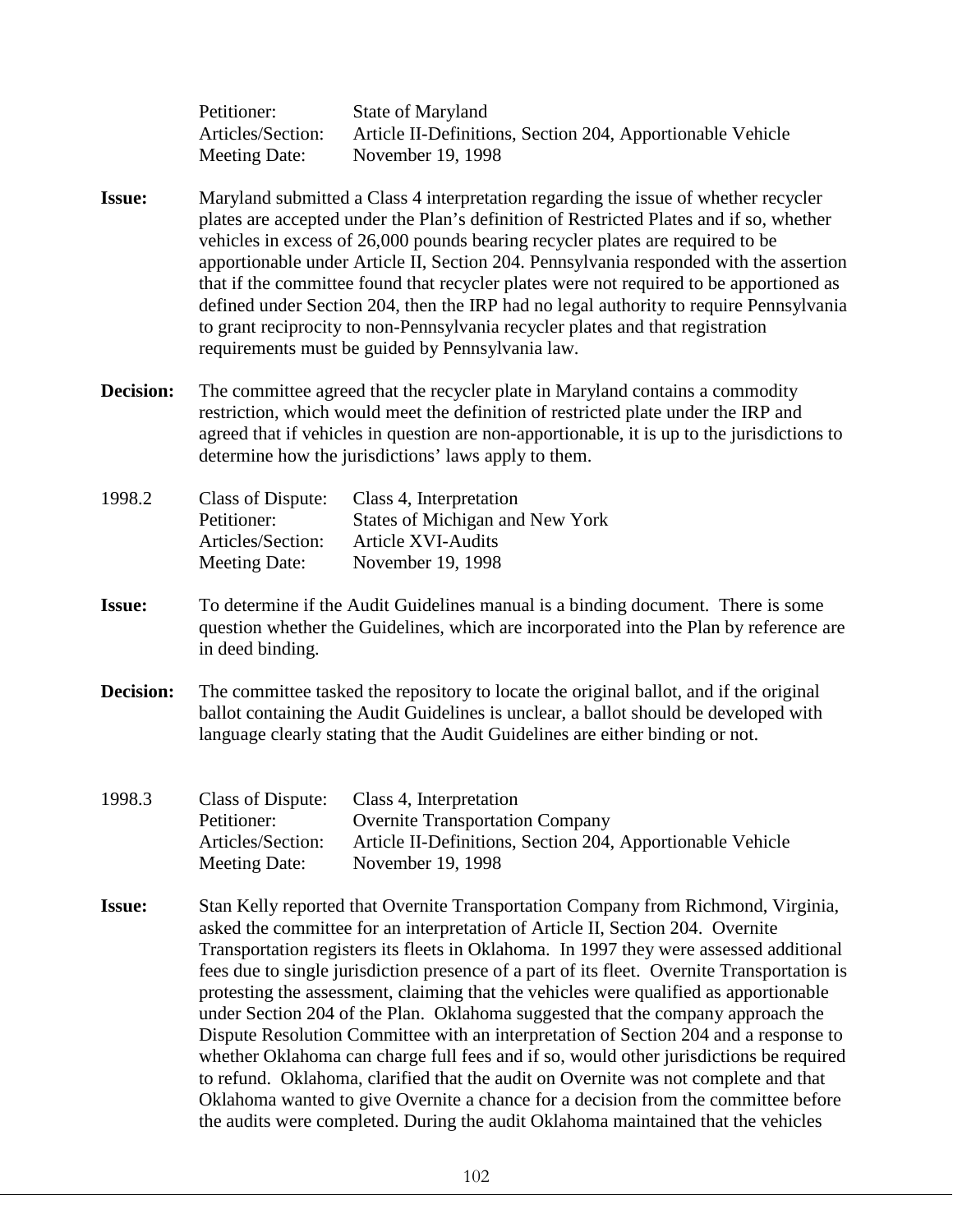that did not run in two or more jurisdictions during the 24 month period reviewed were not qualified to be apportioned under the audit.

- **Decision:** The committee agreed to defer the issue until the next Dispute Resolution Committee meeting, until Oklahoma completes the audit of Overnite Transportation.
- 1999.1 Class of Dispute: Class 4, Interpretation Petitioner: IRP, Inc, Repository Articles/Sections: Article XXIII-Dispute Resolution Section 2304, Power and Duties of the Board Meeting Date: November 13, 1999
- **Issue:** The repository asked AAMVA's legal counsel what should be the effective date of actions taken by the committee. Counsel responded that because the Plan does not contain provisions related to the timeframe for the effective date of committee actions, any actions taken by the committee are to become effective immediately following adoption of any decisions. IRP, Inc. asked the committee to affirm and conclude with counsel's remarks or for clarification as to what is the effective date of actions taken by the committee – either on the date the action was taken or when the committee minutes are approved.
- **Decision:** The committee agreed that the actions of the Dispute Resolution Committee are effective immediately upon completion of that action unless otherwise noted by the Dispute Resolution Committee in its deliberation.

| 1999.2 | Class of Dispute:  | Class 4, Interpretation                     |
|--------|--------------------|---------------------------------------------|
|        | Petitioner:        | <b>State of Montana</b>                     |
|        | Articles/Sections: | <b>Article XXIII-Dispute Resolution</b>     |
|        |                    | Section 2304, Power and Duties of the Board |
|        | Meeting Date:      | November 13, 1999                           |

- **Issue:** The jurisdiction of Montana sought an interpretation from the committee on whether or not the committee had the flexibility to allow jurisdictions who have taken several years to come into compliance with the Plan to continue to be members in good standing so long as those jurisdictions have a plan of action that is approved by the committee and who demonstrate a commitment to address their issues of noncompliance. An opinion from AAMVA's legal counsel was provided to the committee.
- **Decision:** The committee agreed to accept the AAMVA attorney's opinion regarding the latitude of the Dispute Resolution Committee to deal with issues related to Class 1, 2 and 4 disputes which states the committee had a great deal of latitude as to what it can do regarding sanctions and other actions that relate to jurisdictional disputes. It is within the authority of the committee to review the issues and try to determine a lesser punitive approach when dealing with jurisdictions who are making good faith efforts to come into compliance with the Plan.
- 1999.3 Class of Dispute: Class 4, Interpretation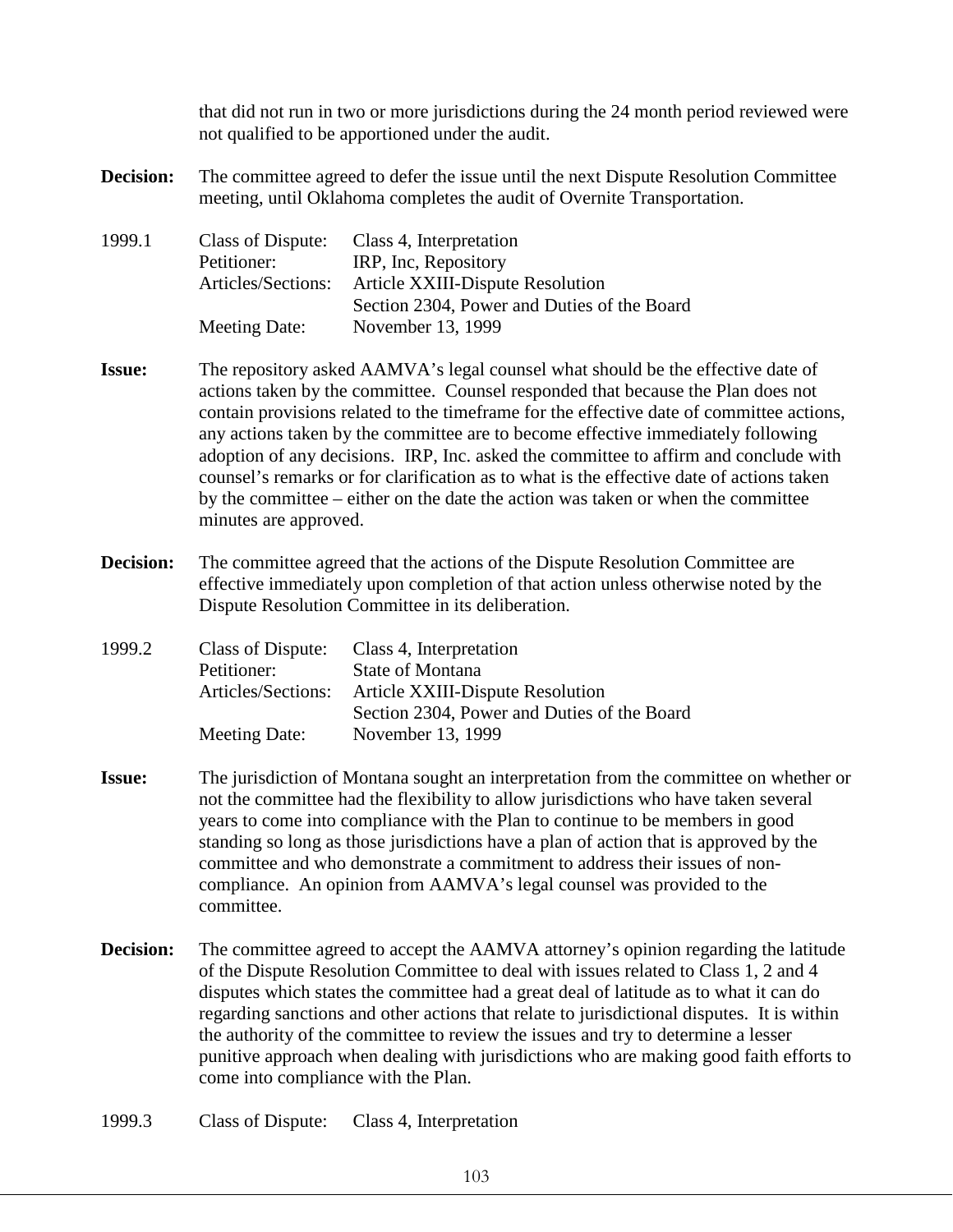|               | Petitioner:<br>Articles/Sections:                                                                                                                                                                                                                                                                                                                                                | IRP, Inc. Repository<br>Article XXI-Administration<br>Section 2126, Dues                                                                                                              |
|---------------|----------------------------------------------------------------------------------------------------------------------------------------------------------------------------------------------------------------------------------------------------------------------------------------------------------------------------------------------------------------------------------|---------------------------------------------------------------------------------------------------------------------------------------------------------------------------------------|
|               | <b>Meeting Date:</b>                                                                                                                                                                                                                                                                                                                                                             | November 13, 1999                                                                                                                                                                     |
| <b>Issue:</b> | The jurisdiction of New Brunswick entered the IRP on June 26, 1999, with an<br>implementation date of April 1, 2001. The repository asked the committee to<br>determine whether New Brunswick should be invoiced immediately for IRP<br>membership dues or when they begin implementing the IRP.                                                                                 |                                                                                                                                                                                       |
| Decision:     | The committee agreed that New Brunswick not be considered an official member of<br>the Plan until 2001. New Brunswick, and other Canadian jurisdictions in the process<br>of joining the Plan, would not be required to pay IRP dues in the current fiscal year,<br>but will be required to pay IRP dues when they are billed in July 2000.                                      |                                                                                                                                                                                       |
| 1999.4        | Class of Dispute:<br>Petitioner:<br>Articles/Sections:<br><b>Meeting Date:</b>                                                                                                                                                                                                                                                                                                   | Class 4, Interpretation<br>State of Indiana<br><b>Article II-Definitions</b><br>Section 210, Base Jurisdiction and Section 218, Established Place<br>of Business<br>November 13, 1999 |
| <b>Issue:</b> | The jurisdiction of Indiana, on behalf of Comdata, requested a Class 4 interpretation<br>asking 1) if a third-party IRP registration service provider can allow their physical<br>address to be used by an IRP registrant and 2) whether or not the employees of the<br>third-party service provider are considered to be persons conducting the fleet<br>registrant's business. |                                                                                                                                                                                       |
| Decision:     | The committee agreed that the requirement under Section 210 is that the registrant<br>have an established place of business as defined in Section 218 and that established<br>place of business cannot be provided for the registrant in the form of a third-party<br>licensing provider.                                                                                        |                                                                                                                                                                                       |
| 1999.5        | Petitioner:<br>Articles/Sections:<br><b>Meeting Date:</b>                                                                                                                                                                                                                                                                                                                        | Class of Dispute: Class 4, Interpretation<br><b>State of Texas</b><br><b>Article II-Definitions</b><br>Section 204, Apportionable Vehicle<br>November 13, 1999                        |
| <b>Issue:</b> | The jurisdiction of Texas requested an interpretation of Section 204, and asked<br>whether the term "gross vehicle weight" as used in Option 3 of the definition of an<br>apportionable vehicle, allows the use of the registered gross vehicle weight to<br>determine if the combination of vehicles are apportionable.                                                         |                                                                                                                                                                                       |
| Decision:     | The committee agreed that Item #3 under Section 204 refers to the actual weight of the<br>combination and does not refer to gross vehicle weight or registered weight.                                                                                                                                                                                                           |                                                                                                                                                                                       |
| 1999.6        | <b>Class of Dispute:</b><br>Petitioner:                                                                                                                                                                                                                                                                                                                                          | Class 4, Interpretation<br>State of California                                                                                                                                        |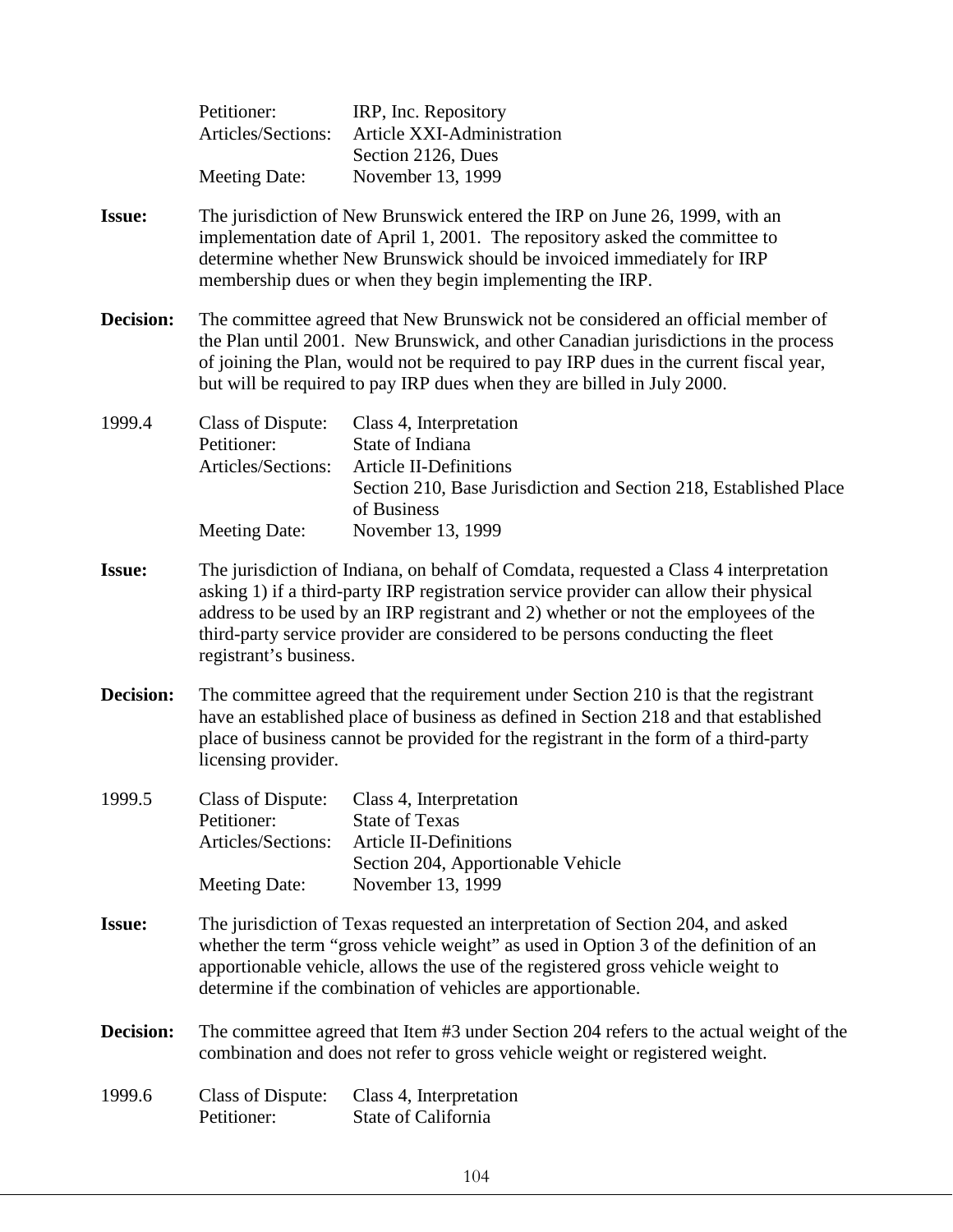| Article IV-Application for Apportioned Registration     |
|---------------------------------------------------------|
| Section 404, Trailer Apportionment- Exception to Plan   |
| Article XIX-Exceptions                                  |
| Section 1902, Amendments to Exceptions; Section 1904,   |
| Cancellation of Exceptions; and Section 1906 Prohibited |
| Exceptions                                              |
| November 13, 1999                                       |
|                                                         |

- **Issue:** The jurisdiction of California requested an interpretation regarding 1) whether or not IRP jurisdictions must continue to collect and transmit trailer fees to California until 2001, 2) whether IRP rules prevail over jurisdiction laws, 3) whether the IRP can change its rules without consent of the contracting parties affected as to exceptions granted at the time of joining IRP, and 4) whether the Dispute Resolution Committee may delay the removal of the Exception for California for the collection of trailer fees for a two-year period. California, later withdrew questions 2 and 3.
- **Decision:** In regards to question 1, the committee agreed that the IRP member jurisdictions must continue to collect and transmit trailer fees to California until January 1, 2001. For questions 2 and 3, the committee allowed California to withdrawal them. For question 4, the committee agreed that they may not delay the removal of the California exceptions for the collection of trailer fees for a 2-year period.

| 2000.1 | Class of Dispute:  | Class 1, Jurisdiction's Non-Compliance with the |
|--------|--------------------|-------------------------------------------------|
|        |                    | Plan, Monetary Loss                             |
|        | Petitioner:        | Jurisdiction of Illinois                        |
|        | Articles/Sections: | Article VIII-New Operations, Section 800,       |
|        |                    | <b>Application for Initial Registration</b>     |
|        | Meeting Date:      | November 11, 2000                               |

**Issue:** Illinois reported that registrants previously apportioned and based in Illinois, as well as in other member jurisdictions, are eliminating and closing their IRP accounts and changing their base of application to Oklahoma. Illinois claimed it is losing substantial revenues and brings action against Oklahoma.

Illinois asked the committee to resolve the following questions:

1. Should registrants be allowed to base in jurisdictions where they do not have an established place of business?

2. Should registrants moving from one base jurisdiction to another be required to report the actual miles operated by the vehicles during the preceding year? 3. Should Oklahoma allow its registrants to estimate the same mileage with a pattern of high mileage in low fee jurisdictions and low mileage in high fee jurisdictions? 4. Should Oklahoma process an initial application in their jurisdiction if it has knowledge that the registrant has previously been apportioned in another jurisdiction without requiring actual mileage or inquiring as to the present status of the fleet prior to allowing the registrant to estimate in Oklahoma?

**Decision:** In responding to Illinois's questions, the committee agreed to the following: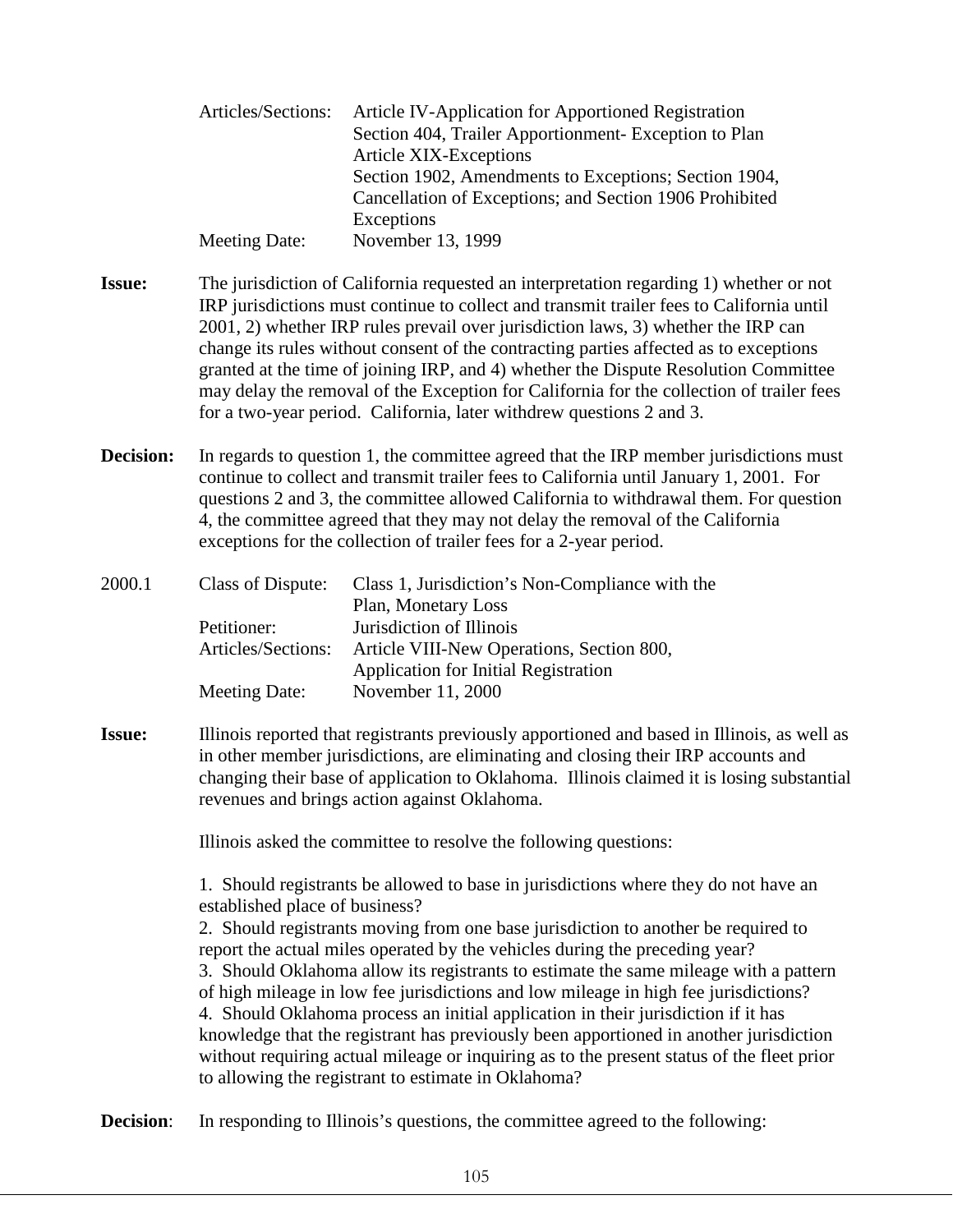A registrant should not be allowed to base in a jurisdiction where they do not have an established place of business in accordance with the International Registration Plan.

1. Registrants should be allowed to move to a jurisdiction, and when they do, they have to use actual miles if actual miles are recorded in that jurisdiction, and if there are no actual miles, they are allowed to estimate based on the reasonable mileage for those jurisdictions, and it cannot be used to reduce fees.

To dispense with questions three and four as being not necessary to be answered directly under this dispute.

| 2000.2           | Class of Dispute:                                                                                                                                                                                                                                                                                                                                                                                                                                                                                                                                                                                                                                                                                                                                                                                                                  | Class 1, Jurisdiction's Non-Compliance with the Plan,<br><b>Monetary Loss</b>                                                                                                    |  |
|------------------|------------------------------------------------------------------------------------------------------------------------------------------------------------------------------------------------------------------------------------------------------------------------------------------------------------------------------------------------------------------------------------------------------------------------------------------------------------------------------------------------------------------------------------------------------------------------------------------------------------------------------------------------------------------------------------------------------------------------------------------------------------------------------------------------------------------------------------|----------------------------------------------------------------------------------------------------------------------------------------------------------------------------------|--|
|                  | Petitioner:<br>Articles/Sections:                                                                                                                                                                                                                                                                                                                                                                                                                                                                                                                                                                                                                                                                                                                                                                                                  | Jurisdictions of Arizona, California, Maine and Virginia<br>Article IV-Application for Apportioned Registration, Section 408,<br>Jurisdiction Notification of Application Filing |  |
|                  | <b>Meeting Date:</b>                                                                                                                                                                                                                                                                                                                                                                                                                                                                                                                                                                                                                                                                                                                                                                                                               | November 11, 2000                                                                                                                                                                |  |
| <b>Issue:</b>    | The jurisdictions of Arizona, California, Maine and Virginia asked the committee to<br>take action against the District of Columbia to resolve the issue of the District of<br>Columbia not distributing IRP revenues to the member jurisdictions in accordance<br>with Article IV, Section 408, of the Plan.                                                                                                                                                                                                                                                                                                                                                                                                                                                                                                                      |                                                                                                                                                                                  |  |
| <b>Decision:</b> | The committee agreed that the District of Columbia is out of compliance with<br>Article IV, Section 408, and ordered the District of Columbia to transmit by December<br>26, 2000, IRP transmittals and all IRP fees collected for other member jurisdictions to<br>the appropriate jurisdictions. In addition, the committee ordered the District of<br>Columbia to forthwith comply and remain in compliance with Article IV, Section 408,<br>of the Plan. The District of Columbia is also required to provide to the repository a<br>monthly update of its transmittal activities for the next year, and if the District of<br>Columbia is found out of compliance with the monthly reviews, the committee shall<br>meet again via conference call and rule on the petitioner's request, with respect to<br>withholding funds. |                                                                                                                                                                                  |  |
| 2000.3           | Class of Dispute:<br>Petitioner:<br>Articles/Sections:                                                                                                                                                                                                                                                                                                                                                                                                                                                                                                                                                                                                                                                                                                                                                                             | Class 4, Interpretation<br>Peer Review Committee<br>Article IV-Application for Apportioned Registration, Section 400<br>(b), Application Filed with Base Jurisdiction            |  |
|                  | <b>Meeting Date:</b>                                                                                                                                                                                                                                                                                                                                                                                                                                                                                                                                                                                                                                                                                                                                                                                                               | November 11, 2000                                                                                                                                                                |  |
| <b>Issue:</b>    | The Peer Review Committee sought an interpretation request from the Dispute<br>Resolution Committee on whether second and subsequent year estimates should be<br>included in the 100% calculation, the percentage of fees due to the jurisdictions where<br>the carrier had actual mileage is decreased. Therefore, those actual mileage                                                                                                                                                                                                                                                                                                                                                                                                                                                                                           |                                                                                                                                                                                  |  |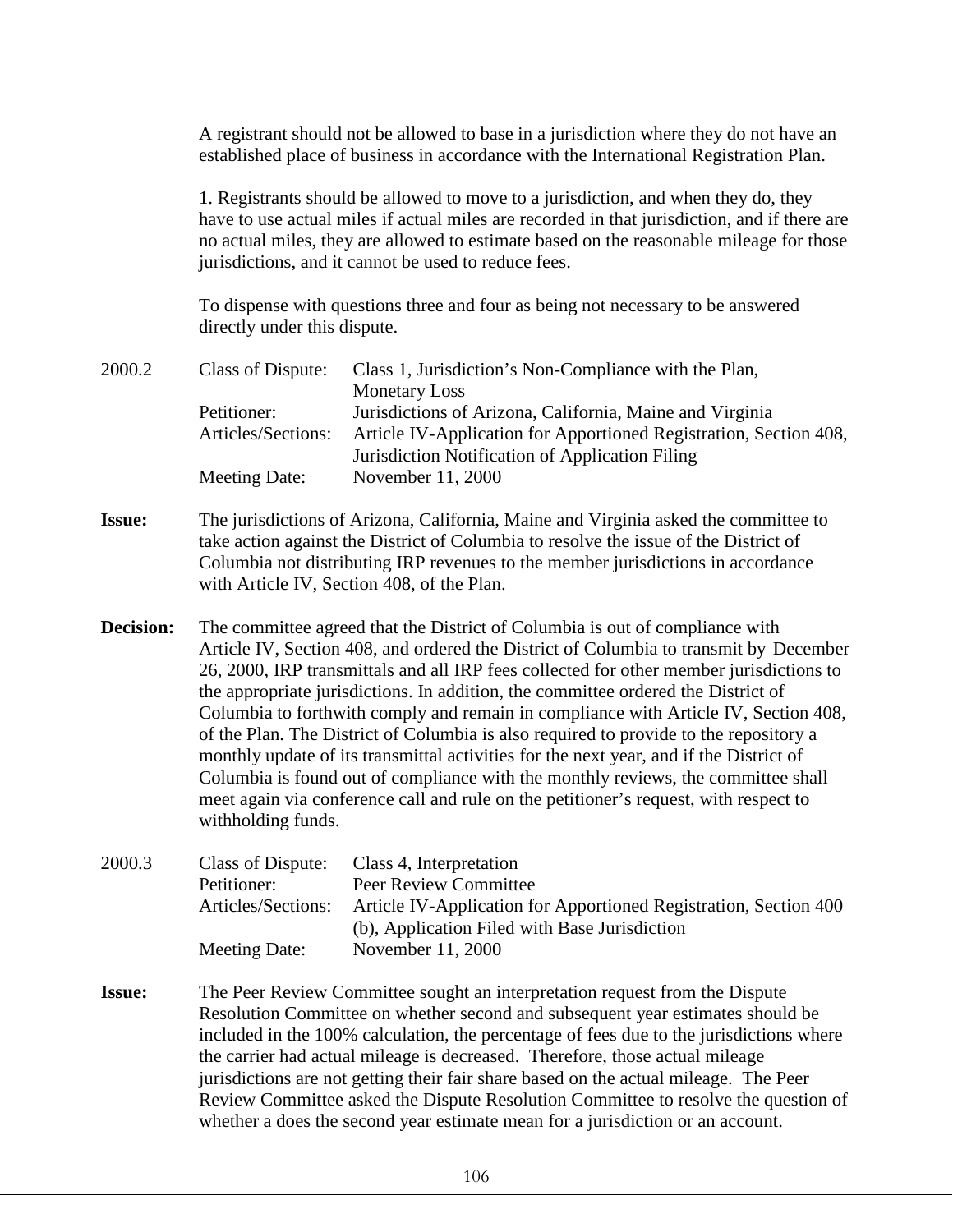| Decision:     | The committee agreed that the first time that a jurisdiction is added to a renewal or<br>initial application, estimates would be allowed. Subsequent years' listing of the same<br>jurisdiction without actual mileage will be considered at above 100%, provided the<br>operations of the fleet were more than 90 days. |                                                                                                                                                                                                                           |
|---------------|--------------------------------------------------------------------------------------------------------------------------------------------------------------------------------------------------------------------------------------------------------------------------------------------------------------------------|---------------------------------------------------------------------------------------------------------------------------------------------------------------------------------------------------------------------------|
| 2001.1        | Class of Dispute:<br>Petitioner:<br>Articles/Sections:                                                                                                                                                                                                                                                                   | Class 1, Jurisdiction's Non-Compliance with the<br>Plan, Monetary Loss<br>Jurisdiction of Illinois<br>Article VIII-New Operations, Section 800,<br><b>Application for Initial Registration</b>                            |
|               | <b>Meeting Date:</b>                                                                                                                                                                                                                                                                                                     | November 1, 2001                                                                                                                                                                                                          |
| <b>Issue:</b> | Illinois agreed to a continuance requested by Oklahoma with the stipulation that the<br>Class 1 dispute would be immediately re-filed by the next IRP Board of Directors<br>meeting scheduled for May 2002.                                                                                                              |                                                                                                                                                                                                                           |
| Decision:     | The committee accepted the request by Illinois with the understanding that a Dispute<br>Resolution Committee meeting be held in the spring of 2002.                                                                                                                                                                      |                                                                                                                                                                                                                           |
| 2001.2        | Class of Dispute:<br>Petitioner:<br>Articles/Sections:<br><b>Meeting Date:</b>                                                                                                                                                                                                                                           | Class 4, Interpretation<br>Jurisdiction of Maine<br>Article III – Fees for Apportioned Registration; Section<br>300, Determination of Fees<br>Article XXI - Administration; Section 2128, Peer Review<br>November 1, 2001 |
| <b>Issue:</b> | Maine requested an interpretation on whether the IRP annual fee test as prepared by<br>the IRP Peer Review Committee was a mandatory annual component of the peer<br>review process.                                                                                                                                     |                                                                                                                                                                                                                           |
| Decision:     | The committee determined that while the Plan does not require the annual submission<br>of the IRP fee test to be mandatory, they directed the Peer Review Committee submit a<br>ballot to address the issue of a mandatory fee table submission on an annual basis.                                                      |                                                                                                                                                                                                                           |
| 2002.1        | Class of Dispute:<br>Petitioner:<br>Articles/Sections:<br><b>Meeting Date:</b>                                                                                                                                                                                                                                           | Class 4, Interpretation<br>Jurisdiction of Indiana<br>Article IX, Registration of Owner-Operator; Section<br>906, Place of Business<br>April 16, 2002                                                                     |
| <b>Issue:</b> | As a continuation of a DRC conference call on January 31, 202, Indiana asked for an<br>interpretation of what was required under Section 906 for established place of<br>business.                                                                                                                                       |                                                                                                                                                                                                                           |
| Decision:     | The committee determined that an owner operator must meet the requirements in<br>Section 906, specifically, a street address within the base jurisdiction, a telephone                                                                                                                                                   |                                                                                                                                                                                                                           |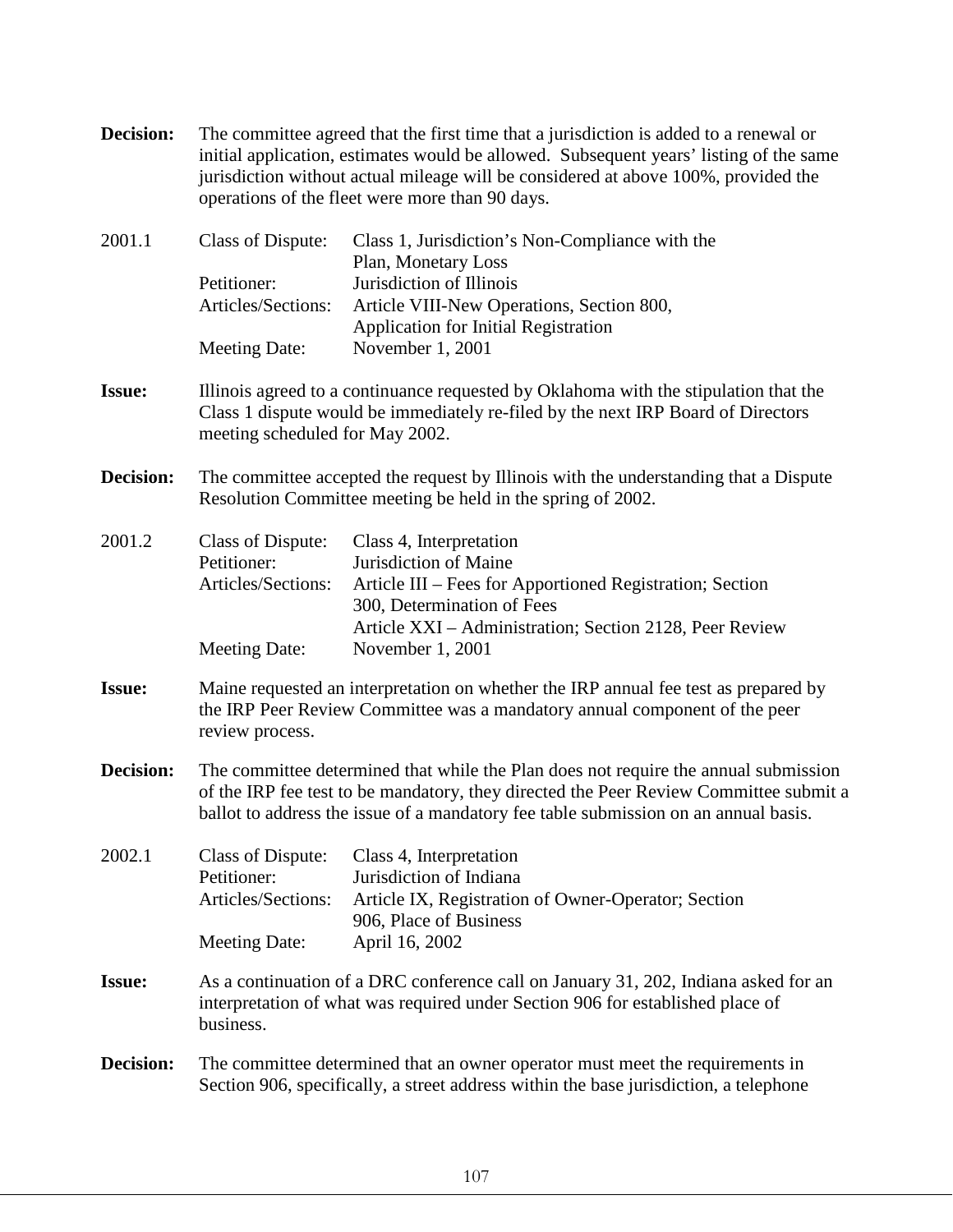number, and any other documentation as required by the Commissioner, and the owner operator must meet the definition of owner operator as defined in Section 234.

| 2002.2 | Class of Dispute:  | Class 1, Jurisdiction's Non-Compliance with the |
|--------|--------------------|-------------------------------------------------|
|        |                    | Plan, Monetary Loss                             |
|        | Petitioner:        | Jurisdiction of Illinois                        |
|        | Articles/Sections: | Article VIII-New Operations, Section 800,       |
|        |                    | <b>Application for Initial Registration</b>     |
|        | Meeting Date:      | April 16, 2002                                  |

- **Issue:** Illinois asked the committee to determine if a jurisdiction who has violated the Plan and caused economic damage to other jurisdictions be required to pay damages to those jurisdictions who were injured. Illinois submitted documentation supporting the findings of the statistician hired by Illinois to determine the amount of revenue Illinois claimed it lost to Oklahoma due to Oklahoma allowing registrants to register unlawfully in Oklahoma.
- **Decision:** The committee determined that as a result of hearings conducted over an extended time period, Oklahoma was out of compliance in allowing service companies to use estimated distance charts that were skewered toward high distance in low-fee jurisdictions. By doing that, they failed to comply with Section 800 of the IRP. This failure to comply has caused Illinois to suffer monetary losses. The committee directed Illinois and Oklahoma to work together to find the agreeable level of loss and the terms under which both sides will settle. If the jurisdictions are unable to reach an agreement, then a review of the new accounts from 1999 to the present must be done. If the jurisdictions are unable to agree how that is done, then a 100 percent must be reviewed by an independent company and the cost will be shared by Oklahoma and Illinois. Both parties were directed to report back at the November 2002 DRC meeting.

| Class of Dispute:  | Class 1, Jurisdiction's Non-Compliance with the |
|--------------------|-------------------------------------------------|
|                    | Plan, Monetary Loss                             |
| Petitioner:        | Jurisdiction of Illinois                        |
| Articles/Sections: | Article VIII-New Operations, Section 800,       |
|                    | <b>Application for Initial Registration</b>     |
| Meeting Date:      | November $7 \& 9,2002$                          |
|                    |                                                 |

- **Issue:** Continuation of April 16, 2002, decision by the Dispute Resolution Committee. Illinois reported that were unable to reach an agreement with Oklahoma, and Illinois proposed that the two jurisdictions' experts work together to find the agreeable level of loss. Illinois offered to pay half of the cost of these services. Oklahoma indicated that its statutes prohibit Oklahoma from settlements in excess of \$250,000 without the approval of the Oklahoma legislature. Oklahoma was unable to accept a proposal to have an independent party review joint audits to resolve the issue.
- **Decision:** The committee determined that with the failure of Oklahoma to reach an agreement with Illinois concerning its Class 1 dispute, the DRC ordered all jurisdictions to withhold funds from Oklahoma until Oklahoma presents an acceptable plan to the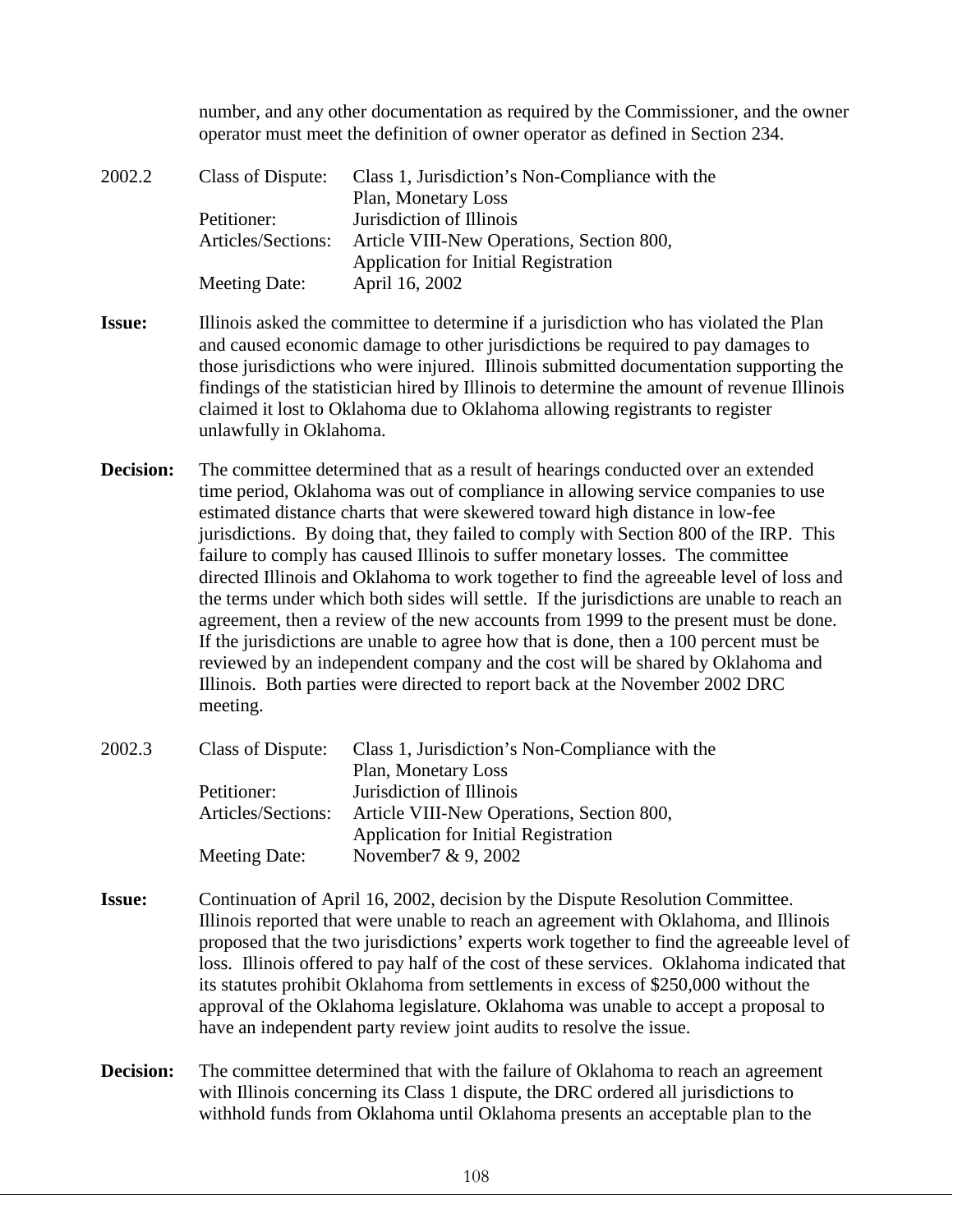DRC to compensate Illinois for its monetary losses. Oklahoma is also instructed to continue sending monthly transmittals and funds to all jurisdictions as required by Section 408. Withholding of funds were to begin December 1, 2002. 2002.4 Class of Dispute: Class 4, Interpretation Petitioner: Jurisdiction of California Articles/Sections: Article XVI, Section 1604, Notification of Audit Results Meeting Date: November 7 & 9, 2002 **Issue:** California asked if Section 1604 applied to Oregon's non-netted audit reports issued to a trucking company on June 22, 2000, and later released to California and other affected jurisdictions on July 25, 2000. **Decision:** The committee dismissed California's interpretation request until the parties have exhausted all options for administrative appeals. 2002.5 Class of Dispute: Class 1, Jurisdiction's Non-Compliance with the Plan, Monetary Loss Petitioner: United Parcel Service (UPS) Respondent: California Articles/Sections: Article XIX, Section 1906 Cancellation of Exceptions; Article XXIII, Section 2304 – Power and Duties of the Board

**Issue:** UPS asked 1) if California was out of compliance with the Plan by continuing to collect, under its exception to the IRP, apportioned fees for trailers, semitrailers, and auxiliary axles (dollies) beyond the expiration date of December 31, 2000; 2) Should California be required to refund the total California fees paid by UPS to its base jurisdictions, including California, for its IRP semitrailer and dolly fleets apportioned with California for 2001 and beyond, less the appropriate increase in UPS's IRP power unit fleets apportioned with California during the corresponding period; 3) Should the audit assessment issued for 2001 and beyond by California to UPS for additional California fees for all UPS IRP semitrailer and dolly fleets apportioned with California be declared void as a result of California's non-compliance.

Meeting Date: November 7 & 9, 2002

**Decision:** The committee dismissed the dispute until UPS has exhausted all of its administrative appeals.

| 2002.6 | Class of Dispute:  | Class 4, Interpretation                                      |
|--------|--------------------|--------------------------------------------------------------|
|        | Petitioner:        | Jurisdiction of Indiana                                      |
|        | Articles/Sections: | Article V, Section 502 – Identification Plates and Cab Cards |
|        | Meeting Date:      | November $7 & 9,2002$                                        |

**Issue:** Indiana sought an interpretation on whether or not Quebec had the authority to require that the total number of a vehicle's axles (power unit and trailing unit) be printed on jurisdiction cab cards.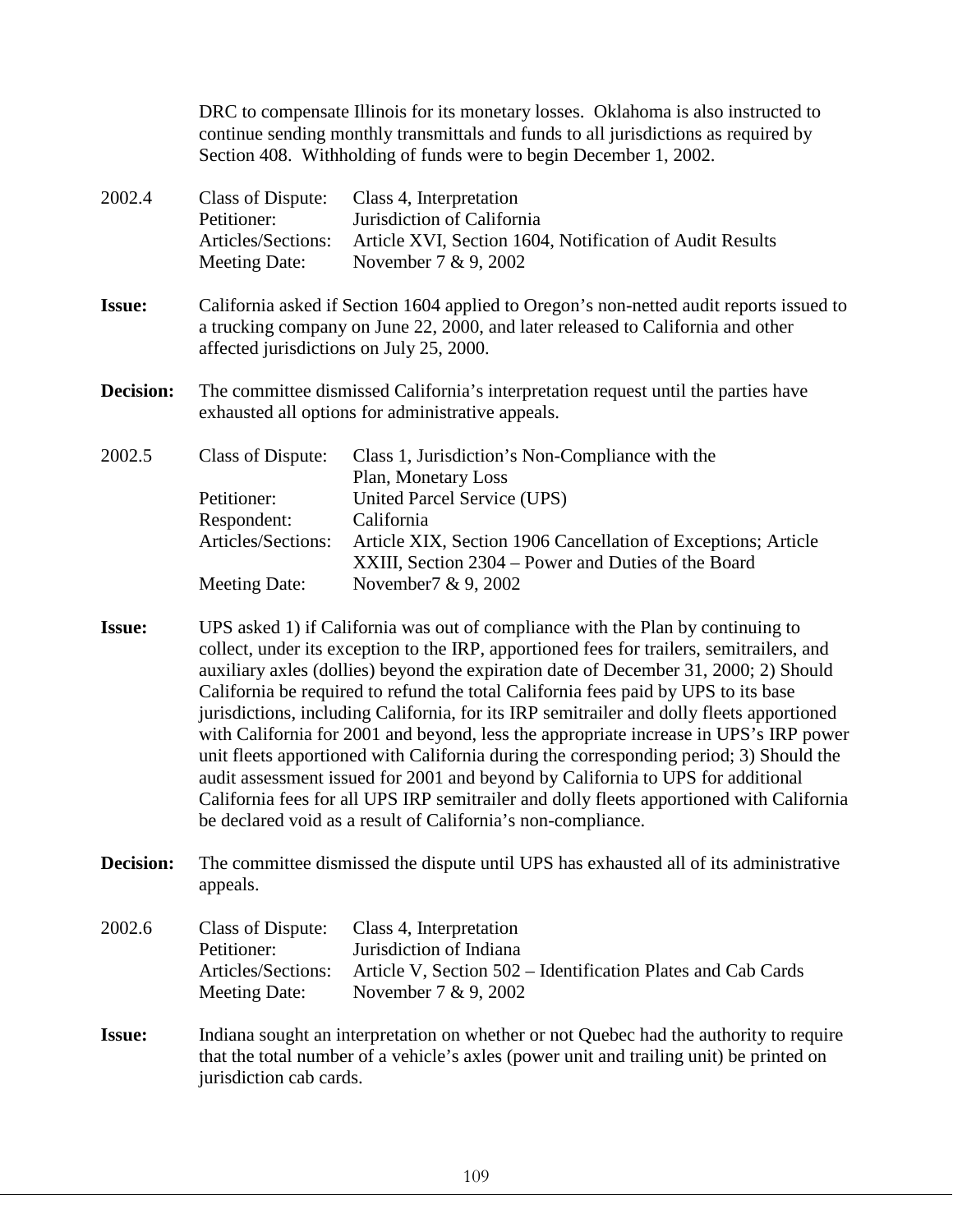| <b>Decision:</b> | The committee determined that under Section 502, Quebec has the right to require that<br>the cab card clearly identify the number of axles on which the fees were calculated.                                                                                                                                                                                                                                                                                                                            |                                                                                                                                                                                                                                                                                                                          |  |
|------------------|----------------------------------------------------------------------------------------------------------------------------------------------------------------------------------------------------------------------------------------------------------------------------------------------------------------------------------------------------------------------------------------------------------------------------------------------------------------------------------------------------------|--------------------------------------------------------------------------------------------------------------------------------------------------------------------------------------------------------------------------------------------------------------------------------------------------------------------------|--|
| 2002.7           | Class of Dispute:<br>Petitioner:<br>Articles/Sections:<br><b>Meeting Date:</b>                                                                                                                                                                                                                                                                                                                                                                                                                           | Class 4, Interpretation<br>Jurisdiction of Alabama<br>Article II, Section 218 – Established Place of Business<br>November 7 & 9, 2002                                                                                                                                                                                    |  |
| <b>Issue:</b>    |                                                                                                                                                                                                                                                                                                                                                                                                                                                                                                          | Alabama sought an interpretation of Section 218 and what constitutes a fleet<br>registrant's business, in order to limit base jurisdiction shopping.                                                                                                                                                                     |  |
| Decision:        | The committee determined that the Plan does not indicate what a registrant's business<br>is and that it is up to the commissioner to do so.                                                                                                                                                                                                                                                                                                                                                              |                                                                                                                                                                                                                                                                                                                          |  |
| 2003.1           | <b>Class of Dispute:</b><br>Petitioner:<br>Articles/Sections:<br><b>Meeting Date:</b>                                                                                                                                                                                                                                                                                                                                                                                                                    | Class 4, Interpretation<br>Peer Review Committee<br>Article IV – Application for Apportioned Registration:<br>Section 400 - Application Filed with Base Jurisdiction,<br>Article Viii – New Operations; Section 800 –<br>Application for Initial Registration<br>November 14, 2003                                       |  |
| <b>Issue:</b>    | The Peer Review Committee requested an interpretation from the DRC on<br>the following questions:<br>What process must jurisdictions use to determine estimated distances for<br>$\bullet$<br>renewals and added jurisdictions?<br>Is it the peer Review Committee's responsibility to verify that jurisdictions<br>reject unreasonable estimated distances on all applications, Initial and renewal?                                                                                                    |                                                                                                                                                                                                                                                                                                                          |  |
| Decision:        | The Committee agreed that when determining second and subsequent year estimates,<br>IRP jurisdictions must use estimated distances based on miles or kilometers that<br>are reasonable and fair. The Committee agreed that it is the Peer Review<br>Committee's responsibility to verify that jurisdictions reject unreasonable estimated<br>distances on all applications, initial and renewal, in accordance with the Peer Review<br>Compliance Guide as approved by the IRP, Inc. Board of Directors. |                                                                                                                                                                                                                                                                                                                          |  |
| 2003.2           | Class of Dispute:<br>Petitioner:<br>Articles/Sections:<br><b>Meeting Date:</b>                                                                                                                                                                                                                                                                                                                                                                                                                           | Class 4, Interpretation<br>Province of British Columbia<br>Article II: Section 204 Apportionable Vehicle, Article XV<br>Preservation of Records and Audit: Section 1501 –<br>Adequacy of Records, Section 1501 – Adequacy of<br>Records, Section 1502 – Failure to Preserve or<br>Maintain Records.<br>November 14, 2003 |  |
| <b>Issue:</b>    | The Province of British Columbia, requested an interpretation based on<br>the large number of rental vehicles that have recently switched from                                                                                                                                                                                                                                                                                                                                                           |                                                                                                                                                                                                                                                                                                                          |  |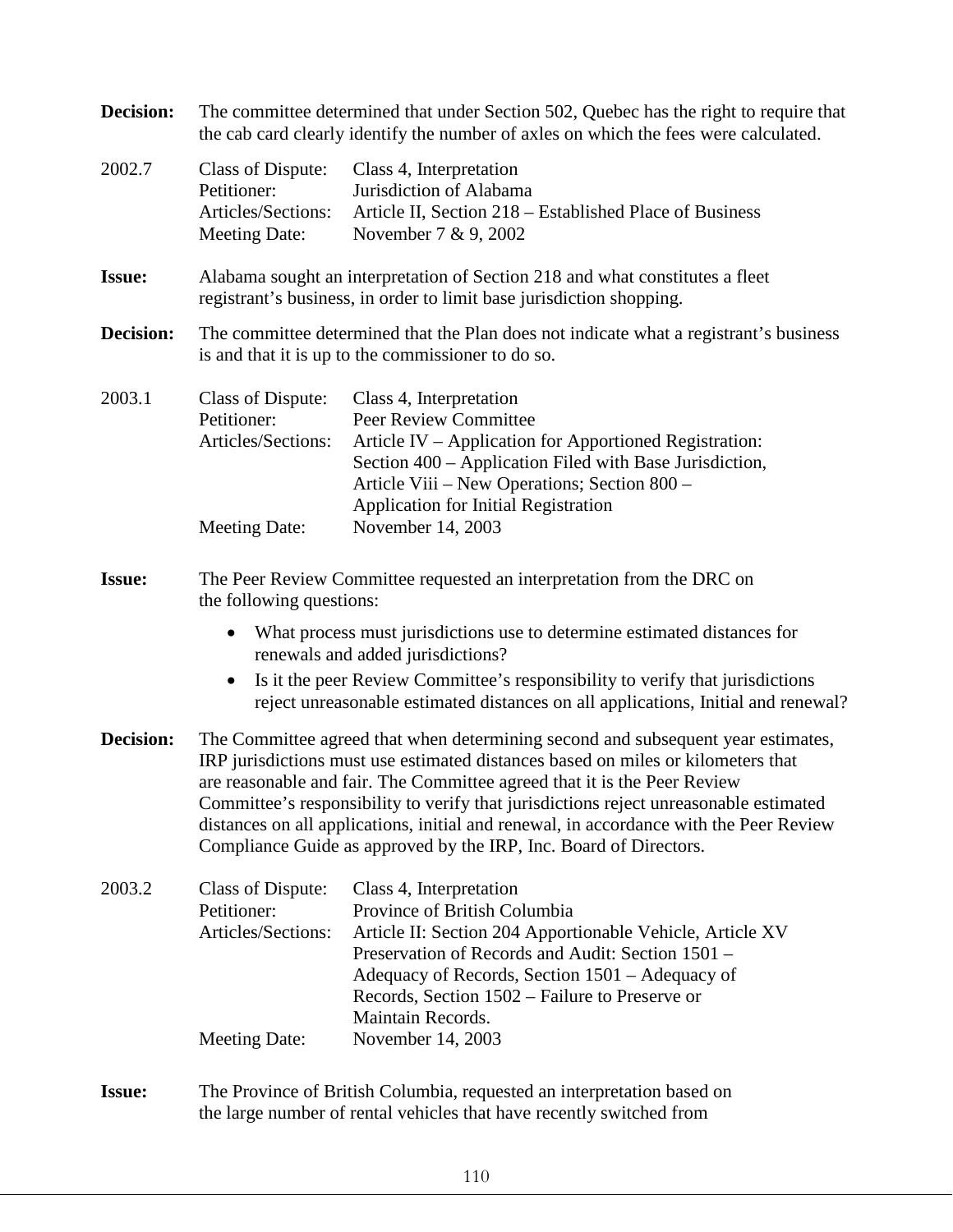allocating to apportioning. The following questions were submitted to the DRC:

• Does "Intended for Use" include any vehicle or fleet of vehicles that might eventually at some unknown point in the future travel into another jurisdiction?

• What does the Plan consider to be adequate records to substantiate the claim of Interjurisdictional travel, and where does the onus of proof lie in determining if a vehicle actually operates in two or more jurisdictions?

A representative from U-Haul suggested to the DRC that the interpretation request should have been in the form of a Class I dispute.

**Decision:** The Committee agreed that the first question submitted by British Columbia is answered by Governing Board decisions #12 and #29, which are hereby confirmed by the Dispute Resolution Committee**.** 

> The Committee agreed that the burden of proof lies with the registrant. The registrant must maintain adequate records in accordance with Article XV of the Plan. Motion passed.

2004.1 Interpretation/Dispute

| Petitioner:        | State of Illinois & State of California           |
|--------------------|---------------------------------------------------|
| Articles/Sections: | Article XVI Audits: Section 1608 – Audit Appeals, |
| Meeting Date:      | November 05, 2004                                 |

**Issue:** The State of Illinois asked for an interpretation of Section 1608 – Audit Appeals:

- Is there a time limit by which a party must exercise the right to have the Dispute Resolution Committee review the validity of an audit or reexamination if the party wishes to have such a review?
- Assuming there is no time limit, if a registrant appeals an audit concerning fees paid to a non-base jurisdiction and prevails in the administrative and appellate procedures of the base jurisdiction, when may the base jurisdiction refund an overpayment pursuant to Section 1704 and make a net adjustment in the transmittal to the other jurisdiction without incurring the possibility that the non-base jurisdiction will at some future time request a hearing before the DRC and, if successful, demand a refund from the base jurisdiction?

The issue arose out of an audit on f a carrier that resulted in Illinois assessing the carrier additional fees on behalf of California. The carrier paid a portion of the fees to Illinois under protest and sought a hearing with Illinois. A hearing was conducted in which California did not appear but mailed a motion to dismiss for lack of personal and/or subject matter jurisdiction. The finding of the hearing determined that the assessment was improper, with the exception of \$2,282. The order further found that California was entitled to interest and penalties on the \$2,282. Illinois was ordered to initiate the collection and return the paid fees to the carrier.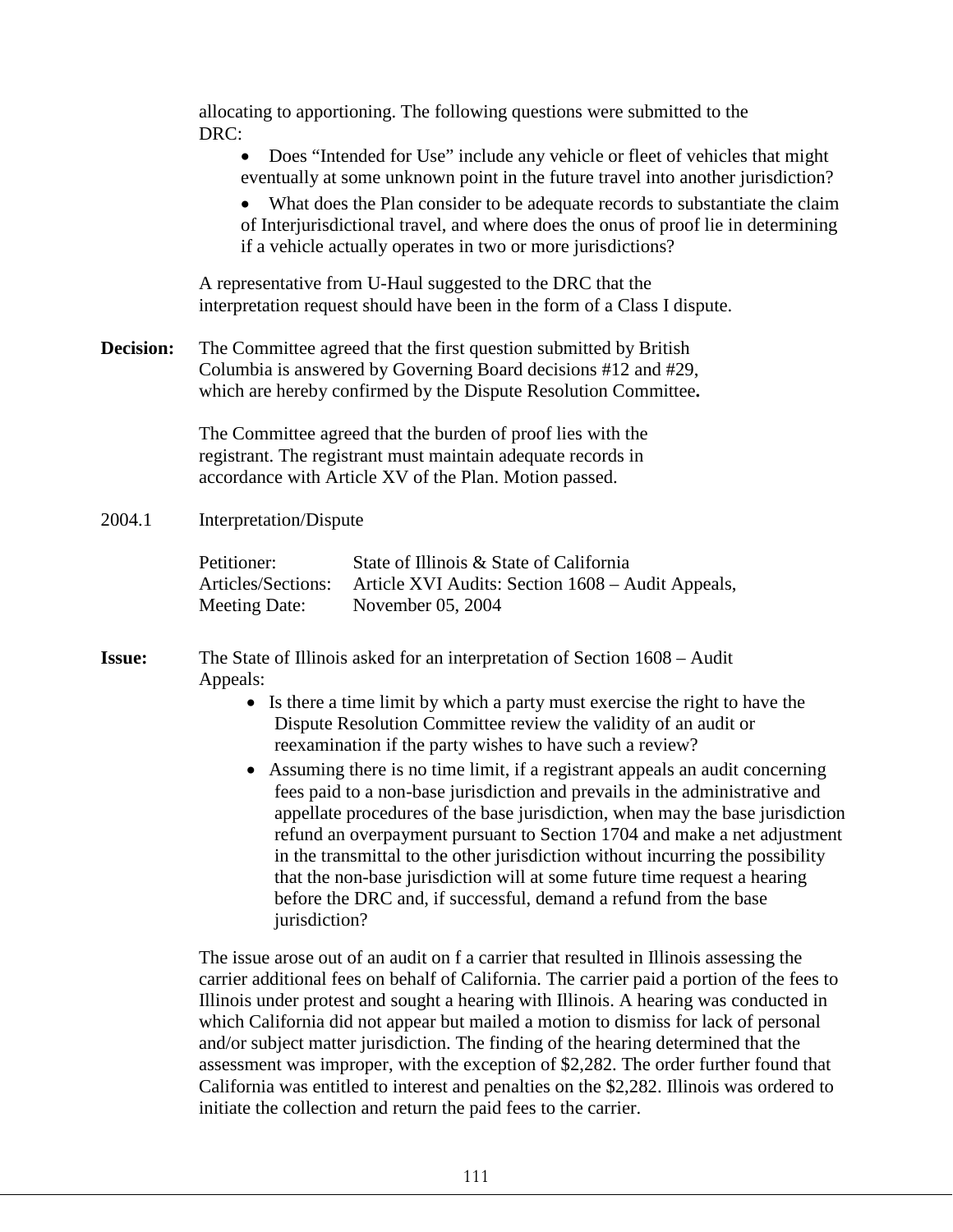It was explained that Illinois was hesitant to follow through on the order while California had the right to seek review of the decision according to Section 1608. Illinois was concerned that if Illinois deducted the refund amount from transmittals to California and issued a refund to the carrier, and California subsequently prevailed in a review of the action by the DRC, presumably California could then recoup the amount by making a deduction from future transmittals to California.

It was reported that California believed Illinois failed to act on California's behalf pursuant to Section 1608. California had requested that Illinois act on California's behalf at the administrative hearing, and Illinois rejected California's request, asserting that it fulfilled its obligation under the IRP by providing the forum and opportunity for jurisdictions to assert their interests. Prior to the hearing California made two appeals to Illinois to act on California's behalf regarding the audit findings, which California contended Illinois failed to do.

California asked the DRC for enforcement of the obligation of Illinois in the appeal under Section 1608 and asked the DRC to rule that Illinois failed to act on behalf of California in the appeal.

**Decision:** The Committee agreed that Illinois complied with the provisions of IRP Section 1608.

> The Committee agreed that a party must exercise its right to seek a review by the Dispute Resolution Committee within a reasonable time.

2004.2 Interpretation/Dispute

| Petitioner:        | <b>State of Delaware</b>                                        |
|--------------------|-----------------------------------------------------------------|
| Articles/Sections: | Article IV – Application for Apportioned Registration: Section  |
|                    | $404$ – Trailers, Semi-trailers & Auxiliary Axles- Reciprocity; |
| Meeting Date:      | November 05, 2004                                               |

- **Issue:** The State of Delaware asked the DRC for an interpretation of Section 404 Trailers, Semi-Trailers and Auxiliary Axles – Reciprocity by asking for affirmation of Delaware's law that requires owners of motor vehicles, trailers or other vehicles to register those vehicles in Delaware within 60 days after taking up residence in Delaware. Delaware believed that the IRP only exempts trailers but does not cover the registration of trailers
- **Decision:** The Committee agreed that the Delaware issue is being dismissed for failure to state the issue to be interpreted.
- 2004.3 Interpretation/Dispute

| Petitioners: | Gordon Food Service, Inc. and Koleaseco, Inc.                                     |
|--------------|-----------------------------------------------------------------------------------|
|              | Articles/Sections: Article IV – Application for Apportioned Registration: Section |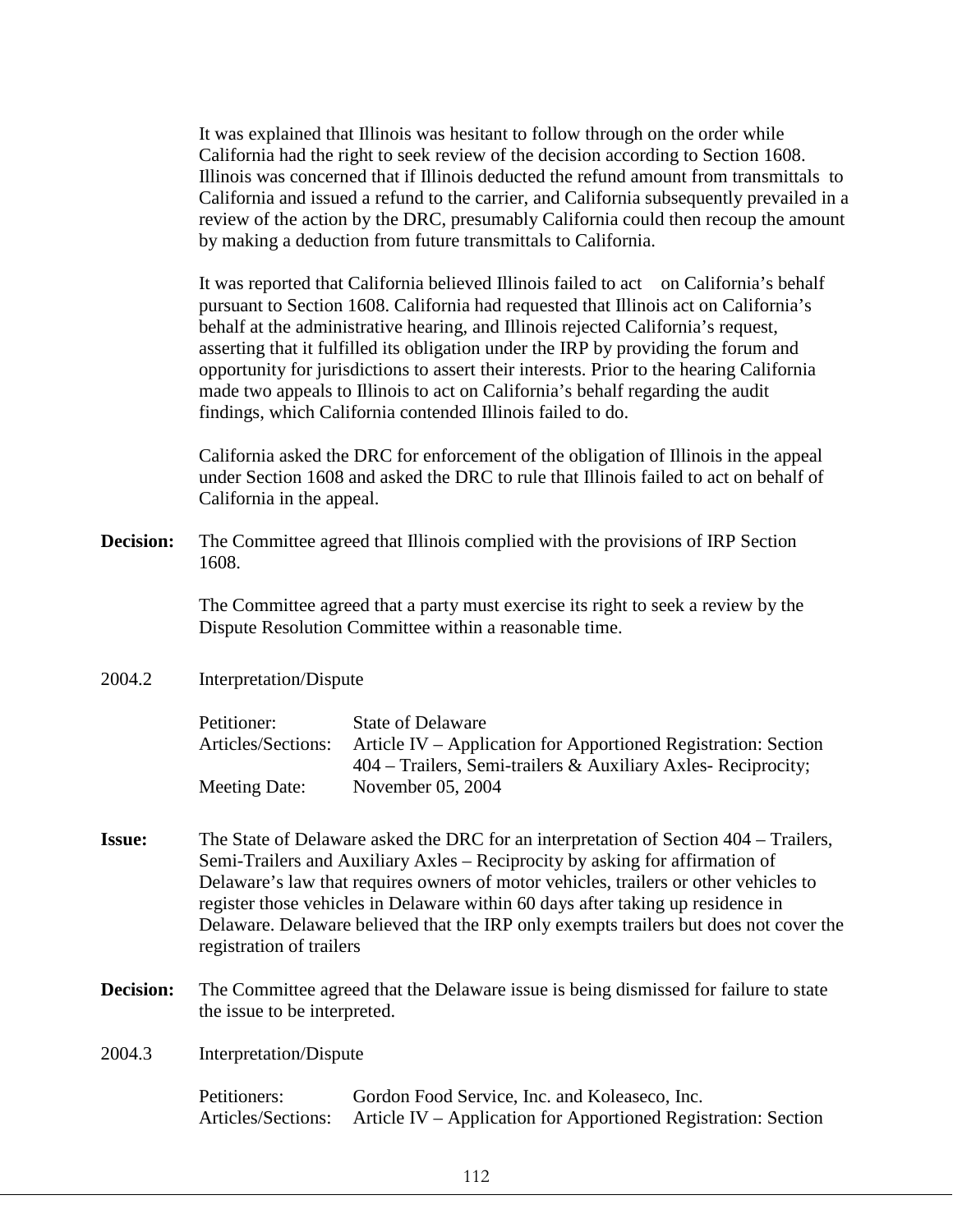404 – Trailers, Semi-trailers & Auxiliary Axles- Reciprocity; Meeting Date: November 05, 2004

**Issue:** A representative for Gordon Food) reported that Gordon Food asked for an interpretation of Section 404 – Trailers, Semi-Trailers and Auxiliary Axles – Reciprocity. Specifically, Gordon Food requested a determination that Section 404 requires all IRP jurisdictions to afford full reciprocity to trailers operated in interstate commerce so long as those trailers are properly registered in any other jurisdiction.

> Gordon's Food representative reported that the Michigan State Police begin citing Gordon Food, registered in Michigan, for having plates on their trailers from other jurisdictions. Gordon Food was informed by Michigan that motor carriers must register at least their Michigan-based trailers in Michigan and may not register those trailers in any other jurisdiction unless the carrier had a facility in that other jurisdiction. Gordon Food believed that under Section 404, carriers are legally entitled to operate trailers registered in other jurisdictions in trans-border operations and that Michigan is prohibited from requiring carriers to register such trailers in Michigan.

A representative from the State of Michigan reported that after Michigan trailer plate fees increased from \$39 to \$300, Michigan noticed a drop in trailer plate fees in Michigan by about 20,000 units from October 2003 to October 2004. In March 2004 the Michigan State Police began enforcing registration violations for trailers under the following circumstances:

• A Michigan-based carrier registers a power unit through Michigan's IRP. A trailer owned by the carrier is registered out of state but only used in Michigan.

• A Michigan-based carrier registers a power unit through Michigan's IRP. They register and use their trailer out of state. However, the carrier does not have a base of operations and does not have business or travel in the state where the trailer is registered. For example, a Michigan IRP power unit pulls a trailer owned by the carrier and registered in Maine, but the power unit and trailer are only used in neighboring states listed on the cab cards (Illinois, Indiana and Ohio).

• A Michigan-based carrier has a power unit licensed only for intrastate operation in Michigan. However, the trailer is owned by the carrier and registered out of state.

**Decision:** The Dispute Resolution Committee dismissed the issue by Gordon Food Service Inc. & Koleaseco Inc. because it is now under judicial review in Michigan.

2006.1 Interpretation/Dispute

| Petitioner:        | Peer Review Committee                                         |
|--------------------|---------------------------------------------------------------|
| Articles/Sections: | Article XVII – Assessment Claims Under Audit; Section 1702    |
|                    | - Jurisdiction Statutory Authority, Section 1704 – Netting of |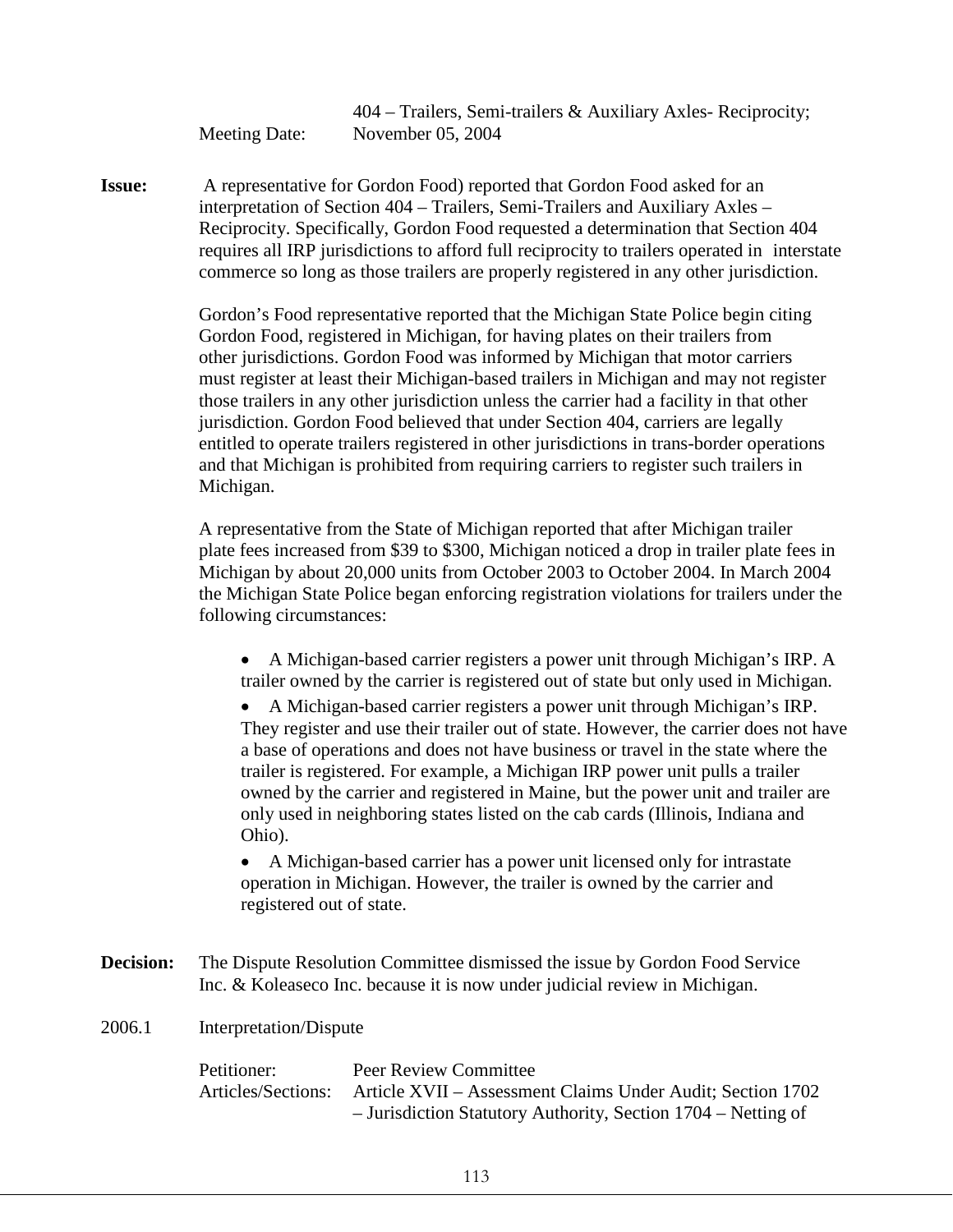|               | <b>Meeting Date:</b>                                                                                                                                                                                                                                                                                                                                                                                                                                            | Audit Adjustments, APM Section 302 – Auditor<br>Responsibilities and APM Section 803 – Interjurisdictional<br>Audit Report and Distribution of Audit Findings<br>September 30, 2006 |
|---------------|-----------------------------------------------------------------------------------------------------------------------------------------------------------------------------------------------------------------------------------------------------------------------------------------------------------------------------------------------------------------------------------------------------------------------------------------------------------------|-------------------------------------------------------------------------------------------------------------------------------------------------------------------------------------|
| <b>Issue:</b> | The Chair of the Peer Review Committee sought an interpretation of Article XVII -<br>Assessment Claims Under Audit, regarding whether or not a jurisdiction was<br>required to transmit audit fees due to affected member jurisdictions, regardless of<br>the amount, if the net audit amount falls within a monetary threshold that a base<br>jurisdiction has established.                                                                                    |                                                                                                                                                                                     |
| Decision:     | The Committee agreed that a jurisdiction is required to transmit audit fees<br>due to or from an affected member jurisdiction regardless of the amount.                                                                                                                                                                                                                                                                                                         |                                                                                                                                                                                     |
| 2006.2        | Interpretation/Dispute                                                                                                                                                                                                                                                                                                                                                                                                                                          |                                                                                                                                                                                     |
|               | Petitioner:<br>Articles/Sections:                                                                                                                                                                                                                                                                                                                                                                                                                               | <b>Wiley Sanders Truck Lines</b><br>Article V - Registration of Apportionable Vehicles; Section<br>502 – Identification Plates and Registration Cab Cards                           |
|               | <b>Meeting Date:</b>                                                                                                                                                                                                                                                                                                                                                                                                                                            | September 30, 2006                                                                                                                                                                  |
| <b>Issue:</b> | On behalf of Wiley Sanders Truck Lines, a representative from the State of Alabama<br>sought an interpretation of Section 502 – Identification Plates and<br><b>Registration Cab</b><br>Cards, regarding the issuance of cab cards via electronic means.                                                                                                                                                                                                        |                                                                                                                                                                                     |
| Decision:     | The Committee agreed that IRP jurisdictions must accept a cab card that has been<br>issued in accordance with the requirements of the base jurisdiction.                                                                                                                                                                                                                                                                                                        |                                                                                                                                                                                     |
| 2007.1        | Interpretation/Dispute                                                                                                                                                                                                                                                                                                                                                                                                                                          |                                                                                                                                                                                     |
|               | Petitioner:<br><b>Meeting Date:</b>                                                                                                                                                                                                                                                                                                                                                                                                                             | Latex Construction Co. v. State of Georgia<br>Articles/Sections: Article II; Sections 204 - Apportionable Vehicle<br>September 28, 2007                                             |
| <b>Issue:</b> | Latex Construction Company filed a dispute against Georgia related to the carrier's<br>assertion that Georgia has failed to permit Latex to register its<br>under-26,000 lb.<br>vehicles as apportionable vehicles.                                                                                                                                                                                                                                             |                                                                                                                                                                                     |
| Decision:     | The Committee agreed that based on the information presented, Georgia must allow<br>Latex Construction Company to apportion the vehicles at issue here. Georgia must<br>issue credit to Latex Construction Company for all full base-plated Georgia fees and<br>trip permits for the vehicles at issue here. Recommend that the IRP, Inc. Board of<br>Directors direct the Peer Review Committee to conduct a limited scope review of<br>Georgia on this issue. |                                                                                                                                                                                     |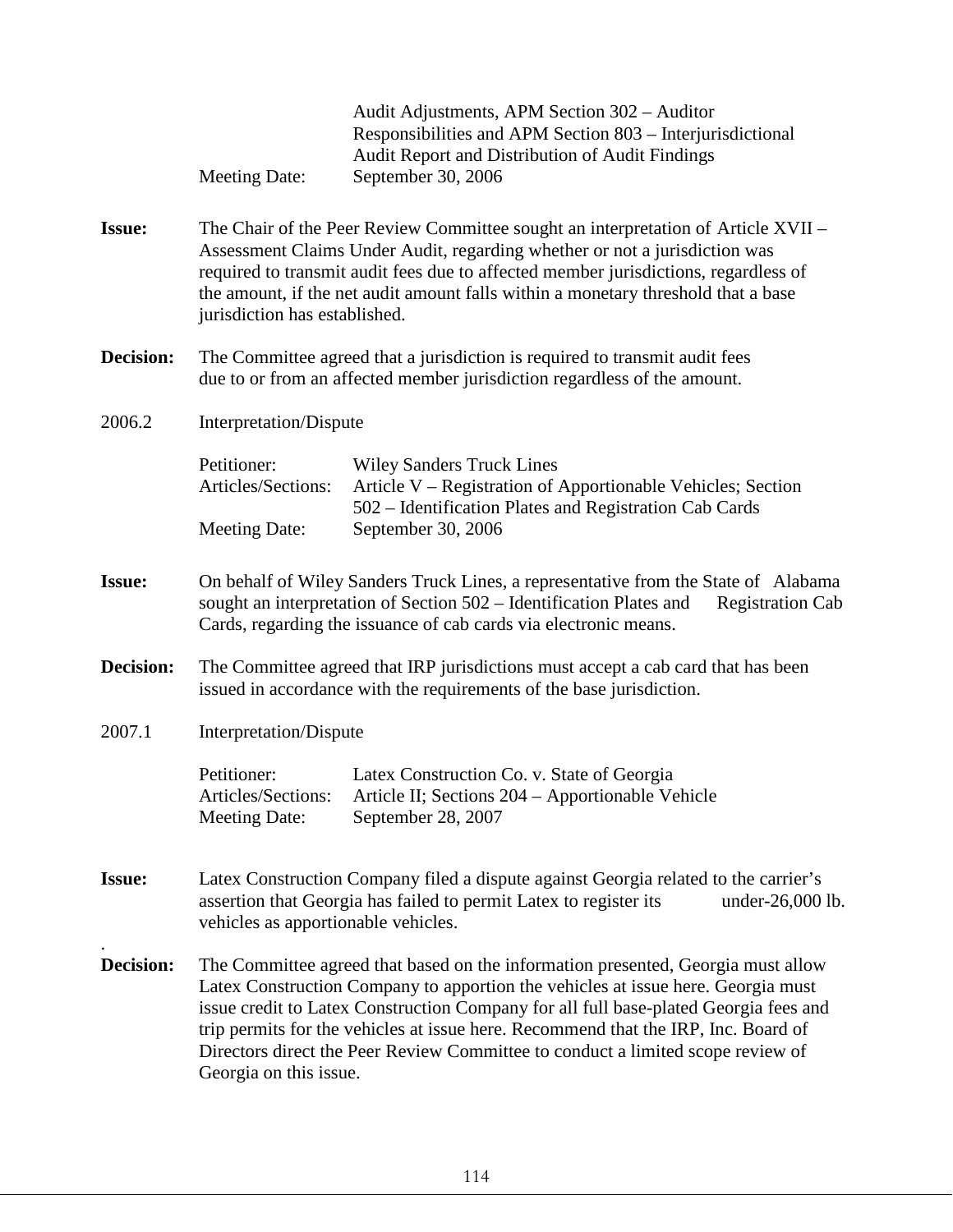### 2008.1 Interpretation/Dispute

| Petitioner:          | Peer Review Committee                                            |
|----------------------|------------------------------------------------------------------|
| Articles/Sections:   | Article III – Applications for Apportioned Registration, Section |
|                      | 320 – Distance Estimates by Base Jurisdictions; Official         |
|                      | Commentary                                                       |
| <b>Meeting Date:</b> | June 26, 2008 via Conference Call                                |

- **Issue:** The Chair of the Peer Review Committee (PRC), reported that the PRC had received requests from several member jurisdictions for a ruling on whether a proposed modification in the application of their estimated distance chart would be in compliance with Article III, Section 320 of the Plan. The modification being proposed would be applied in all situations where a Registrant, with an existing fleet, adds a jurisdiction (or jurisdictions) to their renewal application and does not provide reasonable estimates of their own. The proposed methodology would adjust the estimated distance for the added jurisdiction(s), as determined by the ratio between the fleet's actual distance and the total distance on the estimated distance chart (see attached example). The objective of the methodology is to keep jurisdictional fees relative for all registrants, regardless of their operations. According to the official commentary in Article III, Section 320 of the Plan, "Only under extraordinary circumstances should the Base Jurisdiction resort to alternatives to the method provided in this Section. However, a Base Jurisdiction should not adhere to this method when it produces unreasonable estimates…in a particular instance…" Consequently, the PRC was seeking direction concerning a jurisdiction's consistent application of the above outlined modification, as it relates to compliance.
- **Decision:** The Committee agreed that any modifications to the formula outlined in Section 320 of the Plan are not permitted. Only on a case by case basis, in an extraordinary circumstance, should a Base Jurisdiction adjust the results determined under the formula provided for in Section 320 of the Plan.
- 2008.2 Interpretation/Dispute

| Petitioner:          | Peer Review Committee                                        |
|----------------------|--------------------------------------------------------------|
| Articles/Sections:   | Article VIII, Audit Procedures Manual (APM) Section 803(a) – |
|                      | <b>Interjurisdictional Audit Report</b>                      |
| <b>Meeting Date:</b> | June 26, 2008 via Conference Call                            |

**Issue:** The Chair of the Peer Review Committee (PRC), reported that the above referenced Section of the APM currently states, "The Audit file (or other record maintained separately) shall include evidence that timely notification to other Member Jurisdictions was given…" Prior to the Plan rewrite, the APM required the Registrant and Member Jurisdictions to be notified on the same date, which afforded a measure by which to determine compliance with Section 803(a). Although the PRC believes the intent of the change was to allow (while not requiring) Member Jurisdictions the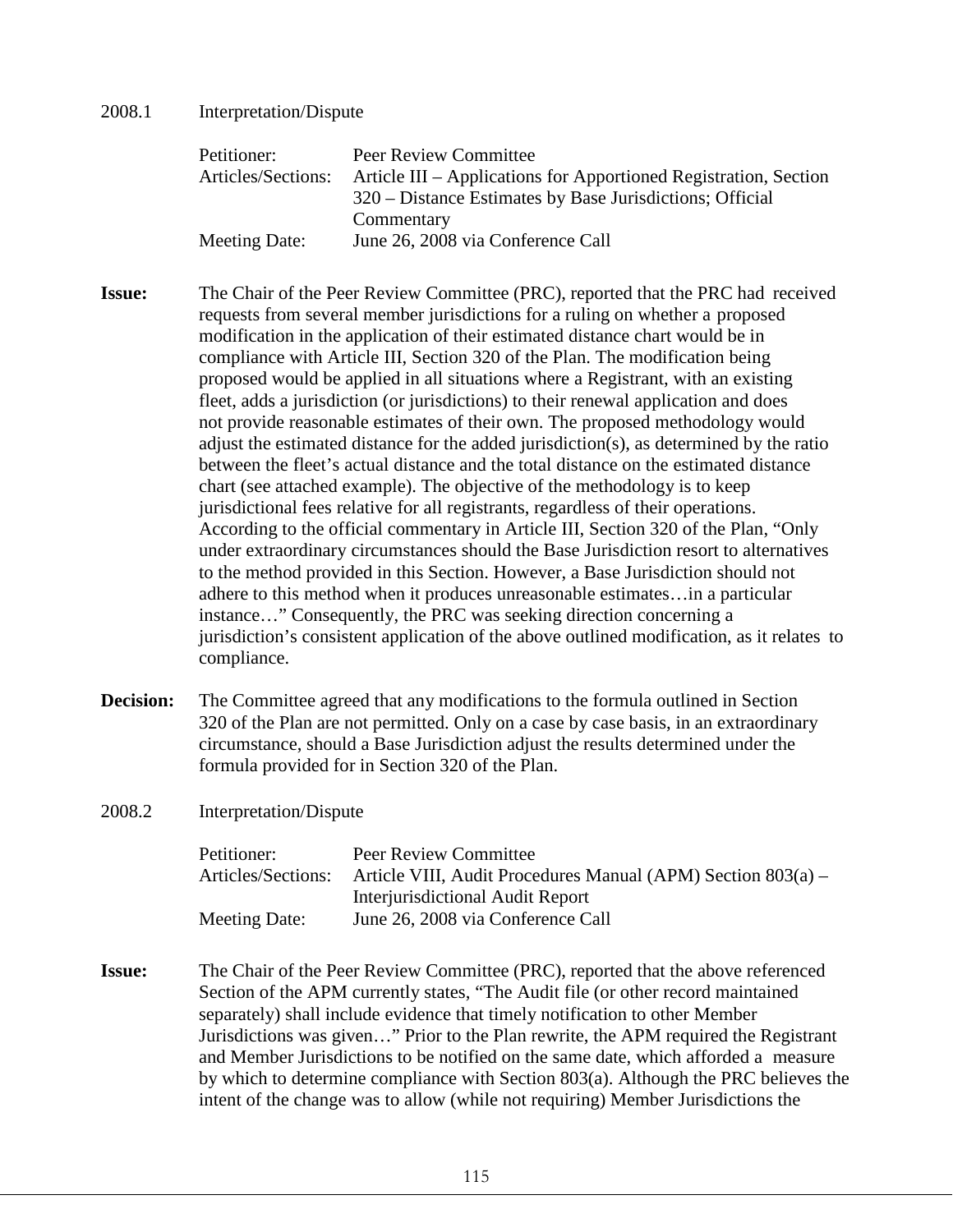opportunity to wait until the Registrant's appeal period was exhausted, the wording of the Section does not make the intent clear. Accordingly, the PRC is now tasked with defining what is "timely" as it relates to compliance, which is not the PRC's responsibility. This is an important issue considering the respective appeal periods do not commence until the findings are appropriately communicated, and an audit is not officially closed until both the Registrant's and Member Jurisdictions' appeal periods are exhausted. Additionally, it is probable there will be varying interpretations among the Member Jurisdictions as to what constitutes "timely" notification.

**Decision:** The Committee agreed that Section 803(a) of the Audit Procedures Manual refers to the management of an audit file. To determine the timelines for notification to other Member Jurisdictions, one should reference Section 1025 of the Plan which stipulates that the notice of the audit be sent to both the Registrant and to the Member Jurisdictions upon completion of the audit.

2008.3 Interpretation/Dispute

| Petitioners:       | State of Maryland & State of Pennsylvania                 |
|--------------------|-----------------------------------------------------------|
| Articles/Sections: | Article II – Definitions; Article XII Member Jurisdiction |
|                    | Duties and Cooperation, Section 1230 – Notification of    |
|                    | Extensions                                                |
| Meeting Date:      | October 3, 2008                                           |

**Issue:** Maryland and Pennsylvania asked:

1) If the Plan permitted a jurisdiction to issue a two-month extension of a registration year based upon the impact of increased operational costs (excluding state registration fees) to the registrant,

2) whether a two-month extension of a registration year may be considered a permissible extension of a grace period in this situation, and 3) if either question 1) or 2) was answered in the affirmative, whether the institution of a two-month grace period based upon the increased operational costs (excluding state registration fees) to the registrant is reasonable.

- **Decision:** The Committee agreed that the Plan does not permit a jurisdiction to issue an extension of a registration year based upon the impact of increased operational costs (excluding state registration fees) to the registrant and (ii) that an extension of a registration year may not be considered a permissible extension of a grace period in this situation. Further, no Member Jurisdiction may change the registration obligations due any other Member Jurisdiction.
- 2010.1 Interpretation/Dispute

| Petitioner:   | Texas                                                            |
|---------------|------------------------------------------------------------------|
| Articles:     | Article I, Article II, Article V, Article XI Sections: 105, 115, |
|               | 120, 125, 135, 515, 1200                                         |
| Meeting Date: | May 13, 2010                                                     |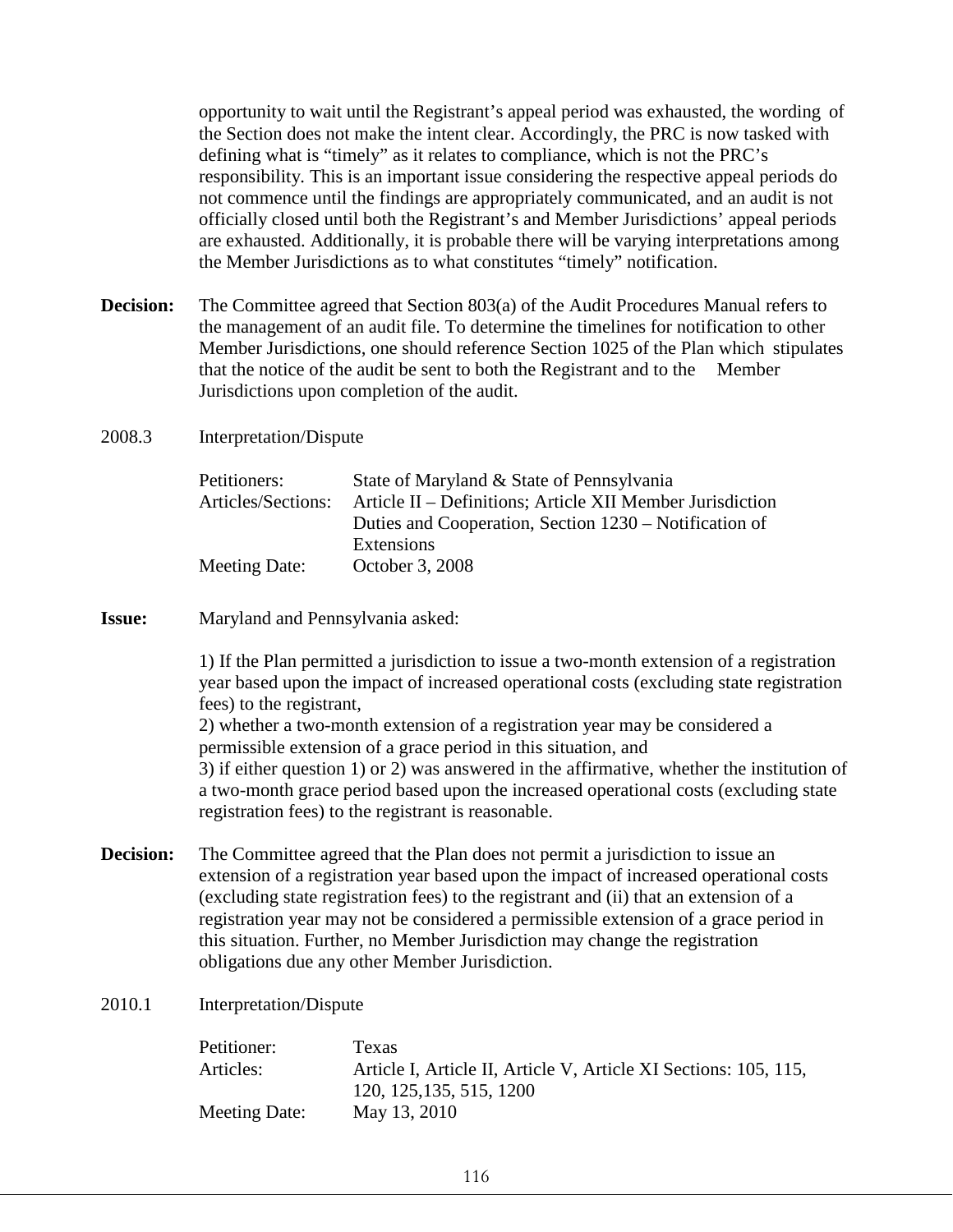#### **Issues/Decisions:**

The Committee agreed that the following responses be provided to the questions raised by Texas.

1) Does the Plan, as a reciprocity agreement, apply to trailers since they are not within the definition of "apportionable vehicle"?

### **Yes.**

2) If the answer to question No. 1 is "yes", then does the Plan allow a registrant to select a jurisdiction to register its trailers without a presence or nexus in that jurisdiction?

## **When registering trailers, the Plan does not require the consideration of presence or nexus.**

3) Is it the intent of Plan Section 515 to allow registrants to evade or avoid paying fees or taxes authorized by the laws of the member jurisdiction where the registrant has an actual presence or nexus?

## **No. Section 135 addresses the question of fee or tax avoidance by saying that, "Nothing in this Plan shall be construed to waive any fees or taxes authorized by the laws of any Member Jurisdiction in connection with the ownership or operation of Vehicles," which includes trailers.**

4) Is it allowable and acceptable, under the Plan, for one jurisdiction to effectively waive another jurisdiction's safety inspection by allowing a registrant to register trailers in the jurisdiction without a presence or nexus in that jurisdiction?

# **The Plan is a registration reciprocity agreement. It does not address other areas, including safety inspection**

2010.2 Interpretation/Dispute

| Petitioner:        | Wyoming                                                   |
|--------------------|-----------------------------------------------------------|
| Articles/Sections: | Article II, Definitions – Lease, Lessee, Lessor, Properly |
|                    | Registered Vehicle, Registrant                            |
| Meeting Date:      | May 13, 2010                                              |

### **Issues/Decisions:**

The Committee agreed that the following responses be provided to the questions raised by Wyoming.

1) Does the International Registration Plan allow a Jurisdiction to issue IRP registration to XXXX, LLC for the 1,078 buses; even though XXXX, LLC does not own or operate any of the buses because the buses are owned and operated by the 25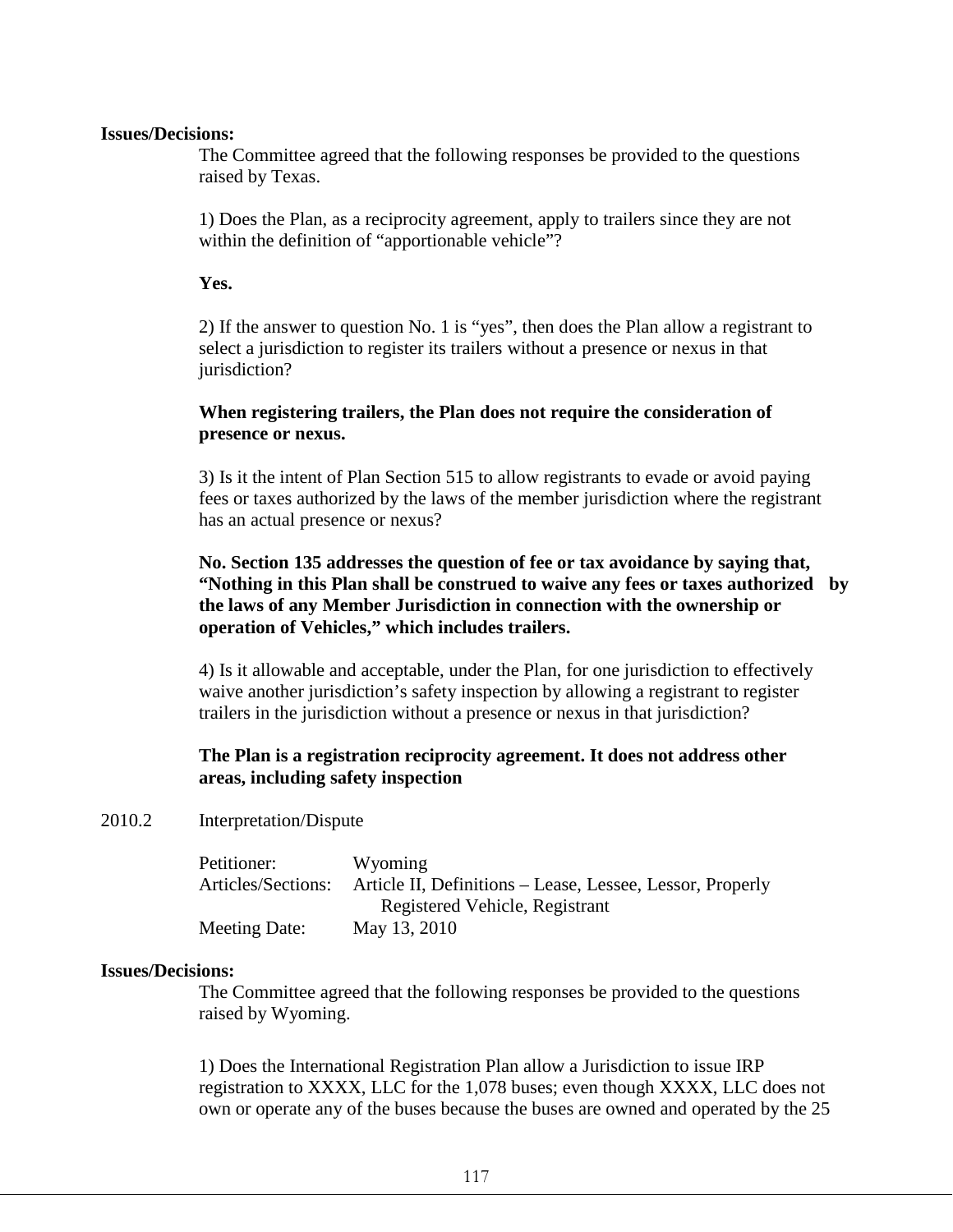different bus companies (Company A, Company B, etc.)?

## **The Plan does not prohibit a jurisdiction from registering XXXX, LLC in these circumstances.**

2) Since XXXX, LLC owns 100% stock in each company, does XXXX, LLC have indirect ownership in the buses?

### **The nature of the ownership of the buses is not relevant to the Plan or administration of the Plan.**

3) Would it make a difference if the owners lease their buses to XXXX, LLC and then XXXX, LLC leases them back to the owners? If this transpires are we not back to where we originally started; XXXX, LLC still does not own or operate any of the vehicles. On the cab cards XXXX, LLC would not be listed at all because they are not the owner or the operator just the account holder.

### **The lease arrangements outlined in the request for interpretation would seem to make no difference to the registration of the buses as far as the Plan is concerned.**

4) Wyoming would like to know if it is appropriate to register this LLC, or if each of the 25 companies under the LLC should be registered individually.

### **The Plan does not prohibit a jurisdiction from registering XXXX, LLC in these circumstances.**

2012.01 Interpretation/Dispute

| Petitioner:          | Peer Review Committee   |
|----------------------|-------------------------|
| Articles/Sections:   | Article IV, Section 410 |
| <b>Meeting Date:</b> | May 18, 2012            |

- **Issue:** Peer Review Committee request for interpretation of Section 410 of the Plan: "Does the required payment of \$1.00 for fees calculated between one cent and ninety cents constitute a minimum registration fee?"
- **Decision:** The Committee agreed that a jurisdiction requiring the payment of \$1.00 for fees calculated between \$0.01 and \$0.99 constitutes a minimum registration fee, unless an apportionable vehicle can be registered without payment of any registration fee.
- 2015.01 Interpretation/Dispute

| Petitioner:          | Peer Review Committee                     |
|----------------------|-------------------------------------------|
| Articles/Sections:   | Articles III and IV, Sections 315 and 420 |
| <b>Meeting Date:</b> | May 20, 2015                              |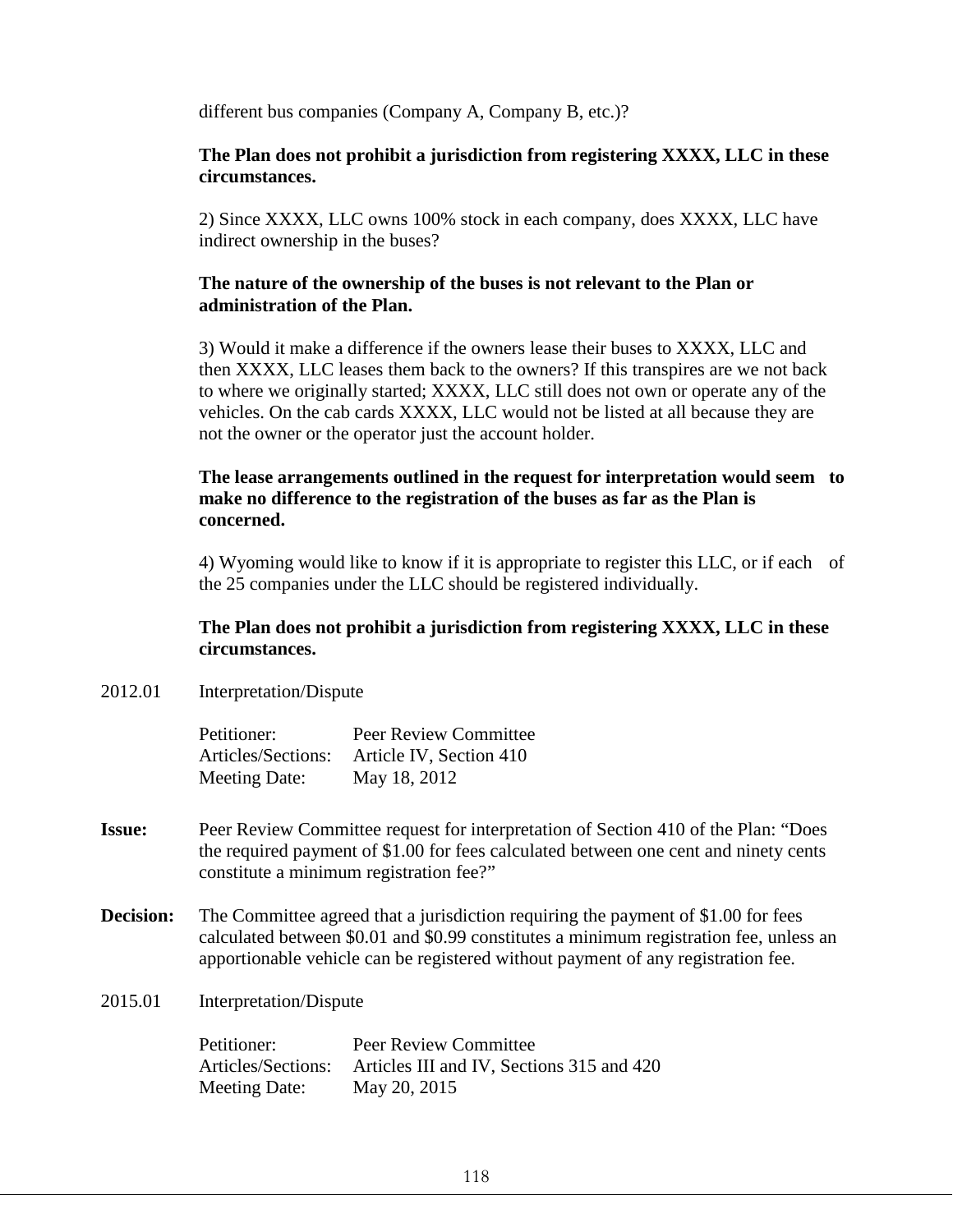| <b>Issue:</b>    | In March 2015, the Peer Review Committee submitted a Dispute Resolution<br>Submission Form to IRP Inc. requesting Interpretations for Plan Section 315 -<br>Application Process and Section 420 - New Fleets.                                                                                                                                                                                 |                                                                                                                                                                                                                                                                                                                                                   |
|------------------|-----------------------------------------------------------------------------------------------------------------------------------------------------------------------------------------------------------------------------------------------------------------------------------------------------------------------------------------------------------------------------------------------|---------------------------------------------------------------------------------------------------------------------------------------------------------------------------------------------------------------------------------------------------------------------------------------------------------------------------------------------------|
|                  |                                                                                                                                                                                                                                                                                                                                                                                               | The PRC had requested an interpretation of these sections by the DRC to determine if<br>a bus registrant can use its actual fleet distance previously reported to IFTA for the<br>appropriate reporting period in lieu of the average per vehicle distance.                                                                                       |
| <b>Decision:</b> | The Committee agreed to confirm that a first time IRP registrant, including bus<br>registrants, shall use accrued actual distance operated during the required reporting<br>period.                                                                                                                                                                                                           |                                                                                                                                                                                                                                                                                                                                                   |
| 2015.02          | Interpretation/Dispute                                                                                                                                                                                                                                                                                                                                                                        |                                                                                                                                                                                                                                                                                                                                                   |
|                  | Petitioner:<br>Articles/Sections:                                                                                                                                                                                                                                                                                                                                                             | Repository Interpretation Request by IRP, Inc.<br>Article II, interpretation related to private use buses and school<br>buses given the changes to the apportionable vehicle definition on<br>charter buses                                                                                                                                       |
|                  | <b>Meeting Date:</b>                                                                                                                                                                                                                                                                                                                                                                          | May 20, 2015                                                                                                                                                                                                                                                                                                                                      |
| <b>Issue:</b>    | In April 2015, IRP, Inc. submitted a Dispute Resolution Submission Form requesting<br>an Interpretation for the Article II definition of an apportionable vehicle as related to<br>the removal of the charter bus exemption from the Plan.<br>IRP Inc. requested the DRC review a list of questions related to various bus operations<br>that have been posed to the Repository for response. |                                                                                                                                                                                                                                                                                                                                                   |
|                  |                                                                                                                                                                                                                                                                                                                                                                                               |                                                                                                                                                                                                                                                                                                                                                   |
|                  |                                                                                                                                                                                                                                                                                                                                                                                               | If a school district contracts with a bus company to use its vehicles having a<br>combination of 'base bus plates' or 'school bus plates', what should the bus company<br>be prepared to do so they can continue to use these vehicles for out-of-state trips?                                                                                    |
|                  | $\left(a\right)$<br>trip permit or apportioned plates?                                                                                                                                                                                                                                                                                                                                        | Some school districts have children that attend their schools but live in another<br>jurisdiction, what requirements would the bus contractor need to prepare for when<br>they are required to pick-up and drop-off school students outside of their base<br>jurisdiction? If the bus company has school bus plates are they required to obtain a |
|                  | (b)                                                                                                                                                                                                                                                                                                                                                                                           | If a bus company leases school buses to a school district for an event and does<br>not have a contract with the school district (one time school related charter event) is<br>the bus company required to obtain a trip permit or apportioned plates?                                                                                             |
|                  | (c)<br>registration?                                                                                                                                                                                                                                                                                                                                                                          | A bus company leases a vehicle with a base bus plate to a school district for a<br>school related activity such as sporting events or field trips. Because the bus is<br>contracted for school related activities would the vehicle be exempt from apportioned                                                                                    |

*(d) If the bus company uses school buses for contracted use with a school district*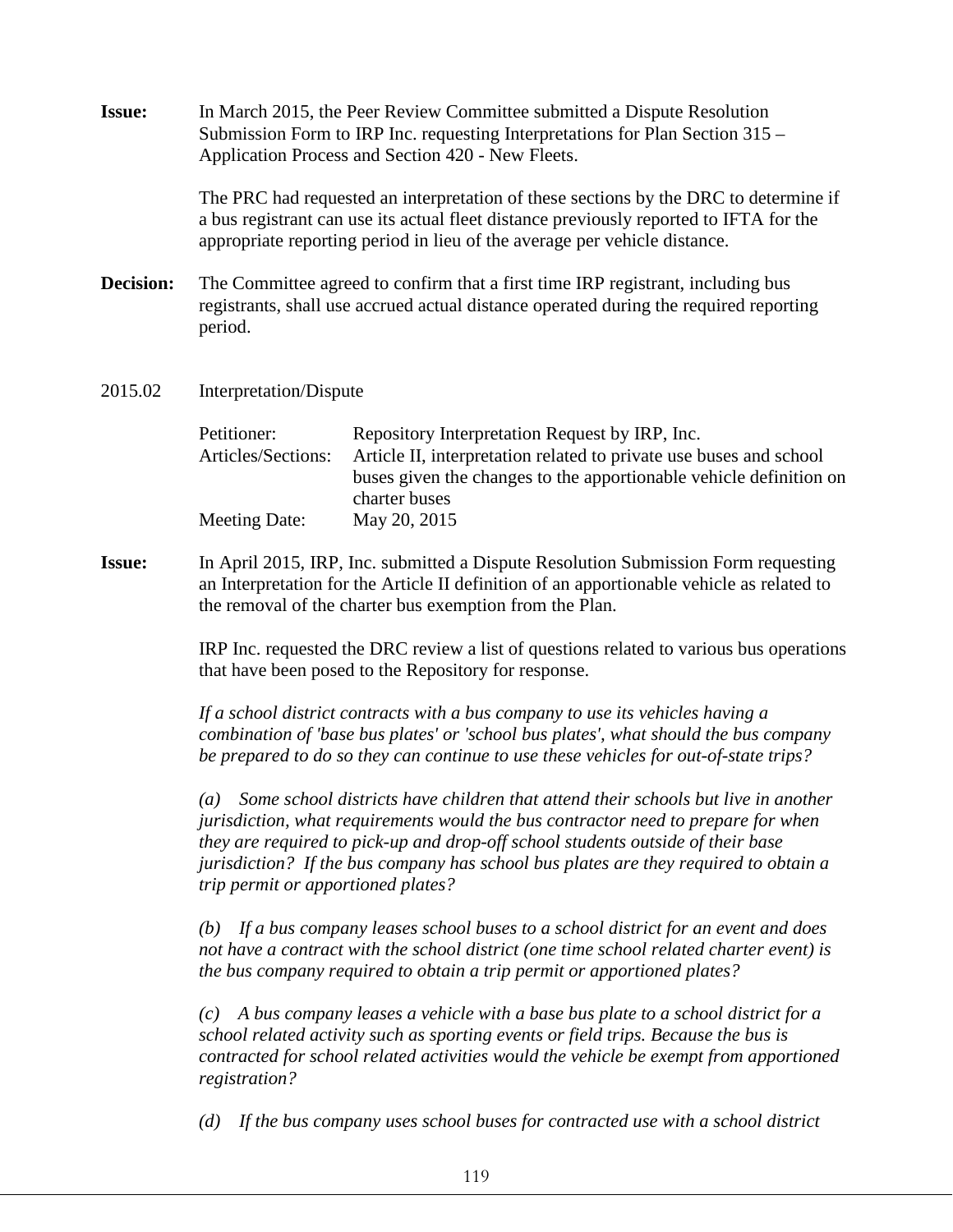*using school bus plates and uses the school bus for charter school activities are they required to apportion register the bus for its charter activities?*

*(e) How will special organization groups (churches, Boy Scouts of America, Boys & Girls Club, legion etc…) who may own their own bus be required to be required to register their vehicle when traveling outside of their base jurisdiction?*

- **Decision:** The Committee agreed that if a bus is plated with a restricted plate and being operated within the provisions of the restriction, IRP registration is not required. However, if the bus is being used in charter operations anytime during the registration period, the bus would be subject to IRP or trip permit requirements.
- 2015.03 Interpretation/Dispute

| Petitioner:        | <b>Robert Graves vs Texas IRP</b> |
|--------------------|-----------------------------------|
| Articles/Sections: | Article X, Section 1050           |
| Meeting Date:      | May 20, 2015                      |

**Issue**: In September 2014, a representative submitted on behalf of Mr. Robert Graves a Dispute Resolution Submission Form to IRP Inc. against the State of Texas. Mr. Graves is disputing the administration of Plan Section 1050 – Netting of Audit Fee Adjustments by the State of Texas.

> In the dispute, Mr. Graves stated that Texas was requiring that payments be made for any audited underpayments without subtracting any overpayments that were made to arrive at a net overpayment or a net underpayment for the carrier. Texas is requiring the Registrant to pay the underpayment amount and after the jurisdictional review period expires, Texas refunds the overpayment. Mr. Graves asked that the DRC review this process administered by the State of Texas to determine if Texas is out of compliance with the plan.

**Decision:** Texas is found out of compliance with Plan Section 1050 (Netting Audit Adjustments). Request that Texas has the manual process in place by its next IRP Peer Review scheduled in 2015.

2016.01 Interpretation/Dispute

| Petitioner:        | <b>Peer Review Committee</b> |
|--------------------|------------------------------|
| Articles/Sections: | Article V, Section 520       |
| Meeting Date:      | May 3, 2016                  |

**Issue**: Peer Review Committee submitted the following question to the DRC: Should a jurisdiction, after implementation of staggered registration have the option to issue credentials to a new IRP applicant for less than a 12 – month registration period?